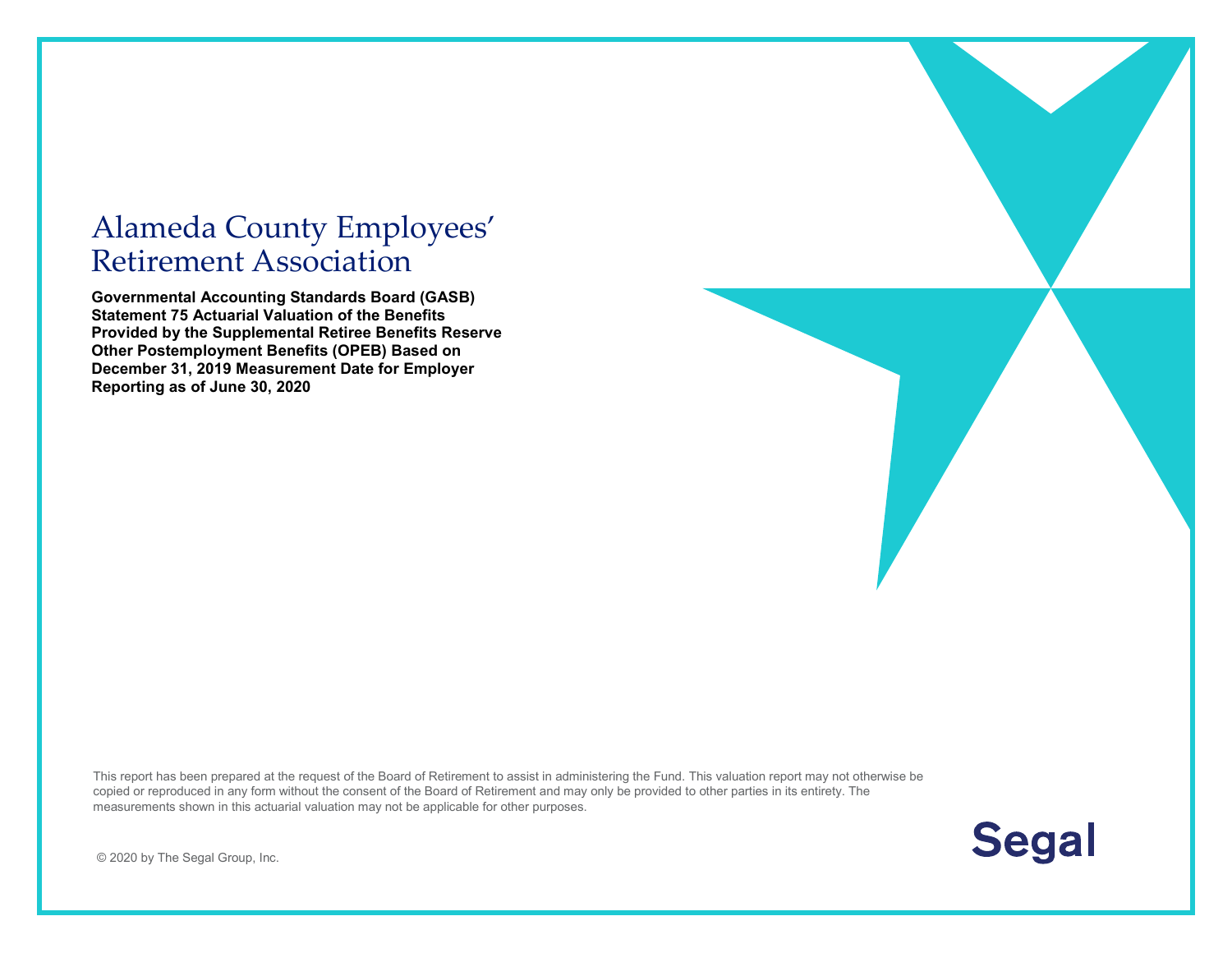

Andy Yeung, ASA, MAAA, FCA, EA Vice President & Actuary T 415.263.8283 [ayeung@segalco.com](mailto:ayeung@segalco.com)

180 Howard Street, Suite 1100 San Francisco, CA 94105-6147 segalco.com

Thomas Bergman, ASA, MAAA, EA Retiree Health Actuary T 415.263.8262 [tbergman@segalco.com](mailto:tbergman@segalco.com)

June 9, 2020

Board of Retirement Alameda County Employees' Retirement Association 475 14th Street, Suite 1000 Oakland, CA 94612

Dear Board Members:

We are pleased to submit this Governmental Accounting Standards Board (GASB) Statement No. 75 Actuarial Valuation of Other Postemployment Benefits (OPEB) based on a December 31, 2019 measurement date for employer reporting as of June 30, 2020. It contains various information that will need to be disclosed in order for ACERA employers to comply with GASB 75.

This report was prepared in accordance with generally accepted actuarial principles and practices at the request of the Board to assist in administering the Association. The census and financial information on which our calculations were based was prepared by ACERA. That assistance is gratefully acknowledged.

The measurements shown in this actuarial valuation may not be applicable for other purposes. Future actuarial measurements may differ significantly from the current measurements presented in this report due to such factors as the following: plan experience differing from that anticipated by the health care cost, economic or demographic assumptions; changes in health care trend, and changes in plan provisions or applicable law.

The actuarial calculations were completed under the supervision of Thomas Bergman, ASA, MAAA, Enrolled Actuary and Andy Yeung ASA, MAAA, FCA, Enrolled Actuary. The health care trend and other related medical assumptions have been reviewed by Paul Sadro, ASA, MAAA. We are members of the American Academy of Actuaries and we collectively meet the Qualification Standards of the American Academy of Actuaries to render the actuarial opinion herein. To the best of our knowledge, the information supplied in the actuarial valuation is complete and accurate. Further, in our opinion, the assumptions as approved by the Board are reasonably related to the experience of and expectations for the Association.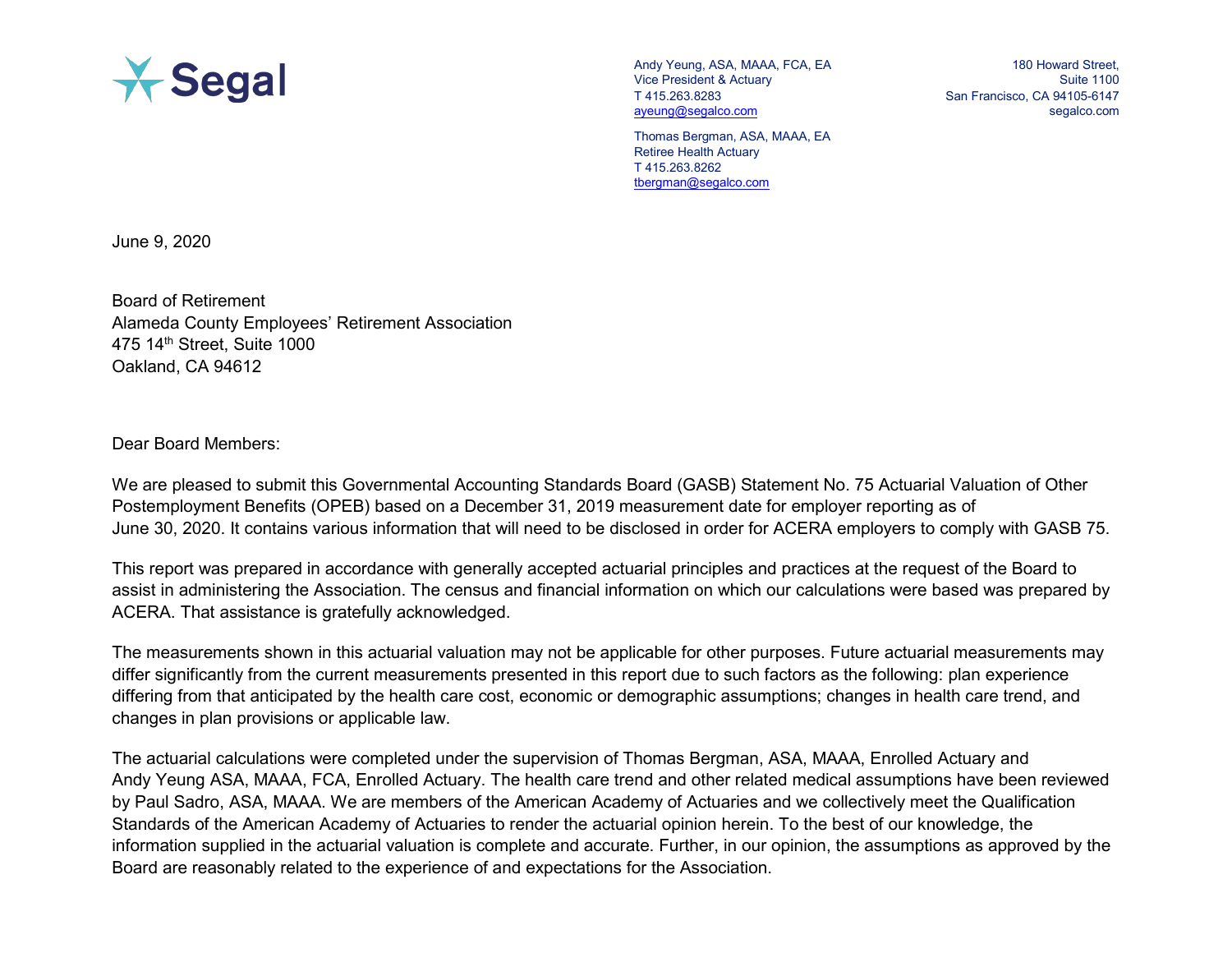Board of Retirement June 9, 2020 Page 2

We look forward to reviewing this report with you and to answering any questions.

Sincerely,

Segal

Andy  $Q_{n+1}$ 

Andy Yeung, ASA, MAAA, FCA, EA Vice President and Actuary

TJH/jl

Hroma Bergmin

Thomas Bergman, ASA, MAAA, EA Retiree Health Actuary

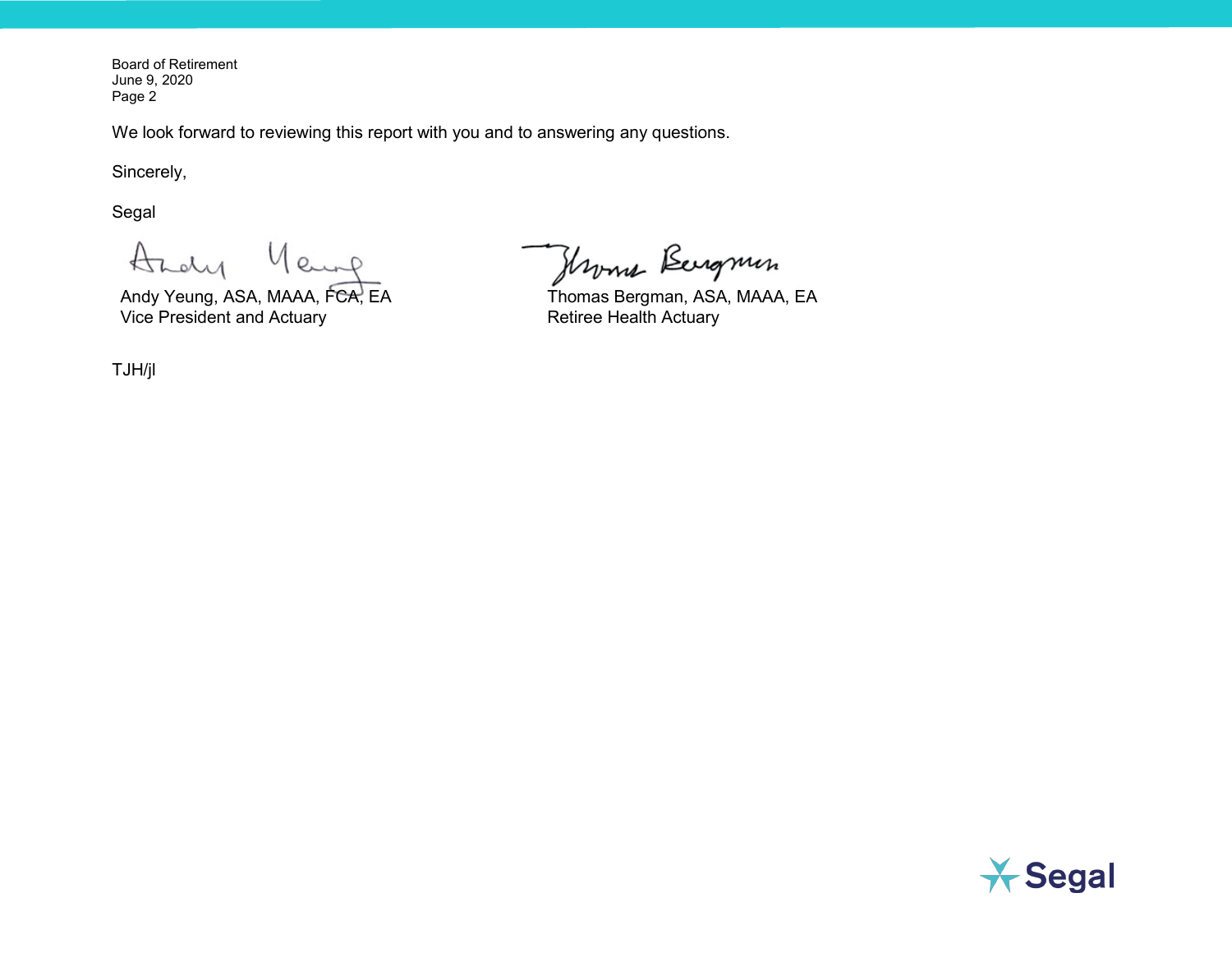| General Observations on |  |
|-------------------------|--|
| GASB 75 Actuarial       |  |

Valuation ................................. [i](#page-4-1)

Significant Issues in Valuation Year ........................................ [ii](#page-5-0)

Summary of Key Valuation Results .................................... [v](#page-8-0)

Important Information About Actuarial Valuations ............ [vii](#page-10-0)

#### EXHIBIT 1

| General Information - "Financial<br>Statements", Note Disclosures and<br>Required Supplementary<br>Information for a Cost-Sharing |
|-----------------------------------------------------------------------------------------------------------------------------------|
| EXHIBIT 2                                                                                                                         |
|                                                                                                                                   |
| EXHIBIT 3                                                                                                                         |
|                                                                                                                                   |
| <b>EXHIBIT 4</b>                                                                                                                  |
| Discount Rate and Trend                                                                                                           |
| EXHIBIT 5                                                                                                                         |
| Schedule of Changes in Net<br>OPEB Liability-<br>Last Two Fiscal Years 10                                                         |
| EXHIBIT 6                                                                                                                         |
| Schedule of Employer<br>Contributions - Last Ten Fiscal                                                                           |
| <b>EXHIBIT 7</b>                                                                                                                  |
| Determination of Proportionate                                                                                                    |

# **SECTION 1 SECTION 2 SECTION 2 (CONTINUED) SECTION 3**

## EXHIBIT 8

|--|--|--|

EXHIBIT 9

| Deferred Outflows of Resources |
|--------------------------------|
| and Deferred Inflows of        |
|                                |

EXHIBIT 10

Schedule of Proportionate Share of the Net OPEB Liability ........ 32

EXHIBIT 11

Schedule of Reconciliation of Net OPEB Liability......................... [40](#page-51-0)

EXHIBIT 12

Schedule of Recognition of Changes in Total Net OPEB Liability .................................... [48](#page-59-0)

EXHIBIT 13

Allocation of Changes in Total Net OPEB Liability .................. [52](#page-63-0)

#### **VALUATION SUMMARY GASB 75 INFORMATION ACTUARIAL ASSUMPTIONS AND METHODS**

| Actuarial Assumptions and |  |
|---------------------------|--|
|                           |  |

Appendix A Calculation of Discount Rate

as of December 31, 2019 ...... [69](#page-80-0)

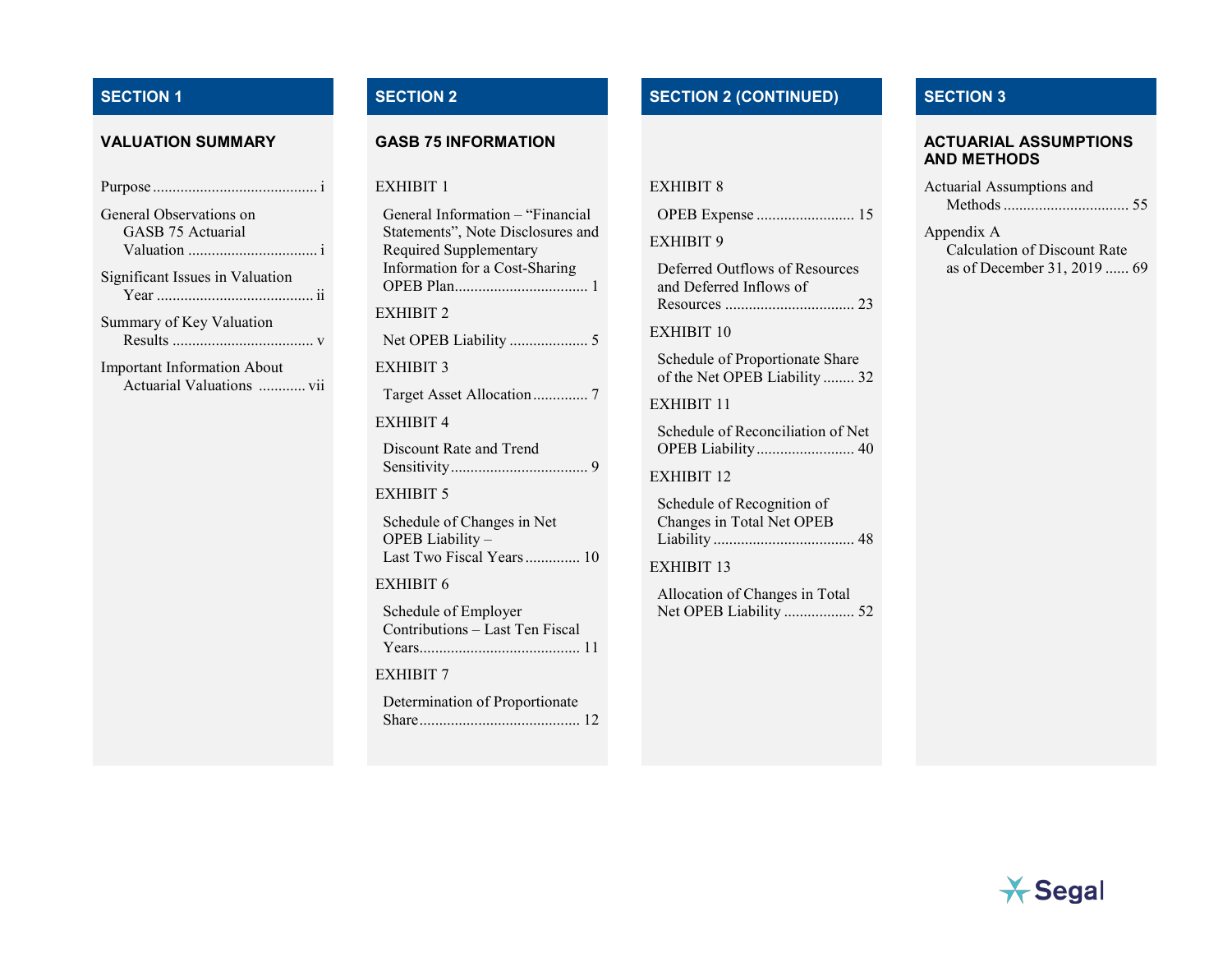### <span id="page-4-2"></span><span id="page-4-0"></span>**Purpose**

 $\overline{a}$ 

This report has been prepared by Segal to present certain disclosure information required for "Other Postemployment Benefits (OPEB)" plans by Statement No. 75 of the Governmental Accounting Standards Board for employer reporting as of June 30, 2020. The results used in preparing this GASB 75 report are comparable to those used in preparing the Governmental Accounting Standard Board Statement 74 report for the plan based on a measurement date and a reporting date as of December 31, 2019. This valuation is based on:

- $\geq$  The benefit provisions of the OPEB Plan, as administered by the Board of Retirement;
- The characteristics of covered active members, inactive vested members, and retired members and beneficiaries as of November 30, 2018, provided by ACERA;
- The assets of the Plan as of December 31, 2019, provided by ACERA;
- Economic assumptions regarding future salary increases and investment earnings; and
- Other actuarial assumptions, regarding employee terminations, retirement, death, and health care trends, etc.

## <span id="page-4-1"></span>**General Observations on GASB 75 Actuarial Valuation**

The following points should be considered when reviewing this GASB 75 report:

- The Governmental Accounting Standards Board (GASB) rules only define OPEB liability and expense for financial reporting purposes, and do not apply to contribution amounts for OPEB funding purposes. Employers and plans still develop and adopt funding policies, if applicable, under current practices.
- When measuring OPEB liability, GASB uses the same actuarial cost method (Entry Age) and, for benefits that are being fully funded on an actuarial basis, the same expected return on Plan assets as used for funding.<sup>[1](#page-4-2)</sup> This means that the Total OPEB Liability (TOL) measure for financial reporting shown in this report is determined on the same basis as the Actuarial Accrued Liability (AAL) measure for funding.
- The Net OPEB Liability (NOL) is equal to the difference between the TOL and the Plan's Fiduciary Net Position. The Plan's Fiduciary Net Position is equal to the fair value of assets. The NOL reflects all investment gains and losses as of the measurement date.

 $1$  See discussions on next page regarding source of funding for payment of OPEB SRBR benefits not covered by current OPEB Plan's Fiduciary Net Position in the SRBR.

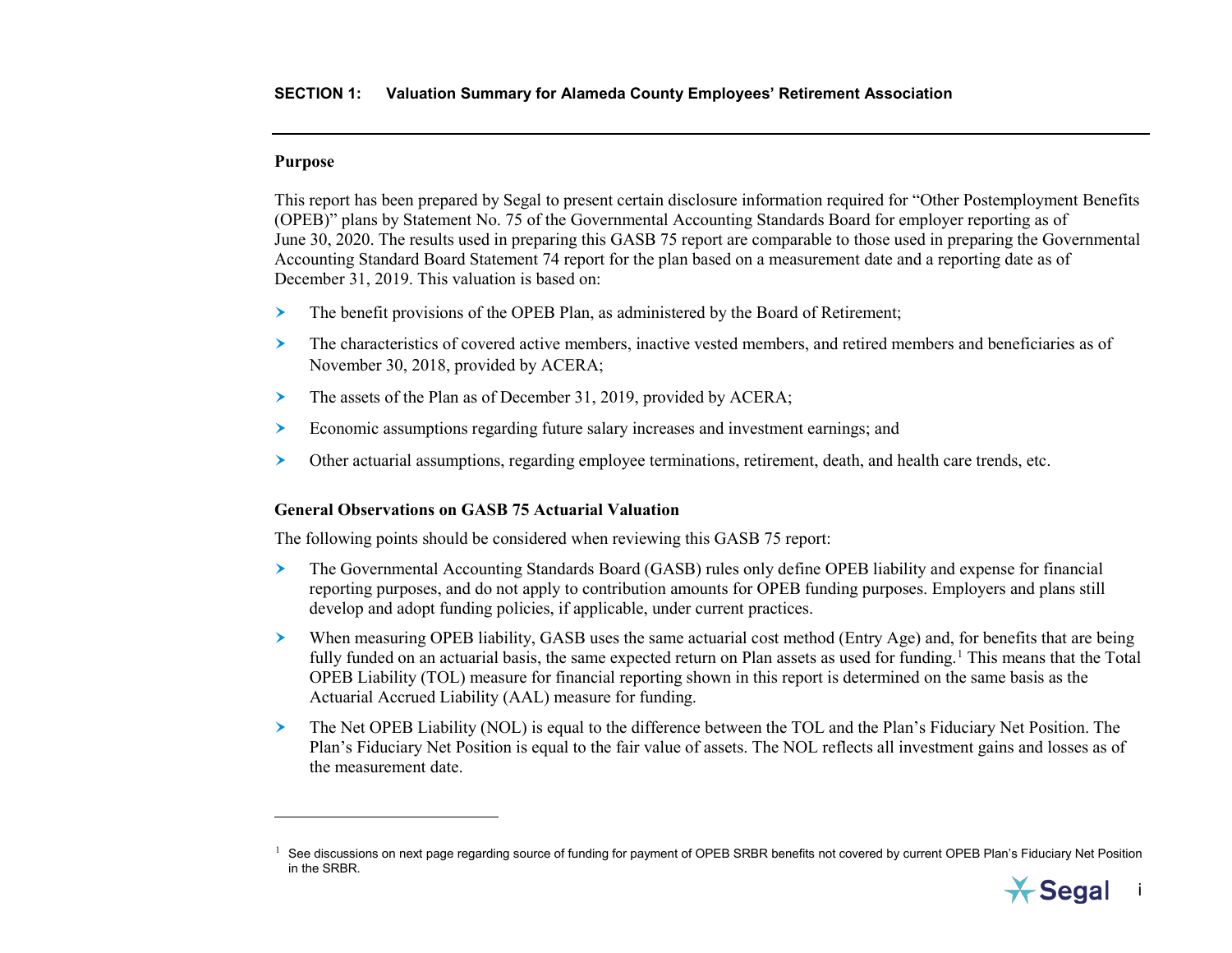### <span id="page-5-2"></span><span id="page-5-1"></span><span id="page-5-0"></span>**Significant Issues in Valuation Year**

 $\overline{a}$ 

The following key findings were the result of this actuarial valuation:

- The NOL decreased from \$232.9 million as of December 31, 2018 to \$112.9 million as of December 31, 2019 primarily as a result of favorable investment results during calendar year 2019 of about \$135.7 million (for an actual market return of [2](#page-5-1)4.2%<sup>2</sup> versus 7.25% assumed in the valuation), offset somewhat by updating the health trend assumptions<sup>[3](#page-5-2)</sup> (which on a net basis increase the NOL by about \$12.5 million). Changes in these values during the last two fiscal years ending December 31, 2019 and 2018 can be found in Exhibit 5.
- The OPEB expense decreased from \$39.9 million as of December 31, 2018 to \$18.2 million as of December 31, 2019 primarily as a result of the expensed portion of the investment gain in 2019 of \$27.1 million. Components of the OPEB expense during the last two plan years ending December 31, 2019 and 2018 can be found in Exhibit 8.
- $\geq$  As we disclosed in our December 31, 2019 pension funding valuation report, the 7.25% investment return assumption that the Board approved on December 21, 2017 for determining the liabilities for funding purposes and used for establishing the employer and employee contribution rates has continued to be developed without considering the impact of any future 50/50 excess earnings allocation. This is based on our understanding that Article 5.5 of the Statute, which authorizes the allocation of 50% of excess earnings to the SRBR, does not allow for the use of a different investment return for funding than is used for interest crediting. This would appear in effect to preclude the prefunding of the SRBR through the use of an assumption lower than the market earnings assumption of 7.25%.

As required by the Actuarial Standard of Practice (ASOP) No. 4 ("Measuring Pension Obligations and Determining Pension Plan Costs or Contributions"), we performed a stochastic model to estimate the impact of the 50% allocation of future excess earnings to the SRBR. The results of our model indicated that the 50/50 allocation of future excess earnings would have about the same impact as an "outflow" (i.e., assets not available to fund the benefits included in the determination of the Total Pension Liability) that would average approximately 0.60% of assets over time. This approximated outflow was incorporated into our GASB crossover test for the pension benefits (reference: Exhibit 5 of our GASB 67 report as of December 31, 2019), along with the additional future employer contributions that would result from those future allocations of excess earnings to the SRBR under ACERA's funding policy.

 $3$  In particular, there is an increase in the long term annual trend from 4.00% to 4.50% for Medicare Part B which increased the NOL by \$17.1 million. Also, the repeal of the Health Insurance Tax (HIT) effective in 2021 reduced the 2020 non-Medicare and Medicare trends which decreased the NOL by \$4.6 million.



 $2$  Note that the 24.2% market value investment return mentioned above for the SRBR is higher than the 17.9% investment return included in the December 31, 2019 Pension Funding Valuation for Association's entire portfolio. The higher return for the SRBR is primarily a result of including the 50% of future excess earnings allocated to the SRBR for the deferred investment gains as of December 31, 2019.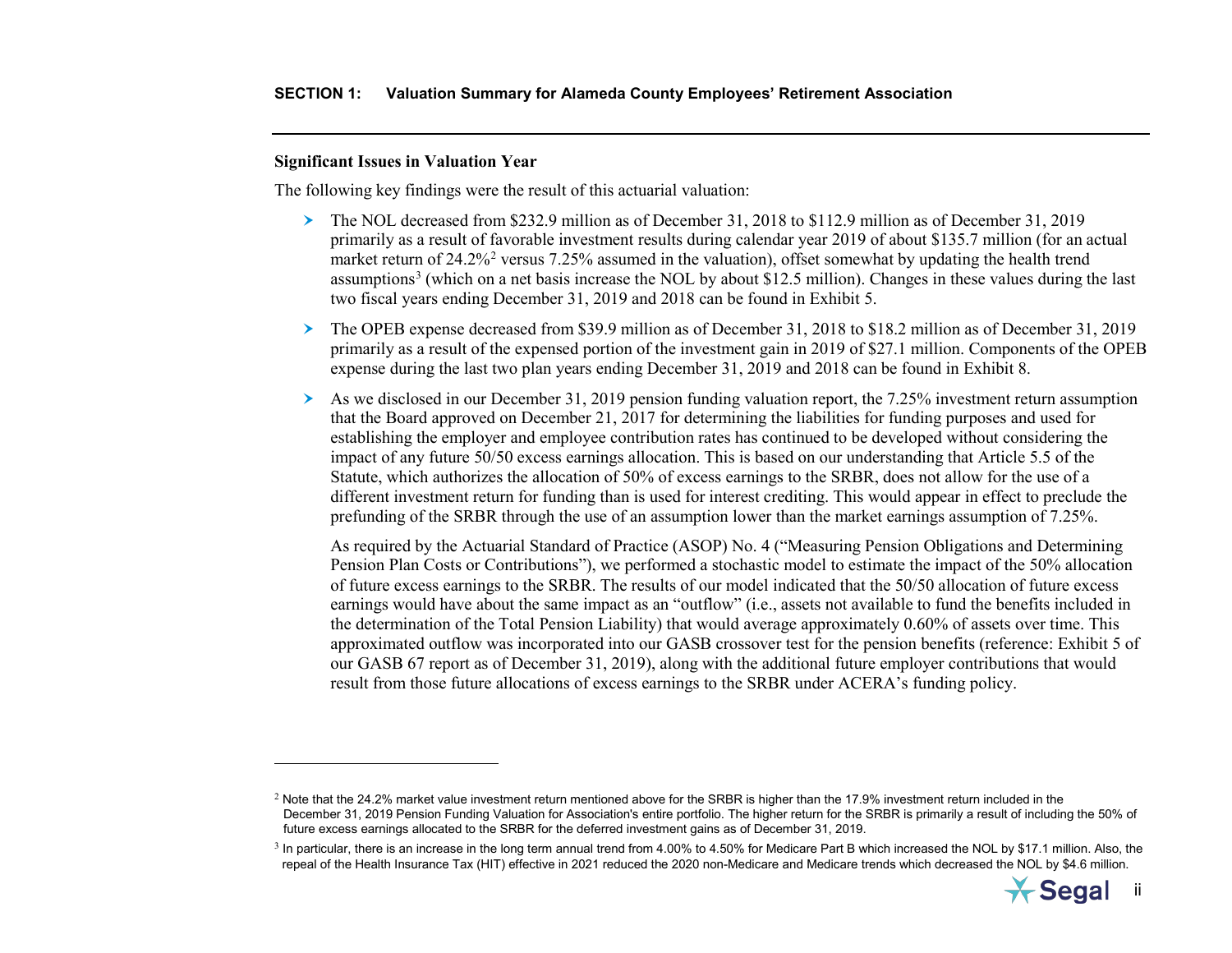<span id="page-6-0"></span>Furthermore, note (6) provided in Exhibit 5 of the GASB 67 report indicates that the present value of outflows from the 0.60% of assets over time is expected to be higher than the present values of the remaining OPEB and non-OPEB SRBR benefits that could be paid after the exhaustion of assets currently available in the SRBR.

Therefore, in developing the crossover test for the OPEB SRBR in Appendix A of this report, we have only included the projected benefits so that on a present value basis they are equal to the OPEB assets currently available in the SRBR as the remaining OPEB SRBR benefits would be paid from future excess earnings.

- The NOLs for the employers in ACERA as of December 31, 2018 and December 31, 2019 are allocated based on the actual employer contributions made during 2018 and 2019, respectively. [4](#page-6-0) The steps we used for the allocation are as follows:
	- First calculate the ratio of the employer's contributions to the total contributions.
	- Then multiply this ratio by the NOL to determine the employer's proportionate share of the NOL. The NOL allocation can be found in Exhibit 7 in Section 2.
- $\geq$  In 2019, the Alameda County Office of Education (ACOE) made a lump sum contribution of \$750,000 to partially pay off their UAAL. That lump sum is greater than the amount that ACOE would have to make on an installment basis over 20 years. Again, the OPEB SRBR NOL is allocated to the employers in proportion to the total employer contributions made by those employers to the Pension Plan. In order to have a more level allocation of the NOL to ACOE, ACERA approved an approach outlined in our March 2, 2020 letter to determine ACOE's proportionate share of the OPEB SRBR NOL by using the total annual UAAL contribution ACOE would have made of \$132,883 in 2019 if they did not make the additional contribution to partially pay off their UAAL.
- $\geq$  The TOL as of December 31, 2019 was determined by rolling forward the liability results used in determining the sufficiency of the SRBR to provide medical and dental subsidy benefits as of December 31, 2018. That TOL has been adjusted to reflect the health care trend assumptions recommended for the upcoming sufficiency study for the SRBR as of December 31, 2019 (reference: our letter dated May 6, 2020).
- We have also continued the practice of adjusting the Plan's Fiduciary Net Position as of December 31, 2019 to include the \$888.2 million set aside by the Retirement Board in the SRBR reserve to pay OPEB benefits as of December 31, 2019. This includes \$877.8 million in the OPEB-related SRBR reserve (after reducing the reserve by the \$6.5 million SRBR implicit subsidy transfer), and \$10.4 million in the 401(h) reserve. It should be noted that as of December 31, 2019, the deferred investment gain for the entire Plan was \$260.7 million. Consequently, after first replenishing the Contingency Reserve from \$0 to \$89.4 million (1% of total assets), we have added to the Plan's Fiduciary Net Position

 $\overline{a}$ 



<sup>4</sup> The December 31, 2018 and December 31, 2019 NOL has been allocated to the different employers in proportion to the total employer contributions made by those employers to the pension plan during calendar years 2018 and 2019, respectively, based on discussions and approval provided by the Board.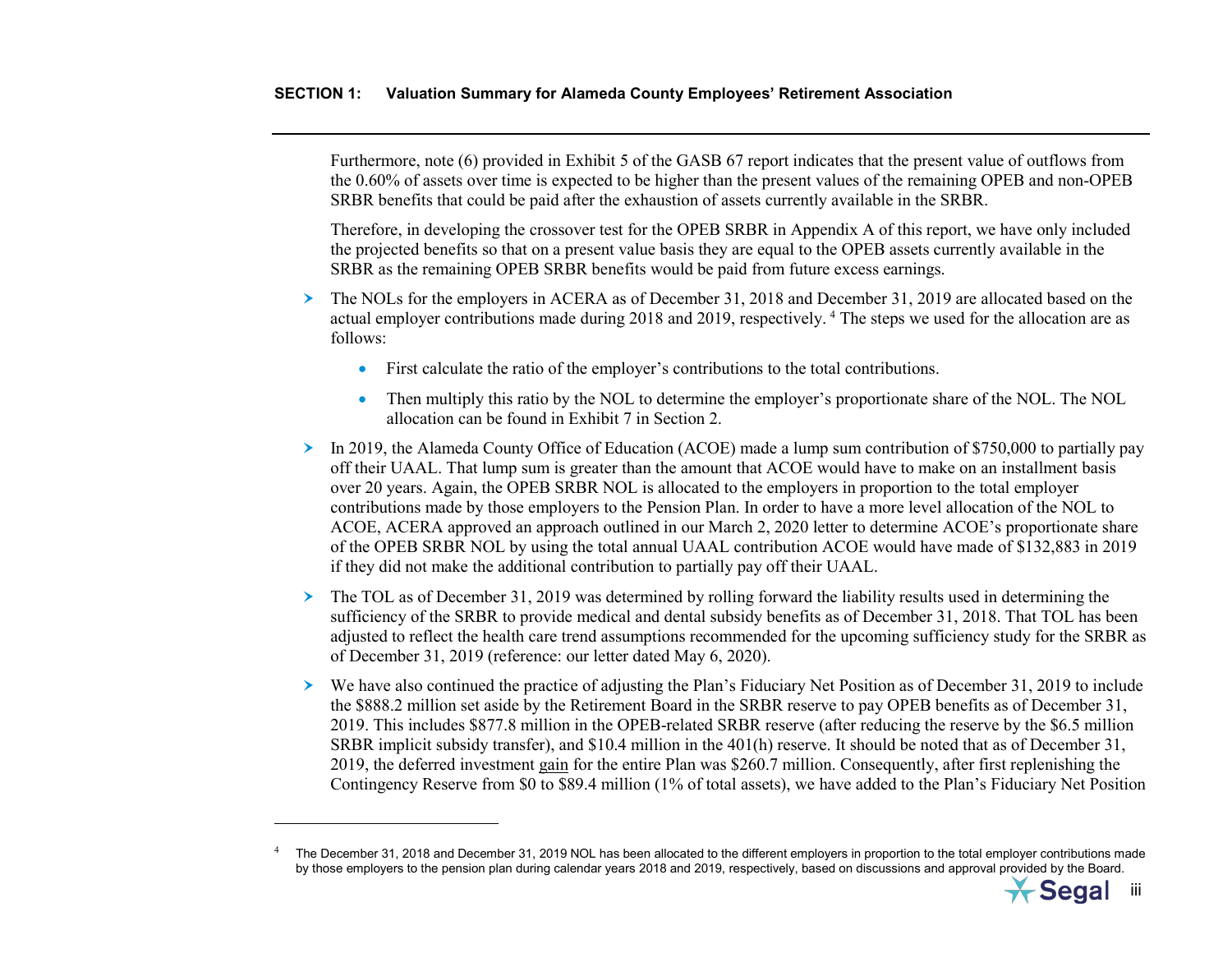the proportionate share of one-half of the net deferred investment gain that is commensurate with the size of the OPEB SRBR reserve to total SRBR and 401(h) reserve to valuation and 401(h) reserve, or \$82.0 million (which will cause the future interest crediting rate to the SRBR reserve to be raised above 7.25% per year).

- The Coronavirus (COVID-19) pandemic is rapidly evolving and is having a significant impact on the US economy in 2020, including most OPEB plans, and will likely continue to have an impact in the future. Our results do not include the impact of the following:
	- Changes in the market value of plan assets since December 31, 2019
	- Changes in interest rates since December 31, 2019
	- Short-term or long-term impacts on mortality of the covered population
	- The potential for federal or state fiscal relief
	- Short-term increases in health plan costs related to the testing or treatment of COVID-19

Each of the above factors could significantly impact these results. The above factors generally will not have an impact on the December 31, 2019 valuation, since that is based on a snapshot of assets and liabilities prior to recent events. Given the high level of uncertainty and fluidity of the current events, you may wish to consider updated estimates to monitor the plan's financial status. We will keep you updated on emerging developments.

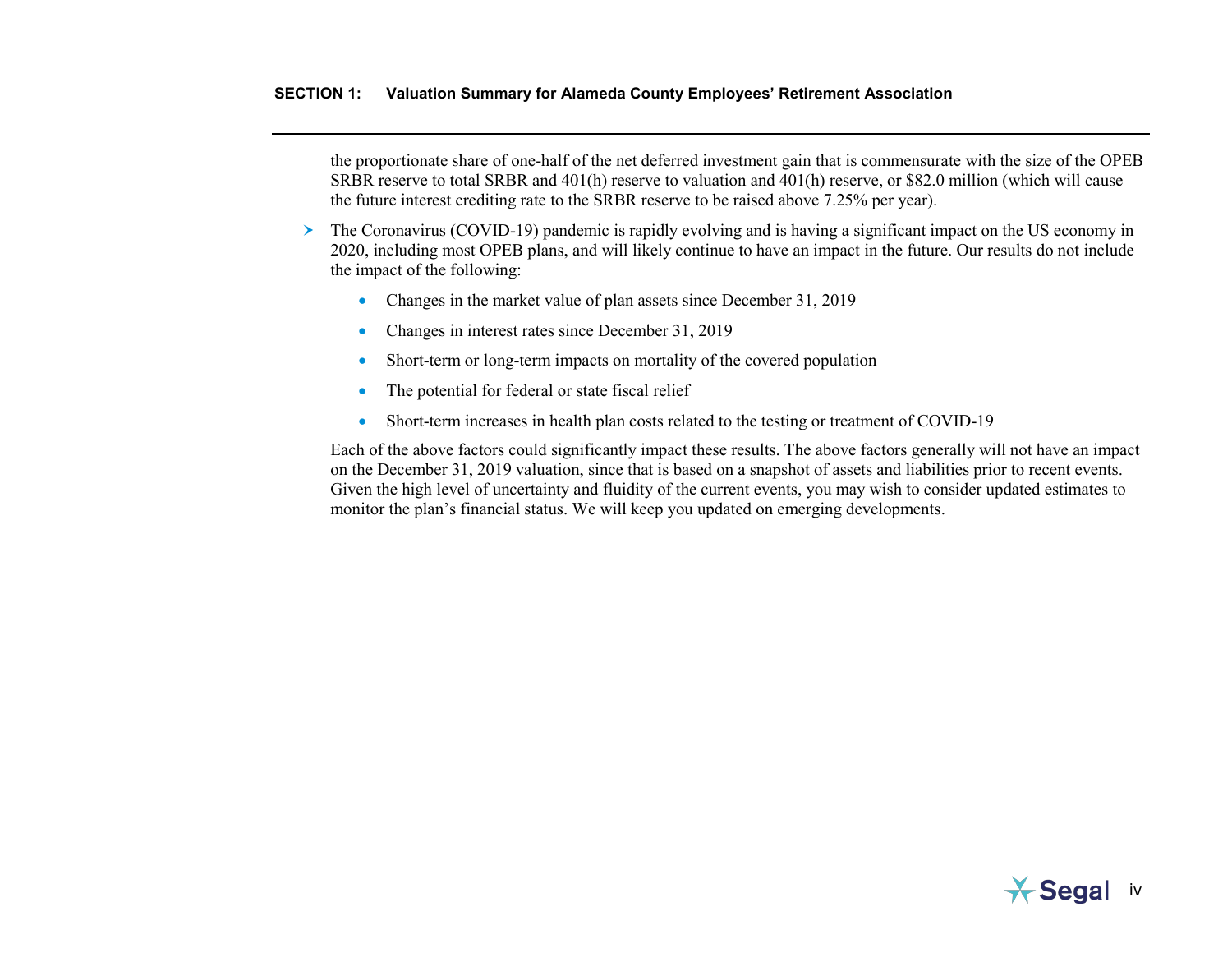### **SECTION 1: Valuation Summary for Alameda County Employees' Retirement Association**

<span id="page-8-0"></span>

| <b>Summary of Key Valuation Results</b>                             |                               |                               |
|---------------------------------------------------------------------|-------------------------------|-------------------------------|
| <b>Reporting Date for Employer under GASB 75</b>                    | June 30, 2020                 | June 30, 2019                 |
| <b>Measurement Date for Employer under GASB 75</b>                  | <b>December 31, 2019</b>      | December 31, 2018             |
| Disclosure elements for plan year ending December 31:               |                               |                               |
| Service $cost^{(1)}$                                                | \$27,678,194                  | \$31,577,168                  |
| <b>Total OPEB Liability</b>                                         | 1,083,114,679                 | 1,054,337,014                 |
| Plan's Fiduciary Net Position <sup>(2)</sup>                        | 970,180,405                   | 821,440,435                   |
| Net OPEB Liability                                                  | 112,934,274                   | 232,896,579                   |
| OPEB expense                                                        | 18, 191, 319                  | 39,920,817                    |
| Schedule of contributions for plan year ending December 31:         |                               |                               |
| Actuarially determined contributions                                | N/A                           | N/A                           |
| Actual contributions $(3)$                                          | N/A                           | N/A                           |
| Contribution deficiency / (excess)                                  | $\theta$                      | $\mathbf{0}$                  |
| Demographic data for plan year ending December 31 <sup>(4)</sup> :  |                               |                               |
| Number of retired members receiving medical benefits <sup>(5)</sup> | 6,575                         | 6,385                         |
| Number of retired members receiving dental and vision benefits      | 7,741                         | 7,519                         |
| Number of vested terminated members                                 | 430                           | 410                           |
| Number of active members                                            | 11,336                        | 11,349                        |
| Key assumptions as of December 31:                                  |                               |                               |
| Discount rate                                                       | 7.25%                         | 7.25%                         |
| Health care premium trend rates <sup>(6)</sup>                      |                               |                               |
| Non-Medicare medical plan                                           | Graded from 6.75% to ultimate | Graded from 7.00% to ultimate |
|                                                                     | 4.50% over 9 years            | 4.50% over 10 years           |
| Medicare medical plan                                               | Graded from 6.25% to ultimate | Graded from 6.50% to ultimate |
|                                                                     | 4.50% over 7 years            | 4.50% over 8 years            |
| Dental/Vision                                                       | 4.00%                         | $4.00\%$                      |
| Medicare Part B                                                     | 4.50%                         | $4.00\%$                      |

<sup>(1)</sup>The service cost is based on the previous year's valuation, meaning the 2019 and 2018 values are based on the valuations as of December 31, 2018 *and December 31, 2017 measurements, respectively. The 2019 service cost has been calculated using the assumptions shown in the 2018 column, and the 2018 service cost has been calculated using the following assumptions:*

| 7 25%                                               |
|-----------------------------------------------------|
|                                                     |
| Graded from 7.00% to ultimate 4.50% over 10 years   |
| Graded from $6.50\%$ to ultimate 4.50% over 8 years |
| 4.50%                                               |
|                                                     |

*(2) For 2019, the Plan's Fiduciary Net Position shown (\$970,180,405) includes the OPEB-related SRBR reserve of \$877,769,175 (after reducing the reserve by the SRBR implicit subsidy transfer of \$6,510,876) and 401(h) reserve (\$10,415,538), plus the proportionate share of one-half of the net deferred investment gain that is commensurate with the size of the OPEB SRBR reserve to total SRBR and 401(h) reserve to valuation and 401(h) reserve (\$81,995,692), after first replenishing the Contingency Reserve from \$0 to \$89.4 million (1% of total assets). For 2018, the Plan's Fiduciary* 

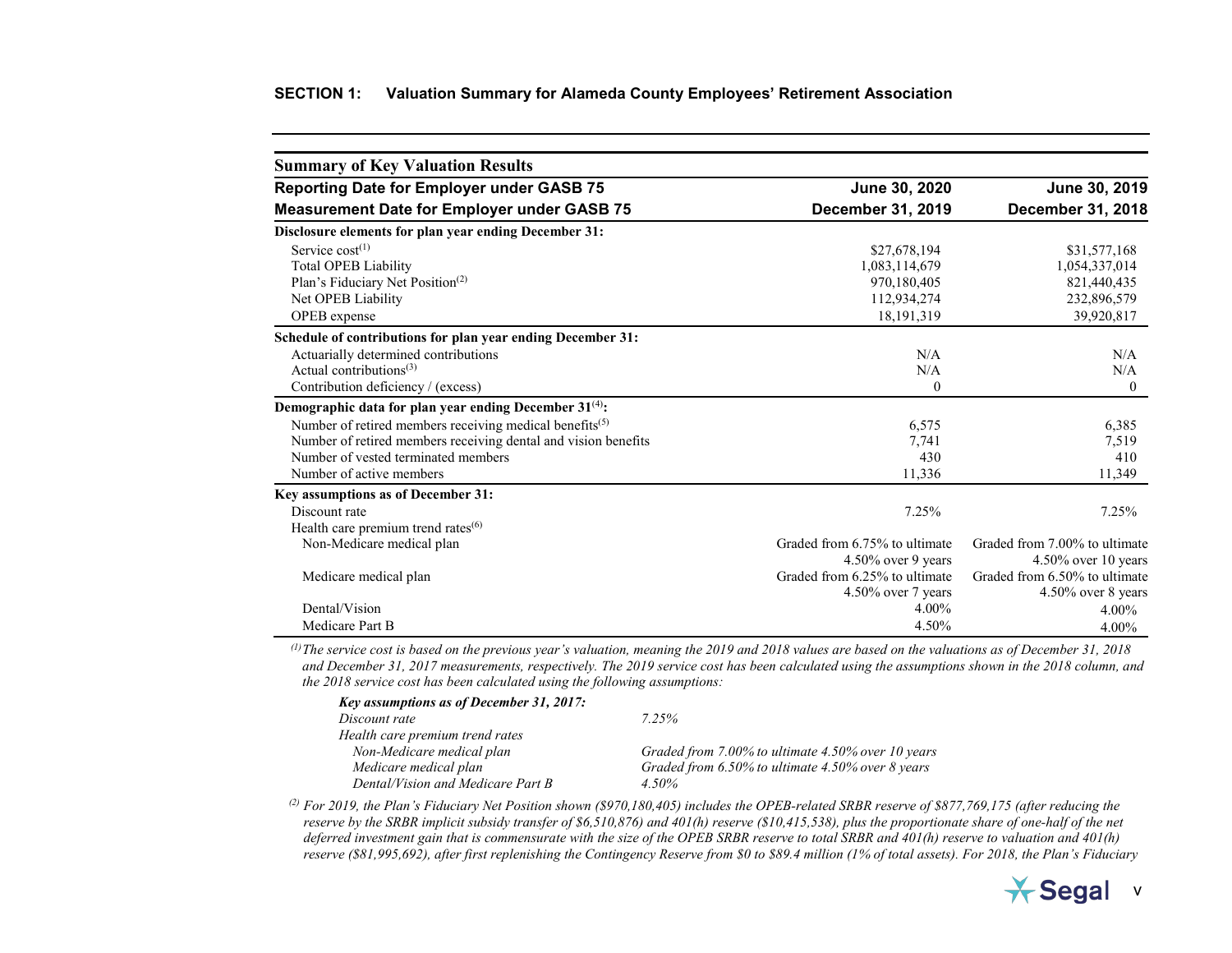### **SECTION 1: Valuation Summary for Alameda County Employees' Retirement Association**

*Net Position amount shown (\$821,440,435) includes the SRBR and 401(h) account (\$889,953,169), less the SRBR implicit subsidy transfer (\$6,939,808), less a proportionate share of the deferred market losses (after adjustment to include the balance in the Contingency Reserve) commensurate with the size of the OPEB reserves (\$61,572,926). Note that amounts may not total properly due to rounding.*

- *(3) Employer contributions are on a net basis. Benefits are funded by employer contributions to the 401(h) account and similar amounts are transferred from the SRBR to the Employers Advance Reserve to backfill the employer contributions that would have otherwise been made to the Retirement Plan.*
- *(4) The December 31, 2018 data is used in the measurement of the TOL as of December 31, 2019. The following data as of December 31, 2017 was used in the measurement of the TOL as of December 31, 2018:*

| Number of retired members receiving medical benefits           | 6.225  |
|----------------------------------------------------------------|--------|
| Number of retired members receiving dental and vision benefits | 7.270  |
| Number of vested terminated members                            | 381    |
| Number of active members                                       | 11.323 |

*The demographic data as of December 31, 2019 will be used in the sufficiency study for the SRBR as of December 31, 2019 as well as in the next year's GASB 74 and 75 valuation when we roll forward the liability from December 31, 2019 to December 31, 2020.*

- *(5) The retiree count excludes beneficiaries under 65 receiving an implicit subsidy.*
- *(6) The trends for 2020 as of the December 31, 2019 measurement are before reflecting the recent repeal of the Health Insurance Tax (HIT) taking effect in 2021 that would further reduce 1.20% from non-Medicare plan trend of 6.75% and 0.90% from Medicare plan trend of 6.50%. The trends for 2019 as of the December 31, 2018 measurement are before reflecting a one-time adjustment to reflect the estimated impact of the reinstatement of the HIT. The weighted average increase amongst all carriers is approximately 1.20% for Non-Medicare plans and 0.90% for Medicare plans.*

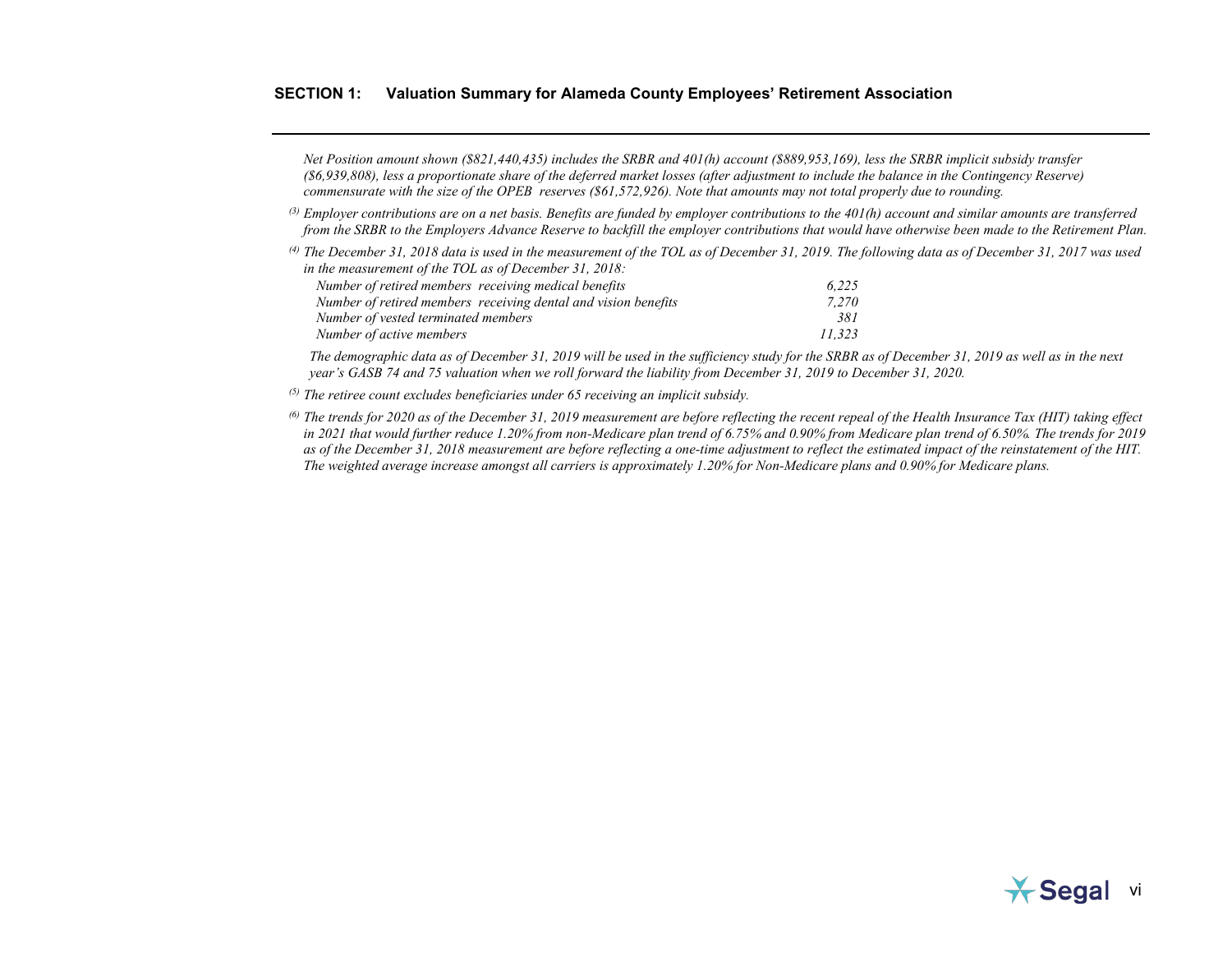#### <span id="page-10-0"></span>**Important Information about Actuarial Valuations**

An actuarial valuation is a budgeting tool with respect to the financing of future projected obligations of a postretirement health plan. It is an estimated forecast – the actual cost of the plan will be determined by the benefits and expenses paid, not by the actuarial valuation.

In order to prepare an actuarial valuation, Segal relies on a number of input items. These include:

- **Plan of benefits** Plan provisions define the rules that will be used to determine benefit payments, and those rules, or the interpretation of them, may change over time. It is important to keep Segal informed with respect to plan provisions and administrative procedures, and to review the plan description in this report to confirm that Segal has correctly interpreted the plan of benefits.
- **Participant data** An actuarial valuation for a plan is based on data provided to the actuary by ACERA. Segal does not audit such data for completeness or accuracy, other than reviewing it for obvious inconsistencies compared to prior data and other information that appears unreasonable. It is important for Segal to receive the best possible data and to be informed about any known incomplete or inaccurate data.
- **Assets** This valuation is based on the fair value of assets as of the valuation date, as provided by ACERA. The Association uses an actuarial value of assets that differs from fair value of assets to gradually reflect six-month changes in the fair value of assets in the SRBR sufficiency valuation.
- **Actuarial assumptions** In preparing an actuarial valuation, Segal projects the benefits to be paid to existing plan participants for the rest of their lives and the lives of their beneficiaries. This projection requires actuarial assumptions as to the probability of death, disability, termination, and retirement of each participant for each year. In addition, the benefits projected to be paid for each of those events in each future year reflect actuarial assumptions as to health care trends. The projected benefits are then discounted to a present value, based on the assumed rate of return that is expected to be achieved on the plan's assets. There is a reasonable range for each assumption used in the projection and the results may vary materially based on which assumptions are selected. It is important for any user of an actuarial valuation to understand this concept. Actuarial assumptions are periodically reviewed to ensure that future valuations reflect emerging plan experience. While future changes in actuarial assumptions may have a significant impact on the reported results, that does not mean that the previous assumptions were unreasonable.

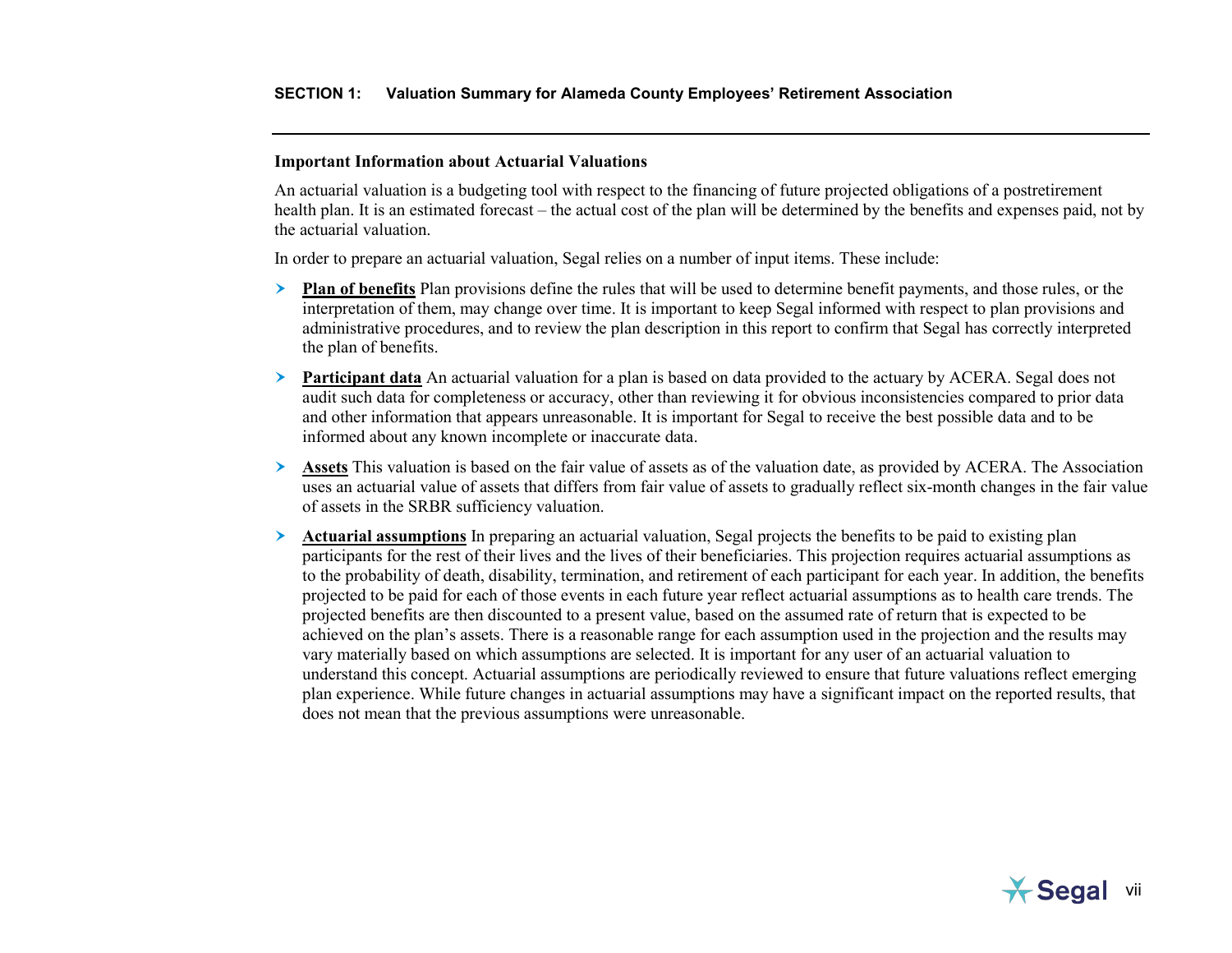The user of Segal's actuarial valuation (or other actuarial calculations) should keep the following in mind:

- The valuation is prepared at the request of the Board to assist sponsors of the Fund in preparing items related to the OPEB SRBR plan in their financial reports. Segal is not responsible for the use or misuse of its report, particularly by any other party.
- $\geq$  An actuarial valuation is a measurement of the plan's assets and liabilities at a specific date. Accordingly, except where otherwise noted, Segal did not perform an analysis of the potential range of future financial measures. The actual long-term cost of the plan will be determined by the actual benefits and expenses paid and the actual investment experience of the plan.
- If ACERA is aware of any event or trend that was not considered in this valuation that may materially change the results of the valuation, Segal should be advised, so that we can evaluate it.
- Segal does not provide investment, legal, accounting, or tax advice. Segal's valuation is based on our understanding of applicable guidance in these areas and of the plan's provisions, but they may be subject to alternative interpretations. ACERA should look to their other advisors for expertise in these areas.

As Segal has no discretionary authority with respect to the management or assets of ACERA, it is not a fiduciary in its capacity as actuaries and consultants with respect to ACERA.

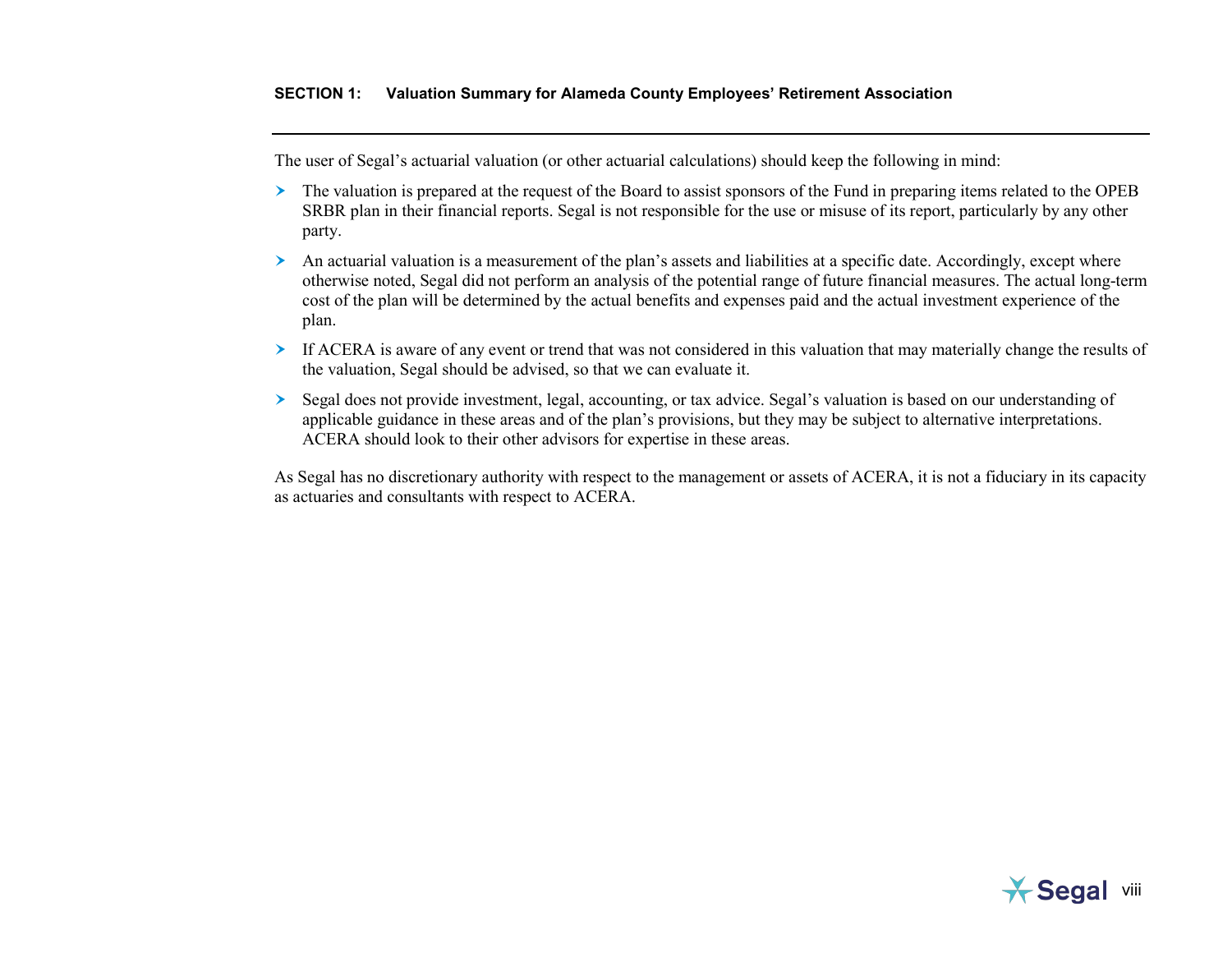<span id="page-12-0"></span>**General Information – "Financial Statements", Note Disclosures and Required Supplementary Information for a Cost-Sharing OPEB Plan**

### **Plan Description**

*Plan administration.* The Alameda County Employees' Retirement Association (ACERA) was established by the Alameda County Board of Supervisors in 1947. ACERA is administered by the Board of Retirement and governed by the County Employees' Retirement Law of 1937 (California Government Code Section 31450 et. seq.). ACERA is a cost-sharing, multiple employer, defined benefit, public employee retirement system whose main function is to provide service retirement, disability, death, and survivor benefits to the General and Safety members employed by the County of Alameda. ACERA also provides retirement benefits to the employee members of First 5 Alameda County, Housing Authority of the County of Alameda, Alameda Health System, Livermore Area Recreation and Park District (LARPD), Superior Court of California—County of Alameda, and Alameda County Office of Education (ACOE).

The management of ACERA is vested with the ACERA Board of Retirement. The Board consists of nine members and two alternates. The County Treasurer is a member of the Board of Retirement by law and is elected by the general public. Four members are appointed by the Board of Supervisors, one of whom may be a County Supervisor. Two active members are elected by the General members; one active member and one alternate are elected by the Safety members; one retired member and one alternate are elected by the retired members. All members of the Board of Retirement serve terms of three years except for the County Treasurer whose term runs concurrent with his term as County Treasurer.

*Plan membership.* At December 31, 2019, OPEB plan membership consisted of the following:

| Retired members currently receiving medical benefits                  | 6.575  |
|-----------------------------------------------------------------------|--------|
| Retired members currently receiving dental and vision benefits        | 7.741  |
| Vested terminated members entitled to, but not yet receiving benefits | 430    |
| Active members                                                        | 11.336 |

*Note: Data as of December 31, 2019 is not used in the measurement of the TOL as of December 31, 2019. It will be used for the sufficiency study for the SRBR as of December 31, 2019 as well as in next year's GASB 74 and 75 valuation.* 

*The retiree count excludes beneficiaries under 65 receiving an implicit subsidy.*

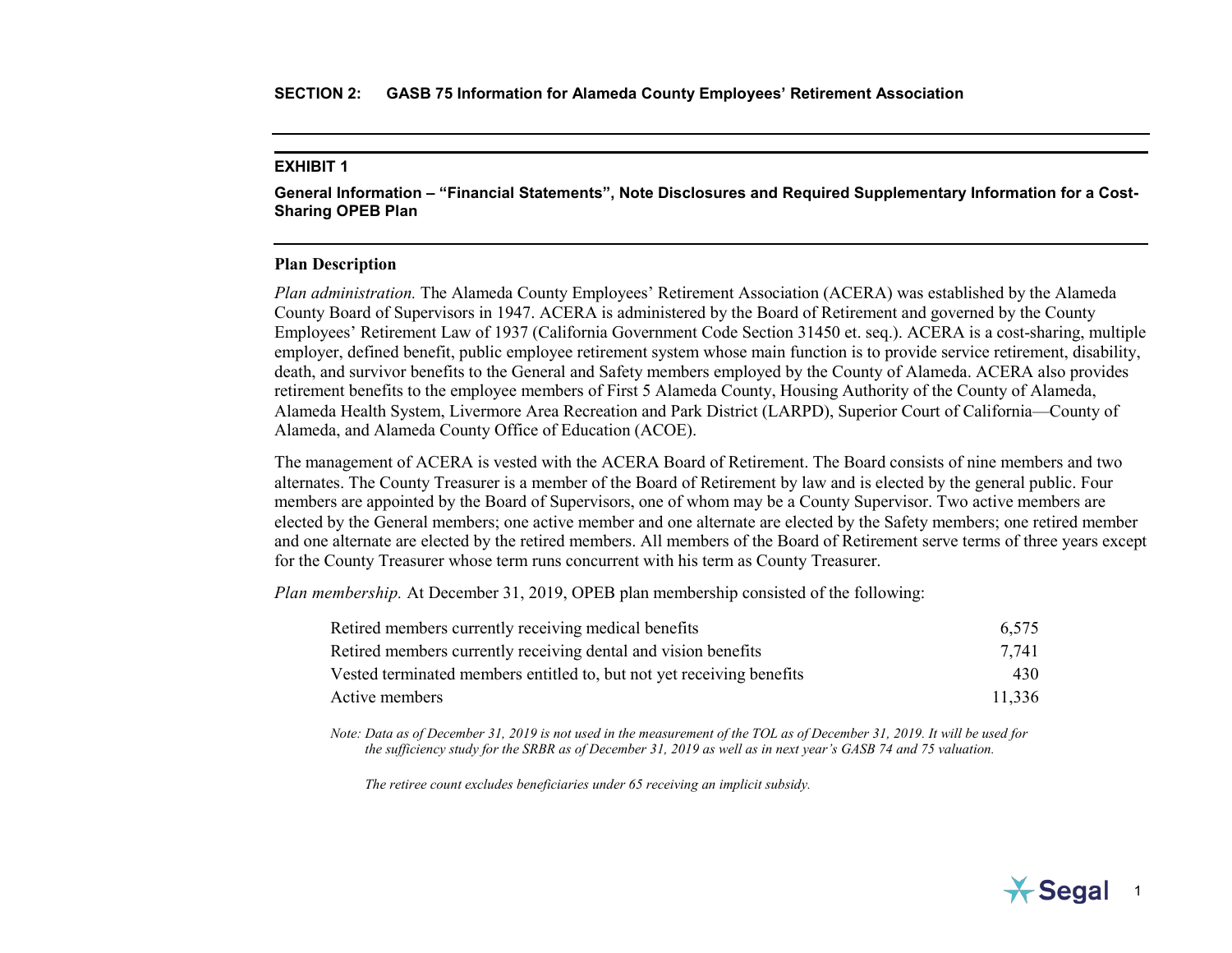<span id="page-13-0"></span>

| Benefits provided.             | ACERA provides benefits to eligible employees under the following terms and<br>conditions.                                                                                                                                                                                                                                                               |                              |
|--------------------------------|----------------------------------------------------------------------------------------------------------------------------------------------------------------------------------------------------------------------------------------------------------------------------------------------------------------------------------------------------------|------------------------------|
| <b>Membership Eligibility:</b> |                                                                                                                                                                                                                                                                                                                                                          |                              |
| Service Retirees:              | Retired with at least 10 years of service (including deferred vested members who<br>terminate employment and receive a retirement benefit from ACERA)                                                                                                                                                                                                    |                              |
| Disabled Retirees:             | A minimum of $105$ years of service is required for non-duty disability.                                                                                                                                                                                                                                                                                 |                              |
|                                | There is no minimum service requirement for duty disability.                                                                                                                                                                                                                                                                                             |                              |
| <b>Benefit Eligibility:</b>    |                                                                                                                                                                                                                                                                                                                                                          |                              |
| 1. Monthly Medical Allowance   |                                                                                                                                                                                                                                                                                                                                                          |                              |
| Service Retirees:              | For retirees not purchasing individual insurance through the Individual Medicare<br>Insurance Exchange, a Maximum Monthly Medical Allowance of \$558.00 per month<br>was provided, effective January 1, 2019 and through December 31, 2019. For the<br>period January 1, 2020 through December 31, 2020, the maximum allowance is<br>\$578.65 per month. |                              |
|                                | For those purchasing insurance through the Individual Medicare Exchange, the<br>Maximum Monthly Medical Allowance was \$427.46 per month for 2019 and is<br>\$443.28 for 2020.                                                                                                                                                                           |                              |
|                                | These Allowances are subject to the following subsidy schedule:                                                                                                                                                                                                                                                                                          |                              |
|                                | <b>Completed Years of Service</b>                                                                                                                                                                                                                                                                                                                        | <b>Percentage Subsidized</b> |
|                                | $10-14$<br>$15-19$<br>$20+$                                                                                                                                                                                                                                                                                                                              | 50%<br>75%<br>100%           |
| Disabled Retirees:             | Non-duty disabled retirees receive the same Monthly Medical Allowance as service<br>retirees.                                                                                                                                                                                                                                                            |                              |
|                                | Duty disabled retirees receive the same Monthly Medical Allowance as those service<br>retirees with 20 or more years of service.                                                                                                                                                                                                                         |                              |

 $\overline{a}$ 



<sup>&</sup>lt;sup>5</sup> The 10 years of service requirement is only used for determining eligibility for health benefits. For pension benefits, the eligibility requirement is 5 years of service.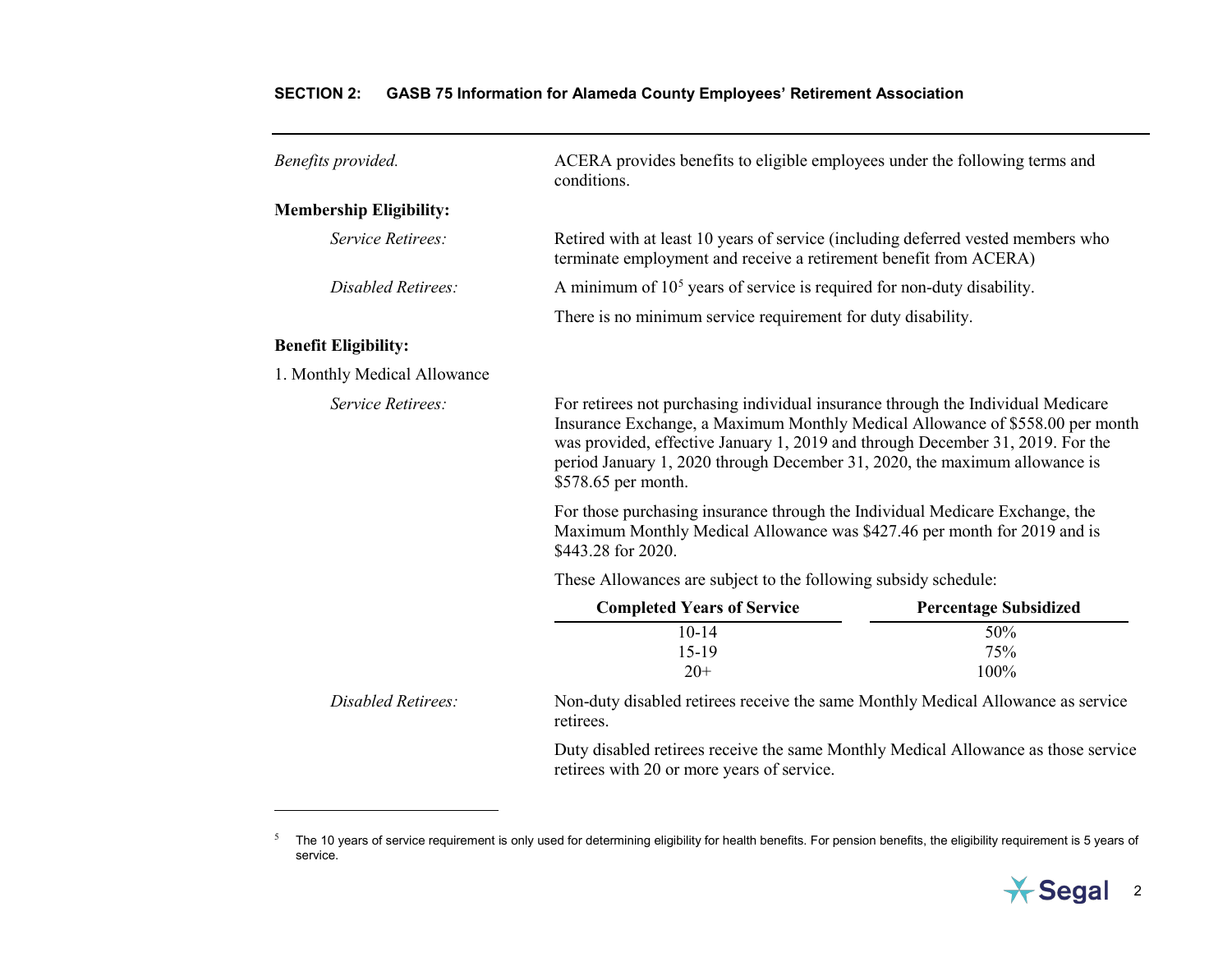The SRBR reimburses the full Medicare Part B premium to qualified retired members.

To qualify for reimbursement, a retiree must:

- Have at least 10 years of ACERA service,
- Be eligible for Monthly Medical Allowance,
- Provide proof of enrollment in Medicare Part B.
- 3. Dental and Vision Plans:

The SRBR provides dental and vision benefits for retirees only. The maximum combined monthly dental and vision premium was \$48.39 in 2019 and is \$46.28 in 2020. The eligibility for these premiums is as follows:

*Service Retirees:* Retired with at least 10 years of service. *Disabled Retirees:* For non-duty disabled retirees, 10 years of service is required. For grandfathered non-duty disabled retirees (with effective retirement dates on or before January 31, 2014), there is no minimum service requirement.

For duty disabled retirees, there is no minimum service requirement.

Note about Monthly Medical Allowance:

The maximum levels of subsidy are reviewed by the Board annually and are not indexed to increase automatically.

In addition, the Monthly Medical Allowance can only be used to pay for retiree medical benefits. There is no benefit payable to beneficiaries, current spouses, former spouses or dependents.

If the actual cost of coverage is less than the Monthly Medical Allowance, the difference is not paid in cash or applied towards the coverage for beneficiaries, current spouses, former spouses or dependents.



<sup>2.</sup> Medicare Benefit Reimbursement Plan: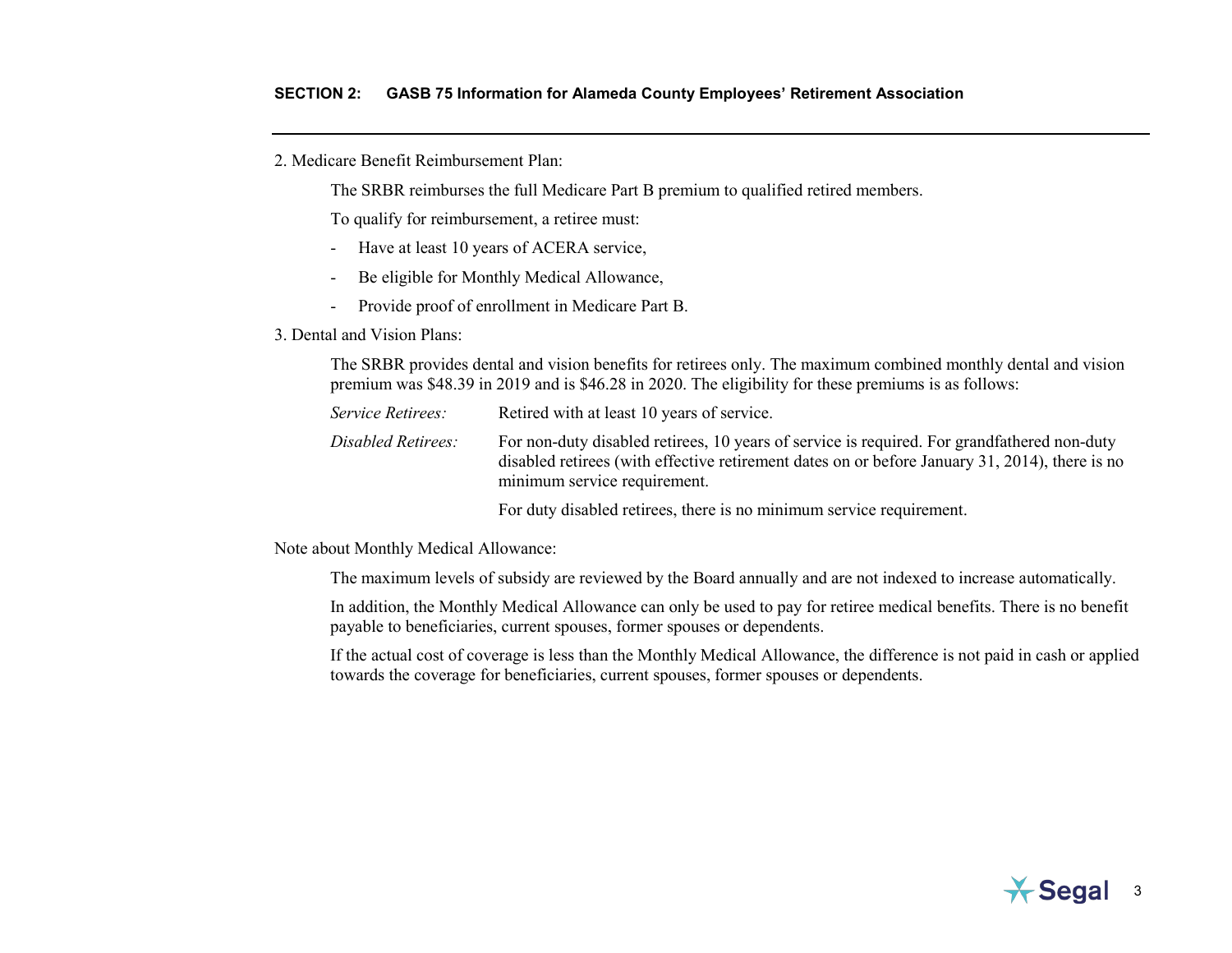| <b>Deferred Benefit:</b> | Members who terminate employment with 10 or more years of service before reaching<br>Pension eligibility commencement age may elect deferred MMA and/or dental/vision benefits.                                                                                                                                                                                                                                                                                                                                                                                                         |
|--------------------------|-----------------------------------------------------------------------------------------------------------------------------------------------------------------------------------------------------------------------------------------------------------------------------------------------------------------------------------------------------------------------------------------------------------------------------------------------------------------------------------------------------------------------------------------------------------------------------------------|
| <b>Death Benefit:</b>    | Surviving spouses/domestic partners of members who die before the member commences<br>retiree health benefits may enroll in an ACERA group medical plan on the date that the<br>member would have been eligible to commence benefits. The surviving spouse/domestic<br>partner must pay 100% of the premium. Because premiums for surviving spouses/domestic<br>partners under age 65 are calculated together with active participants for purposes of<br>underwriting, the surviving spouses/domestic partners receive an implicit subsidy, which<br>creates a liability for the SRBR. |

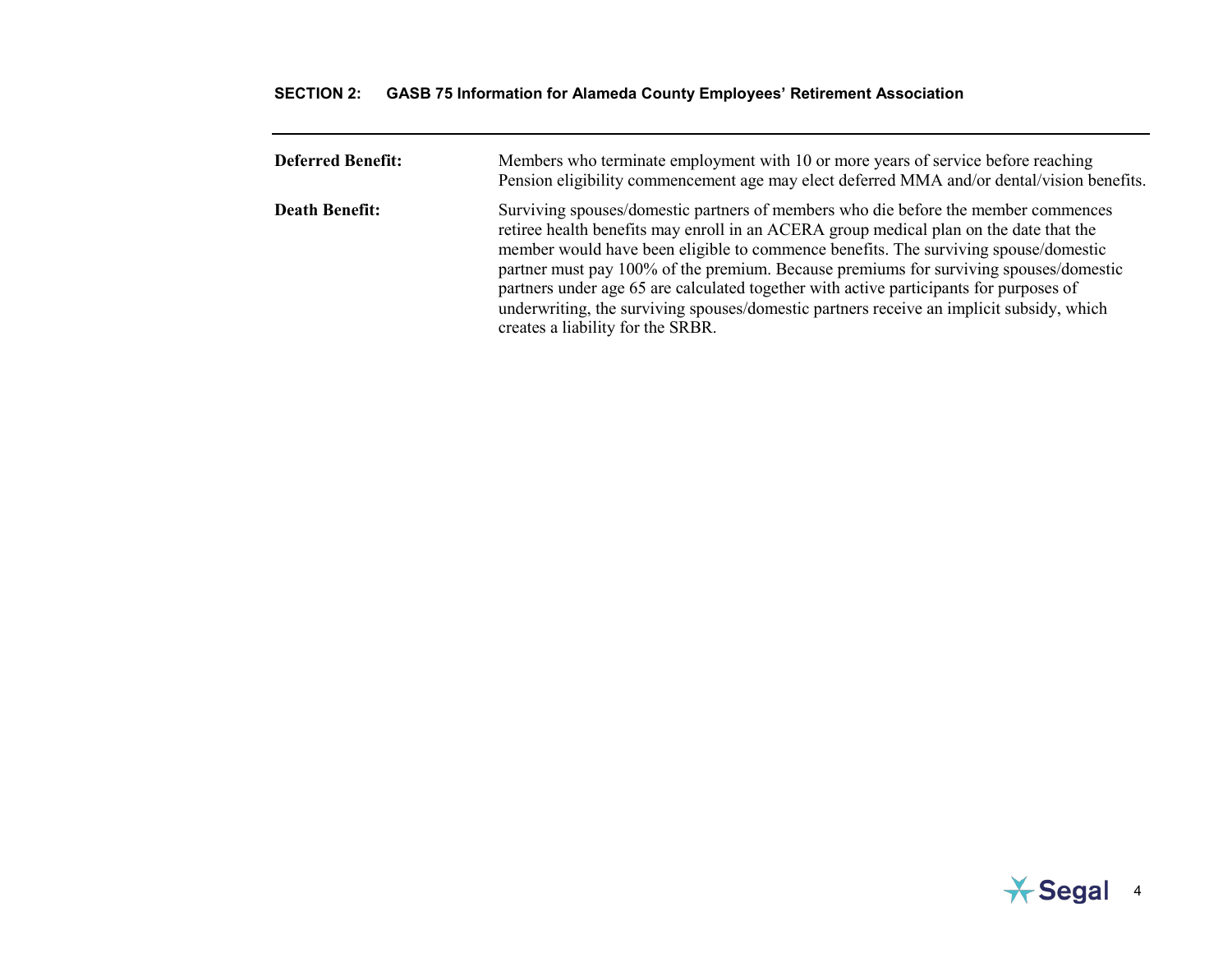<span id="page-16-0"></span>

| <b>EXHIBIT 2</b>                                                                                       |                                    |                                    |
|--------------------------------------------------------------------------------------------------------|------------------------------------|------------------------------------|
| <b>Net OPEB Liability</b>                                                                              |                                    |                                    |
| <b>Reporting Date for Employer under GASB 75</b><br><b>Measurement Date for Employer under GASB 75</b> | June 30, 2020<br>December 31, 2019 | June 30, 2019<br>December 31, 2018 |
| The components of the Net OPEB Liability are as follows:                                               |                                    |                                    |
| Total OPEB Liability                                                                                   | \$1,083,114,679                    | \$1,054,337,014                    |
| Plan's Fiduciary Net Position                                                                          | 970,180,405                        | 821,440,435                        |
| Net OPEB Liability                                                                                     | \$112,934,274                      | \$232,896,579                      |
| Plan's Fiduciary Net Position as a Percentage of the Total OPEB Liability                              | 89.57%                             | 77.91%                             |

The Net OPEB Liability was measured as of December 31, 2019 and 2018. The Plan's Fiduciary Net Position (plan assets) was valued as of the measurement date, while the Total OPEB Liability was determined by rolling forward the Total OPEB Liability as of December 31, 2018 and 2017, respectively.

*Plan provisions.* The plan provisions used in the measurement of the NOL as of December 31, 2019 and 2018 are the same as those used in ACERA's SRBR sufficiency valuation as of December 31, 2018 and 2017, respectively.

*Actuarial assumptions.* The actuarial assumptions used for the December 31, 2019 valuation were based on the results of the experience study for the period from December 1, 2013 through November 30, 2016 that were approved by the Board effective with the December 31, 2017 valuation and the health care trend assumptions recommended for the upcoming sufficiency study for the SRBR as of December 31, 2019 (reference: our letter dated May 6, 2020). The assumptions used in the December 31, 2019 SRBR OPEB actuarial valuation for ACERA were applied to all periods included in the measurement:

#### **December 31, 2019**

| Investment rate of return        | 7.25%, net of OPEB plan investment expense, including inflation                                             |
|----------------------------------|-------------------------------------------------------------------------------------------------------------|
| Inflation                        | $3.00\%$                                                                                                    |
| Health care premium trend rates* |                                                                                                             |
| Non-Medicare medical plan        | Graded from 6.75% to ultimate 4.50% over 9 years                                                            |
| Medicare medical plan            | Graded from 6.25% to ultimate 4.50% over 7 years                                                            |
| Dental/Vision                    | $4.00\%$                                                                                                    |
| Medicare Part B                  | $4.50\%$                                                                                                    |
| Other assumptions                | Same as those proposed in the experience study for the period December 1, 2013<br>through November 30, 2016 |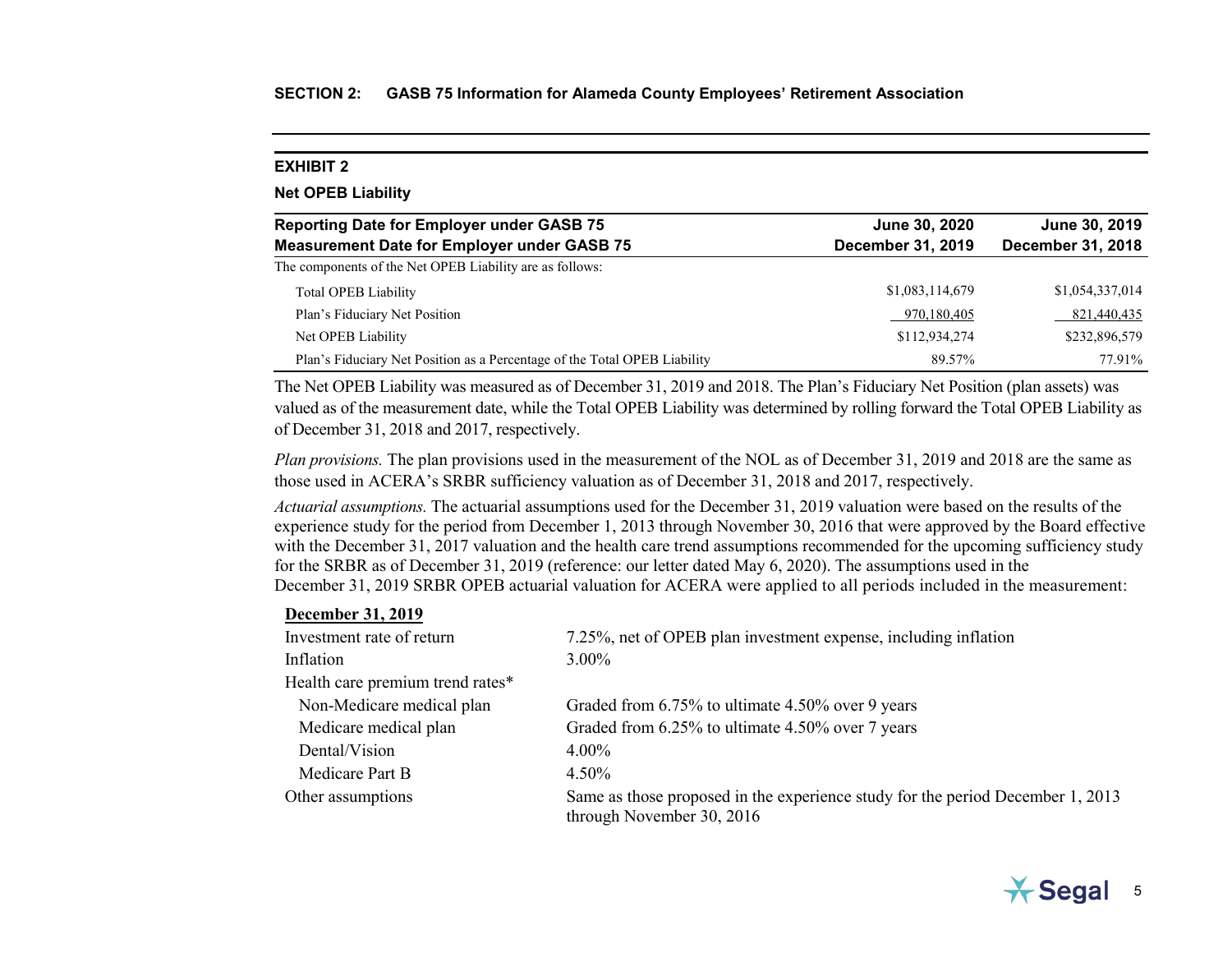| <b>December 31, 2018</b>          |                                                                                                             |
|-----------------------------------|-------------------------------------------------------------------------------------------------------------|
| Investment rate of return         | 7.25%, net of OPEB plan investment expense, including inflation                                             |
| Inflation                         | $3.00\%$                                                                                                    |
| Health care premium trend rates** |                                                                                                             |
| Non-Medicare medical plan         | Graded from 7.00% to ultimate 4.50% over 10 years                                                           |
| Medicare medical plan             | Graded from 6.50% to ultimate 4.50% over 8 years                                                            |
| Dental/Vision and Medicare Part B | $4.00\%$                                                                                                    |
| Other assumptions                 | Same as those proposed in the experience study for the period December 1, 2013<br>through November 30, 2016 |
|                                   |                                                                                                             |

- \* The trend rates shown above for 2020 as of the December 31, 2019 measurement do not include a one-time reduction of 1.20% to the first year non-Medicare trend of 6.75% and 0.90% to the first year Medicare trend of 6.25% to reflect the recent repeal of the Health Insurance Tax (HIT) taking effect in 2021.
- \*\* The trend rates shown above for 2019 as of the December 31, 2018 measurement are before reflecting a one-time adjustment to reflect the impact of the Health Insurance Tax (HIT). The weighted average increase amongst all carriers is approximately 1.2% for Non-Medicare and 0.9% for Medicare plans.

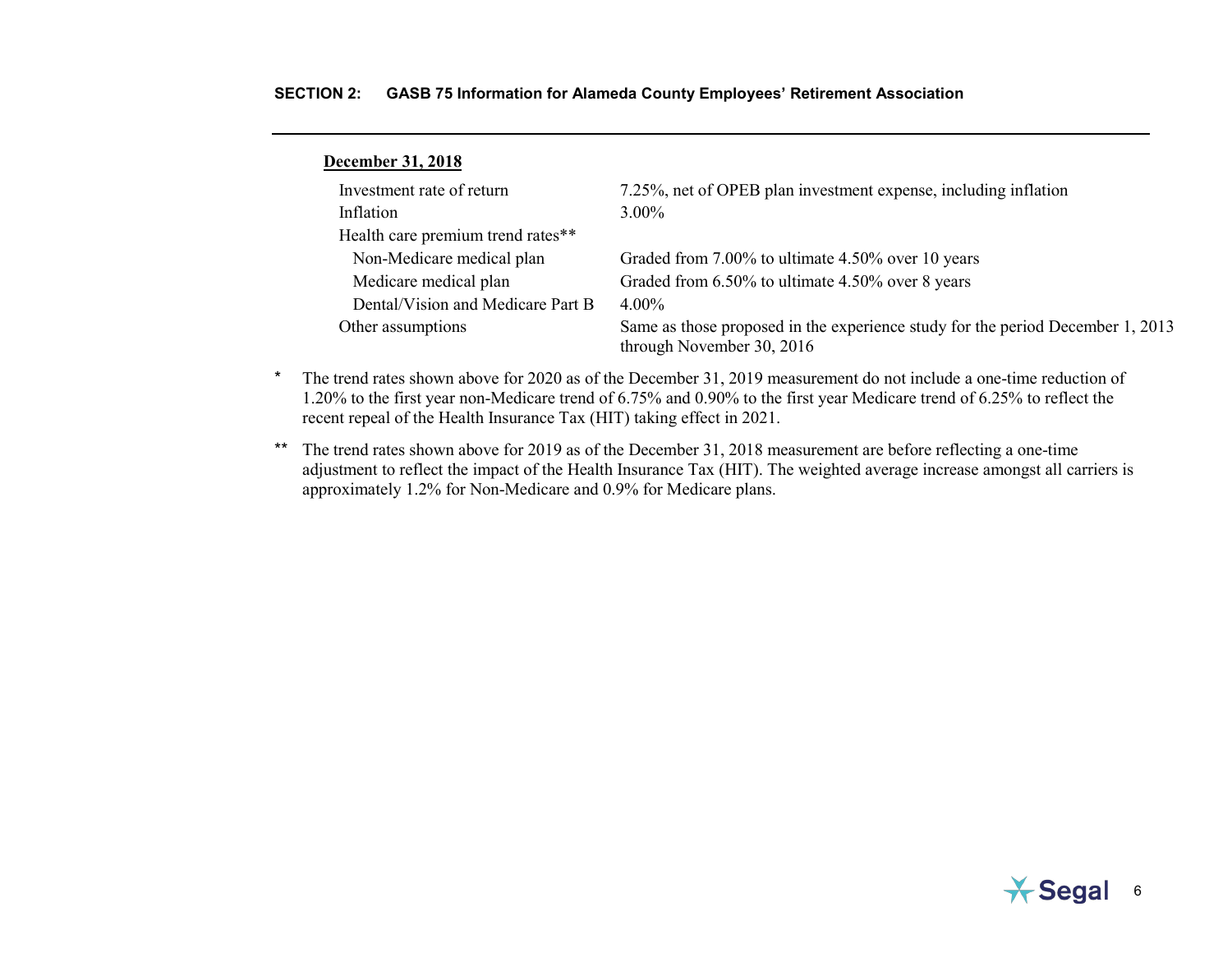$\overline{a}$ 

### <span id="page-18-1"></span><span id="page-18-0"></span>**Target Asset Allocation**

The long-term expected rate of return on OPEB plan investments<sup>[6](#page-18-1)</sup> was determined using a building-block method in which expected future real rates of return (expected returns, net of pension plan investment expense and inflation) are developed for each major asset class. These returns are combined to produce the long-term expected rate of return by weighting the expected future real rates of return by the target asset allocation percentage and by adding expected inflation and subtracting expected investment expenses and a risk margin. This information will change every three years based on the results of an actuarial experience study.

The target allocation and projected arithmetic real rates of return for each major asset class, after deducting inflation, but before deducting investment expenses and a risk margin, used in the derivation of the long-term expected investment rate of return assumption for the December 31, 2019 valuation are summarized in the following table. This information is subject to change every three years.

| <b>Asset Class</b>             | Target<br><b>Allocation</b> | Long-Term (Arithmetic)<br><b>Expected Real Rate of Return</b> |
|--------------------------------|-----------------------------|---------------------------------------------------------------|
| Domestic Large Cap Equity      | 22.40%                      | 5.75%                                                         |
| Domestic Small Cap Equity      | 5.60%                       | 6.37%                                                         |
| Developed International Equity | 19.50%                      | 6.89%                                                         |
| <b>Emerging Markets Equity</b> | 6.50%                       | $9.54\%$                                                      |
| U.S. Core Fixed Income         | 11.25%                      | 1.03%                                                         |
| High Yield Bonds               | 1.50%                       | 3.99%                                                         |
| International Bonds            | 2.25%                       | 0.19%                                                         |
| <b>TIPS</b>                    | $2.00\%$                    | $0.98\%$                                                      |
| <b>Real Estate</b>             | 8.00%                       | 4.47%                                                         |
| Commodities                    | 3.00%                       | 3.78%                                                         |
| Hedge Funds                    | $9.00\%$                    | 4.30%                                                         |
| Private Equity                 | 9.00%                       | 7.60%                                                         |
| Total                          | 100.00%                     |                                                               |

 $^6$  Note that the investment return assumption for SRBR sufficiency testing (and pension plan funding) purposes was developed net of both investment and administrative expenses; however, the same investment return assumption was used for financial reporting purposes, and it was considered gross of administrative expenses for financial reporting purposes. (This resulted in an increase in the margin for adverse deviation when using that investment return assumption for financial reporting.)

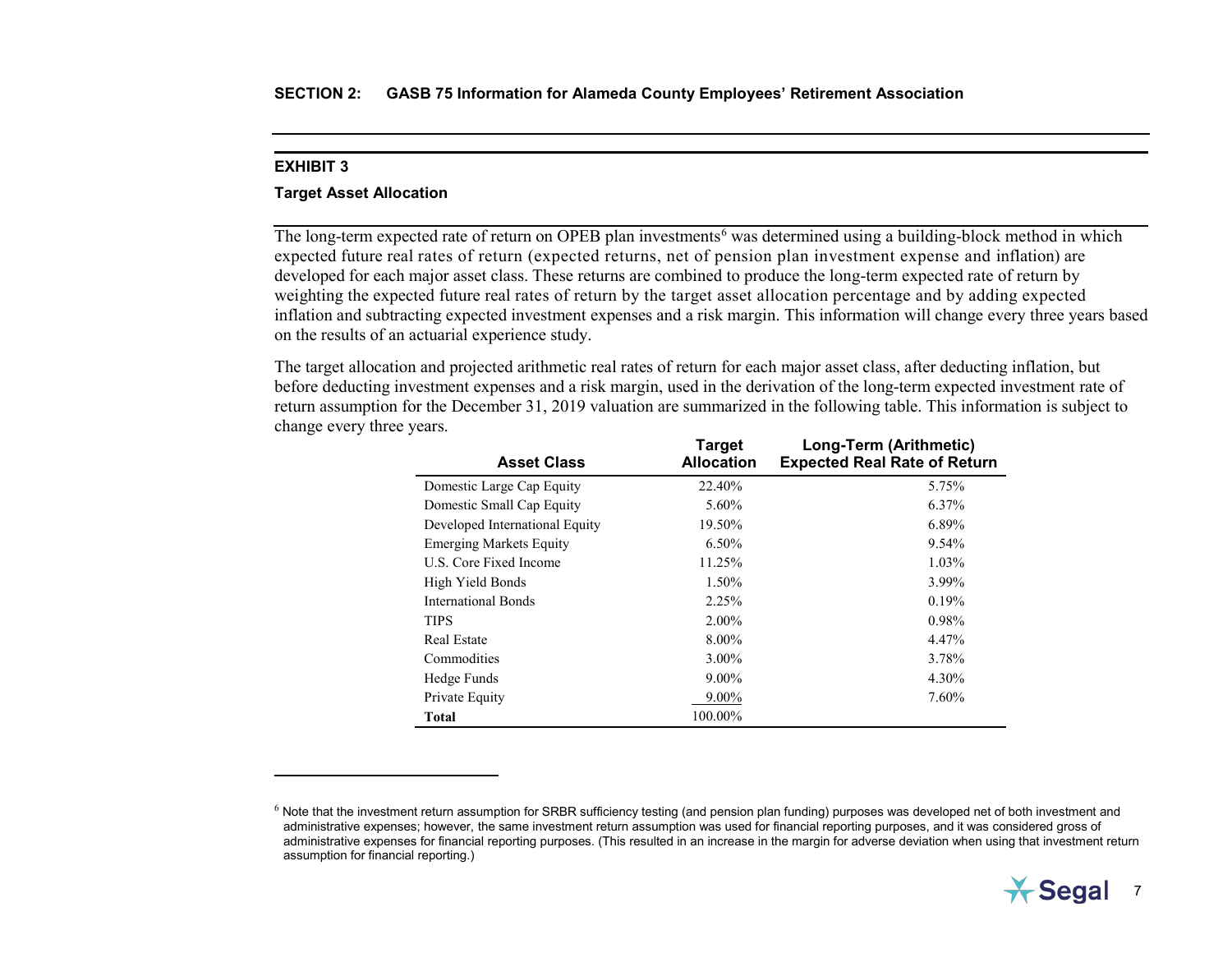<span id="page-19-0"></span>*Discount rate:* The discount rate used to measure the Total OPEB Liability was 7.25% as of December 31, 2019 and December 31, 2018. The projection of cash flows used to determine the discount rate assumed benefits are paid out of current OPEB SRBR assets. Based on those assumptions, the SRBR OPEB Plan's Fiduciary Net Position was projected to be available to make all projected future benefits payments for current plan members.<sup>[7](#page-19-0)</sup> Therefore the long-term expected rate of return on OPEB plan investments was applied to all periods of projected benefit payments to determine the Total OPEB Liability as of December 31, 2019 and December 31, 2018.

 $\overline{a}$ 



 $7$  See discussions in Section 1 regarding source of funding for payment of OPEB SRBR benefits not covered by current OPEB SRBR Plan's Fiduciary Net Position.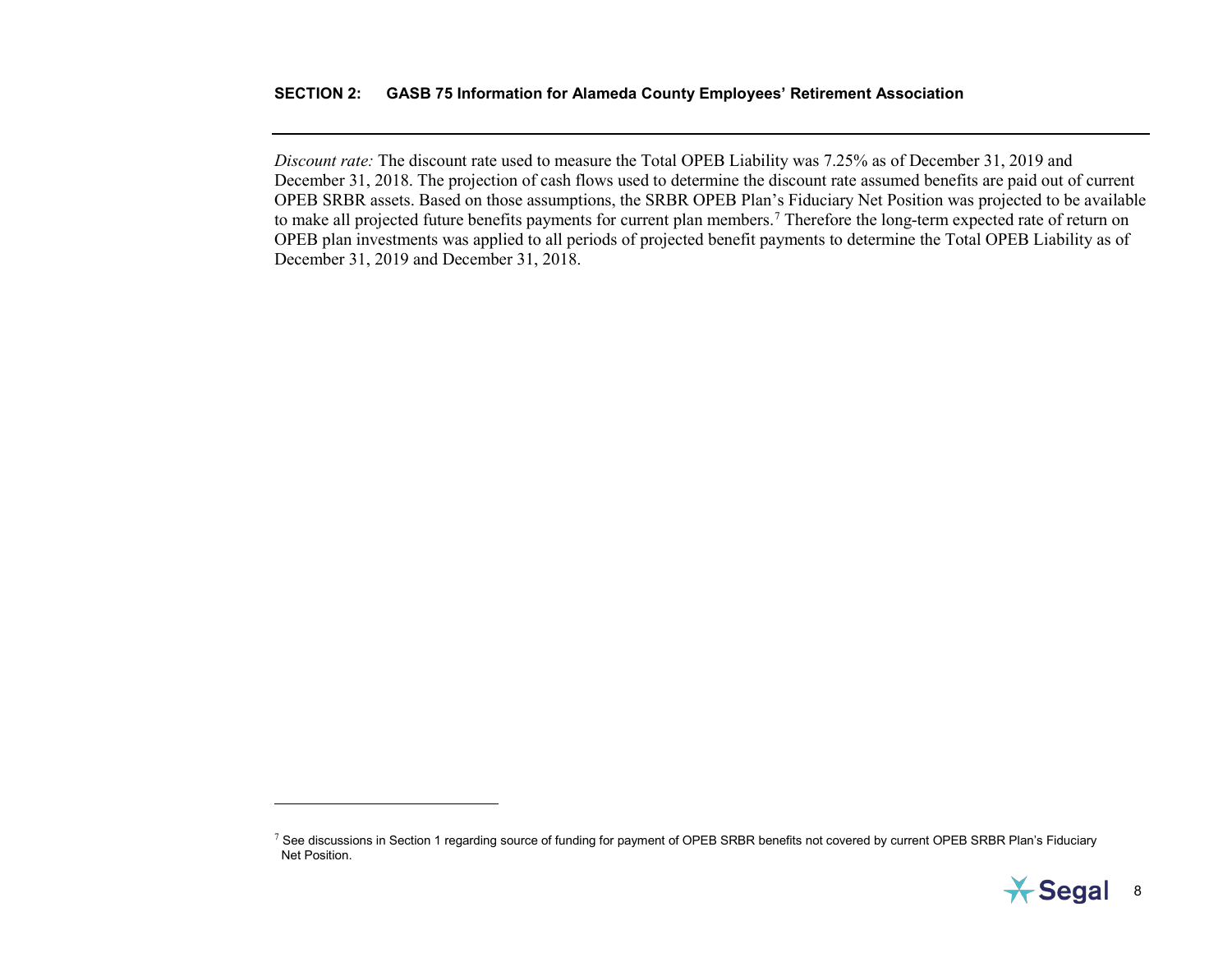#### <span id="page-20-0"></span>**Discount Rate and Trend Sensitivity**

*Sensitivity of the Net OPEB Liability to changes in the discount rate.* The following presents the Net OPEB Liability of ACERA as of December 31, 2019, calculated using the discount rate of 7.25%, as well as what ACERA's Net OPEB Liability would be if it were calculated using a discount rate that is 1-percentage-point lower (6.25%) or 1-percentage-point higher (8.25%) than the current rate:

|                           | 1% Decrease   | <b>Current Discount</b> | 1% Increase     |
|---------------------------|---------------|-------------------------|-----------------|
| <b>Net OPEB Liability</b> | (6.25%)       | Rate (7.25%)            | (8.25%)         |
| Alameda County            | \$193,268,261 | \$86,553,526            | $-$ \$2,038,113 |
| Health System             | 45,912,718    | 20,561,615              | $-484.173$      |
| Superior Court            | 9,735,882     | 4,360,131               | $-102,670$      |
| First 5                   | 1,016,617     | 455,283                 | $-10,721$       |
| <b>Housing Authority</b>  | 1.022.766     | 458,037                 | $-10,786$       |
| LARPD                     | 1,105,990     | 495,308                 | $-11,663$       |
| <b>ACOE</b>               | 112.482       | 50,374                  | $-1,186$        |
| Total for all Employers   | \$252,174,716 | \$112,934,274           | $-$ \$2,659,312 |

*Sensitivity of the Net OPEB Liability to changes in the healthcare cost trend rate.* The following presents the Net OPEB Liability of ACERA as of December 31, 2019, calculated using the current trend rate as well as what ACERA's Net OPEB Liability would be if it were calculated using a trend rate that is 1-percentage-point lower or 1-percentage-point higher than the current rate:

| <b>Net OPEB Liability</b> | 1% Decrease    | <b>Current Trend Rates*</b> | 1% Increase   |
|---------------------------|----------------|-----------------------------|---------------|
| Alameda County            | $-$11,864,927$ | \$86,553,526                | \$207,794,075 |
| Health System             | $-2,818,627$   | 20,561,615                  | 49, 363, 463  |
| Superior Court            | -597,695       | 4,360,131                   | 10,467,620    |
| First 5                   | $-62.411$      | 455,283                     | 1,093,024     |
| <b>Housing Authority</b>  | $-62,789$      | 458,037                     | 1,099,636     |
| LARPD                     | $-67.898$      | 495,308                     | 1,189,115     |
| ACOE                      | $-6,905$       | 50,374                      | 120,936       |
| Total for all Employers   | $-$15,481,252$ | \$112,934,274               | \$271,127,869 |

*\* Current trend rates: 6.75% graded down to 4.50% over 9 years for Non-Medicare medical plan costs; 6.25% graded down to 4.50% over 7 years for Medicare medical plan costs, 4.00% for all years for Dental and Vision costs, and 4.50% for all years for Medicare Part B costs. The medical trend rates shown above for 2020 (6.75% and 6.25% for non-Medicare and Medicare plans, respectively) do not include a one-time reduction of 1.20% to the non-Medicare plan trend of 6.75% and 0.90% to the Medicare plan trend of 6.50% to reflect the recent repeal of the Health Insurance Tax (HIT) taking effect in 2021.*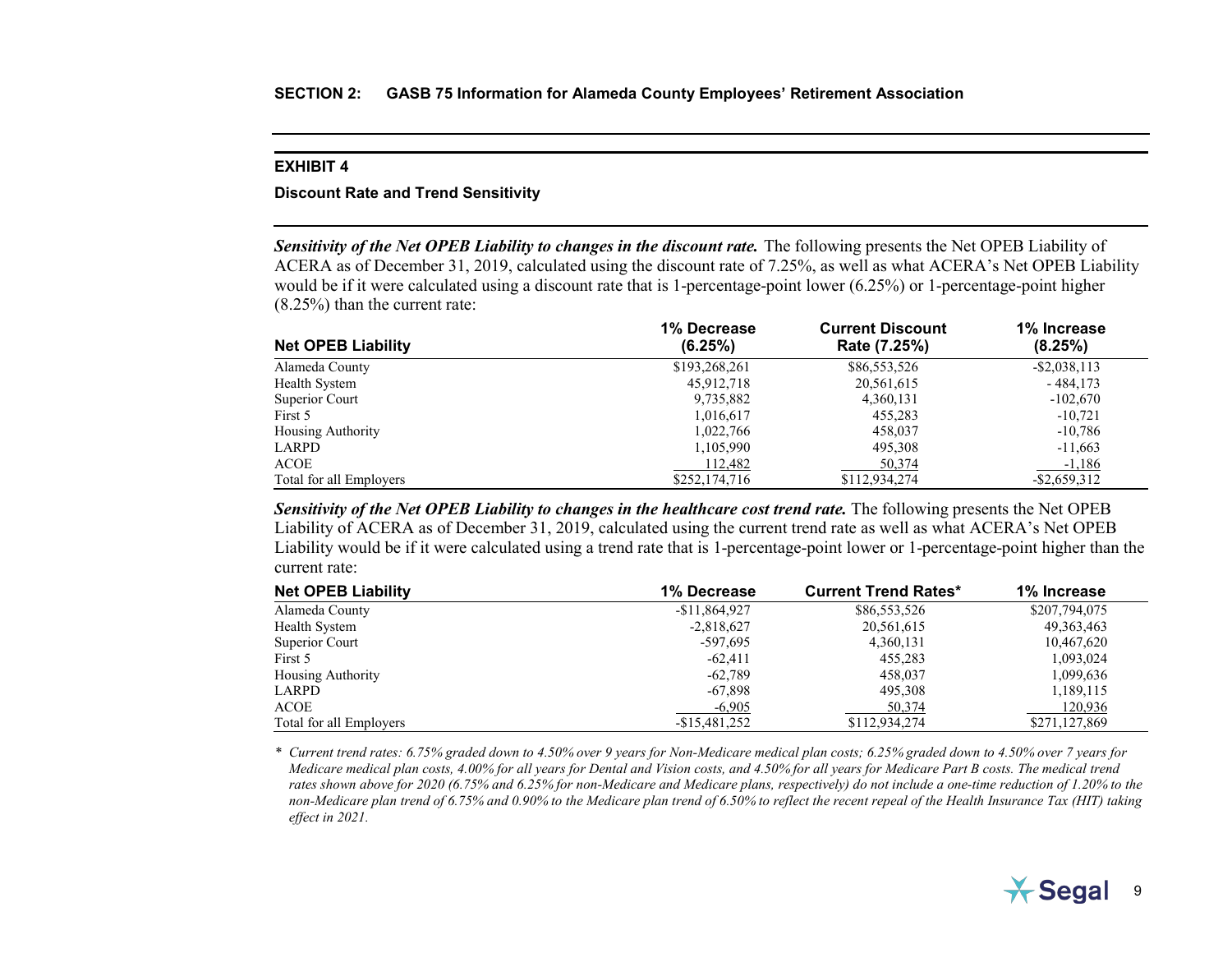<span id="page-21-0"></span>

| <b>EXHIBIT 5</b>                                                          |                   |                   |
|---------------------------------------------------------------------------|-------------------|-------------------|
| Schedules of Changes in Net OPEB Liability - Last Two Fiscal Years        |                   |                   |
| <b>Reporting Date for Employer under GASB 75</b>                          | June 30, 2020     | June 30, 2019     |
| <b>Measurement Date for Employer under GASB 75</b>                        | December 31, 2019 | December 31, 2018 |
| <b>Total OPEB Liability</b>                                               |                   |                   |
| Service $cost^{(1)}$                                                      | \$27,678,194      | \$31,577,168      |
| Interest                                                                  | 73,843,280        | 73,426,531        |
| Change of benefit terms                                                   | $\theta$          | $\theta$          |
| Differences between expected and actual experience                        | $-41,706,128$     | $-27,712,610$     |
| Changes of assumptions                                                    | 12,524,469        | $-11,429,923$     |
| Benefit payments                                                          | $-43,562,150$     | $-40,878,670$     |
| <b>Net change in Total OPEB Liability</b>                                 | \$28,777,665      | \$24,982,496      |
| <b>Total OPEB Liability – beginning</b>                                   | 1,054,337,014     | 1,029,354,518     |
| Total OPEB Liability – ending (a)                                         | \$1,083,114,679   | \$1,054,337,014   |
| <b>Plan's Fiduciary Net Position</b>                                      |                   |                   |
| Contributions – employer $^{(2)}$                                         | N/A               | N/A               |
| Contributions - employee                                                  | N/A               | N/A               |
| Net investment income                                                     | \$193,656,620     | -\$138,332,627    |
| Benefit payments                                                          | $-43,562,150$     | $-40,878,670$     |
| Administrative expense                                                    | $-1,354,500$      | $-1,224,500$      |
| Other                                                                     | $\theta$          | $\theta$          |
| Net change in Plan's Fiduciary Net Position                               | \$148,739,970     | $-$180,435,797$   |
| <b>Plan's Fiduciary Net Position – beginning</b> <sup>(3)</sup>           | 821,440,435       | 1,001,876,232     |
| <b>Plan's Fiduciary Net Position – ending (b)</b> <sup>(3)</sup>          | \$970,180,405     | \$821,440,435     |
| Net OPEB Liability – ending $(a) - (b)$                                   | \$112,934,274     | \$232,896,579     |
| Plan's Fiduciary Net Position as a percentage of the Total OPEB Liability | 89.57%            | 77.91%            |
| Covered-employee payroll <sup>(4)</sup>                                   | N/A               | N/A               |
| Plan Net OPEB Liability as percentage of covered-employee payroll         | N/A               | N/A               |

*(1) The service cost is always based on the previous year's valuation, meaning the valuation as of December 31, 2018 and 2017, respectively.*

*(2) Employer contributions are on a net basis. Benefits are funded by employer contributions to the 401(h) account and similar amounts are transferred from the SRBR to the Employers Advance Reserve to backfill the employer contributions that would have otherwise been made to the Retirement Plan*

<sup>(3)</sup> See footnote (2) on page v for a discussion on the development of the 2019 "Plan's Fiduciary Net Position – beginning" amount of \$821,440,435 and the *2019 "Plan's Fiduciary Net Position – ending" amount of \$970,180,405.*

*(4) Covered-employee payroll is not shown as contributions to the OPEB plan are not based on a measure of pay. Covered-employee payroll represents Compensation Earnable and Pensionable Compensation. Only Compensation Earnable and Pensionable Compensation that would go into the determination of retirement benefits would otherwise be included.*

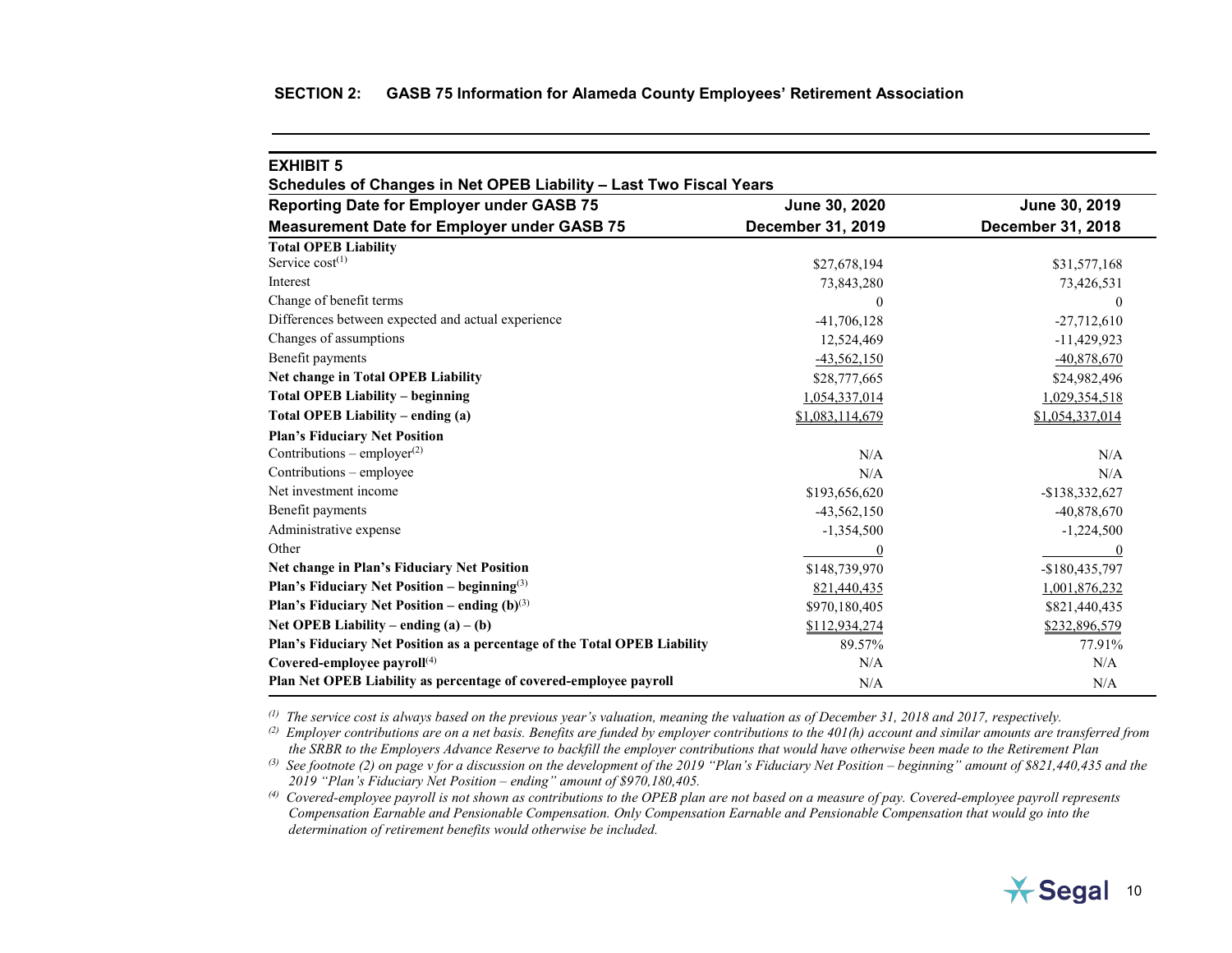<span id="page-22-0"></span>**Schedule of Employer Contributions – Last Ten Fiscal Years**

| <b>Year Ended</b><br>December 31 | <b>Actuarially</b><br><b>Determined</b><br>Contributions $(1)$ | <b>Contributions in</b><br><b>Relation to the</b><br><b>Actuarially</b><br><b>Determined</b><br>Contributions <sup>(1)</sup> | <b>Contribution</b><br>Deficiency /<br>(Excess) | Payroll <sup>(2)</sup> | <b>Contributions as</b><br>a Percentage of<br>Covered-Employee Covered-Employee<br><b>Payroll</b> |
|----------------------------------|----------------------------------------------------------------|------------------------------------------------------------------------------------------------------------------------------|-------------------------------------------------|------------------------|---------------------------------------------------------------------------------------------------|
| 2010                             | N/A                                                            | N/A                                                                                                                          | $\mathbf{0}$                                    | N/A                    | N/A                                                                                               |
| 2011                             | N/A                                                            | N/A                                                                                                                          | $\mathbf{0}$                                    | N/A                    | N/A                                                                                               |
| 2012                             | N/A                                                            | N/A                                                                                                                          | $\mathbf{0}$                                    | N/A                    | N/A                                                                                               |
| 2013                             | N/A                                                            | N/A                                                                                                                          | $\boldsymbol{0}$                                | N/A                    | N/A                                                                                               |
| 2014                             | N/A                                                            | N/A                                                                                                                          | $\mathbf{0}$                                    | N/A                    | N/A                                                                                               |
| 2015                             | N/A                                                            | N/A                                                                                                                          | $\mathbf{0}$                                    | N/A                    | N/A                                                                                               |
| 2016                             | N/A                                                            | N/A                                                                                                                          | $\theta$                                        | N/A                    | N/A                                                                                               |
| 2017                             | N/A                                                            | N/A                                                                                                                          | $\overline{0}$                                  | N/A                    | N/A                                                                                               |
| 2018                             | N/A                                                            | N/A                                                                                                                          | $\mathbf{0}$                                    | N/A                    | N/A                                                                                               |
| 2019                             | N/A                                                            | N/A                                                                                                                          | $\overline{0}$                                  | N/A                    | N/A                                                                                               |

*(1) Benefits are funded by employer contributions to the 401(h) account and similar amounts are transferred from the SRBR to the Employers Advance Reserve to backfill the employer contributions that would have otherwise been made to the Retirement Plan.*

*(2) Covered-employee payroll is not shown as contributions to the OPEB plan are not based on a measure of pay. Covered-employee payroll represents Compensation Earnable and Pensionable Compensation. Only Compensation Earnable and Pensionable Compensation that would go into the determination of retirement benefits would otherwise be included*

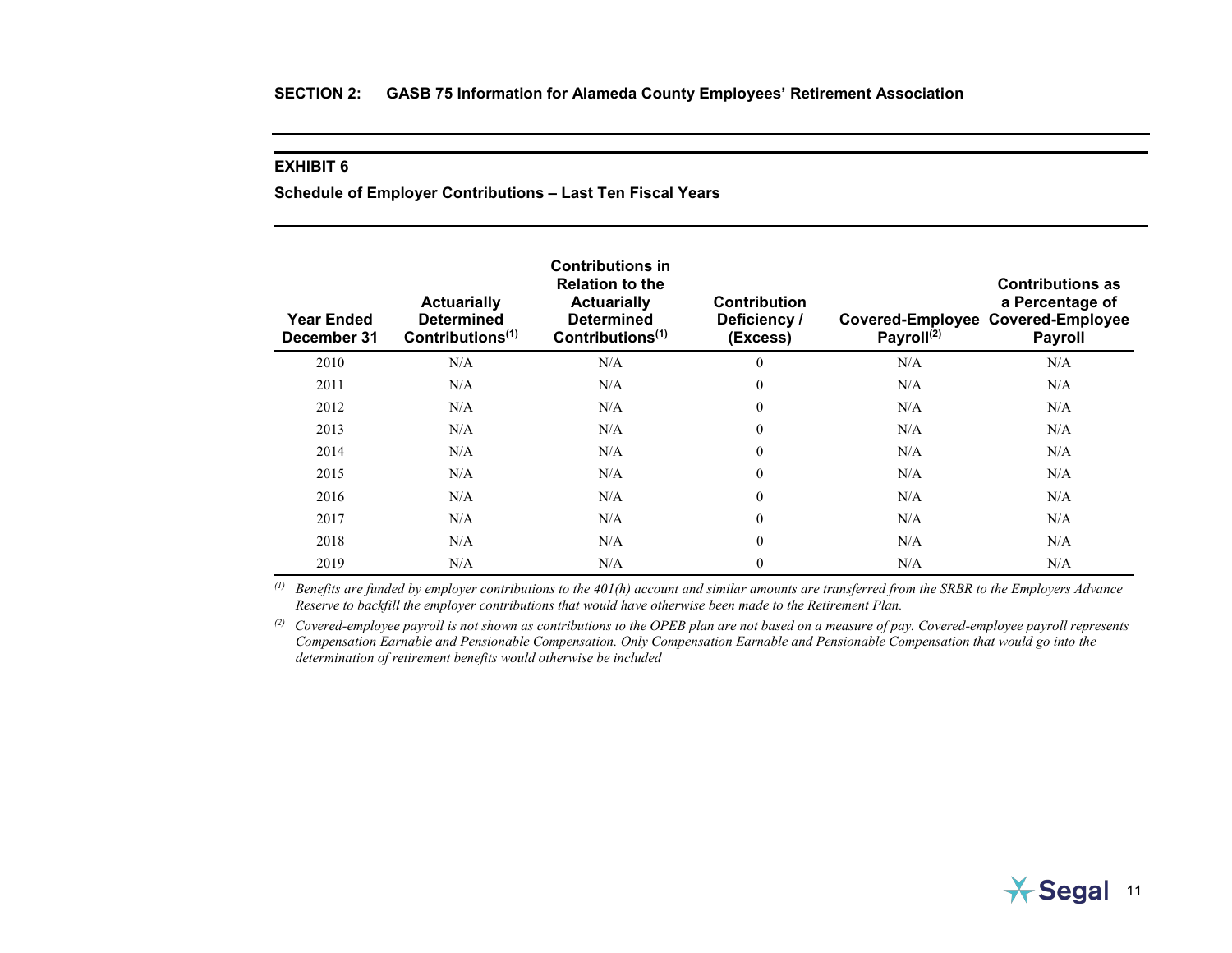#### <span id="page-23-0"></span>**Determination of Proportionate Share**

| <b>Actual Employer Contributions by Employer</b><br><b>January 1, 2018 to December 31, 2018</b> |                      |             |  |
|-------------------------------------------------------------------------------------------------|----------------------|-------------|--|
| <b>Employer</b>                                                                                 | <b>Contributions</b> | Percentage* |  |
| Alameda County                                                                                  | \$205,905,618        | 76.351%     |  |
| Health System                                                                                   | 50,652,924           | 18.782%     |  |
| Superior Court                                                                                  | 9,789,834            | 3.630%      |  |
| First 5                                                                                         | 1,022,889            | 0.379%      |  |
| <b>Housing Authority</b>                                                                        | 1,213,308            | 0.450%      |  |
| 1,100,236<br>LARPD<br>$0.408\%$                                                                 |                      |             |  |
| $0.000\%$<br><b>ACOE</b><br>0                                                                   |                      |             |  |
| Total for all Employers                                                                         | \$269,684,809        | 100.000%    |  |

\* The unrounded percentages are used in the allocation of the NOL amongst employers.

| <b>Allocation of December 31, 2018 Net OPEB Liability</b> |               |            |  |
|-----------------------------------------------------------|---------------|------------|--|
| <b>Employer</b>                                           | <b>NOL</b>    | Percentage |  |
| Alameda County                                            | \$177,817,632 | 76.351%    |  |
| Health System                                             | 43,743,260    | 18.782%    |  |
| Superior Court                                            | 8,454,384     | 3.630%     |  |
| First 5                                                   | 883,354       | 0.379%     |  |
| <b>Housing Authority</b>                                  | 1,047,799     | 0.450%     |  |
| LARPD                                                     | 950,150       | 0.408%     |  |
| <b>ACOE</b>                                               | $\bf{0}$      | $0.000\%$  |  |
| Total for all Employers                                   | \$232,896,579 | 100.000%   |  |

#### **Notes:**

- 1. Based on the January 1, 2018 through December 31, 2018 employer contributions in total as provided by ACERA.
- 2. The Net OPEB Liability (NOL) is the Total OPEB Liability (TOL) minus the OPEB SRBR Plan's Fiduciary Net Position (plan assets).
- 3. The employer's share of the total plan NOL is the ratio of the employer's total contributions to the total contributions for all employers.
- 4. ACOE was not required to make any Pension Plan contributions during 2018 because their payroll was \$0 in 2018. However, they are required to make a contribution under the Declining Employer Payroll Policy starting in 2019. As they would be expected to make a large lump sum contribution to partially pay off their liability in 2019, we would consult with the auditor on whether any special adjustment needs to be made when we report their NOL next year.

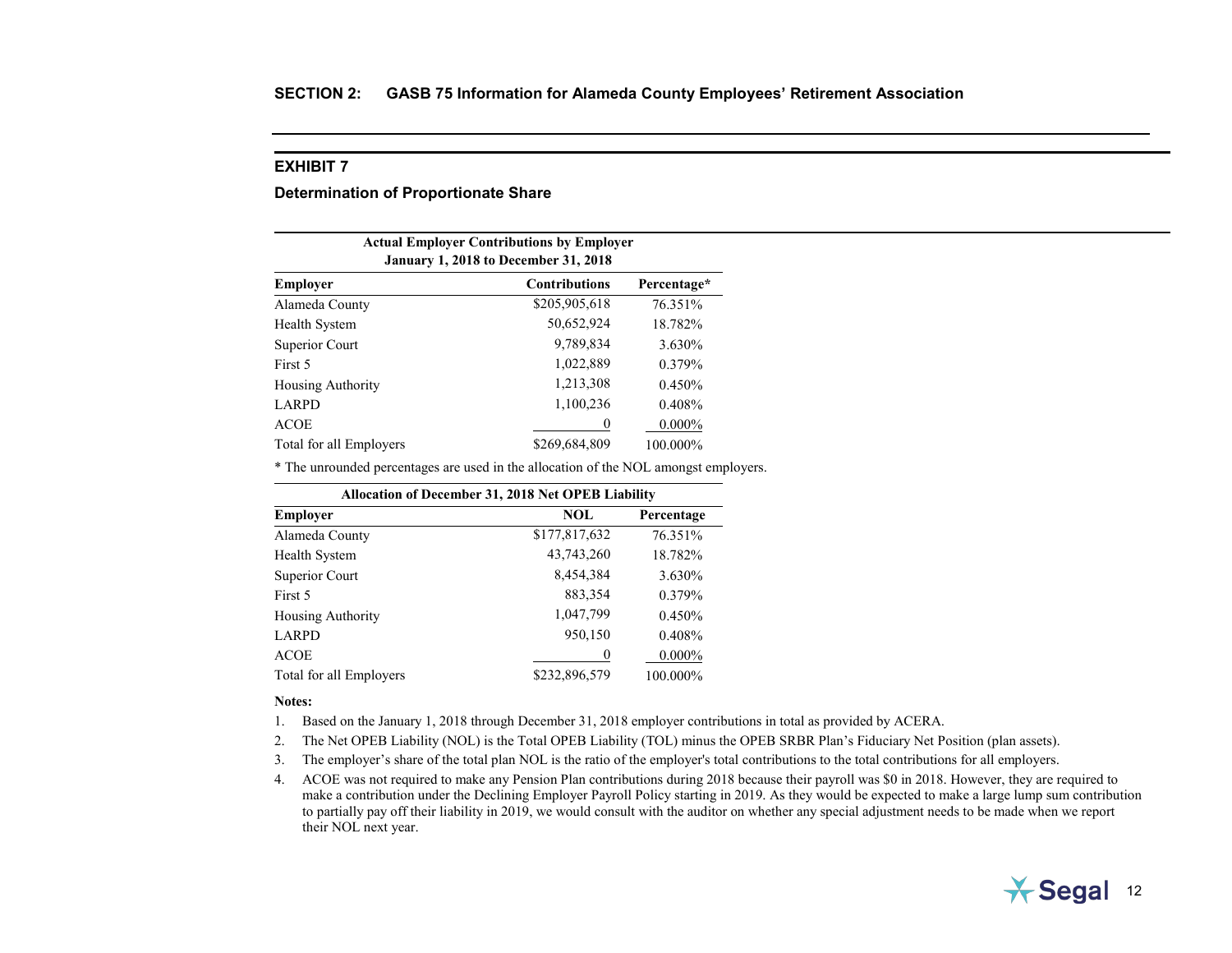#### **Determination of Proportionate Share**

| <b>Actual Employer Contributions by Employer</b><br><b>January 1, 2019 to December 31, 2019</b> |                      |             |  |
|-------------------------------------------------------------------------------------------------|----------------------|-------------|--|
| <b>Employer</b>                                                                                 | <b>Contributions</b> | Percentage* |  |
| Alameda County                                                                                  | \$228,319,939        | 76.639%     |  |
| Health System                                                                                   | 54,239,577           | 18.207%     |  |
| Superior Court                                                                                  | 11,501,609           | 3.861%      |  |
| First 5                                                                                         | 1,200,993            | 0.403%      |  |
| <b>Housing Authority</b>                                                                        | 1,208,258            | 0.406%      |  |
| 1,306,574<br>LARPD<br>0.439%                                                                    |                      |             |  |
| <b>ACOE</b>                                                                                     | 132,883              | 0.045%      |  |
| Total for all Employers                                                                         | \$297,909,833        | 100.000%    |  |

\* The unrounded percentages are used in the allocation of the NOL amongst employers.

| <b>Allocation of December 31, 2019 Net OPEB Liability</b> |               |            |  |
|-----------------------------------------------------------|---------------|------------|--|
| <b>Employer</b>                                           | <b>NOL</b>    | Percentage |  |
| Alameda County                                            | \$86,553,526  | 76.639%    |  |
| <b>Health System</b>                                      | 20,561,615    | 18.207%    |  |
| Superior Court                                            | 4,360,131     | 3.861%     |  |
| First 5                                                   | 455,283       | 0.403%     |  |
| <b>Housing Authority</b>                                  | 458,037       | 0.406%     |  |
| <b>LARPD</b>                                              | 495,308       | 0.439%     |  |
| <b>ACOE</b>                                               | 50,374        | 0.045%     |  |
| Total for all Employers                                   | \$112,934,274 | 100.000%   |  |

#### **Notes:**

1. With the exception of an adjustment for the lump sum contribution made by ACOE (see item 4.), the above is based on the January 1, 2019 through December 31, 2019 employer contributions in total as provided by ACERA.

- 2. The Net OPEB Liability (NOL) is the Total OPEB Liability (TOL) minus the OPEB SRBR Plan's Fiduciary Net Position (plan assets).
- 3. The employer's share of the total plan NOL is the ratio of the employer's total contributions to the total contributions for all employers.
- 4. ACOE made a lump sum contribution of \$750,000 in 2019 to partially pay off their liability.That lump sum is greater than the amount that ACOE would have had to make on an installment basis over 20 years. In order to have a more level allocation of the NOL to ACOE, ACERA approved an approach outlined in our letter dated March 2, 2020 to determine ACOE's proportionate share of OPEB SRBR NOL by using the total annual UAAL contribution ACOE would have made of \$132,883 in 2019 if they did not make the additional contribution to partially pay off their UAAL.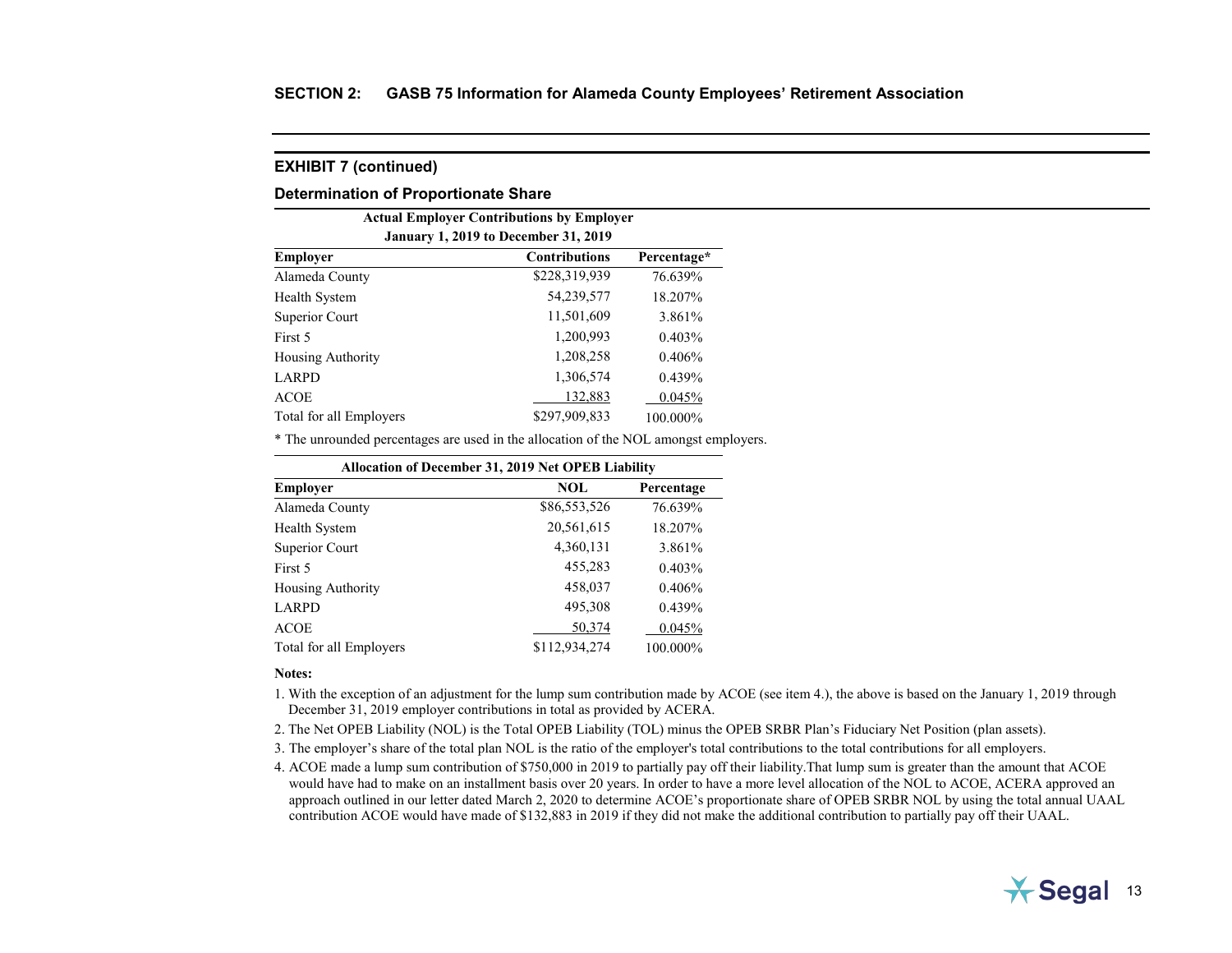#### **Determination of Proportionate Share**

#### **Notes:**

For purposes of the results in this exhibit, the reporting date for the employer under GASB 75 is June 30, 2020. The reporting date and measurement date for the plan under GASB 74 are December 31, 2019. Consistent with the provisions of GASB 75, the assets and liabilities measured as of December 31, 2019 are not adjusted or rolled forward to the June 30, 2020 reporting date. Other results, such as the total deferred inflows and outflows would also be allocated based on the same proportionate shares determined above.

The following items are allocated based on the corresponding proportionate share:

- 1) Net OPEB Liability
- 2) Service Cost
- 3) Interest on the Total OPEB Liability
- 4) Current-period benefit changes
- 5) Expensed portion of current-period difference between actual and expected experience in the Total OPEB Liability
- 6) Expensed portion of current-period changes of assumptions or other inputs
- 7) Member contributions
- 8) Projected earnings on plan investments
- 9) Expensed portion of current-period differences between actual and projected earnings on plan investments
- 10) Administrative expense
- 11) Recognition of beginning of year deferred outflows of resources as OPEB expense
- 12) Recognition of beginning of year deferred inflows of resources as OPEB expense

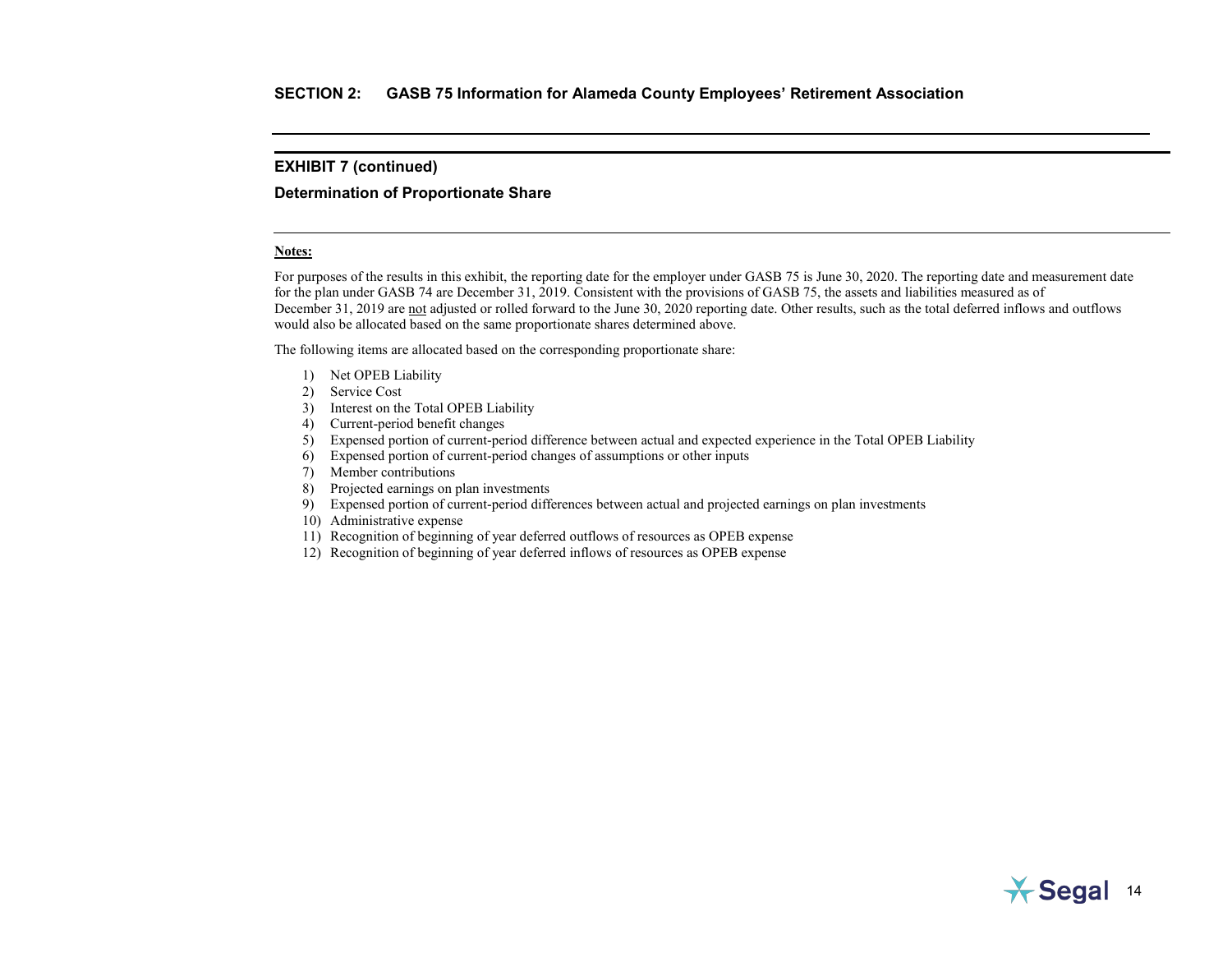## <span id="page-26-0"></span>**OPEB Expense – Total for all Employers**

|                                                    | <b>Reporting Date for Employer under GASB 75</b>                                    | June 30, 2020     | June 30, 2019     |
|----------------------------------------------------|-------------------------------------------------------------------------------------|-------------------|-------------------|
| <b>Measurement Date for Employer under GASB 75</b> |                                                                                     | December 31, 2019 | December 31, 2018 |
|                                                    | <b>Components of OPEB Expense</b>                                                   |                   |                   |
|                                                    | Service cost                                                                        | \$27,678,194      | \$31,577,168      |
| 2.                                                 | Interest on the Total OPEB Liability                                                | 73,843,280        | 73,426,531        |
| 3.                                                 | Expensed portion of current-period changes in proportion and differences            |                   |                   |
|                                                    | between employer's contributions and proportionate share of contributions           | $\mathbf{0}$      | 0                 |
| 4.                                                 | Current-period benefit changes                                                      | $\theta$          | 0                 |
| 5.                                                 | Expensed portion of current-period difference between actual and expected           |                   |                   |
|                                                    | experience in the Total OPEB Liability                                              | $-6,309,550$      | $-4,154,814$      |
| 6.                                                 | Expensed portion of current-period changes of assumptions or other inputs           | 1,894,776         | $-1,713,632$      |
| 7.                                                 | Member contributions                                                                | $\mathcal{L}$     | $\theta$          |
| 8.                                                 | Projected earnings on plan investments                                              | $-57,926,203$     | $-71,109,787$     |
| 9.                                                 | Expensed portion of current-period differences between actual and projected         |                   |                   |
|                                                    | earnings on plan investments                                                        | $-27,146,083$     | 41,888,483        |
| 10.                                                | Administrative expense                                                              | 1,354,500         | 1,224,500         |
| 11.                                                | Other                                                                               | 0                 | 0                 |
|                                                    | Recognition of beginning of year deferred outflows of resources as OPEB             |                   |                   |
|                                                    | expense                                                                             | 50,716,824        | 8,828,341         |
| 13.                                                | Recognition of beginning of year deferred inflows of resources as OPEB expense      | -45,914,419       | $-40,045,973$     |
|                                                    | 14. Net amortization of deferred amounts from changes in proportion and differences |                   |                   |
|                                                    | between employer's contributions and proportionate share of contributions           |                   |                   |
|                                                    | <b>OPEB</b> Expense                                                                 | \$18,191,319      | \$39,920,817      |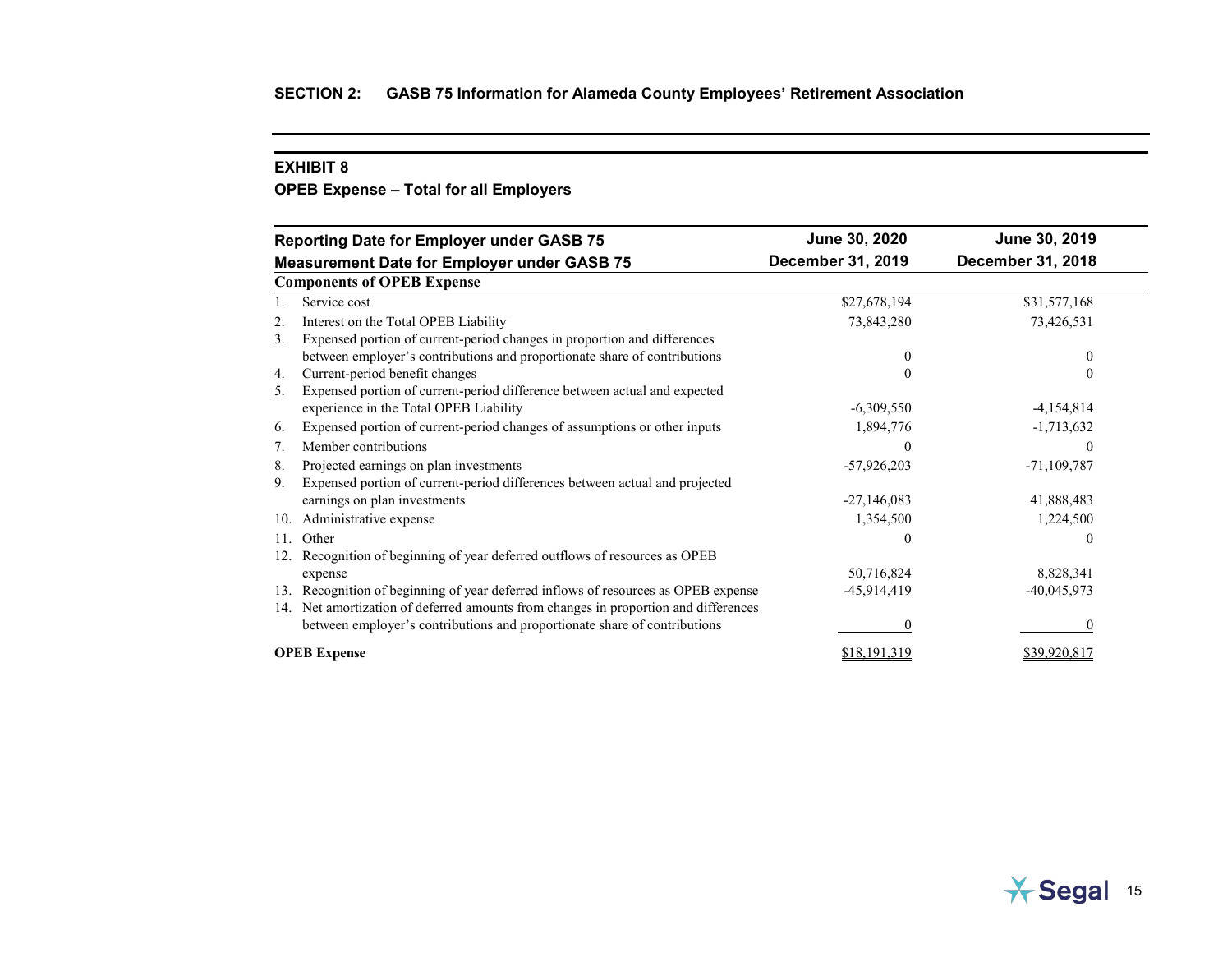# **OPEB Expense – Alameda County**

|                                                    | <b>Reporting Date for Employer under GASB 75</b>                                    | June 30, 2020     | June 30, 2019     |
|----------------------------------------------------|-------------------------------------------------------------------------------------|-------------------|-------------------|
| <b>Measurement Date for Employer under GASB 75</b> |                                                                                     | December 31, 2019 | December 31, 2018 |
|                                                    | <b>Components of OPEB Expense</b>                                                   |                   |                   |
|                                                    | Service cost                                                                        | \$21,212,740      | \$24,109,319      |
| 2.                                                 | Interest on the Total OPEB Liability                                                | 56,593,947        | 56,061,501        |
| 3.                                                 | Expensed portion of current-period changes in proportion and differences            |                   |                   |
|                                                    | between employer's contributions and proportionate share of contributions           | 80,275            | 13,157            |
| 4.                                                 | Current-period benefit changes                                                      |                   | $\theta$          |
| 5.                                                 | Expensed portion of current-period difference between actual and expected           |                   |                   |
|                                                    | experience in the Total OPEB Liability                                              | $-4,835,680$      | $-3,172,221$      |
| 6.                                                 | Expensed portion of current-period changes of assumptions or other inputs           | 1,452,168         | $-1,308,365$      |
| 7.                                                 | Member contributions                                                                | 0                 | $\theta$          |
| 8.                                                 | Projected earnings on plan investments                                              | $-44,395,000$     | $-54,292,656$     |
| 9.                                                 | Expensed portion of current-period differences between actual and projected         |                   |                   |
|                                                    | earnings on plan investments                                                        | $-20,804,926$     | 31,982,053        |
| 10.                                                | Administrative expense                                                              | 1,038,096         | 934,911           |
| 11.                                                | Other                                                                               | 0                 | $\theta$          |
| 12.                                                | Recognition of beginning of year deferred outflows of resources as OPEB             |                   |                   |
|                                                    | expense                                                                             | 38,869,688        | 6,740,479         |
| 13.                                                | Recognition of beginning of year deferred inflows of resources as OPEB expense      | $-35,189,095$     | $-30,575,288$     |
|                                                    | 14. Net amortization of deferred amounts from changes in proportion and differences |                   |                   |
|                                                    | between employer's contributions and proportionate share of contributions           | $-87,294$         | $-100,451$        |
|                                                    | <b>OPEB</b> Expense                                                                 | \$13,934,919      | \$30,392,439      |

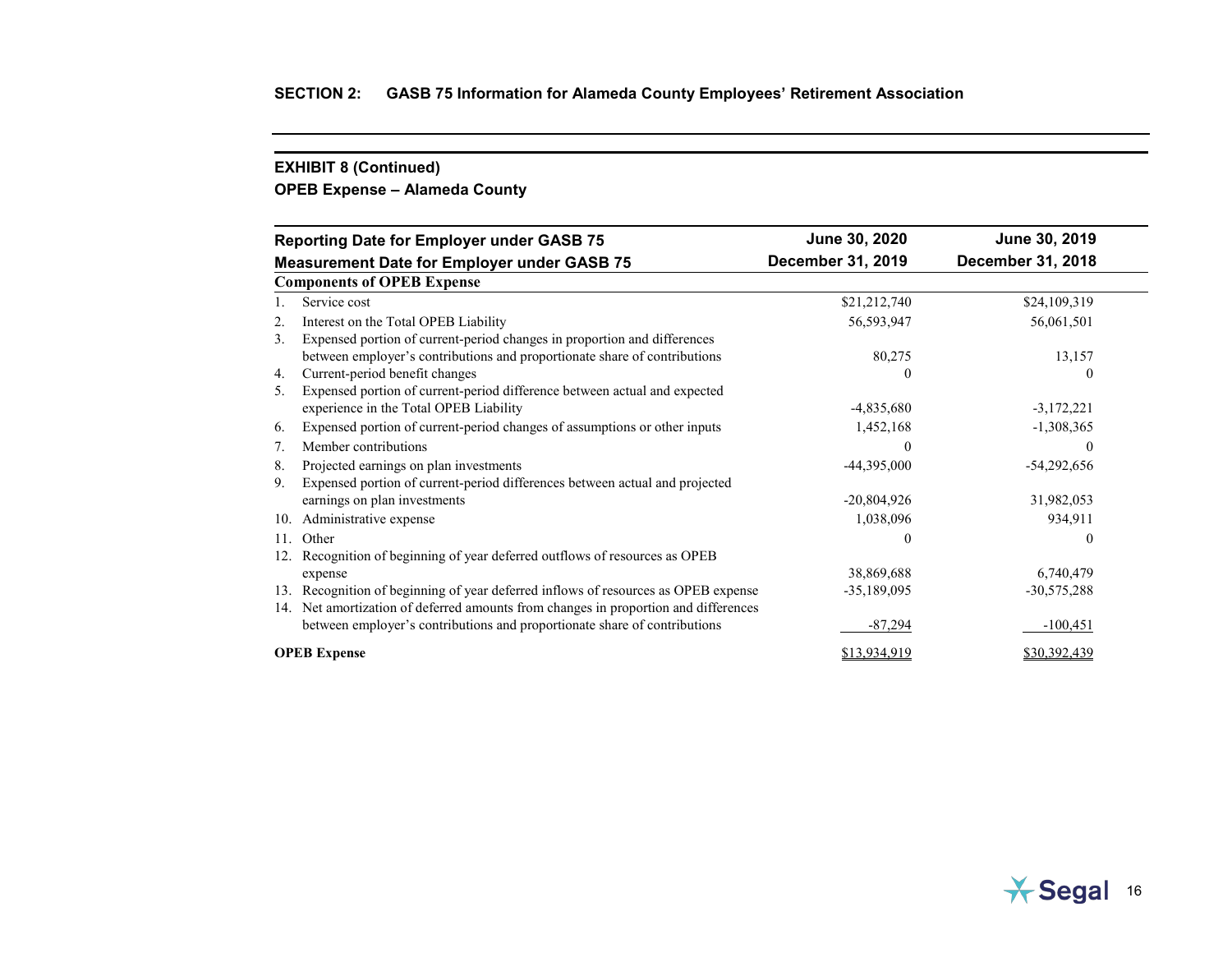# **OPEB Expense – Health System**

| <b>Reporting Date for Employer under GASB 75</b> |                                                                                 | June 30, 2020     | June 30, 2019            |
|--------------------------------------------------|---------------------------------------------------------------------------------|-------------------|--------------------------|
|                                                  | <b>Measurement Date for Employer under GASB 75</b>                              | December 31, 2019 | <b>December 31, 2018</b> |
|                                                  | <b>Components of OPEB Expense</b>                                               |                   |                          |
|                                                  | Service cost                                                                    | \$5,039,288       | \$5,930,907              |
| 2.                                               | Interest on the Total OPEB Liability                                            | 13,444,431        | 13,791,168               |
| 3.                                               | Expensed portion of current-period changes in proportion and differences        |                   |                          |
|                                                  | between employer's contributions and proportionate share of contributions       | $-159,239$        | 17,117                   |
| 4.                                               | Current-period benefit changes                                                  | 0                 |                          |
| 5.                                               | Expensed portion of current-period difference between actual and expected       |                   |                          |
|                                                  | experience in the Total OPEB Liability                                          | $-1,148,761$      | $-780,368$               |
| 6.                                               | Expensed portion of current-period changes of assumptions or other inputs       | 344,976           | $-321,859$               |
| 7.                                               | Member contributions                                                            | C                 | 0                        |
| 8.                                               | Projected earnings on plan investments                                          | $-10,546,455$     | $-13,356,031$            |
| 9.                                               | Expensed portion of current-period differences between actual and projected     |                   |                          |
|                                                  | earnings on plan investments                                                    | $-4,942,408$      | 7,867,607                |
| 10.                                              | Administrative expense                                                          | 246,610           | 229,989                  |
| 11.                                              | Other                                                                           | 0                 | 0                        |
| 12.                                              | Recognition of beginning of year deferred outflows of resources as OPEB         |                   |                          |
|                                                  | expense                                                                         | 9,233,865         | 1,658,163                |
| 13.                                              | Recognition of beginning of year deferred inflows of resources as OPEB expense  | $-8,359,505$      | $-7,521,542$             |
| 14.                                              | Net amortization of deferred amounts from changes in proportion and differences |                   |                          |
|                                                  | between employer's contributions and proportionate share of contributions       | 175,547           | 158,430                  |
|                                                  | <b>OPEB</b> Expense                                                             | \$3,328,349       | \$7,673,581              |

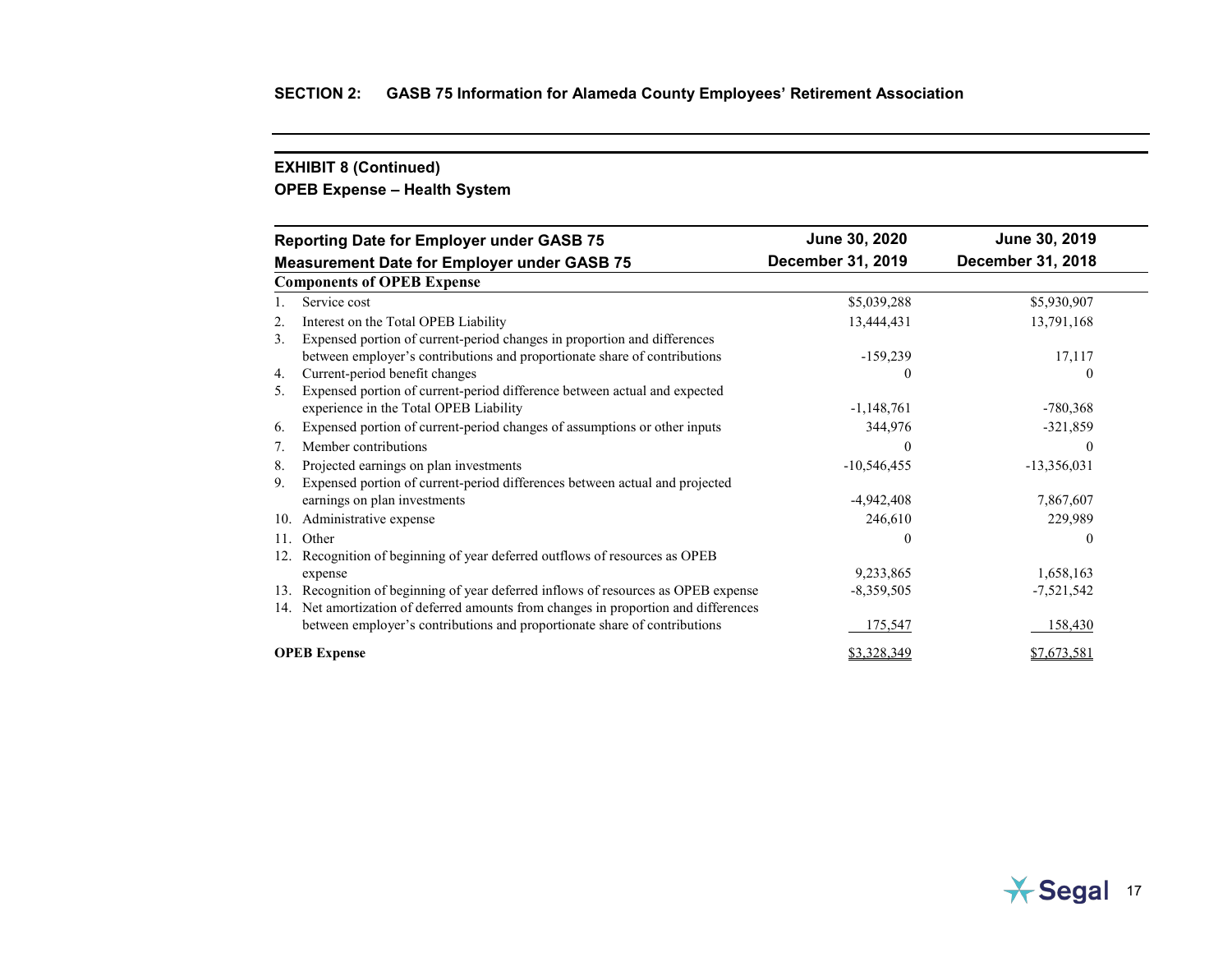# **OPEB Expense – Superior Court**

| <b>Reporting Date for Employer under GASB 75</b>   |                                                                                     | June 30, 2020     | June 30, 2019     |
|----------------------------------------------------|-------------------------------------------------------------------------------------|-------------------|-------------------|
| <b>Measurement Date for Employer under GASB 75</b> |                                                                                     | December 31, 2019 | December 31, 2018 |
|                                                    | <b>Components of OPEB Expense</b>                                                   |                   |                   |
|                                                    | Service cost                                                                        | \$1,068,590       | \$1,146,283       |
| 2.                                                 | Interest on the Total OPEB Liability                                                | 2,850,918         | 2,665,458         |
| 3.                                                 | Expensed portion of current-period changes in proportion and differences            |                   |                   |
|                                                    | between employer's contributions and proportionate share of contributions           | 63,818            | $-28,569$         |
| 4.                                                 | Current-period benefit changes                                                      |                   |                   |
| 5.                                                 | Expensed portion of current-period difference between actual and expected           |                   |                   |
|                                                    | experience in the Total OPEB Liability                                              | $-243,597$        | $-150,824$        |
| 6.                                                 | Expensed portion of current-period changes of assumptions or other inputs           | 73,153            | $-62,207$         |
| 7.                                                 | Member contributions                                                                |                   | 0                 |
| 8.                                                 | Projected earnings on plan investments                                              | $-2,236,397$      | $-2,581,358$      |
| 9.                                                 | Expensed portion of current-period differences between actual and projected         |                   |                   |
|                                                    | earnings on plan investments                                                        | $-1,048,047$      | 1,520,595         |
| 10.                                                | Administrative expense                                                              | 52,294            | 44,451            |
| 11.                                                | Other                                                                               | $\theta$          | 0                 |
| 12.                                                | Recognition of beginning of year deferred outflows of resources as OPEB             |                   |                   |
|                                                    | expense                                                                             | 1,958,059         | 320,478           |
| 13.                                                | Recognition of beginning of year deferred inflows of resources as OPEB expense      | $-1,772,649$      | $-1,453,710$      |
|                                                    | 14. Net amortization of deferred amounts from changes in proportion and differences |                   |                   |
|                                                    | between employer's contributions and proportionate share of contributions           | $-65,467$         | $-36,898$         |
|                                                    | <b>OPEB</b> Expense                                                                 | \$700,675         | \$1,383,699       |

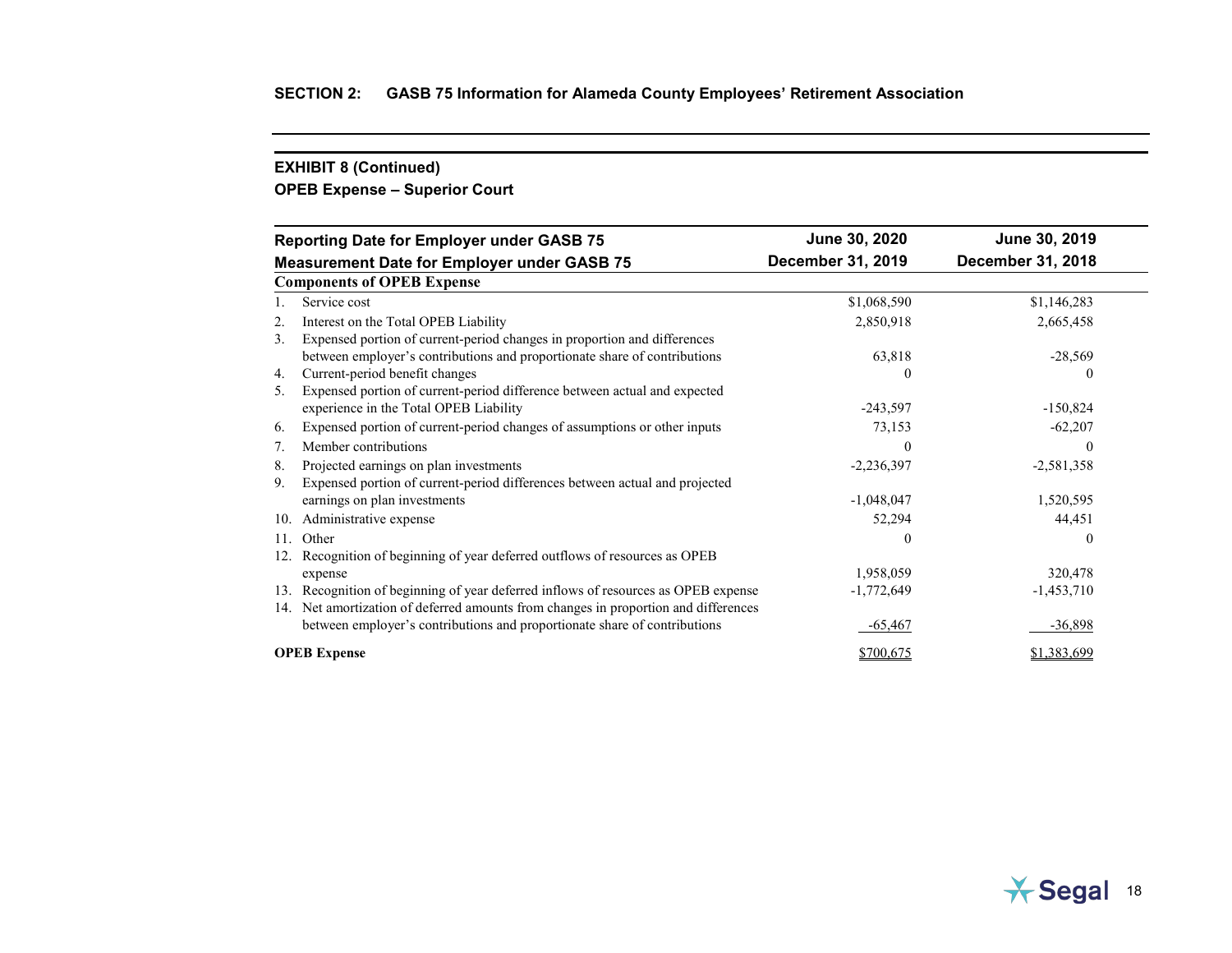# **OPEB Expense – First 5**

| <b>Reporting Date for Employer under GASB 75</b>                                      | June 30, 2020     | June 30, 2019     |
|---------------------------------------------------------------------------------------|-------------------|-------------------|
| <b>Measurement Date for Employer under GASB 75</b>                                    | December 31, 2019 | December 31, 2018 |
| <b>Components of OPEB Expense</b>                                                     |                   |                   |
| Service cost                                                                          | \$111,581         | \$119,771         |
| Interest on the Total OPEB Liability<br>2.                                            | 297,692           | 278,500           |
| Expensed portion of current-period changes in proportion and differences<br>3.        |                   |                   |
| between employer's contributions and proportionate share of contributions             | 6,598             | 2,275             |
| Current-period benefit changes<br>4.                                                  | 0                 | 0                 |
| Expensed portion of current-period difference between actual and expected<br>5.       |                   |                   |
| experience in the Total OPEB Liability                                                | $-25,436$         | $-15,759$         |
| Expensed portion of current-period changes of assumptions or other inputs<br>6.       | 7,639             | $-6,500$          |
| Member contributions<br>7.                                                            | $\Omega$          | $\theta$          |
| Projected earnings on plan investments<br>8.                                          | $-233,524$        | $-269,713$        |
| Expensed portion of current-period differences between actual and projected<br>9.     |                   |                   |
| earnings on plan investments                                                          | $-109,437$        | 158,879           |
| Administrative expense<br>10.                                                         | 5,461             | 4,644             |
| Other<br>11.                                                                          | $\theta$          | $\theta$          |
| Recognition of beginning of year deferred outflows of resources as OPEB               |                   |                   |
| expense                                                                               | 204,460           | 33,485            |
| Recognition of beginning of year deferred inflows of resources as OPEB expense<br>13. | $-185,099$        | $-151,891$        |
| 14. Net amortization of deferred amounts from changes in proportion and differences   |                   |                   |
| between employer's contributions and proportionate share of contributions             | 1,727             | -548              |
| <b>OPEB</b> Expense                                                                   | \$81,662          | \$153,143         |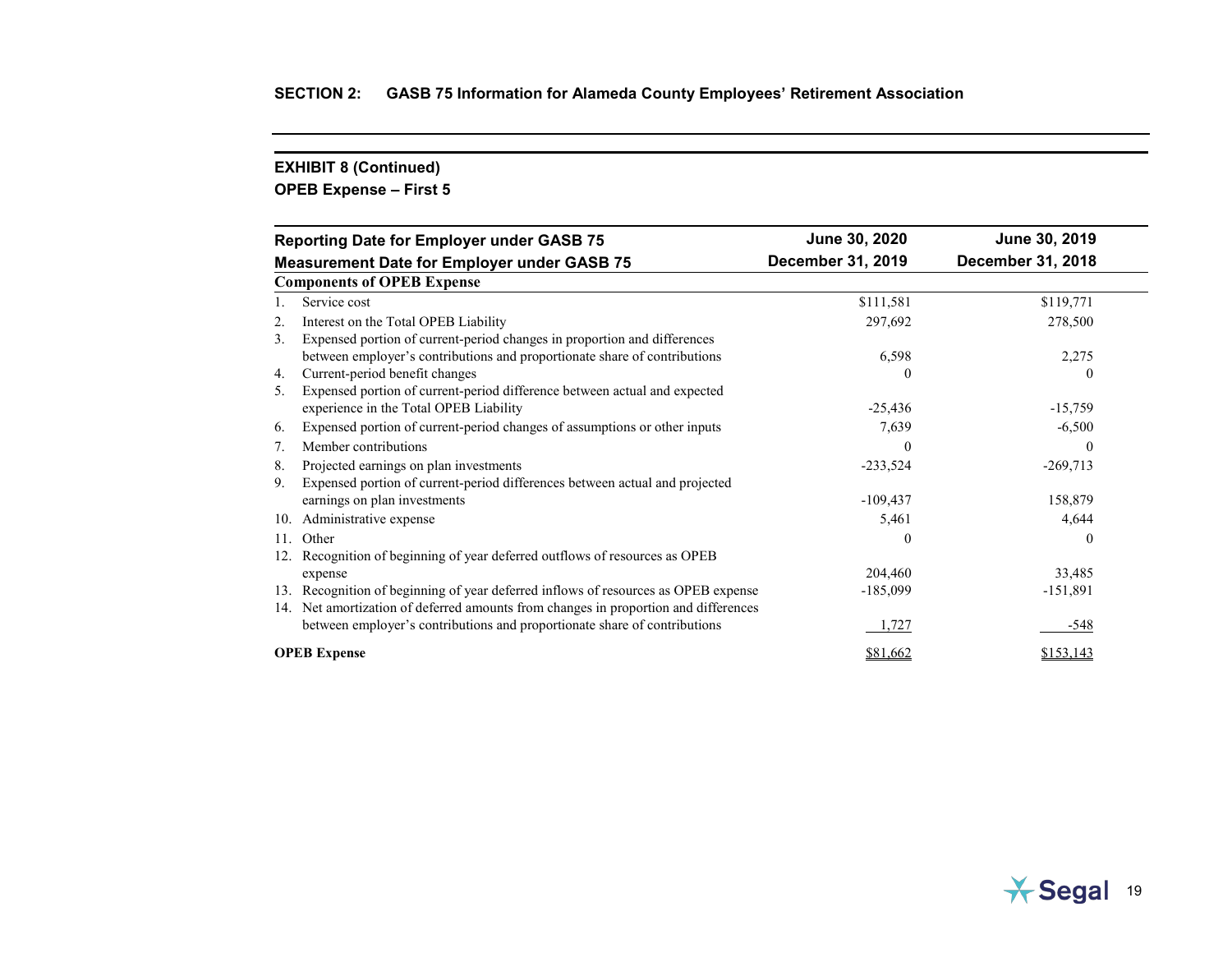# **OPEB Expense – Housing Authority**

|                                                    | <b>Reporting Date for Employer under GASB 75</b>                                    | June 30, 2020     | June 30, 2019     |
|----------------------------------------------------|-------------------------------------------------------------------------------------|-------------------|-------------------|
| <b>Measurement Date for Employer under GASB 75</b> |                                                                                     | December 31, 2019 | December 31, 2018 |
|                                                    | <b>Components of OPEB Expense</b>                                                   |                   |                   |
|                                                    | Service cost                                                                        | \$112,257         | \$142,064         |
| 2.                                                 | Interest on the Total OPEB Liability                                                | 299,492           | 330,345           |
| 3.                                                 | Expensed portion of current-period changes in proportion and differences            |                   |                   |
|                                                    | between employer's contributions and proportionate share of contributions           | $-12,262$         | $-346$            |
| 4.                                                 | Current-period benefit changes                                                      | 0                 | $\theta$          |
| 5.                                                 | Expensed portion of current-period difference between actual and expected           |                   |                   |
|                                                    | experience in the Total OPEB Liability                                              | $-25,590$         | $-18,692$         |
| 6.                                                 | Expensed portion of current-period changes of assumptions or other inputs           | 7,685             | $-7,710$          |
| 7.                                                 | Member contributions                                                                | 0                 | $\theta$          |
| 8.                                                 | Projected earnings on plan investments                                              | $-234,936$        | $-319,922$        |
| 9.                                                 | Expensed portion of current-period differences between actual and projected         |                   |                   |
|                                                    | earnings on plan investments                                                        | $-110,099$        | 188,456           |
| 10.                                                | Administrative expense                                                              | 5,494             | 5,509             |
| 11.                                                | Other                                                                               | $\theta$          | $\theta$          |
|                                                    | Recognition of beginning of year deferred outflows of resources as OPEB             |                   |                   |
|                                                    | expense                                                                             | 205,696           | 39,719            |
| 13.                                                | Recognition of beginning of year deferred inflows of resources as OPEB expense      | $-186,219$        | $-180,166$        |
|                                                    | 14. Net amortization of deferred amounts from changes in proportion and differences |                   |                   |
|                                                    | between employer's contributions and proportionate share of contributions           | $-5,451$          | $-5,105$          |
|                                                    | <b>OPEB</b> Expense                                                                 | \$56,067          | \$174,152         |

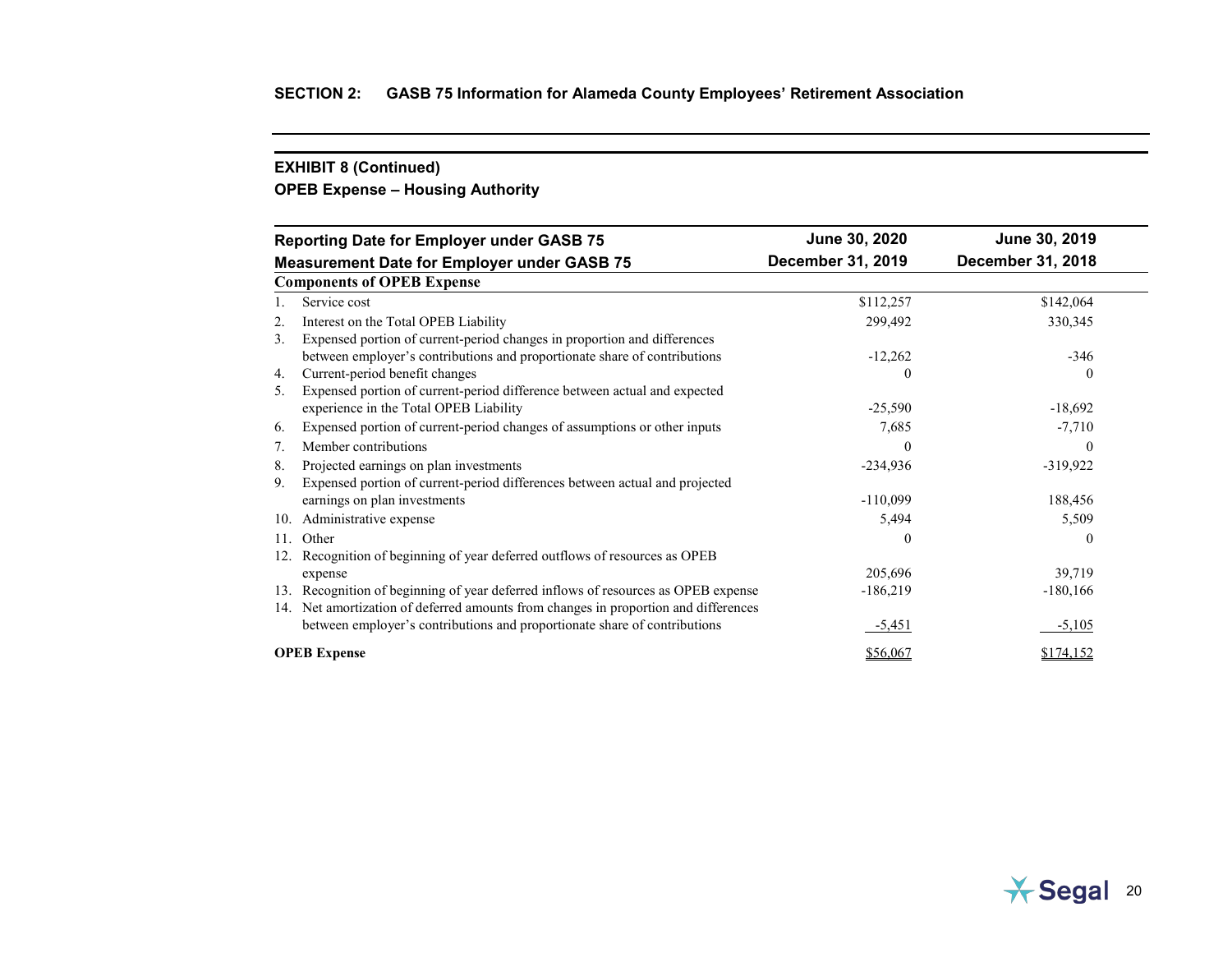# **OPEB Expense – LARPD**

| <b>Reporting Date for Employer under GASB 75</b> |                                                                                     | June 30, 2020     | June 30, 2019     |
|--------------------------------------------------|-------------------------------------------------------------------------------------|-------------------|-------------------|
|                                                  | <b>Measurement Date for Employer under GASB 75</b>                                  | December 31, 2019 | December 31, 2018 |
|                                                  | <b>Components of OPEB Expense</b>                                                   |                   |                   |
|                                                  | Service cost                                                                        | \$121,392         | \$128,824         |
| 2.                                               | Interest on the Total OPEB Liability                                                | 323,862           | 299,559           |
| 3.                                               | Expensed portion of current-period changes in proportion and differences            |                   |                   |
|                                                  | between employer's contributions and proportionate share of contributions           | 8,469             | $-3,634$          |
| 4.                                               | Current-period benefit changes                                                      | 0                 | 0                 |
| 5.                                               | Expensed portion of current-period difference between actual and expected           |                   |                   |
|                                                  | experience in the Total OPEB Liability                                              | $-27,672$         | $-16,950$         |
| 6.                                               | Expensed portion of current-period changes of assumptions or other inputs           | 8,310             | $-6,991$          |
| 7.                                               | Member contributions                                                                | 0                 | $\theta$          |
| 8.                                               | Projected earnings on plan investments                                              | $-254,053$        | $-290,107$        |
| 9.                                               | Expensed portion of current-period differences between actual and projected         |                   |                   |
|                                                  | earnings on plan investments                                                        | $-119,057$        | 170,893           |
| 10.                                              | Administrative expense                                                              | 5,941             | 4,996             |
| 11.                                              | Other                                                                               | $\Omega$          | $\theta$          |
|                                                  | Recognition of beginning of year deferred outflows of resources as OPEB             |                   |                   |
|                                                  | expense                                                                             | 222,434           | 36,017            |
| 13.                                              | Recognition of beginning of year deferred inflows of resources as OPEB expense      | $-201,372$        | $-163,376$        |
|                                                  | 14. Net amortization of deferred amounts from changes in proportion and differences |                   |                   |
|                                                  | between employer's contributions and proportionate share of contributions           | $-17,242$         | $-13,608$         |
|                                                  | <b>OPEB</b> Expense                                                                 | \$71,012          | \$145,623         |

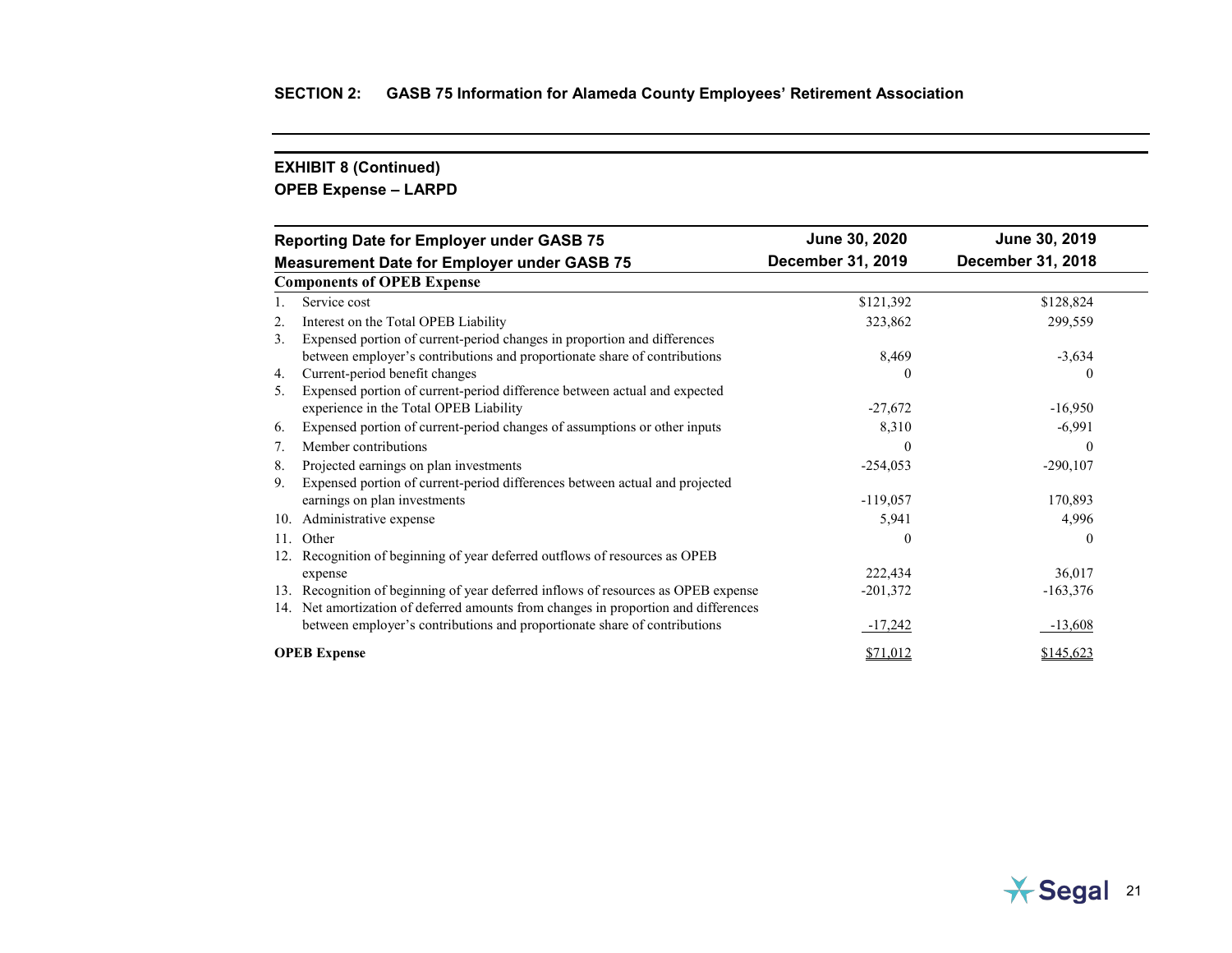# **OPEB Expense – ACOE**

| <b>Reporting Date for Employer under GASB 75</b>   |                                                                                     | June 30, 2020     | June 30, 2019     |
|----------------------------------------------------|-------------------------------------------------------------------------------------|-------------------|-------------------|
| <b>Measurement Date for Employer under GASB 75</b> |                                                                                     | December 31, 2019 | December 31, 2018 |
|                                                    | <b>Components of OPEB Expense</b>                                                   |                   |                   |
|                                                    | Service cost                                                                        | \$12,346          | \$0               |
| 2.                                                 | Interest on the Total OPEB Liability                                                | 32,938            | $\Omega$          |
| 3.                                                 | Expensed portion of current-period changes in proportion and differences            |                   |                   |
|                                                    | between employer's contributions and proportionate share of contributions           | 12,341            | $\mathbf{0}$      |
| 4.                                                 | Current-period benefit changes                                                      | $\theta$          | $\theta$          |
| 5.                                                 | Expensed portion of current-period difference between actual and expected           |                   |                   |
|                                                    | experience in the Total OPEB Liability                                              | $-2,814$          | $\theta$          |
| 6.                                                 | Expensed portion of current-period changes of assumptions or other inputs           | 845               |                   |
| 7.                                                 | Member contributions                                                                | $\Omega$          | 0                 |
| 8.                                                 | Projected earnings on plan investments                                              | $-25,838$         | $\Omega$          |
| 9.                                                 | Expensed portion of current-period differences between actual and projected         |                   |                   |
|                                                    | earnings on plan investments                                                        | $-12,109$         | $\theta$          |
| 10.                                                | Administrative expense                                                              | 604               |                   |
| 11.                                                | Other                                                                               | $\theta$          | $\theta$          |
| 12.                                                | Recognition of beginning of year deferred outflows of resources as OPEB             |                   |                   |
|                                                    | expense                                                                             | 22,622            | $\theta$          |
| 13.                                                | Recognition of beginning of year deferred inflows of resources as OPEB expense      | $-20,480$         | $\theta$          |
|                                                    | 14. Net amortization of deferred amounts from changes in proportion and differences |                   |                   |
|                                                    | between employer's contributions and proportionate share of contributions           | $-1,820$          | $-1,820$          |
|                                                    | <b>OPEB</b> Expense                                                                 | \$18,635          | $-$1,820$         |

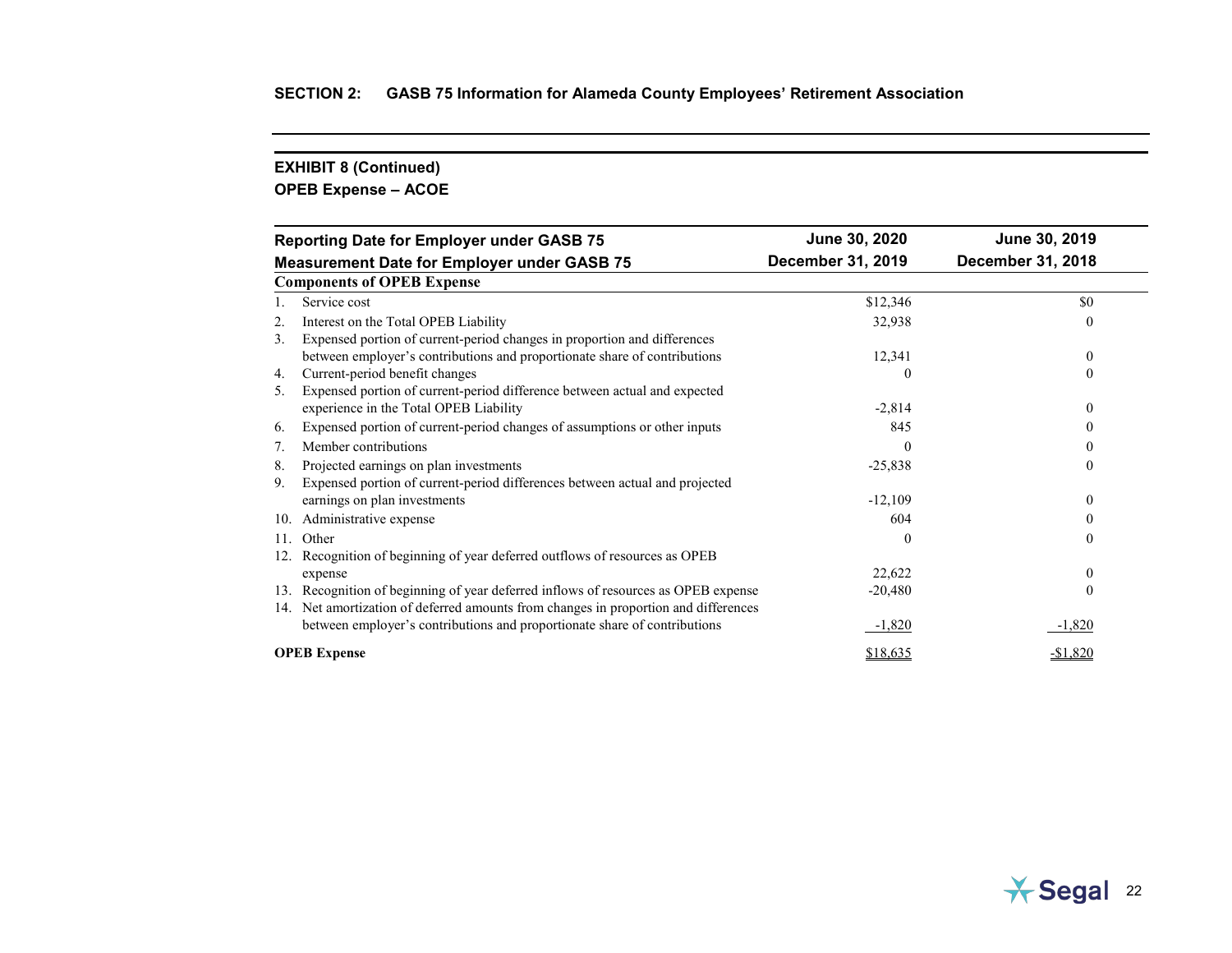## <span id="page-34-0"></span>**Deferred Outflows of Resources and Deferred Inflows of Resources – Total for all Employers**

| <b>Reporting Date for Employer under GASB 75</b> |                                                                                                                                   | June 30, 2020            | June 30, 2019            |
|--------------------------------------------------|-----------------------------------------------------------------------------------------------------------------------------------|--------------------------|--------------------------|
|                                                  | <b>Measurement Date for Employer under GASB 75</b>                                                                                | <b>December 31, 2019</b> | <b>December 31, 2018</b> |
|                                                  | <b>Deferred Outflows of Resources</b>                                                                                             |                          |                          |
|                                                  | Changes in proportion and differences between employer's contributions and<br>proportionate share of contributions <sup>(1)</sup> | \$1,697,144              | \$926,006                |
| 2.                                               | Changes of assumptions or other inputs                                                                                            | 43,117,986               | 41,316,634               |
| 3.                                               | Net excess of projected over actual earnings on OPEB plan investments (if any)                                                    |                          | 57,129,080               |
| 4.                                               | Difference between actual and expected experience in the Total OPEB Liability                                                     |                          |                          |
| .5                                               | <b>Total Deferred Outflows of Resources</b>                                                                                       | \$44,815,130             | \$99,371,720             |
|                                                  | <b>Deferred Inflows of Resources</b>                                                                                              |                          |                          |
| 6.                                               | Changes in proportion and differences between employer's contributions and<br>proportionate share of contributions <sup>(1)</sup> | \$1,697,144              | \$926,006                |
| 7.                                               | Changes of assumptions or other inputs                                                                                            | 8,002,659                | 9,716,291                |
| 8.                                               | Net excess of actual over projected earnings on OPEB plan investments (if any)                                                    | 56, 535, 454             |                          |
| 9.                                               | Difference between expected and actual experience in the Total OPEB Liability                                                     | 66,714,256               | 38,710,182               |
| 10.                                              | Total Deferred Inflows of Resources                                                                                               | \$132,949,513            | \$49,352,479             |

Deferred outflows of resources and deferred inflows of resources related to OPEB expense will be recognized as follows:

| Reporting Date for Employer under GASB 75 Year Ended June 30: |                  |              |
|---------------------------------------------------------------|------------------|--------------|
| 2020                                                          | N/A              | \$4,802,405  |
| 2021                                                          | $-$ \$26,758,452 | 4,802,405    |
| 2022                                                          | $-26,758,454$    | 4,802,403    |
| 2023                                                          | 10,049,830       | 41,610,687   |
| 2024                                                          | $-33,627,661$    | $-2,066,802$ |
| 2025                                                          | $-8,346,631$     | $-3,931,857$ |
| 2026                                                          | $-2,693,015$     |              |
| Thereafter                                                    |                  | $\theta$     |

(1) *Calculated in accordance with Paragraphs 64 and 65 of GASB 75.*

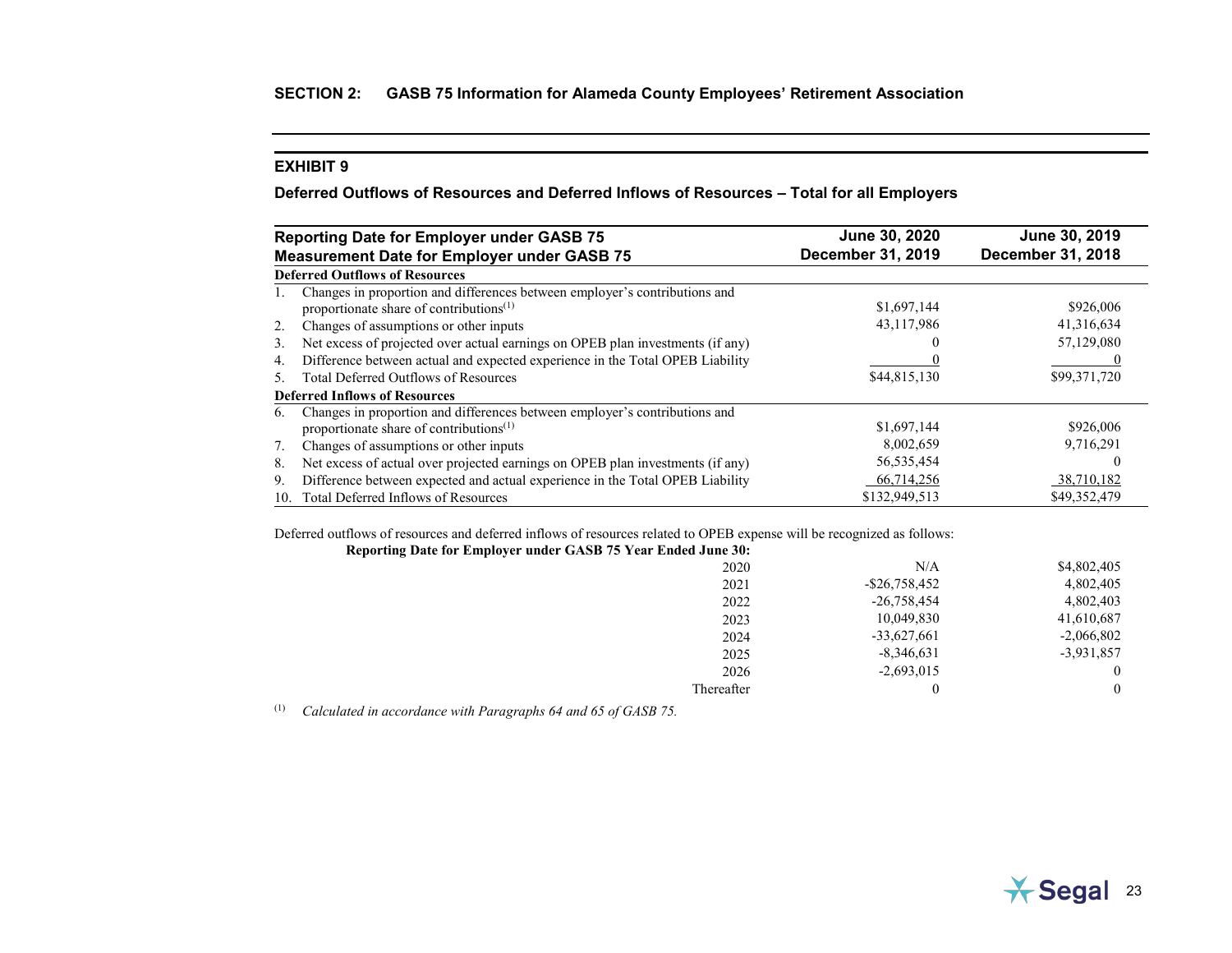## **Deferred Outflows of Resources and Deferred Inflows of Resources – Alameda County**

|     | <b>Reporting Date for Employer under GASB 75</b>                               | June 30, 2020            | June 30, 2019     |
|-----|--------------------------------------------------------------------------------|--------------------------|-------------------|
|     | <b>Measurement Date for Employer under GASB 75</b>                             | <b>December 31, 2019</b> | December 31, 2018 |
|     | <b>Deferred Outflows of Resources</b>                                          |                          |                   |
|     | Changes in proportion and differences between employer's contributions and     |                          |                   |
|     | proportionate share of contributions <sup>(1)</sup>                            | \$511,790                | \$74,606          |
| 2.  | Changes of assumptions or other inputs                                         | 33,045,891               | 31,545,444        |
| 3.  | Net excess of projected over actual earnings on OPEB plan investments (if any) |                          | 43,618,321        |
| 4.  | Difference between actual and expected experience in the Total OPEB Liability  |                          |                   |
| 5.  | <b>Total Deferred Outflows of Resources</b>                                    | \$33,557,681             | \$75,238,371      |
|     | <b>Deferred Inflows of Resources</b>                                           |                          |                   |
| 6.  | Changes in proportion and differences between employer's contributions and     |                          |                   |
|     | proportionate share of contributions <sup>(1)</sup>                            | \$369,658                | \$470,109         |
| 7.  | Changes of assumptions or other inputs                                         | 6,133,287                | 7,418,434         |
| 8.  | Net excess of actual over projected earnings on OPEB plan investments (if any) | 43,329,122               |                   |
| 9.  | Difference between expected and actual experience in the Total OPEB Liability  | 51,130,217               | 29,555,406        |
| 10. | Total Deferred Inflows of Resources                                            | \$100,962,284            | \$37,443,949      |

Deferred outflows of resources and deferred inflows of resources related to OPEB expense will be recognized as follows:

| Reporting Date for Employer under GASB 75 Year Ended June 30: |                  |              |
|---------------------------------------------------------------|------------------|--------------|
| 2020                                                          | N/A              | \$3,579,365  |
| 2021                                                          | $-$ \$20,514,861 | 3,579,365    |
| 2022                                                          | $-20,514,863$    | 3,579,364    |
| 2023                                                          | 7,695,232        | 31,682,661   |
| 2024                                                          | $-25,747,321$    | $-1,633,161$ |
| 2025                                                          | $-6,307,813$     | $-2,993,172$ |
| 2026                                                          | $-2,014,977$     |              |
| Thereafter                                                    | 0                |              |

(1) *Calculated in accordance with Paragraphs 64 and 65 of GASB 75.*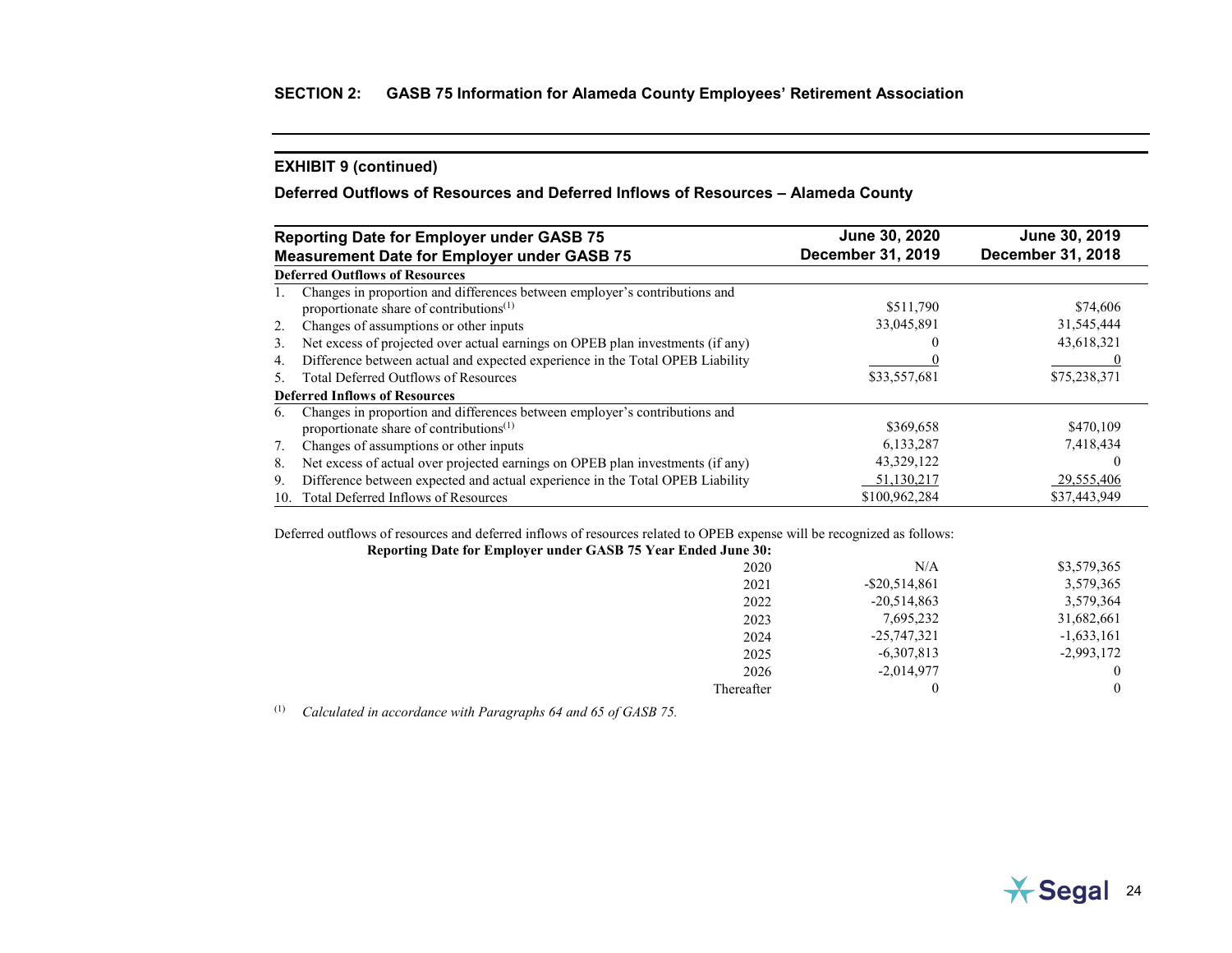# **Deferred Outflows of Resources and Deferred Inflows of Resources – Health System**

|     | <b>Reporting Date for Employer under GASB 75</b>                                                                                  | June 30, 2020            | June 30, 2019     |
|-----|-----------------------------------------------------------------------------------------------------------------------------------|--------------------------|-------------------|
|     | <b>Measurement Date for Employer under GASB 75</b>                                                                                | <b>December 31, 2019</b> | December 31, 2018 |
|     | <b>Deferred Outflows of Resources</b>                                                                                             |                          |                   |
|     | Changes in proportion and differences between employer's contributions and<br>proportionate share of contributions <sup>(1)</sup> | \$662,956                | \$838,503         |
| 2.  | Changes of assumptions or other inputs                                                                                            | 7,850,366                | 7,760,201         |
| 3.  | Net excess of projected over actual earnings on OPEB plan investments (if any)                                                    |                          | 10,730,137        |
| 4.  | Difference between actual and expected experience in the Total OPEB Liability                                                     |                          |                   |
| .5  | <b>Total Deferred Outflows of Resources</b>                                                                                       | \$8,513,322              | \$19,328,841      |
|     | <b>Deferred Inflows of Resources</b>                                                                                              |                          |                   |
| 6.  | Changes in proportion and differences between employer's contributions and<br>proportionate share of contributions <sup>(1)</sup> | \$893,328                | \$0               |
| 7.  | Changes of assumptions or other inputs                                                                                            | 1,457,021                | 1,824,940         |
| 8.  | Net excess of actual over projected earnings on OPEB plan investments (if any)                                                    | 10,293,245               | $\theta$          |
| 9.  | Difference between expected and actual experience in the Total OPEB Liability                                                     | 12,146,471               | 7,270,650         |
| 10. | Total Deferred Inflows of Resources                                                                                               | \$24,790,065             | \$9,095,590       |

Deferred outflows of resources and deferred inflows of resources related to OPEB expense will be recognized as follows:

| Reporting Date for Employer under GASB 75 Year Ended June 30: |                 |             |
|---------------------------------------------------------------|-----------------|-------------|
| 2020                                                          | N/A             | \$1,077,548 |
| 2021                                                          | $-$ \$4,855,526 | 1,077,548   |
| 2022                                                          | $-4,855,526$    | 1,077,547   |
| 2023                                                          | 1,846,051       | 7,990,978   |
| 2024                                                          | $-6,156,880$    | $-263,343$  |
| 2025                                                          | $-1,667,420$    | $-727,027$  |
| 2026                                                          | -587,442        |             |
| Thereafter                                                    |                 |             |

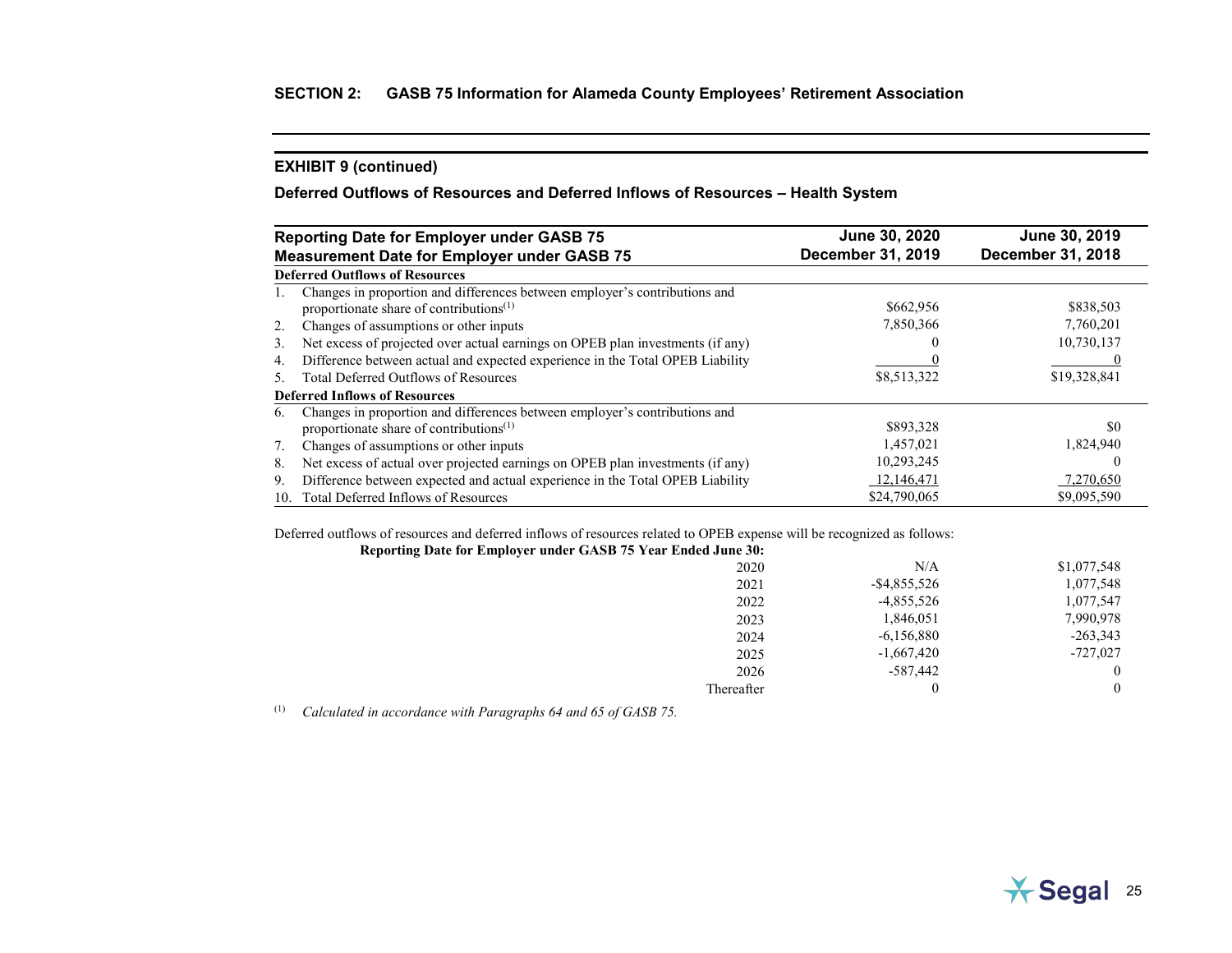# **Deferred Outflows of Resources and Deferred Inflows of Resources – Superior Court**

|     | <b>Reporting Date for Employer under GASB 75</b>                                                                                  | June 30, 2020     | June 30, 2019            |
|-----|-----------------------------------------------------------------------------------------------------------------------------------|-------------------|--------------------------|
|     | <b>Measurement Date for Employer under GASB 75</b>                                                                                | December 31, 2019 | <b>December 31, 2018</b> |
|     | <b>Deferred Outflows of Resources</b>                                                                                             |                   |                          |
|     | Changes in proportion and differences between employer's contributions and<br>proportionate share of contributions <sup>(1)</sup> | \$358,019         | \$0                      |
| 2.  | Changes of assumptions or other inputs                                                                                            | 1,664,686         | 1,499,836                |
| 3.  | Net excess of projected over actual earnings on OPEB plan investments (if any)                                                    |                   | 2,073,844                |
| 4.  | Difference between actual and expected experience in the Total OPEB Liability                                                     |                   |                          |
| 5.  | <b>Total Deferred Outflows of Resources</b>                                                                                       | \$2,022,705       | \$3,573,680              |
|     | <b>Deferred Inflows of Resources</b>                                                                                              |                   |                          |
| 6.  | Changes in proportion and differences between employer's contributions and<br>proportionate share of contributions <sup>(1)</sup> | \$269,204         | \$334,671                |
| 7.  | Changes of assumptions or other inputs                                                                                            | 308.964           | 352,711                  |
| 8.  | Net excess of actual over projected earnings on OPEB plan investments (if any)                                                    | 2,182,703         |                          |
| 9.  | Difference between expected and actual experience in the Total OPEB Liability                                                     | 2,575,683         | 1,405,219                |
| 10. | Total Deferred Inflows of Resources                                                                                               | \$5,336,554       | \$2,092,601              |

Deferred outflows of resources and deferred inflows of resources related to OPEB expense will be recognized as follows:

|               | Reporting Date for Employer under GASB 75 Year Ended June 30: |
|---------------|---------------------------------------------------------------|
| N/A           | 2020                                                          |
| $-$1,034,731$ | 2021                                                          |
| $-1,034,731$  | 2022                                                          |
| 386,352       | 2023                                                          |
| $-1,288,130$  | 2024                                                          |
| $-277,567$    | 2025                                                          |
| $-65,042$     | 2026                                                          |
|               | Thereafter                                                    |
|               |                                                               |

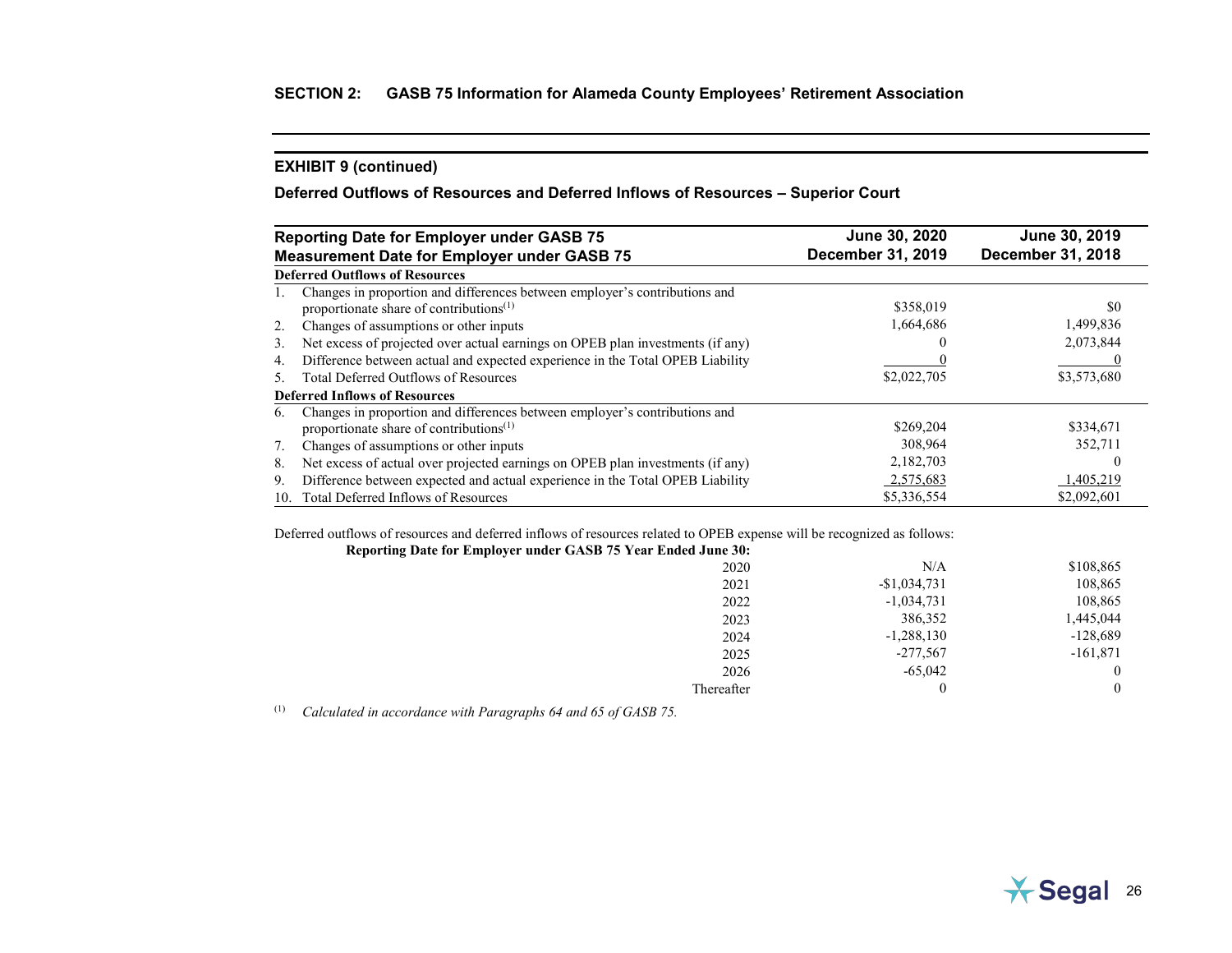# **Deferred Outflows of Resources and Deferred Inflows of Resources – First 5**

|     | <b>Reporting Date for Employer under GASB 75</b>                                                                                  | June 30, 2020            | June 30, 2019            |
|-----|-----------------------------------------------------------------------------------------------------------------------------------|--------------------------|--------------------------|
|     | <b>Measurement Date for Employer under GASB 75</b>                                                                                | <b>December 31, 2019</b> | <b>December 31, 2018</b> |
|     | <b>Deferred Outflows of Resources</b>                                                                                             |                          |                          |
| 1.  | Changes in proportion and differences between employer's contributions and<br>proportionate share of contributions <sup>(1)</sup> | \$47,639                 | \$12,897                 |
| 2.  | Changes of assumptions or other inputs                                                                                            | 173,826                  | 156,710                  |
| 3.  | Net excess of projected over actual earnings on OPEB plan investments (if any)                                                    |                          | 216,685                  |
| 4.  | Difference between actual and expected experience in the Total OPEB Liability                                                     |                          |                          |
| .5. | <b>Total Deferred Outflows of Resources</b>                                                                                       | \$221,465                | \$386,292                |
|     | <b>Deferred Inflows of Resources</b>                                                                                              |                          |                          |
| 6.  | Changes in proportion and differences between employer's contributions and<br>proportionate share of contributions <sup>(1)</sup> | \$2,018                  | \$2,566                  |
| 7.  | Changes of assumptions or other inputs                                                                                            | 32.262                   | 36,853                   |
| 8.  | Net excess of actual over projected earnings on OPEB plan investments (if any)                                                    | 227,917                  |                          |
| 9.  | Difference between expected and actual experience in the Total OPEB Liability                                                     | 268,952                  | 146,824                  |
| 10. | Total Deferred Inflows of Resources                                                                                               | \$531,149                | \$186,243                |

Deferred outflows of resources and deferred inflows of resources related to OPEB expense will be recognized as follows:

| Reporting Date for Employer under GASB 75 Year Ended June 30: |              |           |
|---------------------------------------------------------------|--------------|-----------|
| 2020                                                          | N/A          | \$19,942  |
| 2021                                                          | $-$ \$99,549 | 19,942    |
| 2022                                                          | $-99,549$    | 19,942    |
| 2023                                                          | 48,840       | 159,552   |
| 2024                                                          | $-127,067$   | $-5,938$  |
| 2025                                                          | $-25,529$    | $-13,391$ |
| 2026                                                          | $-6,830$     |           |
| Thereafter                                                    |              |           |

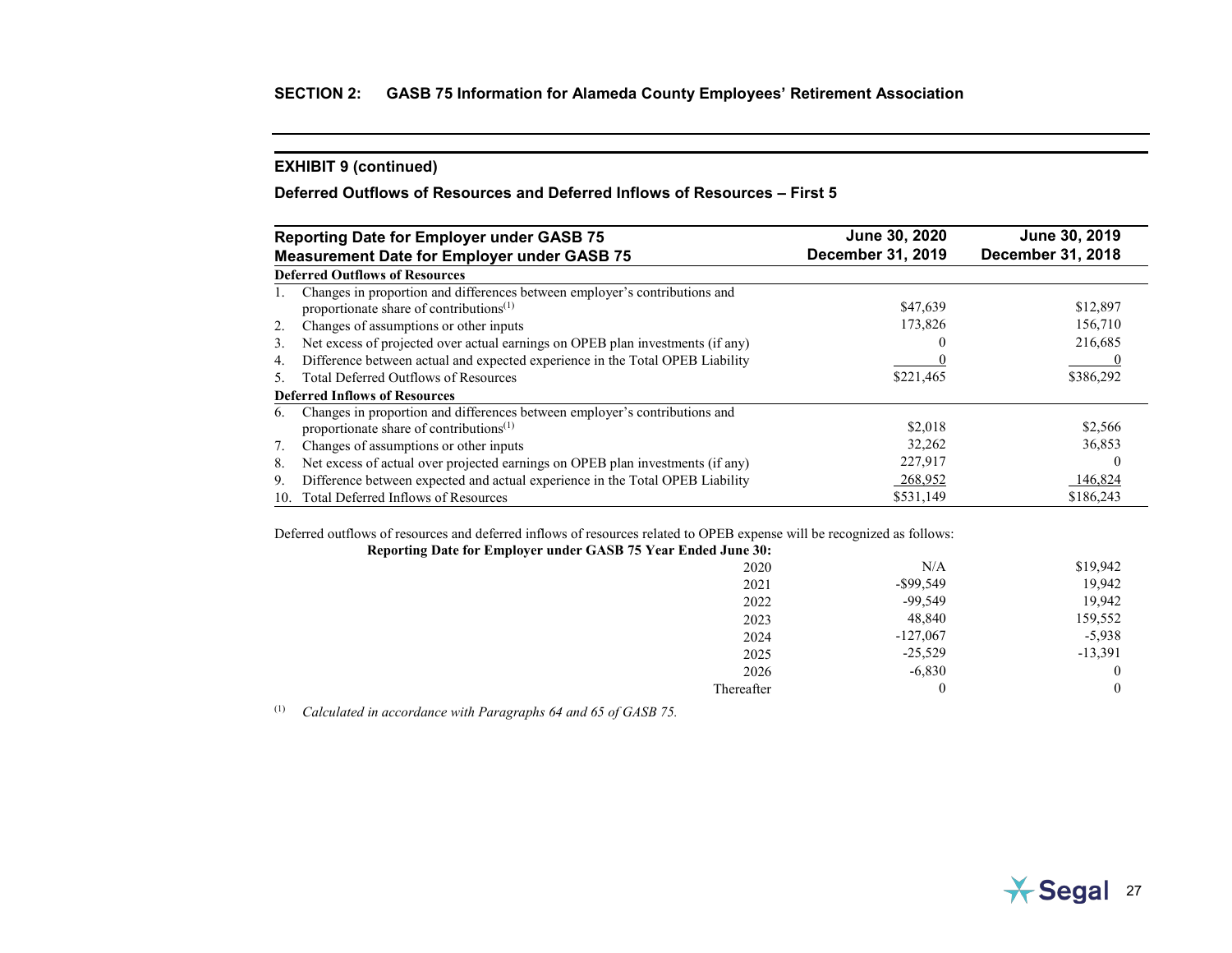# **Deferred Outflows of Resources and Deferred Inflows of Resources – Housing Authority**

|     | <b>Reporting Date for Employer under GASB 75</b>                                                                                  | June 30, 2020     | June 30, 2019            |
|-----|-----------------------------------------------------------------------------------------------------------------------------------|-------------------|--------------------------|
|     | <b>Measurement Date for Employer under GASB 75</b>                                                                                | December 31, 2019 | <b>December 31, 2018</b> |
|     | <b>Deferred Outflows of Resources</b>                                                                                             |                   |                          |
|     | Changes in proportion and differences between employer's contributions and<br>proportionate share of contributions <sup>(1)</sup> | \$0               | \$0                      |
| 2.  | Changes of assumptions or other inputs                                                                                            | 174,877           | 185,883                  |
| 3.  | Net excess of projected over actual earnings on OPEB plan investments (if any)                                                    |                   | 257,023                  |
| 4.  | Difference between actual and expected experience in the Total OPEB Liability                                                     |                   |                          |
| .5  | <b>Total Deferred Outflows of Resources</b>                                                                                       | \$174,877         | \$442,906                |
|     | <b>Deferred Inflows of Resources</b>                                                                                              |                   |                          |
| 6.  | Changes in proportion and differences between employer's contributions and<br>proportionate share of contributions <sup>(1)</sup> | \$89,187          | \$25,849                 |
| 7.  | Changes of assumptions or other inputs                                                                                            | 32.457            | 43,713                   |
| 8.  | Net excess of actual over projected earnings on OPEB plan investments (if any)                                                    | 229,296           |                          |
| 9.  | Difference between expected and actual experience in the Total OPEB Liability                                                     | 270,579           | 174,157                  |
| 10. | Total Deferred Inflows of Resources                                                                                               | \$621,519         | \$243,719                |

Deferred outflows of resources and deferred inflows of resources related to OPEB expense will be recognized as follows:

| Reporting Date for Employer under GASB 75 Year Ended June 30: |             |           |
|---------------------------------------------------------------|-------------|-----------|
| 2020                                                          | N/A         | \$16,155  |
| 2021                                                          | $-$126,240$ | 16,155    |
| 2022                                                          | $-126,240$  | 16,155    |
| 2023                                                          | 23,047      | 181,755   |
| 2024                                                          | $-152,464$  | $-13,114$ |
| 2025                                                          | $-46,344$   | $-17,919$ |
| 2026                                                          | $-18,401$   |           |
| Thereafter                                                    |             |           |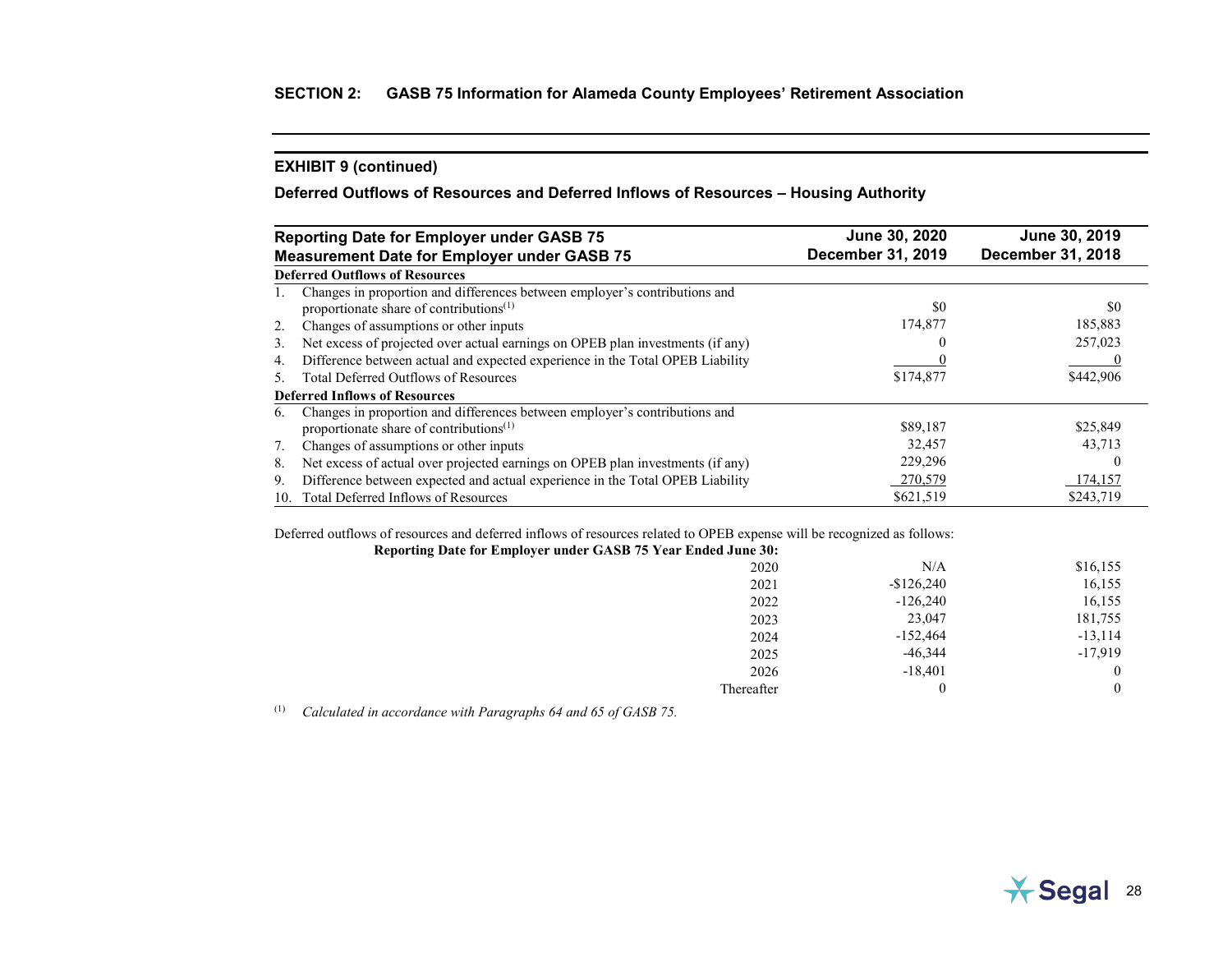# **Deferred Outflows of Resources and Deferred Inflows of Resources – LARPD**

|     | <b>Reporting Date for Employer under GASB 75</b>                               | June 30, 2020            | June 30, 2019            |
|-----|--------------------------------------------------------------------------------|--------------------------|--------------------------|
|     | <b>Measurement Date for Employer under GASB 75</b>                             | <b>December 31, 2019</b> | <b>December 31, 2018</b> |
|     | <b>Deferred Outflows of Resources</b>                                          |                          |                          |
| 1.  | Changes in proportion and differences between employer's contributions and     |                          |                          |
|     | proportionate share of contributions <sup>(1)</sup>                            | \$47,508                 | \$0                      |
| 2.  | Changes of assumptions or other inputs                                         | 189,107                  | 168,560                  |
| 3.  | Net excess of projected over actual earnings on OPEB plan investments (if any) |                          | 233,070                  |
| 4.  | Difference between actual and expected experience in the Total OPEB Liability  |                          |                          |
| 5.  | <b>Total Deferred Outflows of Resources</b>                                    | \$236,615                | \$401,630                |
|     | <b>Deferred Inflows of Resources</b>                                           |                          |                          |
| 6.  | Changes in proportion and differences between employer's contributions and     |                          |                          |
|     | proportionate share of contributions <sup>(1)</sup>                            | \$67,054                 | \$84,296                 |
| 7.  | Changes of assumptions or other inputs                                         | 35,098                   | 39,640                   |
| 8.  | Net excess of actual over projected earnings on OPEB plan investments (if any) | 247,953                  |                          |
| 9.  | Difference between expected and actual experience in the Total OPEB Liability  | 292,596                  | 157,926                  |
| 10. | Total Deferred Inflows of Resources                                            | \$642,701                | \$281,862                |

Deferred outflows of resources and deferred inflows of resources related to OPEB expense will be recognized as follows:

| N/A         | \$2,350   |
|-------------|-----------|
| $-$126,130$ | 2,350     |
| $-126,130$  | 2,350     |
| 35,304      | 152,517   |
| $-151,905$  | $-21,322$ |
| $-30,576$   | $-18,477$ |
| $-6,649$    |           |
|             |           |
|             |           |

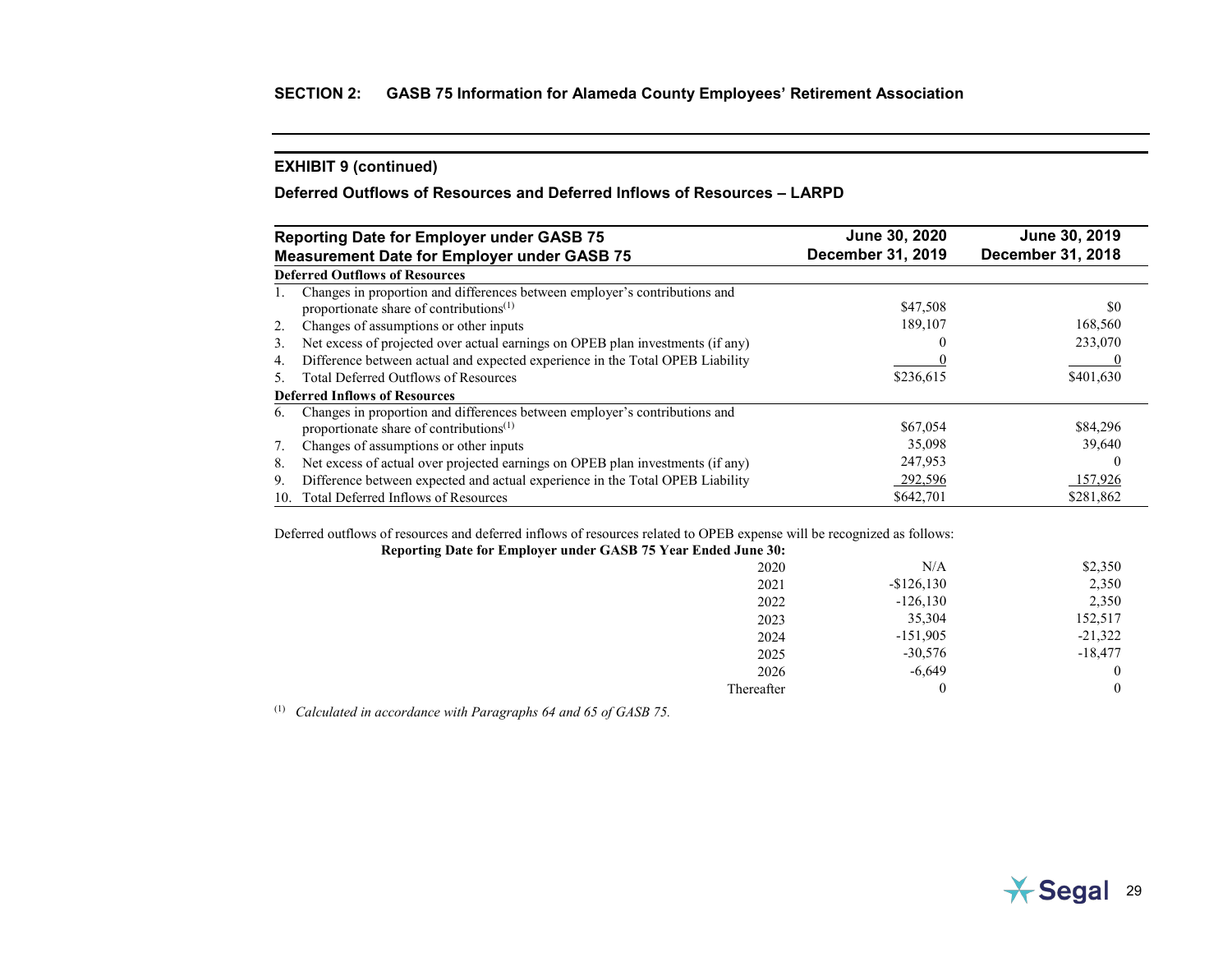# **Deferred Outflows of Resources and Deferred Inflows of Resources – ACOE**

|     | <b>Reporting Date for Employer under GASB 75</b>                                                                         | June 30, 2020     | June 30, 2019     |  |
|-----|--------------------------------------------------------------------------------------------------------------------------|-------------------|-------------------|--|
|     | <b>Measurement Date for Employer under GASB 75</b>                                                                       | December 31, 2019 | December 31, 2018 |  |
|     | <b>Deferred Outflows of Resources</b>                                                                                    |                   |                   |  |
| 1.  | Changes in proportion and differences between employer's contributions and<br>proportionate share of contributions $(1)$ | \$69,232          | \$0               |  |
| 2.  | Changes of assumptions or other inputs                                                                                   | 19.233            |                   |  |
| 3.  | Net excess of projected over actual earnings on OPEB plan investments (if any)                                           |                   |                   |  |
| 4.  | Difference between actual and expected experience in the Total OPEB Liability                                            |                   |                   |  |
| .5. | <b>Total Deferred Outflows of Resources</b>                                                                              | \$88,465          | \$0               |  |
|     | <b>Deferred Inflows of Resources</b>                                                                                     |                   |                   |  |
| 6.  | Changes in proportion and differences between employer's contributions and<br>proportionate share of contributions $(1)$ | \$6,695           | \$8,515           |  |
| 7.  | Changes of assumptions or other inputs                                                                                   | 3,570             |                   |  |
| 8.  | Net excess of actual over projected earnings on OPEB plan investments (if any)                                           | 25,218            |                   |  |
| 9.  | Difference between expected and actual experience in the Total OPEB Liability                                            | 29,758            |                   |  |
| 10. | Total Deferred Inflows of Resources                                                                                      | \$65,241          | \$8,515           |  |

Deferred outflows of resources and deferred inflows of resources related to OPEB expense will be recognized as follows:

| $-$1,820$        |
|------------------|
| $-1,820$         |
| $-1,820$         |
| $-1,820$         |
| $-1,235$         |
| $\theta$         |
| $\boldsymbol{0}$ |
| $\boldsymbol{0}$ |
|                  |

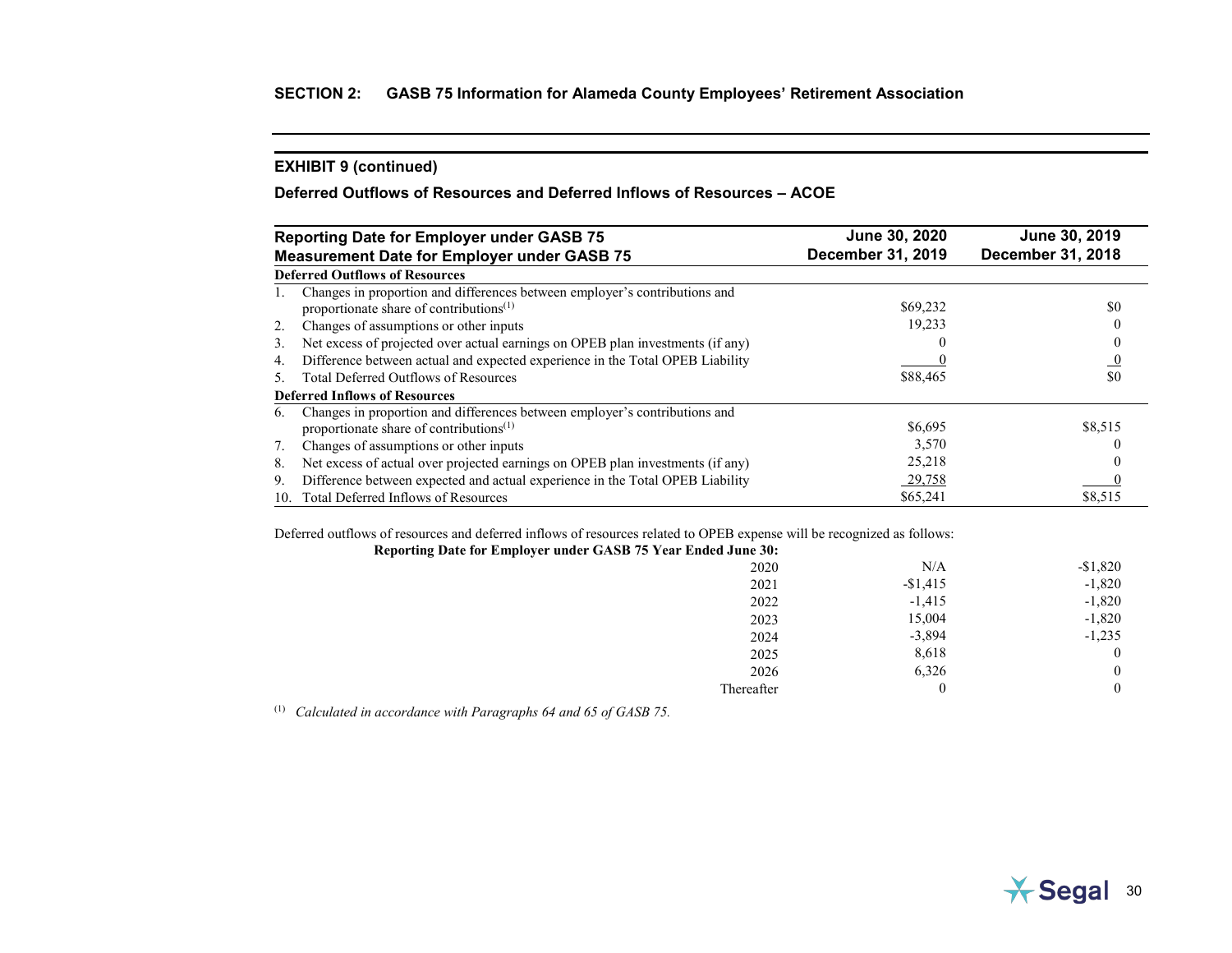$\overline{a}$ 

### <span id="page-42-0"></span>**Deferred Outflows of Resources and Deferred Inflows of Resources**

There are changes in each employer's proportionate share of the total Net OPEB Liability (NOL) during the measurement period ended December 31, 2019. The net effect of the change on the employer's proportionate share of the collective NOL and collective deferred outflows of resources and deferred inflows of resources is recognized over the average of the expected remaining service lives of all employees that are provided with benefits through ACERA which is 6.61<sup>[8](#page-42-0)</sup> years determined as of December 31, 2018 (the beginning of the measurement period ended December 31, 2019). This is described in Paragraph 64 of GASB 75.

The average of the expected service lives of all employees is determined by:

- Calculating each active employee's expected remaining service life as the present value of \$1 per year of future service at zero percent interest.
- Setting the remaining service life to zero for each nonactive or retired member.
- Dividing the sum of the above amounts by the total number of active employee, nonactive and retired members.

*<sup>8</sup>* The remaining service lives of all employees of 6.61 years used here for GASB 75 is different from the 5.37 years used for GASB 68 because the number of payees and nonactive members (with 0 years of expected remaining service lives) receiving health benefits under the SRBR Plan is less than the number of payees and nonactive members receiving pension benefits.

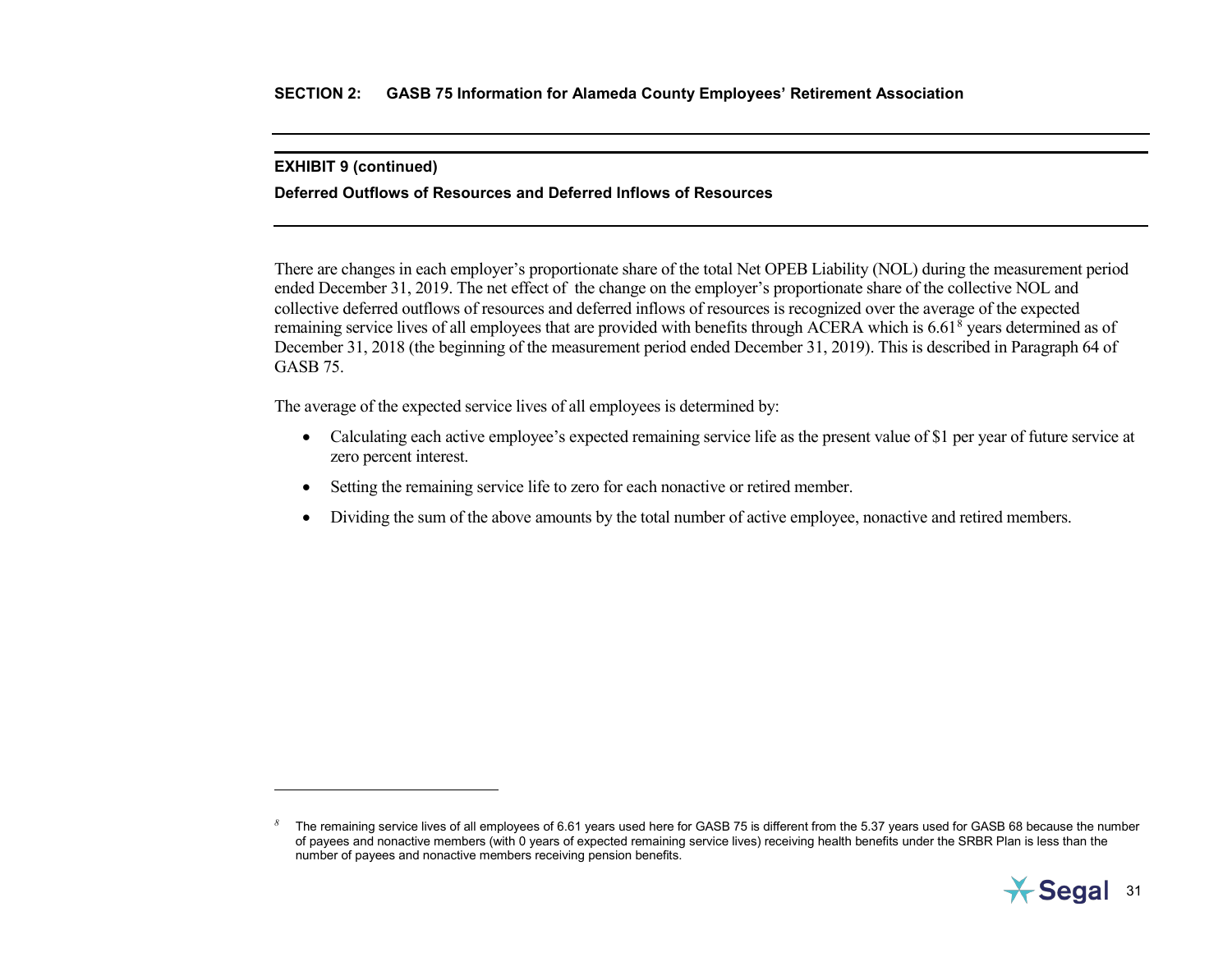### **EXHIBIT 10**

**Schedule of Proportionate Share of the Net OPEB Liability – Total for all Employers**

| <b>Reporting Date for</b><br><b>Employer under</b><br><b>GASB 75</b><br>as of June 30 | <b>Proportion of</b><br>the Net OPEB<br>Liability | <b>Proportionate</b><br>share of Net<br><b>OPEB Liability</b> | Covered-<br>employee<br>payroll $(1)$ | <b>Proportionate share</b><br>of the Net OPEB<br>Liability as a<br>percentage of its<br>covered-employee<br>payroll | Plan's<br><b>Fiduciary Net</b><br>Position as a<br>percentage<br>of the Total<br><b>OPEB</b><br>Liability |
|---------------------------------------------------------------------------------------|---------------------------------------------------|---------------------------------------------------------------|---------------------------------------|---------------------------------------------------------------------------------------------------------------------|-----------------------------------------------------------------------------------------------------------|
| 2017                                                                                  | 100.000%                                          | \$135,247,221                                                 | \$947,567,631                         | 14.27%                                                                                                              | 85.50%                                                                                                    |
| 2018                                                                                  | 100.000%                                          | \$27,478,286                                                  | \$995,178,209                         | 2.76%                                                                                                               | 97.33%                                                                                                    |
| 2019                                                                                  | $100.000\%$                                       | \$232,896,579                                                 | \$1,046,033,851                       | 22.26%                                                                                                              | 77.91%                                                                                                    |
| 2020                                                                                  | 100.000%                                          | \$112,934,274                                                 | \$1,081,586,887                       | 10.44%                                                                                                              | 89.57%                                                                                                    |

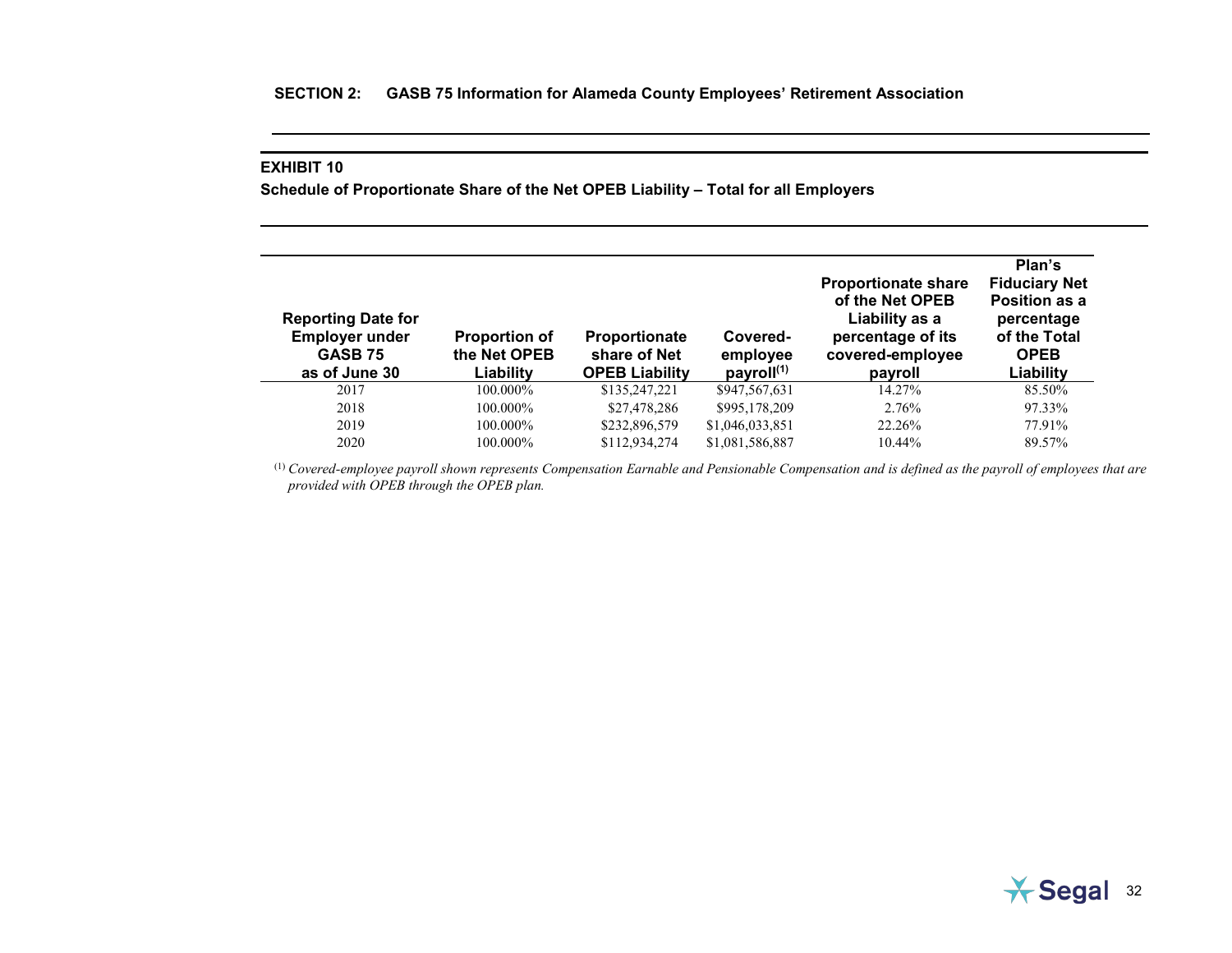**Schedule of Proportionate Share of the Net OPEB Liability – Alameda County**

| <b>Reporting Date for</b><br><b>Employer under</b><br><b>GASB 75</b><br>as of June 30 | <b>Proportion of</b><br>the Net OPEB<br>Liability | <b>Proportionate</b><br>share of Net<br><b>OPEB Liability</b> | Covered-<br>employee<br>payroll $(1)$ | <b>Proportionate share</b><br>of the Net OPEB<br>Liability as a<br>percentage of its<br>covered-employee<br>payroll | Plan's<br><b>Fiduciary Net</b><br>Position as a<br>percentage<br>of the Total<br><b>OPEB</b><br>Liability |
|---------------------------------------------------------------------------------------|---------------------------------------------------|---------------------------------------------------------------|---------------------------------------|---------------------------------------------------------------------------------------------------------------------|-----------------------------------------------------------------------------------------------------------|
| 2017                                                                                  | 76.785%                                           | \$103,849,869                                                 | \$670,675,915                         | 15.48%                                                                                                              | 85.50%                                                                                                    |
| 2018                                                                                  | 76.289%                                           | \$20,962,931                                                  | \$696,359,743                         | $3.01\%$                                                                                                            | 97.33%                                                                                                    |
| 2019                                                                                  | 76.351%                                           | \$177,817,632                                                 | \$728,698,264                         | 24.40%                                                                                                              | 77.91%                                                                                                    |
| 2020                                                                                  | 76.641%                                           | \$86,553,526                                                  | \$757,563,567                         | 11.43%                                                                                                              | 89.57%                                                                                                    |

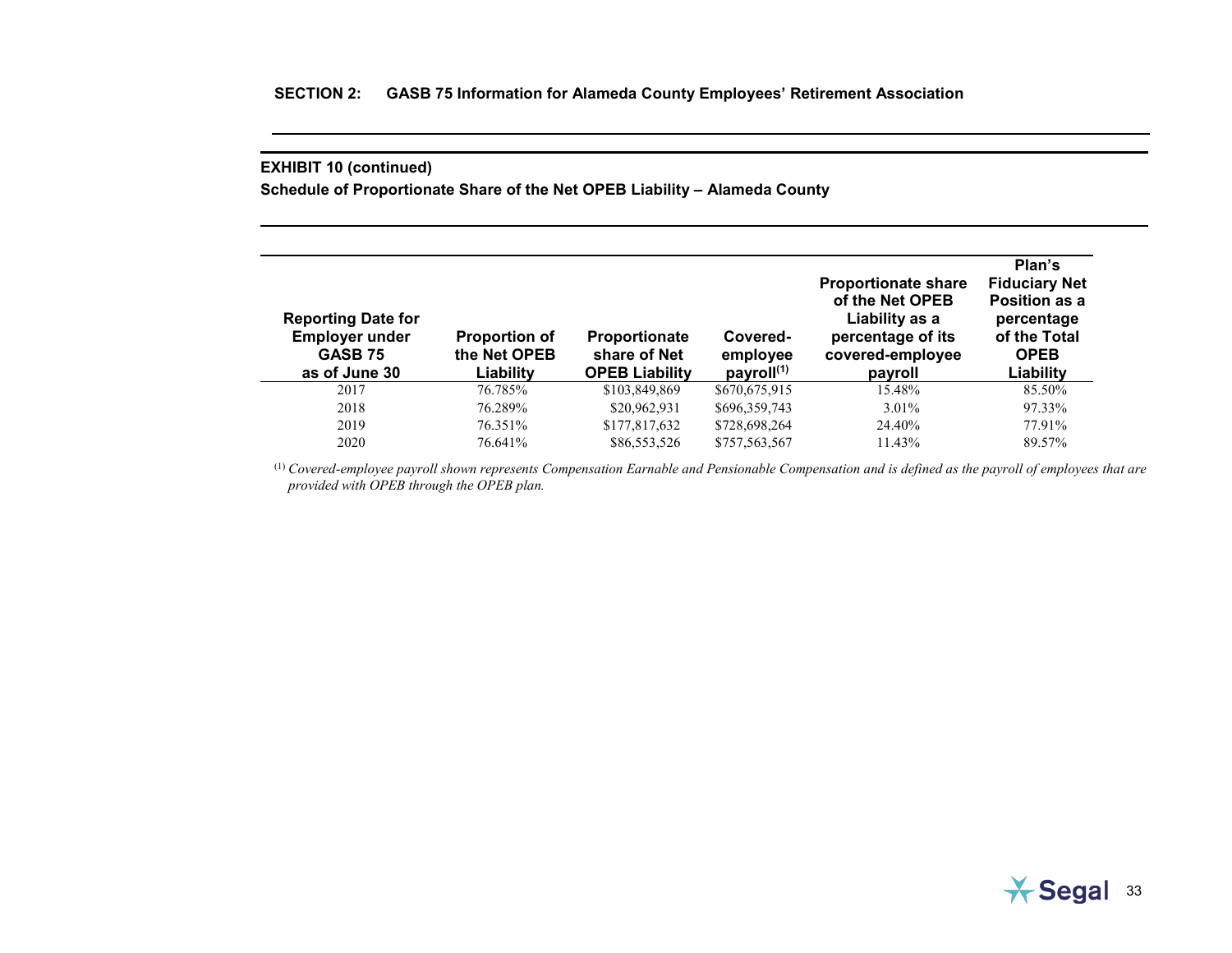**Schedule of Proportionate Share of the Net OPEB Liability – Health System**

| <b>Reporting Date for</b><br><b>Employer under</b><br><b>GASB 75</b><br>as of June 30 | <b>Proportion of the</b><br><b>Net OPEB</b><br>Liability | <b>Proportionate</b><br>share of Net<br><b>OPEB Liability</b> | Covered-<br>employee<br>payroll $(1)$ | <b>Proportionate share</b><br>of the Net OPEB<br>Liability as a<br>percentage of its<br>covered-employee<br>payroll | Plan's<br><b>Fiduciary Net</b><br>Position as a<br>percentage<br>of the Total<br><b>OPEB</b><br>Liability |
|---------------------------------------------------------------------------------------|----------------------------------------------------------|---------------------------------------------------------------|---------------------------------------|---------------------------------------------------------------------------------------------------------------------|-----------------------------------------------------------------------------------------------------------|
| 2017                                                                                  | 17.920%                                                  | \$24,236,173                                                  | \$216,685,931                         | 11.18%                                                                                                              | 85.50%                                                                                                    |
| 2018                                                                                  | 18.702%                                                  | \$5,139,101                                                   | \$239,207,087                         | 2.15%                                                                                                               | 97.33%                                                                                                    |
| 2019                                                                                  | 18.782%                                                  | \$43,743,260                                                  | \$255,247,270                         | 17.14%                                                                                                              | 77.91%                                                                                                    |
| 2020                                                                                  | 18.207%                                                  | \$20,561,615                                                  | \$257,591,438                         | 7.98%                                                                                                               | 89.57%                                                                                                    |

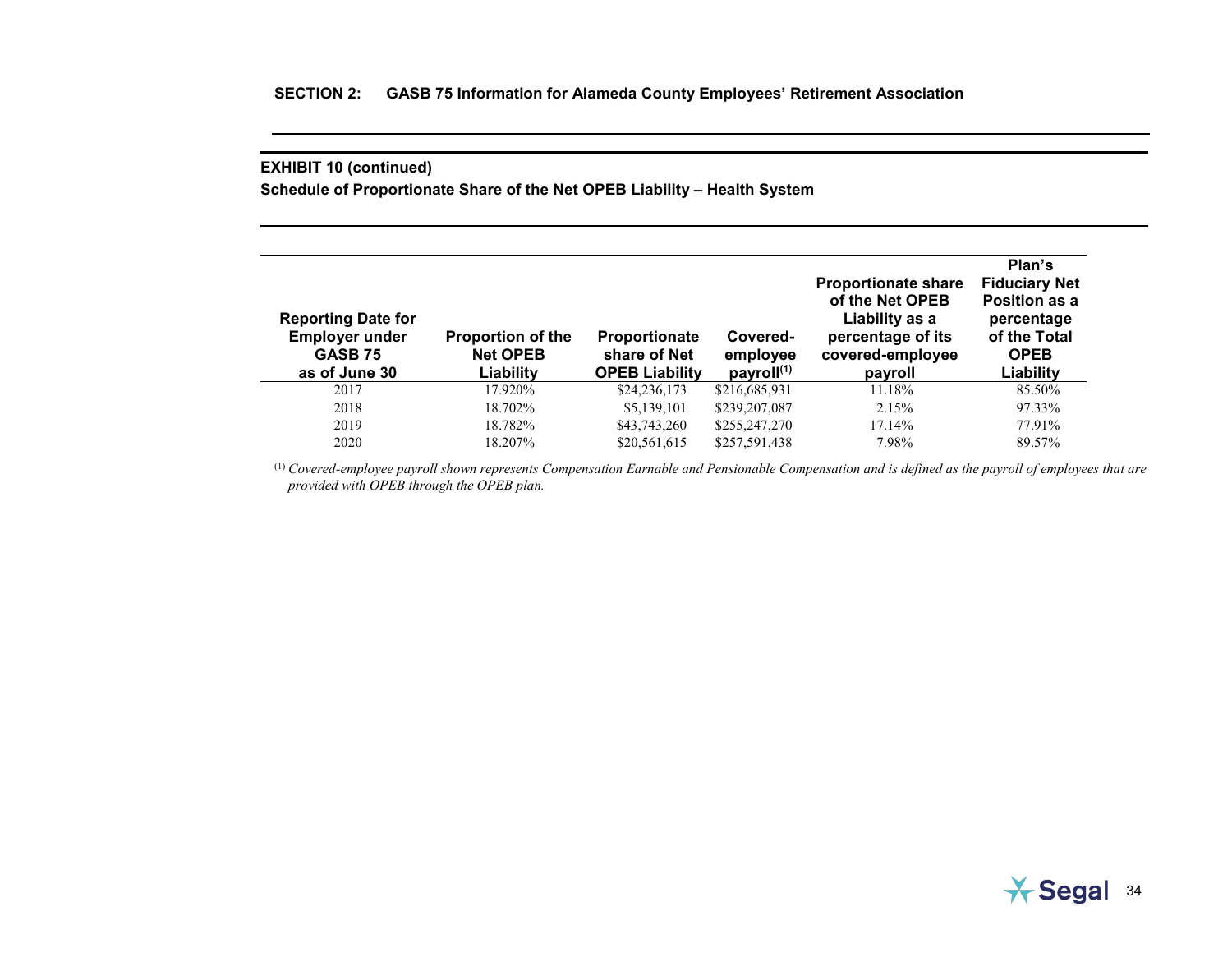**Schedule of Proportionate Share of the Net OPEB Liability – Superior Court**

| <b>Reporting Date for</b><br><b>Employer under</b><br>GASB <sub>75</sub><br>as of June 30 | <b>Proportion of</b><br>the Net OPEB<br>Liability | <b>Proportionate</b><br>share of Net<br><b>OPEB Liability</b> | Covered-<br>employee<br>payroll <sup>(1)</sup> | <b>Proportionate share</b><br>of the Net OPEB<br>Liability as a<br>percentage of its<br>covered-employee<br>payroll | Plan's<br><b>Fiduciary Net</b><br>Position as a<br>percentage<br>of the Total<br><b>OPEB</b><br>Liability |
|-------------------------------------------------------------------------------------------|---------------------------------------------------|---------------------------------------------------------------|------------------------------------------------|---------------------------------------------------------------------------------------------------------------------|-----------------------------------------------------------------------------------------------------------|
| 2017                                                                                      | 3.946%                                            | \$5,336,372                                                   | \$46,866,752                                   | 11.39%                                                                                                              | 85.50%                                                                                                    |
| 2018                                                                                      | 3.763%                                            | \$1,034,117                                                   | \$46,437,348                                   | $2.23\%$                                                                                                            | 97.33%                                                                                                    |
| 2019                                                                                      | 3.630%                                            | \$8,454,384                                                   | \$48,293,563                                   | 17.51%                                                                                                              | 77.91%                                                                                                    |
| 2020                                                                                      | 3.861\%                                           | \$4,360,131                                                   | \$52,163,782                                   | 8.36%                                                                                                               | 89.57%                                                                                                    |

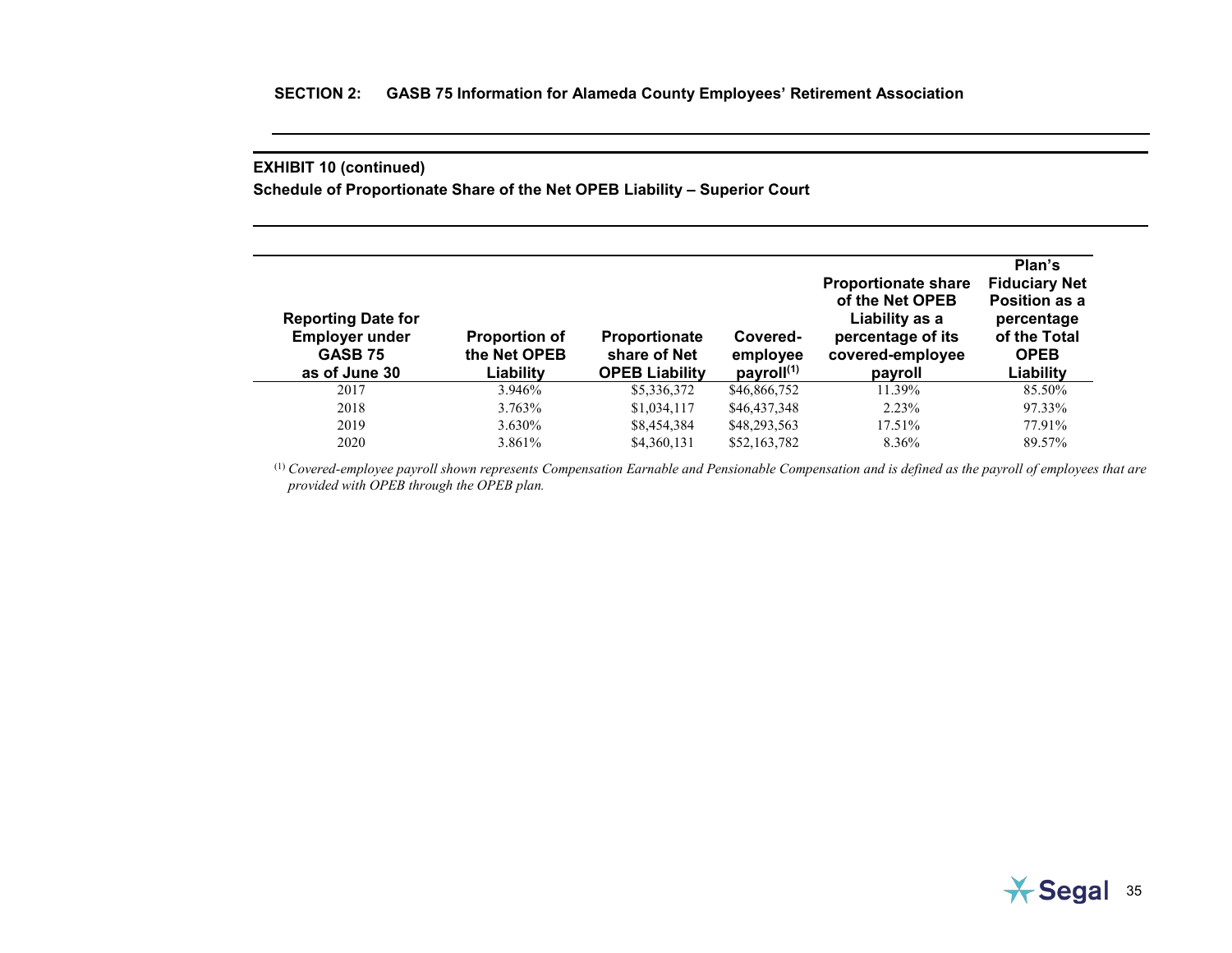**Schedule of Proportionate Share of the Net OPEB Liability – First 5**

| <b>Reporting Date for</b><br><b>Employer under</b><br>GASB 75<br>as of June 30 | <b>Proportion of</b><br>the Net OPEB<br>Liability | <b>Proportionate</b><br>share of Net<br><b>OPEB Liability</b> | Covered-<br>employee<br>payroll <sup>(1)</sup> | <b>Proportionate share</b><br>of the Net OPEB<br>Liability as a<br>percentage of its<br>covered-employee<br>payroll | Plan's<br><b>Fiduciary Net</b><br>Position as a<br>percentage<br>of the Total<br><b>OPEB</b><br>Liability |
|--------------------------------------------------------------------------------|---------------------------------------------------|---------------------------------------------------------------|------------------------------------------------|---------------------------------------------------------------------------------------------------------------------|-----------------------------------------------------------------------------------------------------------|
| 2017                                                                           | $0.371\%$                                         | \$502,287                                                     | \$4,416,769                                    | 11.37%                                                                                                              | 85.50%                                                                                                    |
| 2018                                                                           | 0.369%                                            | \$101,306                                                     | \$4,562,701                                    | $2.22\%$                                                                                                            | 97.33%                                                                                                    |
| 2019                                                                           | $0.379\%$                                         | \$883,354                                                     | \$4,952,333                                    | 17.84%                                                                                                              | 77.91%                                                                                                    |
| 2020                                                                           | $0.403\%$                                         | \$455,283                                                     | \$5,423,220                                    | 8.40%                                                                                                               | 89.57%                                                                                                    |

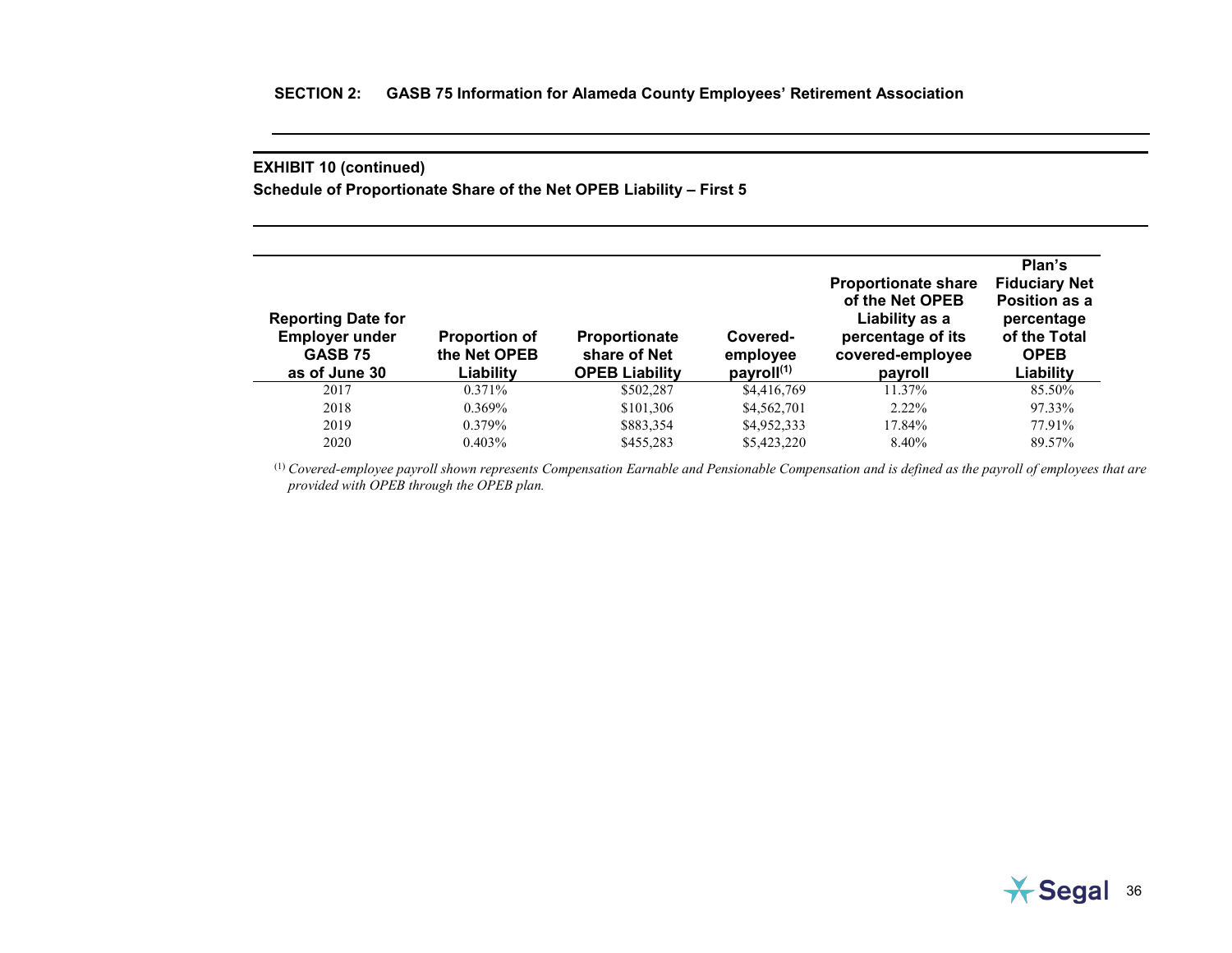**Schedule of Proportionate Share of the Net OPEB Liability – Housing Authority**

| <b>Reporting Date for</b><br><b>Employer under</b><br><b>GASB 75</b><br>as of June 30 | <b>Proportion</b><br>of the Net<br><b>OPEB</b><br>Liability | <b>Proportionate</b><br>share of Net<br><b>OPEB</b><br>Liability | Covered-<br>employee<br>payroll $(1)$ | <b>Proportionate share</b><br>of the Net OPEB<br>Liability as a<br>percentage of its<br>covered-employee<br>payroll | Plan's<br><b>Fiduciary Net</b><br>Position as a<br>percentage<br>of the Total<br><b>OPEB</b><br>Liability |
|---------------------------------------------------------------------------------------|-------------------------------------------------------------|------------------------------------------------------------------|---------------------------------------|---------------------------------------------------------------------------------------------------------------------|-----------------------------------------------------------------------------------------------------------|
| 2017                                                                                  | $0.477\%$                                                   | \$644,757                                                        | \$4,354,275                           | 14.81%                                                                                                              | 85.50%                                                                                                    |
| 2018                                                                                  | 0.452%                                                      | \$124,068                                                        | \$4,299,288                           | 2.89%                                                                                                               | 97.33%                                                                                                    |
| 2019                                                                                  | 0.450%                                                      | \$1,047,799                                                      | \$4,512,036                           | 23.22%                                                                                                              | 77.91%                                                                                                    |
| 2020                                                                                  | $0.406\%$                                                   | \$458,037                                                        | \$4,347,895                           | 10.53%                                                                                                              | 89.57%                                                                                                    |

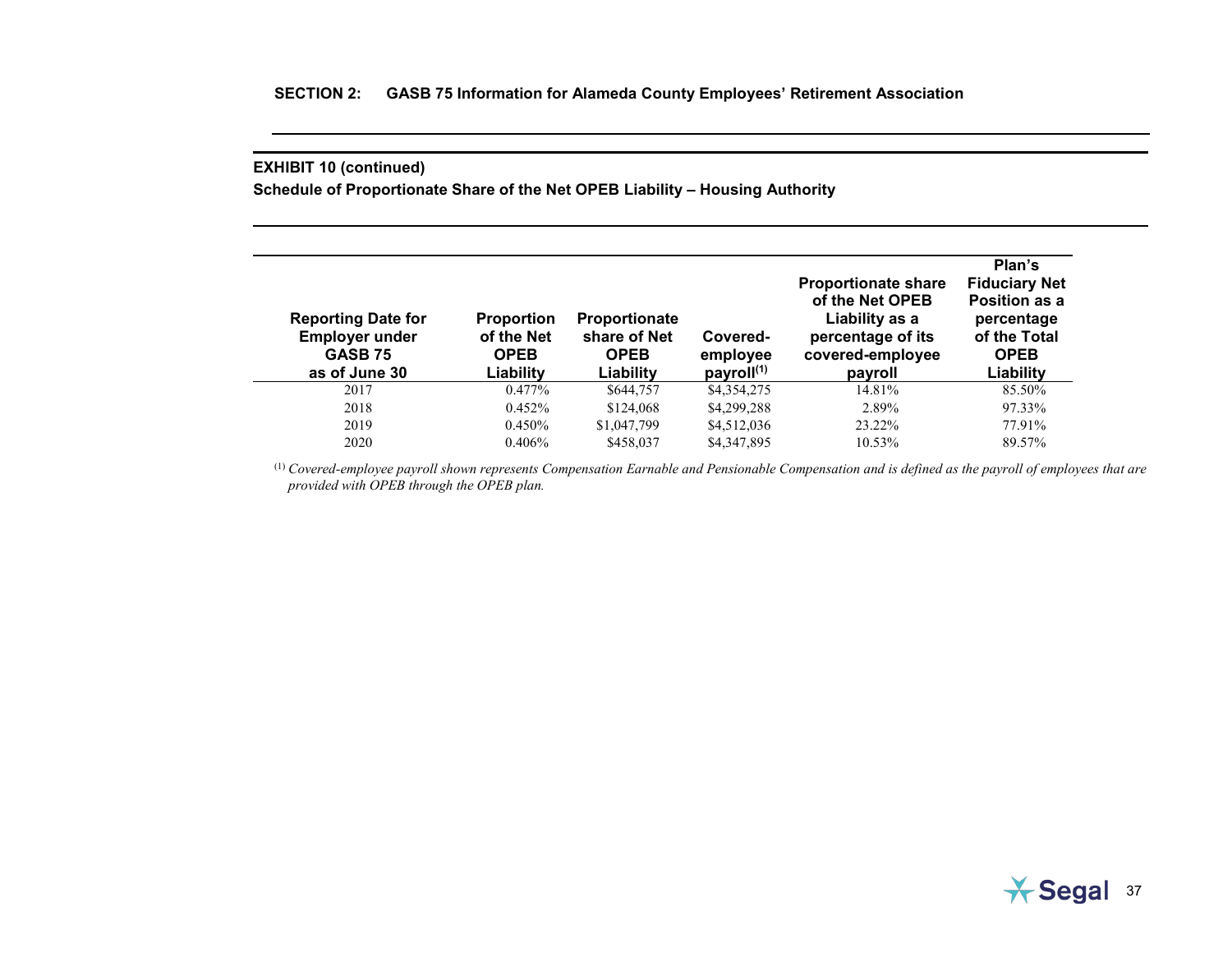**Schedule of Proportionate Share of the Net OPEB Liability – LARPD**

| <b>Reporting Date for</b><br><b>Employer under</b><br><b>GASB 75</b><br>as of June 30 | <b>Proportion of</b><br>the Net OPEB<br>Liability | Proportionate<br>share of Net<br><b>OPEB</b><br>Liability | Covered-<br>employee<br>payroll <sup>(1)</sup> | <b>Proportionate share</b><br>of the Net OPEB<br>Liability as a<br>percentage of its<br>covered-employee<br>payroll | Plan's<br><b>Fiduciary Net</b><br>Position as a<br>percentage<br>of the Total<br><b>OPEB</b><br>Liability |
|---------------------------------------------------------------------------------------|---------------------------------------------------|-----------------------------------------------------------|------------------------------------------------|---------------------------------------------------------------------------------------------------------------------|-----------------------------------------------------------------------------------------------------------|
| 2017                                                                                  | $0.492\%$                                         | \$665,608                                                 | \$4,487,952                                    | 14.83%                                                                                                              | 85.50%                                                                                                    |
| 2018                                                                                  | 0.425%                                            | \$116,763                                                 | \$4,312,042                                    | 2.71%                                                                                                               | 97.33%                                                                                                    |
| 2019                                                                                  | 0.408%                                            | \$950,150                                                 | \$4,330,385                                    | 21.94%                                                                                                              | 77.91%                                                                                                    |
| 2020                                                                                  | 0.439%                                            | \$495,308                                                 | \$4,496,985                                    | 11.01%                                                                                                              | 89.57%                                                                                                    |

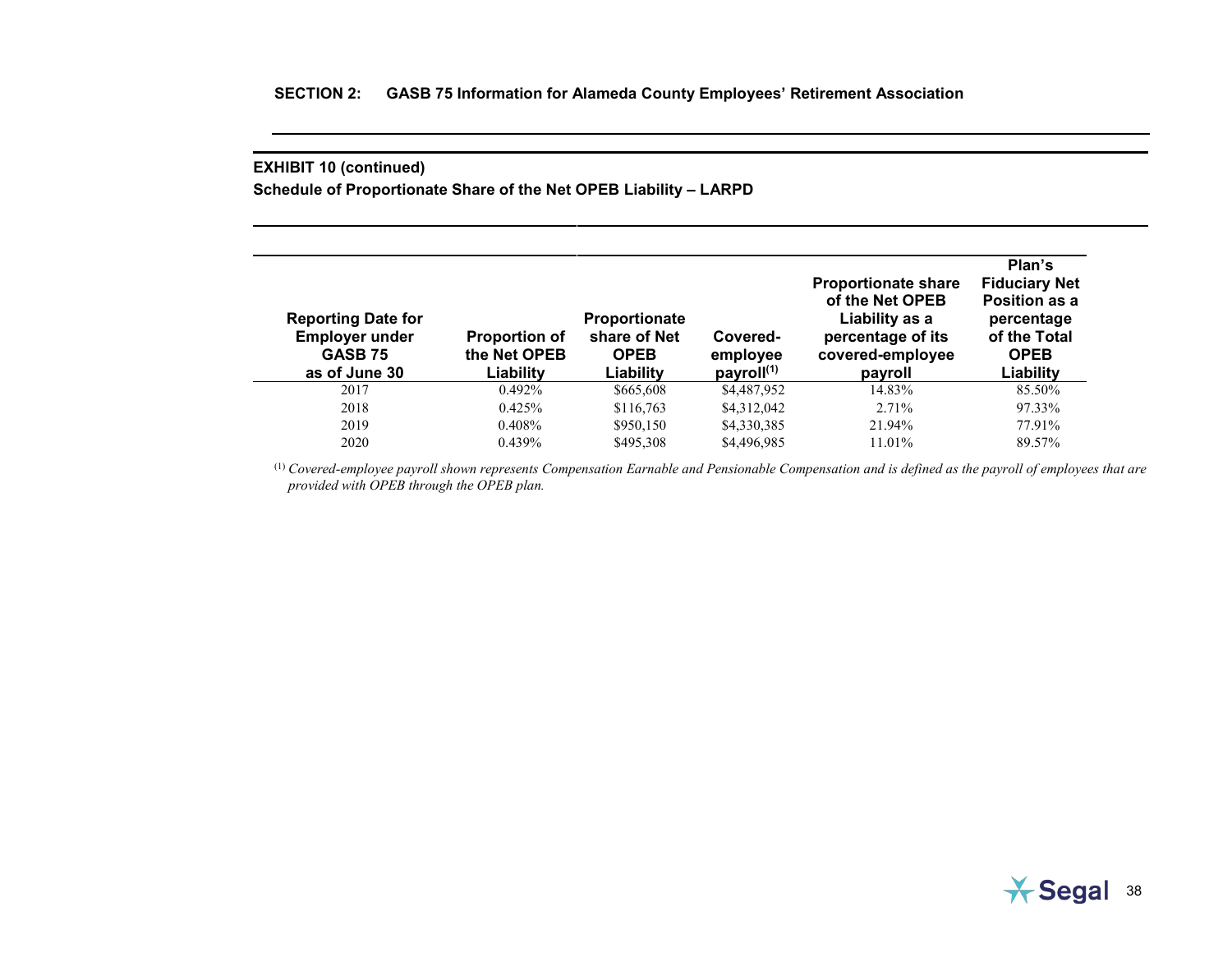**Schedule of Proportionate Share of the Net OPEB Liability – ACOE**

| <b>Reporting Date for</b><br><b>Employer under</b><br><b>GASB 75</b><br>as of June 30 | <b>Proportion of the</b><br><b>Net OPEB</b><br>Liability | Proportionate<br>share of Net<br><b>OPEB</b><br>Liability | Covered-<br>employee<br>payroll $(1)$ | <b>Proportionate share</b><br>of the Net OPEB<br>Liability as a<br>percentage of its<br>covered-employee<br>payroll | Plan's<br><b>Fiduciary Net</b><br>Position as a<br>percentage<br>of the Total<br><b>OPEB</b><br>Liability |
|---------------------------------------------------------------------------------------|----------------------------------------------------------|-----------------------------------------------------------|---------------------------------------|---------------------------------------------------------------------------------------------------------------------|-----------------------------------------------------------------------------------------------------------|
| 2017                                                                                  | $0.009\%$                                                | \$12,155                                                  | \$80,037                              | 15.19%                                                                                                              | 85.50%                                                                                                    |
| 2018                                                                                  | $0.000\%$                                                | \$0                                                       | \$0                                   | N/A                                                                                                                 | N/A                                                                                                       |
| 2019                                                                                  | $0.000\%$                                                | \$0                                                       | \$0                                   | N/A                                                                                                                 | N/A                                                                                                       |
| 2020                                                                                  | $0.045\%$                                                | \$50,374                                                  | \$0                                   | N/A                                                                                                                 | N/A                                                                                                       |

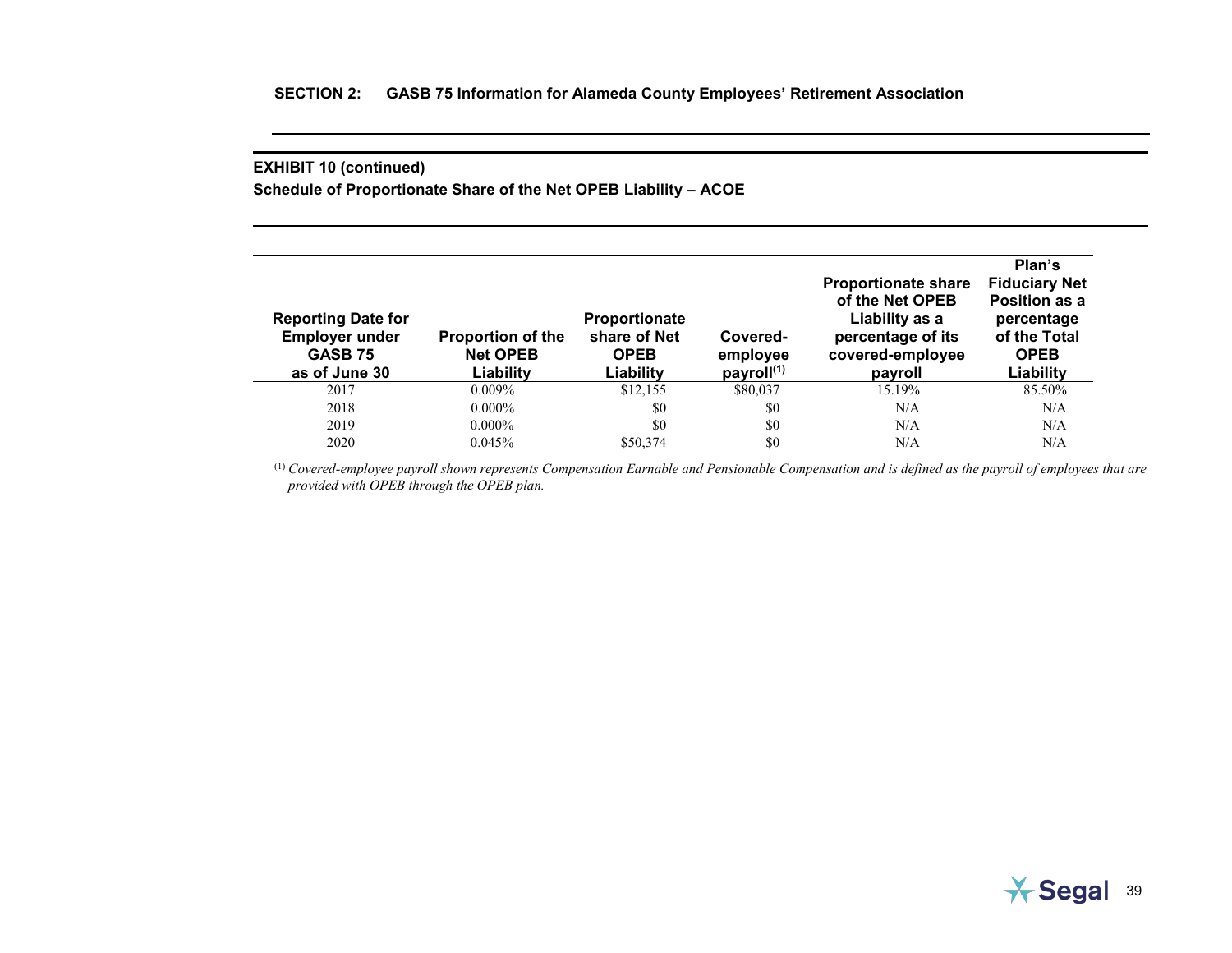# **EXHIBIT 11**

**Schedule of Reconciliation of Net OPEB Liability – Total for all Employers**

|    | <b>Reporting Date for Employer under GASB 75</b>                | June 30, 2020     | June 30, 2019     |
|----|-----------------------------------------------------------------|-------------------|-------------------|
|    | <b>Measurement Date for Employer under GASB 75</b>              | December 31, 2019 | December 31, 2018 |
|    | <b>Reconciliation of Net OPEB Liability</b>                     |                   |                   |
|    | Beginning Net OPEB Liability                                    | \$232,896,579     | \$27,478,286      |
| 2. | <b>OPEB</b> Expense                                             | 18, 191, 319      | 39,920,817        |
| 3. | <b>Employer Contributions</b>                                   | $\theta$          | $\Omega$          |
| 4. | New Net Deferred Inflows/Outflows                               | -133,351,219      | 134,279,844       |
| 5. | Change in Allocation of Prior Deferred Inflows/Outflows         | $\theta$          | $\overline{0}$    |
| 6. | New Net Deferred Flows Due to Change in Proportion              | $\theta$          | $\theta$          |
|    | Recognition of Prior Deferred Inflows/Outflows                  | $-4,802,405$      | 31,217,632        |
| 8. | Recognition of Prior Deferred Flows Due to Change in Proportion |                   | $\Omega$          |
| 9. | Ending Net OPEB Liability                                       | \$112,934,274     | \$232,896,579     |

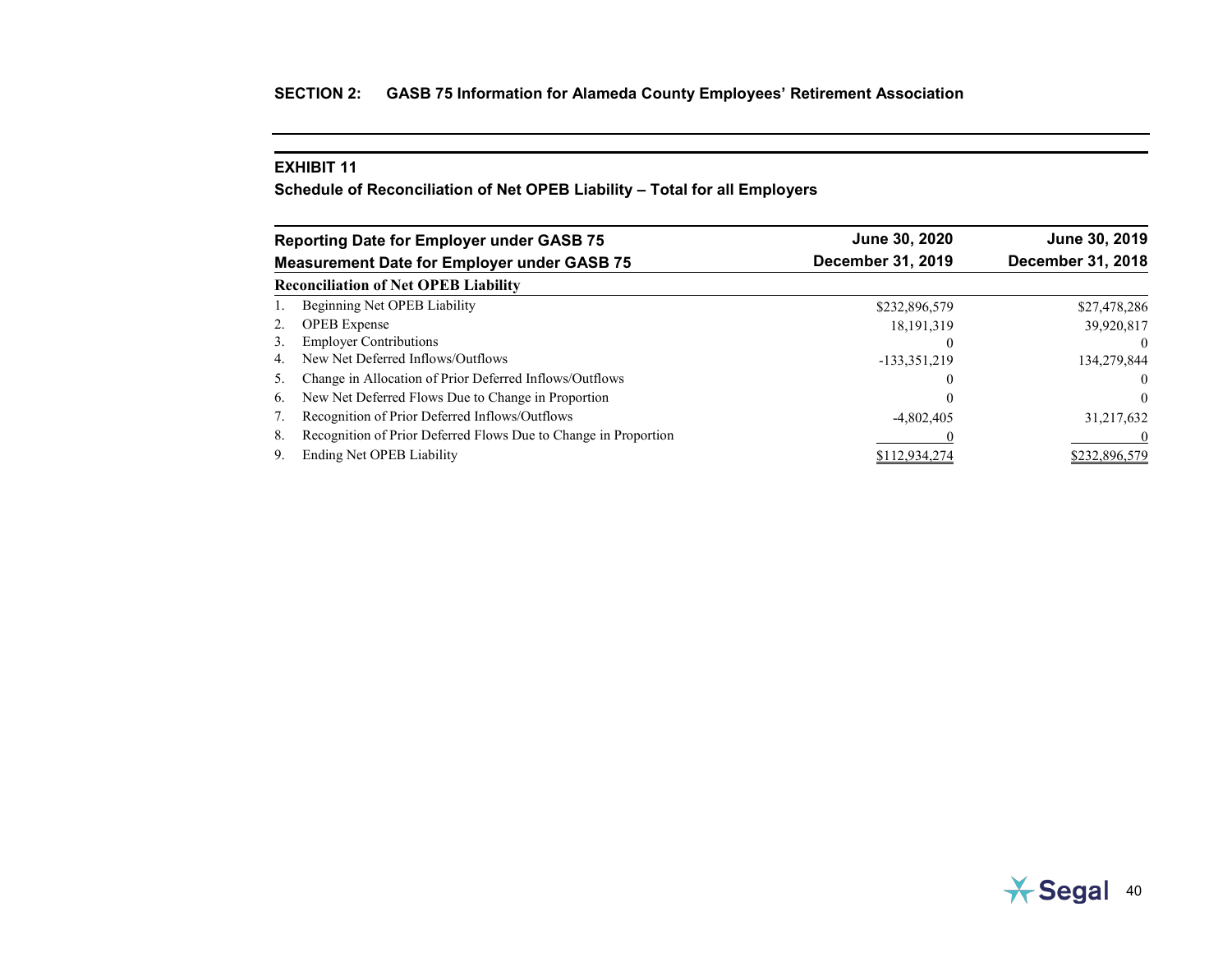**Schedule of Reconciliation of Net OPEB Liability – Alameda County**

|    | <b>Reporting Date for Employer under GASB 75</b>                | June 30, 2020     | June 30, 2019     |  |
|----|-----------------------------------------------------------------|-------------------|-------------------|--|
|    | <b>Measurement Date for Employer under GASB 75</b>              | December 31, 2019 | December 31, 2018 |  |
|    | <b>Reconciliation of Net OPEB Liability</b>                     |                   |                   |  |
|    | Beginning Net OPEB Liability                                    | \$177,817,632     | \$20,962,931      |  |
| 2. | <b>OPEB</b> Expense                                             | 13,934,919        | 30,392,439        |  |
| 3. | <b>Employer Contributions</b>                                   |                   | $\Omega$          |  |
| 4. | New Net Deferred Inflows/Outflows                               | $-102,201,198$    | 102,523,290       |  |
| 5. | Change in Allocation of Prior Deferred Inflows/Outflows         | 145,131           | $-70.894$         |  |
| 6. | New Net Deferred Flows Due to Change in Proportion              | 450.341           | 74,606            |  |
|    | Recognition of Prior Deferred Inflows/Outflows                  | $-3,680,593$      | 23,834,809        |  |
| 8. | Recognition of Prior Deferred Flows Due to Change in Proportion | 87,294            | 100,451           |  |
| 9. | Ending Net OPEB Liability                                       | \$86,553,526      | \$177,817,632     |  |

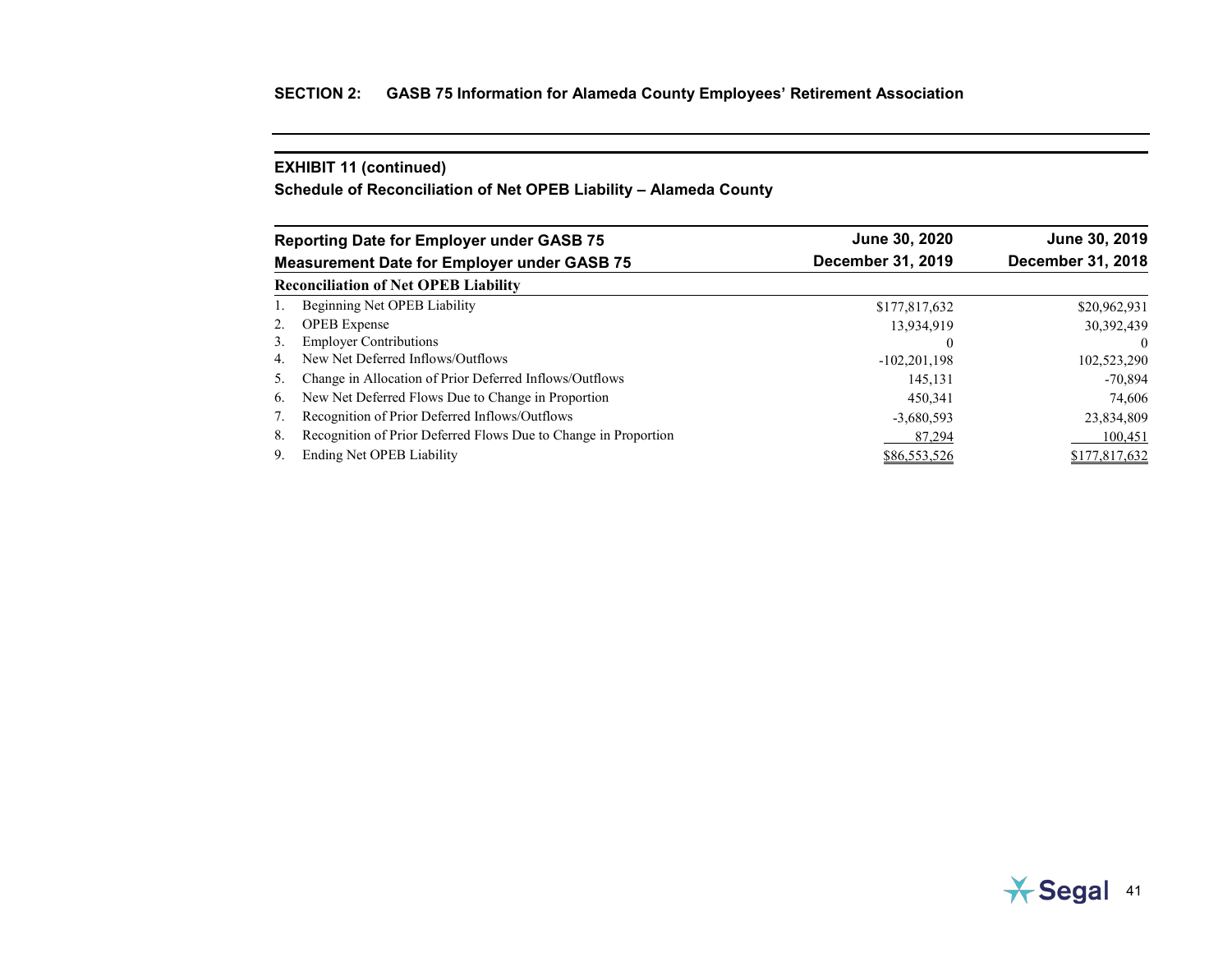**Schedule of Reconciliation of Net OPEB Liability – Health System**

|    | <b>Reporting Date for Employer under GASB 75</b>                | June 30, 2020     | June 30, 2019     |  |
|----|-----------------------------------------------------------------|-------------------|-------------------|--|
|    | <b>Measurement Date for Employer under GASB 75</b>              | December 31, 2019 | December 31, 2018 |  |
|    | <b>Reconciliation of Net OPEB Liability</b>                     |                   |                   |  |
|    | Beginning Net OPEB Liability                                    | \$43,743,260      | \$5,139,101       |  |
| 2. | <b>OPEB</b> Expense                                             | 3,328,349         | 7,673,581         |  |
| 3. | <b>Employer Contributions</b>                                   | $\theta$          |                   |  |
| 4. | New Net Deferred Inflows/Outflows                               | $-24,278,869$     | 25,220,801        |  |
| 5. | Change in Allocation of Prior Deferred Inflows/Outflows         | $-287.890$        | $-92.223$         |  |
| 6. | New Net Deferred Flows Due to Change in Proportion              | $-893,328$        | 97,051            |  |
|    | Recognition of Prior Deferred Inflows/Outflows                  | $-874,360$        | 5,863,379         |  |
| 8. | Recognition of Prior Deferred Flows Due to Change in Proportion | $-175,547$        | $-158,430$        |  |
| 9. | Ending Net OPEB Liability                                       | \$20,561,615      | \$43,743,260      |  |

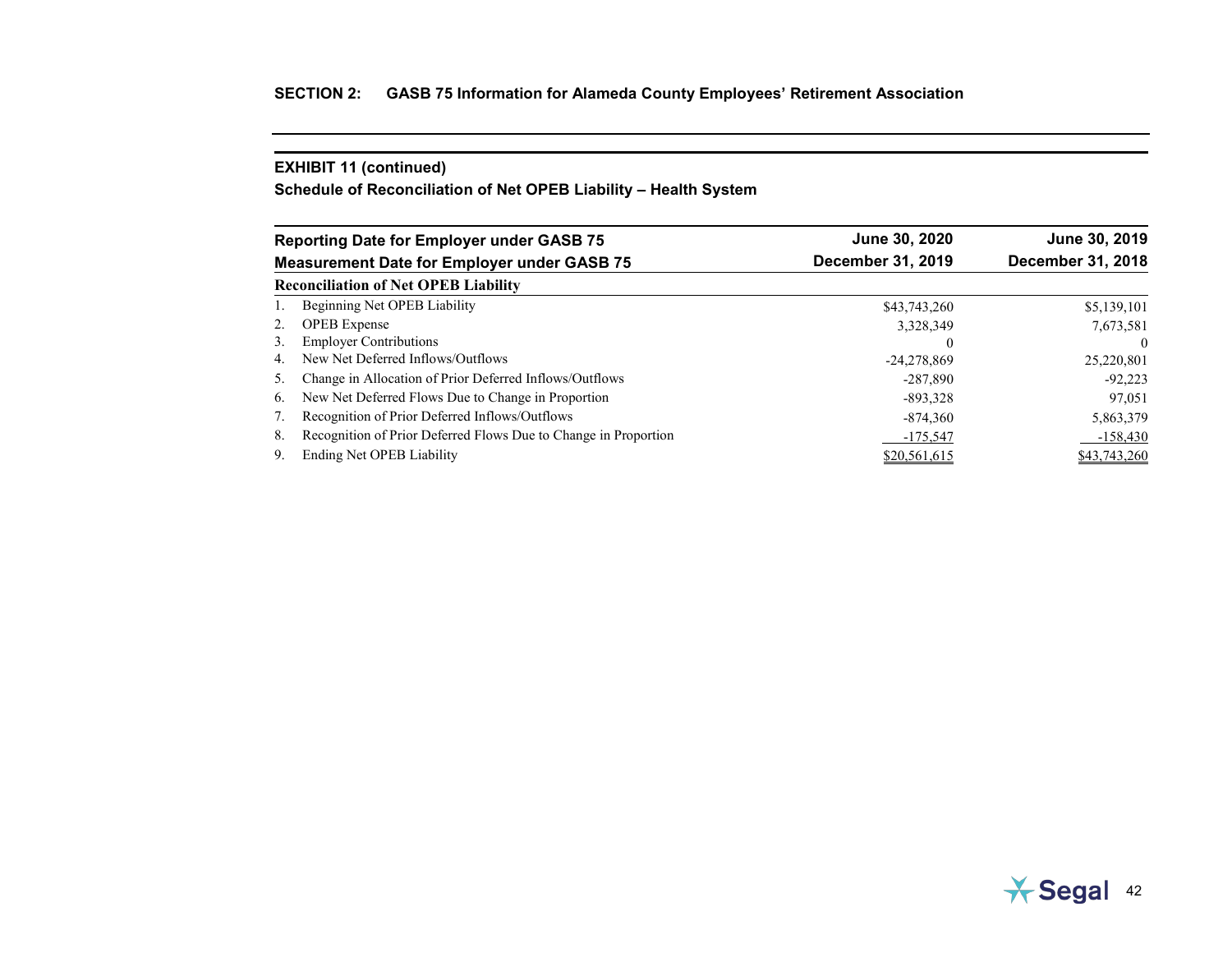**Schedule of Reconciliation of Net OPEB Liability – Superior Court**

|    | <b>Reporting Date for Employer under GASB 75</b>                | June 30, 2020     | June 30, 2019     |
|----|-----------------------------------------------------------------|-------------------|-------------------|
|    | <b>Measurement Date for Employer under GASB 75</b>              | December 31, 2019 | December 31, 2018 |
|    | <b>Reconciliation of Net OPEB Liability</b>                     |                   |                   |
|    | Beginning Net OPEB Liability                                    | \$8,454,384       | \$1,034,117       |
| 2. | <b>OPEB</b> Expense                                             | 700,675           | 1,383,699         |
| 3. | <b>Employer Contributions</b>                                   | $\theta$          | $\theta$          |
| 4. | New Net Deferred Inflows/Outflows                               | $-5,148,381$      | 4,874,496         |
| 5. | Change in Allocation of Prior Deferred Inflows/Outflows         | 115,377           | 153,928           |
| 6. | New Net Deferred Flows Due to Change in Proportion              | 358,019           | $-161,986$        |
|    | Recognition of Prior Deferred Inflows/Outflows                  | $-185,410$        | 1,133,232         |
| 8. | Recognition of Prior Deferred Flows Due to Change in Proportion | 65,467            | 36,898            |
| 9. | Ending Net OPEB Liability                                       | \$4,360,131       | \$8,454,384       |

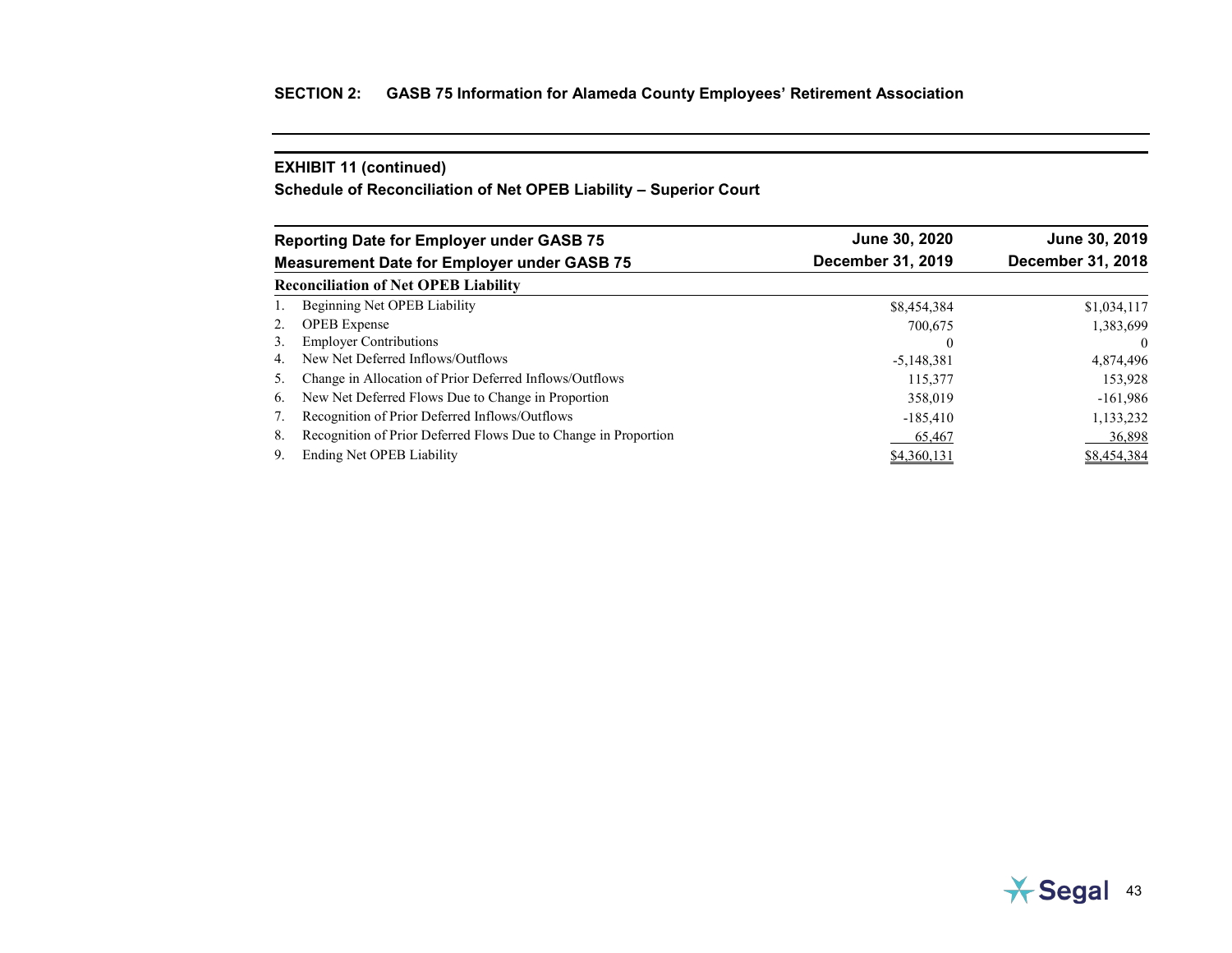**Schedule of Reconciliation of Net OPEB Liability – First 5**

|    | <b>Reporting Date for Employer under GASB 75</b>                | June 30, 2020            | June 30, 2019     |  |  |
|----|-----------------------------------------------------------------|--------------------------|-------------------|--|--|
|    | <b>Measurement Date for Employer under GASB 75</b>              | <b>December 31, 2019</b> | December 31, 2018 |  |  |
|    | <b>Reconciliation of Net OPEB Liability</b>                     |                          |                   |  |  |
|    | Beginning Net OPEB Liability                                    | \$883,354                | \$101,306         |  |  |
| 2. | <b>OPEB</b> Expense                                             | 81,662                   | 153,143           |  |  |
| 3. | <b>Employer Contributions</b>                                   | $\theta$                 | $\theta$          |  |  |
| 4. | New Net Deferred Inflows/Outflows                               | $-537,591$               | 509,310           |  |  |
| 5. | Change in Allocation of Prior Deferred Inflows/Outflows         | 11.929                   | $-12.256$         |  |  |
| 6. | New Net Deferred Flows Due to Change in Proportion              | 37,017                   | 12.897            |  |  |
|    | Recognition of Prior Deferred Inflows/Outflows                  | $-19,361$                | 118,406           |  |  |
| 8. | Recognition of Prior Deferred Flows Due to Change in Proportion | -1,727                   | 548               |  |  |
| 9. | Ending Net OPEB Liability                                       | \$455,283                | \$883,354         |  |  |

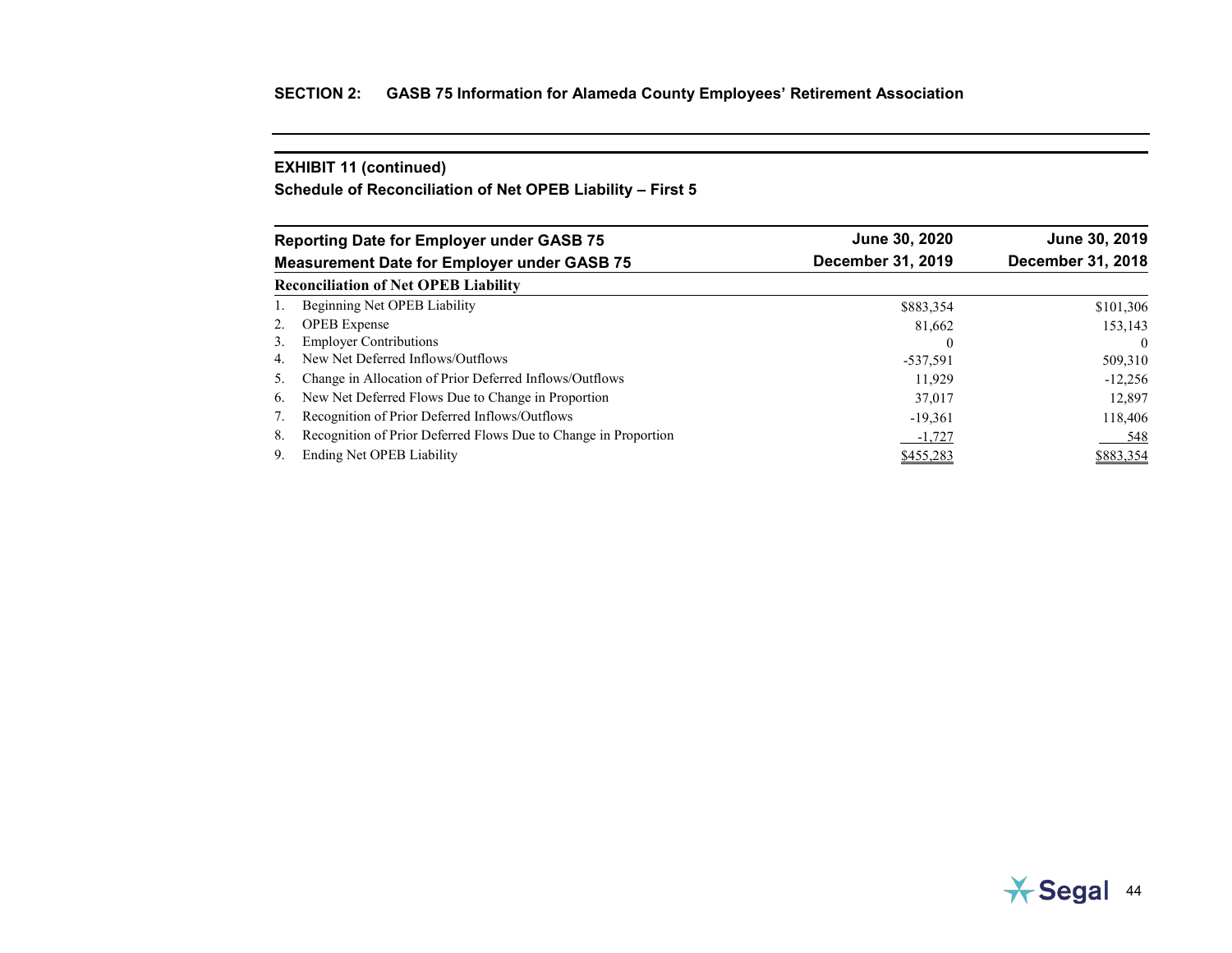**Schedule of Reconciliation of Net OPEB Liability – Housing Authority**

|    | <b>Reporting Date for Employer under GASB 75</b>                | June 30, 2020     | June 30, 2019            |  |  |
|----|-----------------------------------------------------------------|-------------------|--------------------------|--|--|
|    | <b>Measurement Date for Employer under GASB 75</b>              | December 31, 2019 | <b>December 31, 2018</b> |  |  |
|    | <b>Reconciliation of Net OPEB Liability</b>                     |                   |                          |  |  |
|    | Beginning Net OPEB Liability                                    | \$1,047,799       | \$124,068                |  |  |
| 2. | <b>OPEB</b> Expense                                             | 56,067            | 174,152                  |  |  |
| 3. | <b>Employer Contributions</b>                                   |                   | $\Omega$                 |  |  |
| 4. | New Net Deferred Inflows/Outflows                               | $-540.845$        | 604,124                  |  |  |
| 5. | Change in Allocation of Prior Deferred Inflows/Outflows         | $-22.169$         | 1,863                    |  |  |
| 6. | New Net Deferred Flows Due to Change in Proportion              | $-68,789$         | $-1,960$                 |  |  |
|    | Recognition of Prior Deferred Inflows/Outflows                  | $-19,477$         | 140,447                  |  |  |
| 8. | Recognition of Prior Deferred Flows Due to Change in Proportion | 5,451             | 5,105                    |  |  |
| 9. | Ending Net OPEB Liability                                       | \$458,037         | \$1,047,799              |  |  |

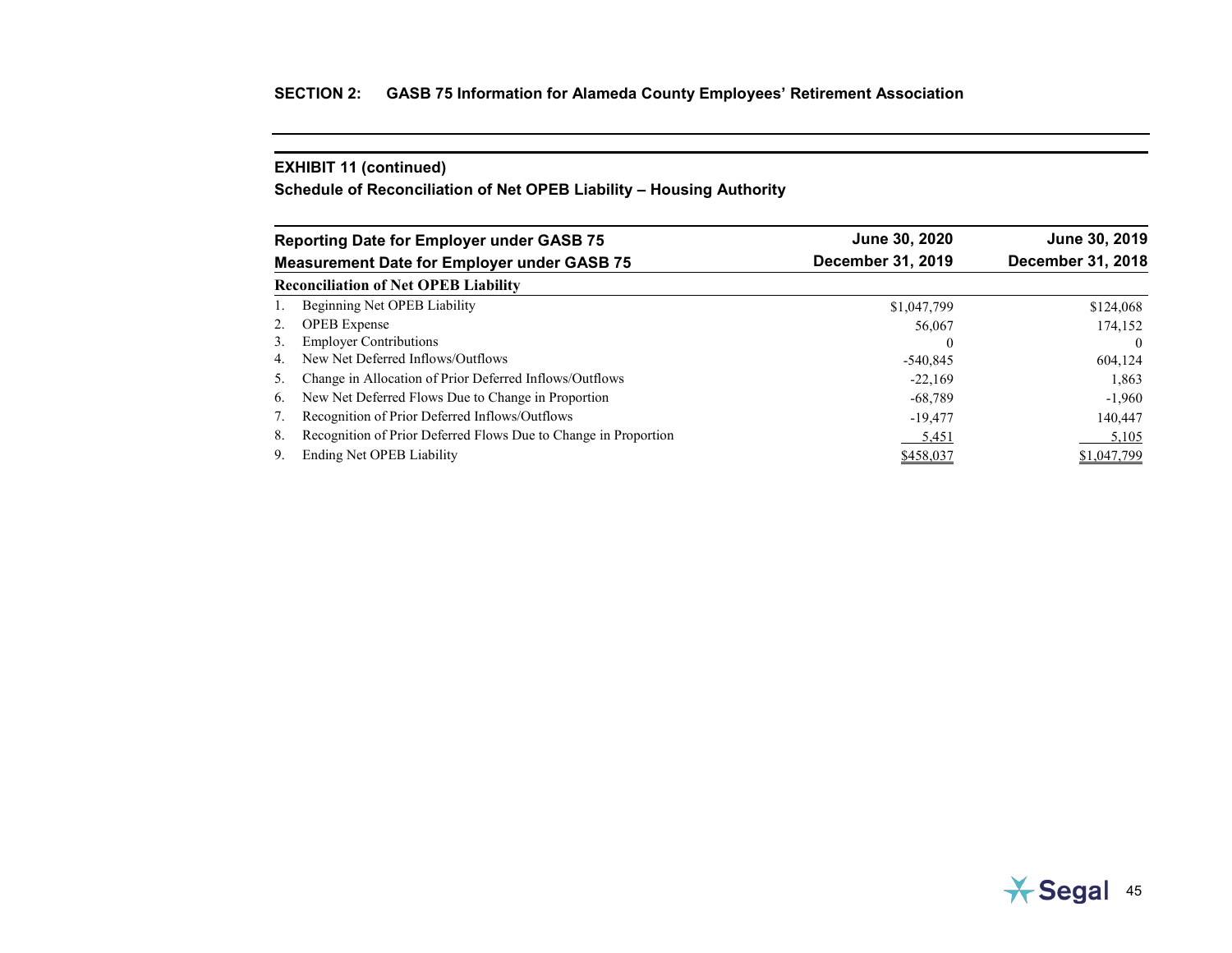**Schedule of Reconciliation of Net OPEB Liability – LARPD**

|    | <b>Reporting Date for Employer under GASB 75</b>                | June 30, 2020     | June 30, 2019     |
|----|-----------------------------------------------------------------|-------------------|-------------------|
|    | <b>Measurement Date for Employer under GASB 75</b>              | December 31, 2019 | December 31, 2018 |
|    | <b>Reconciliation of Net OPEB Liability</b>                     |                   |                   |
|    | Beginning Net OPEB Liability                                    | \$950,150         | \$116,763         |
| 2. | <b>OPEB</b> Expense                                             | 71,012            | 145,623           |
| 3. | <b>Employer Contributions</b>                                   | $\theta$          | $\theta$          |
| 4. | New Net Deferred Inflows/Outflows                               | $-584,853$        | 547,823           |
| 5. | Change in Allocation of Prior Deferred Inflows/Outflows         | 15,311            | 19,582            |
| 6. | New Net Deferred Flows Due to Change in Proportion              | 47,508            | $-20,608$         |
|    | Recognition of Prior Deferred Inflows/Outflows                  | $-21,062$         | 127,359           |
| 8. | Recognition of Prior Deferred Flows Due to Change in Proportion | 17.242            | 13,608            |
| 9. | Ending Net OPEB Liability                                       | \$495,308         | \$950,150         |

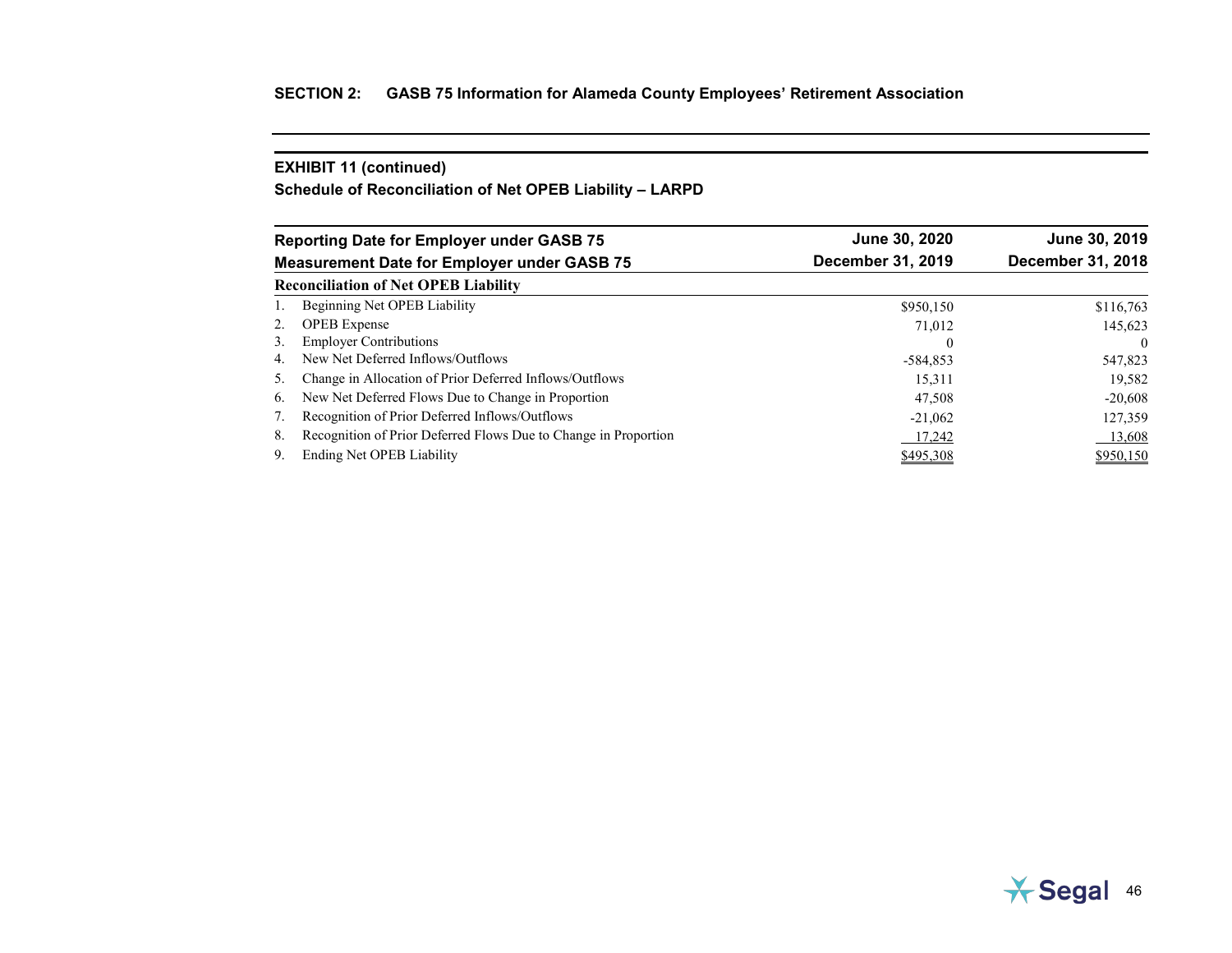**Schedule of Reconciliation of Net OPEB Liability – ACOE**

|    | <b>Reporting Date for Employer under GASB 75</b>                | June 30, 2020     | June 30, 2019                 |
|----|-----------------------------------------------------------------|-------------------|-------------------------------|
|    | <b>Measurement Date for Employer under GASB 75</b>              | December 31, 2019 | December 31, 2018             |
|    | <b>Reconciliation of Net OPEB Liability</b>                     |                   |                               |
|    | Beginning Net OPEB Liability                                    | \$0               | \$0                           |
| 2. | <b>OPEB</b> Expense                                             | 18,635            | $-1,820$                      |
| 3. | <b>Employer Contributions</b>                                   | $\theta$          | $\theta$                      |
| 4. | New Net Deferred Inflows/Outflows                               | $-59,482$         | $\theta$                      |
| 5. | Change in Allocation of Prior Deferred Inflows/Outflows         | 22,311            | $\theta$                      |
| 6. | New Net Deferred Flows Due to Change in Proportion              | 69,232            | $\theta$                      |
|    | Recognition of Prior Deferred Inflows/Outflows                  | $-2,142$          | $\theta$                      |
| 8. | Recognition of Prior Deferred Flows Due to Change in Proportion | 1,820             | 1,820                         |
| 9. | Ending Net OPEB Liability                                       | \$50,374          | $\underline{\underline{\$0}}$ |

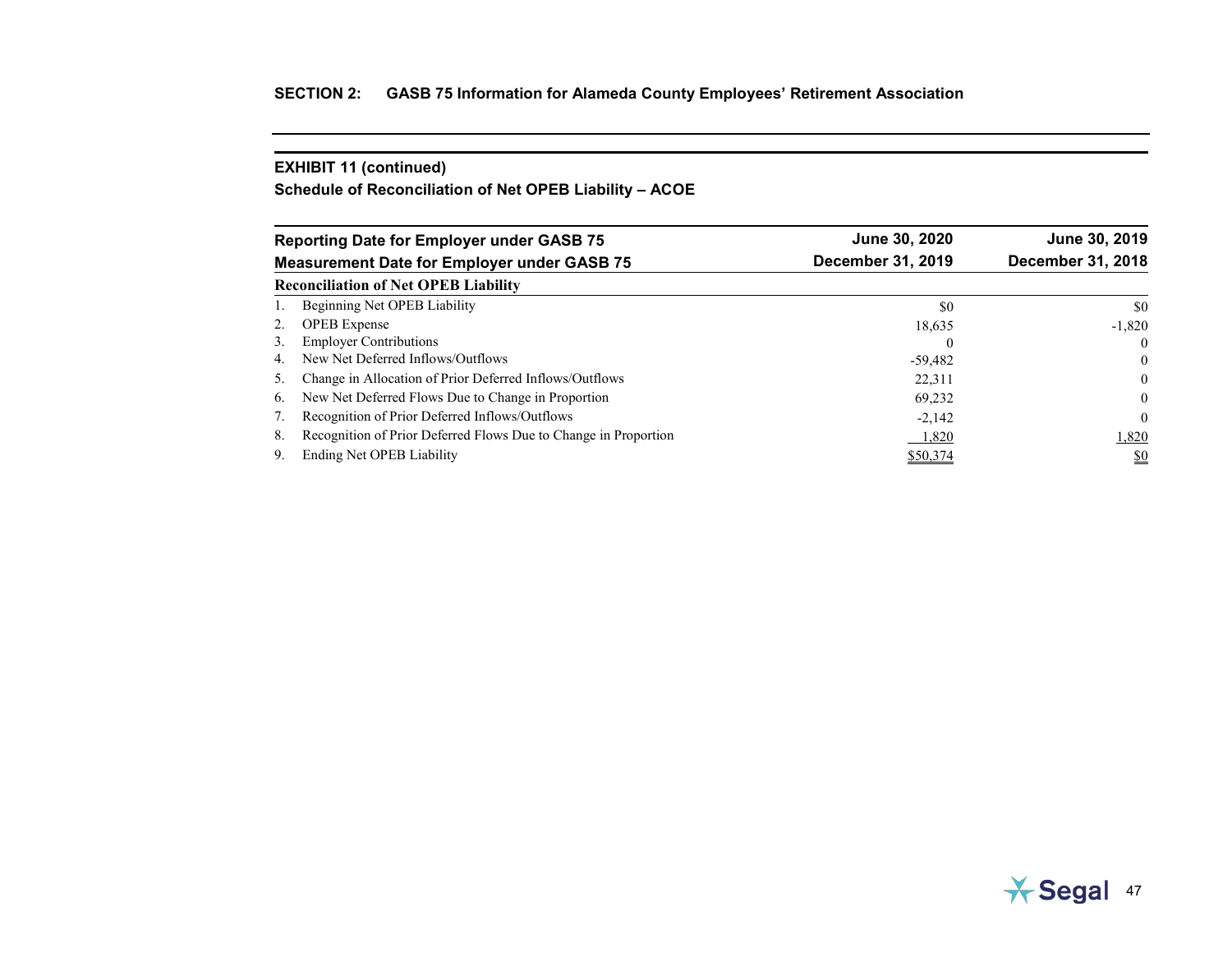### **EXHIBIT 12**

**Schedule of Recognition of Changes in Total Net OPEB Liability**

#### **Increase (Decrease) in OPEB Expense Arising from the Recognition of the Effects of Differences between Actual and Expected Experience on Total OPEB Liability**

| <b>Reporting Date</b>                                         |                                                                                  |                                  | Reporting Date for Employer under GASB 75, Year Ended June 30 |                 |                 |                 |                 |                 |                 |                 |  |  |
|---------------------------------------------------------------|----------------------------------------------------------------------------------|----------------------------------|---------------------------------------------------------------|-----------------|-----------------|-----------------|-----------------|-----------------|-----------------|-----------------|--|--|
| for Employer<br>under GASB 75<br><b>Year Ended</b><br>June 30 | <b>Differences</b><br><b>Between Actual</b><br>and Expected<br><b>Experience</b> | Recognition<br>Period<br>(Years) | 2018                                                          | 2019            | 2020            | 2021            | 2022            | 2023            | 2024            | 2025            |  |  |
| 2018                                                          | $-$ \$21,627,766                                                                 | 6.68                             | $-$ \$3,237,690                                               | $-$ \$3,237,690 | $-$ \$3,237,690 | $-$ \$3,237,690 | $-$ \$3,237,690 | $-$ \$3,237,690 | $-$ \$2,201,626 | \$0             |  |  |
| 2019                                                          | $-$ \$27,712,610                                                                 | 6.67                             | N/A                                                           | $-4.154.814$    | $-4.154.814$    | $-4,154,814$    | $-4,154,814$    | $-4.154.814$    | $-4,154,814$    | $-2,783,726$    |  |  |
| 2020                                                          | $-$ \$41,706,128                                                                 | 6.61                             | N/A                                                           | N/A             | $-6,309,550$    | $-6,309,550$    | $-6,309,550$    | $-6,309,550$    | $-6,309,550$    | $-6,309,550$    |  |  |
| Net increase (decrease) in OPEB expense                       |                                                                                  |                                  | $-$ \$3,237,690                                               | $-$7,392,504$   | $-$13,702,054$  | $-$13,702,054$  | $-$13,702,054$  | $-$13,702,054$  | $-$12,665,990$  | $-$ \$9,093,276 |  |  |

| <b>Reporting Date</b>                                         |                                                                                  |                                  | Reporting Date for Employer under GASB 75, Year Ended June 30 |                |          |      |      |      |           |                |  |
|---------------------------------------------------------------|----------------------------------------------------------------------------------|----------------------------------|---------------------------------------------------------------|----------------|----------|------|------|------|-----------|----------------|--|
| for Employer<br>under GASB 75<br><b>Year Ended</b><br>June 30 | <b>Differences</b><br><b>Between Actual</b><br>and Expected<br><b>Experience</b> | Recognition<br>Period<br>(Years) | 2026                                                          | 2027           | 2028     | 2029 | 2030 | 2031 | 2032      | 2033           |  |
| 2018                                                          | $-$ \$21,627,766                                                                 | 6.68                             | \$0                                                           | \$0            | \$0      | \$0  | \$0  | \$0  | \$0       | \$0            |  |
| 2019                                                          | $-$ \$27,712,610                                                                 | 6.67                             |                                                               | $\theta$       | $\left($ |      |      |      |           | $\theta$       |  |
| 2020                                                          | $-$ \$41,706,128                                                                 | 6.61                             | $-3,848,828$                                                  | $\overline{0}$ | $\Omega$ |      |      |      | <u>_0</u> | $\overline{0}$ |  |
| Net increase (decrease) in OPEB expense                       |                                                                                  |                                  | $-$ \$3,848,828                                               | \$0            | \$0      | \$0  | \$0  | \$0  | \$0       | \$0            |  |

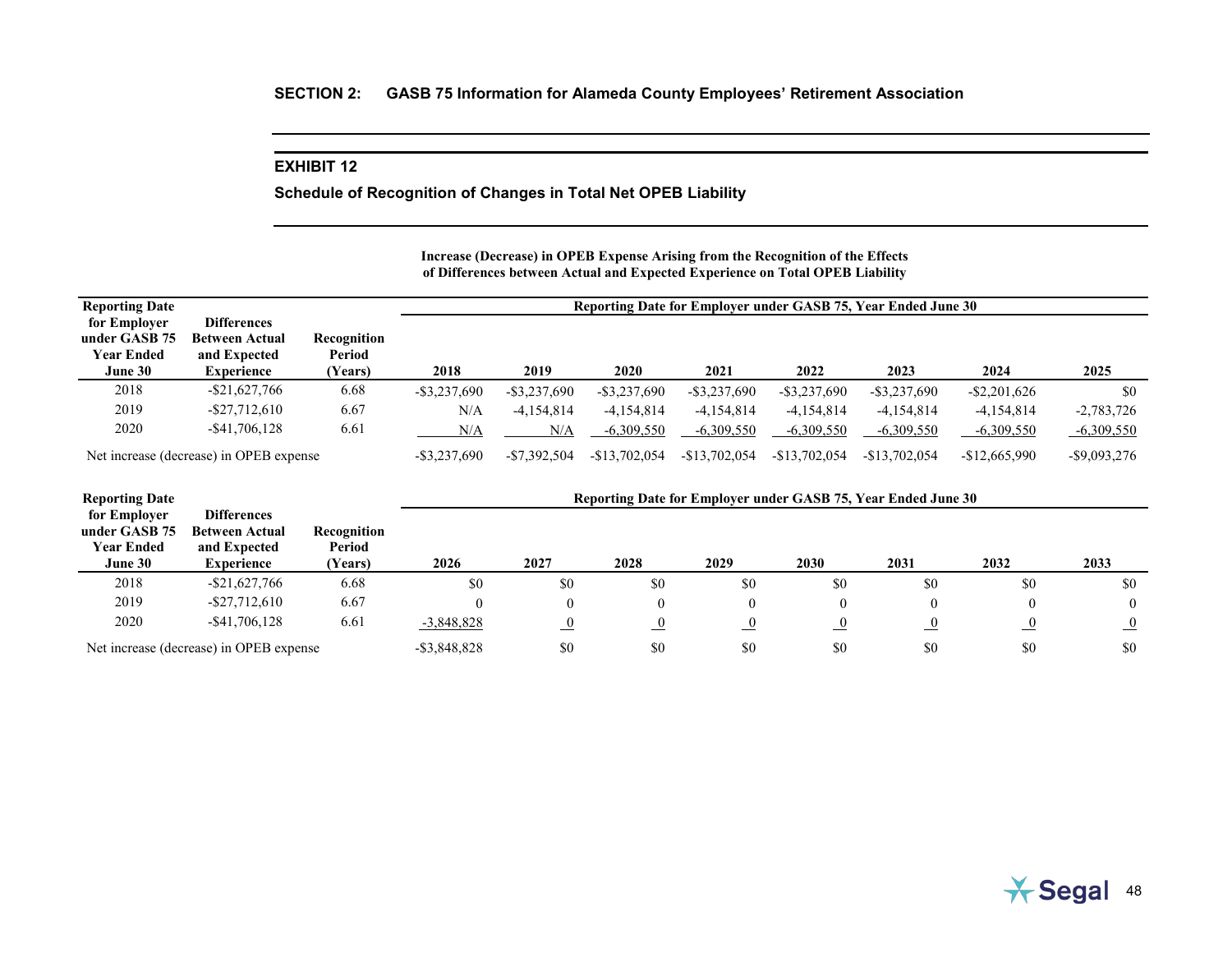# **Schedule of Recognition of Changes in Total Net OPEB Liability**

#### **Increase (Decrease) in OPEB Expense Arising from the Recognition of the Effects of Assumption Changes**

| <b>Reporting Date</b>                   |                                |                       |             | Reporting Date for Employer under GASB 75, Year Ended June 30 |              |              |              |              |              |              |  |  |  |
|-----------------------------------------|--------------------------------|-----------------------|-------------|---------------------------------------------------------------|--------------|--------------|--------------|--------------|--------------|--------------|--|--|--|
| for Employer                            |                                |                       |             |                                                               |              |              |              |              |              |              |  |  |  |
| under GASB 75<br><b>Year Ended</b>      | <b>Effect of</b><br>Assumption | Recognition<br>Period |             |                                                               |              |              |              |              |              |              |  |  |  |
| June 30                                 | Changes                        | (Years)               | 2018        | 2019                                                          | 2020         | 2021         | 2022         | 2023         | 2024         | 2025         |  |  |  |
| 2018                                    | \$58,973,316                   | 6.68                  | \$8,828,341 | \$8,828,341                                                   | \$8,828,341  | \$8,828,341  | \$8,828,341  | \$8,828,341  | \$6,003,270  | \$0          |  |  |  |
| 2019                                    | $-$11,429,923$                 | 6.67                  | N/A         | $-1,713,632$                                                  | $-1,713,632$ | $-1,713,632$ | $-1,713,632$ | $-1,713,632$ | $-1,713,632$ | $-1,148,131$ |  |  |  |
| 2020                                    | \$12,524,469                   | 6.61                  | N/A         | N/A                                                           | 1,894,776    | 1,894,776    | 1,894,776    | 1,894,776    | 1,894,776    | 1,894,776    |  |  |  |
| Net increase (decrease) in OPEB expense |                                |                       | \$8,828,341 | \$7,114,709                                                   | \$9,009,485  | \$9,009,485  | \$9,009,485  | \$9,009,485  | \$6,184,414  | \$746,645    |  |  |  |

#### **Increase (Decrease) in OPEB Expense Arising from the Recognition of the Effects of Assumption Changes**

| <b>Reporting Date</b>                                         |                                                  | Reporting Date for Employer under GASB 75, Year Ended June 30 |             |          |           |           |                |                |            |                |
|---------------------------------------------------------------|--------------------------------------------------|---------------------------------------------------------------|-------------|----------|-----------|-----------|----------------|----------------|------------|----------------|
| for Employer<br>under GASB 75<br><b>Year Ended</b><br>June 30 | <b>Effect of</b><br>Assumption<br><b>Changes</b> | Recognition<br>Period<br>(Years)                              | 2026        | 2027     | 2028      | 2029      | 2030           | 2031           | 2032       | 2033           |
| 2018                                                          | \$58,973,316                                     | 6.68                                                          | \$0         | \$0      | \$0       | \$0       | \$0            | \$0            | \$0        | \$0            |
| 2019                                                          | $-$11,429,923$                                   | 6.67                                                          |             | $\theta$ |           |           | $\theta$       | 0              | $\theta$   | $\theta$       |
| 2020                                                          | \$12,524,469                                     | 6.61                                                          | 1,155,813   |          | <u>_0</u> | <u>_0</u> | $\overline{0}$ | $\overline{0}$ | $\sqrt{0}$ | $\overline{0}$ |
| Net increase (decrease) in OPEB expense                       |                                                  |                                                               | \$1,155,813 | \$0      | \$0       | \$0       | \$0            | \$0            | \$0        | \$0            |

As described in Exhibit 9, the average of the expected remaining service lives of all employees that are provided with benefits through ACERA (active and inactive employees) determined as of December 31, 2018 (the beginning of the measurement period ending December 31, 2019) is 6.61 years.

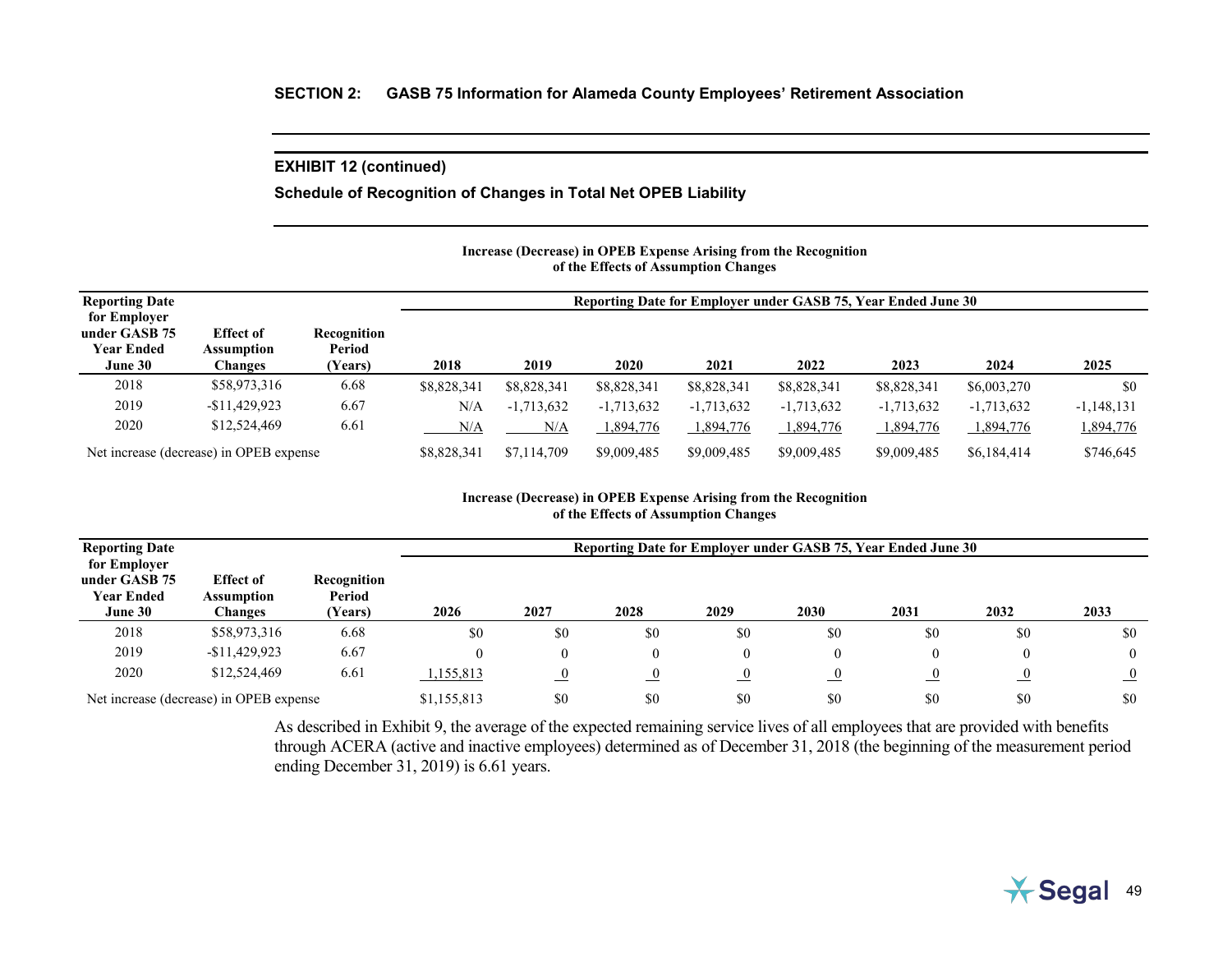**Schedule of Recognition of Changes in Total Net OPEB Liability**

#### **Increase (Decrease) in OPEB Expense Arising from the Recognition of Differences between Projected and Actual Earnings on OPEB Plan Investments**

| <b>Reporting Date</b>                                         |                                                                          |                                  |                  |                  |                  |                  | Reporting Date for Employer under GASB 75, Year Ended June 30 |               |                  |
|---------------------------------------------------------------|--------------------------------------------------------------------------|----------------------------------|------------------|------------------|------------------|------------------|---------------------------------------------------------------|---------------|------------------|
| for Employer<br>under GASB 75<br><b>Year Ended</b><br>June 30 | <b>Differences</b><br>between<br>Projected and<br><b>Actual Earnings</b> | Recognition<br>Period<br>(Years) | 2018             | 2019             | 2020             | 2021             | 2022                                                          | 2023          | 2024             |
| 2018                                                          | $-$184,041,417$                                                          | 5.00                             | $-$ \$36,808,283 | $-$ \$36,808,283 | $-$ \$36,808,283 | $-$ \$36,808,283 | $-$ \$36,808,285                                              | \$0           | \$0              |
| 2019                                                          | \$209,442,414                                                            | 5.00                             | N/A              | 41,888,483       | 41,888,483       | 41,888,483       | 41,888,483                                                    | 41,888,482    | $\theta$         |
| 2020                                                          | $-$135,730,417$                                                          | 5.00                             | N/A              | N/A              | $-27,146,083$    | $-27,146,083$    | $-27,146,083$                                                 | $-27,146,083$ | $-27,146,085$    |
| Net increase (decrease) in OPEB expense                       |                                                                          |                                  | $-$ \$36,808,283 | \$5,080,200      | $-$ \$22,065,883 | $-$ \$22,065,883 | $-$ \$22,065,885                                              | \$14,742,399  | $-$ \$27,146,085 |

The differences between projected and actual earnings on OPEB plan investments are recognized over a five-year period per Paragraph 43b. of GASB 75.

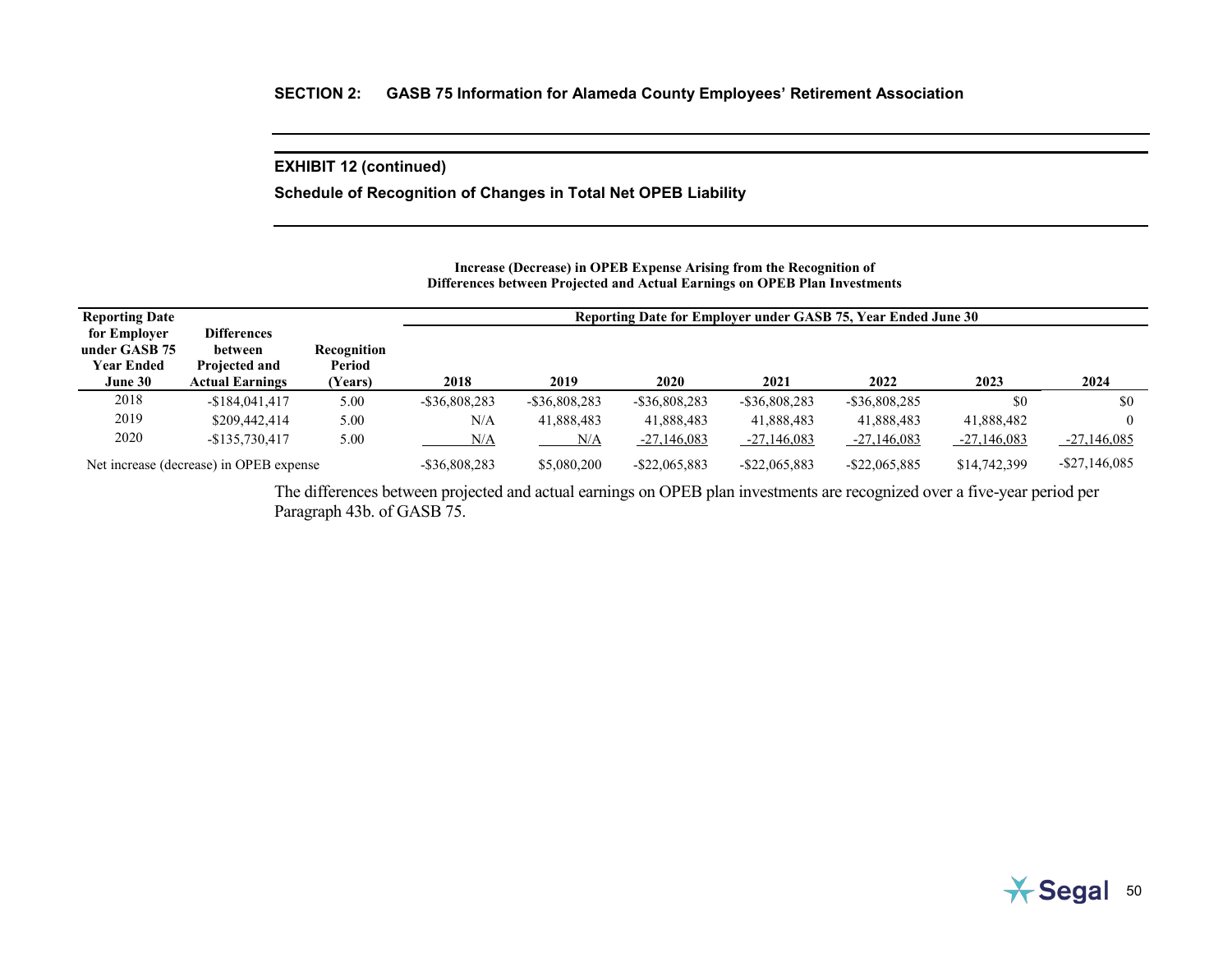# **Schedule of Recognition of Changes in Total Net OPEB Liability**

## **Total Increase (Decrease) in OPEB Expense**

| <b>Reporting Date</b>                              |                                         |                  |                  |                  | Reporting Date for Employer under GASB 75, Year Ended June 30 |                  |                |                  |                 |
|----------------------------------------------------|-----------------------------------------|------------------|------------------|------------------|---------------------------------------------------------------|------------------|----------------|------------------|-----------------|
| for Employer<br>under GASB 75<br><b>Year Ended</b> | <b>Total</b>                            |                  |                  |                  |                                                               |                  |                |                  |                 |
| June 30                                            | <b>Differences</b>                      | 2018             | 2019             | <b>2020</b>      | 2021                                                          | 2022             | 2023           | 2024             | 2025            |
| 2018                                               | $-$146,695,867$                         | $-$ \$31,217,632 | $-$ \$31,217,632 | $-$ \$31,217,632 | $-$ \$31,217,632                                              | $-$ \$31,217,634 | \$5,590,651    | \$3,801,644      | \$0             |
| 2019                                               | \$170,299,881                           | N/A              | 36,020,037       | 36,020,037       | 36,020,037                                                    | 36,020,037       | 36,020,036     | $-5,868,446$     | $-3,931,857$    |
| 2020                                               | $-$164,912,076$                         | N/A              | N/A              | $-31,560,857$    | $-31,560,857$                                                 | $-31,560,857$    | $-31,560,857$  | $-31,560,859$    | $-4,414,774$    |
|                                                    | Net increase (decrease) in OPEB expense | $-$ \$31,217,632 | \$4,802,405      | $-$ \$26,758,452 | $-$ \$26,758,452                                              | $-$ \$26,758,454 | \$10,049,830   | $-$ \$33,627,661 | $-$ \$8,346,631 |
| <b>Reporting Date</b>                              |                                         |                  |                  |                  | Reporting Date for Employer under GASB 75, Year Ended June 30 |                  |                |                  |                 |
| for Employer<br>under GASB 75                      |                                         |                  |                  |                  |                                                               |                  |                |                  |                 |
| <b>Year Ended</b><br>June 30                       | <b>Total</b><br><b>Differences</b>      | 2026             | 2027             | 2028             | 2029                                                          | 2030             | 2031           | 2032             | 2033            |
| 2018                                               | $-$146,695,867$                         | \$0              | \$0              | \$0              | \$0                                                           | \$0              | \$0            | \$0              | \$0             |
| 2019                                               | \$170,299,881                           | $\theta$         |                  |                  | $\overline{0}$                                                | $\theta$         | $\overline{0}$ |                  | $\Omega$        |
| 2020                                               | $-$164,912,076$                         | $-2,693,015$     | $\overline{0}$   | $\overline{0}$   | $\overline{0}$                                                | $\overline{0}$   | $\overline{0}$ | $\overline{0}$   | $\overline{0}$  |
|                                                    | Net increase (decrease) in OPEB expense | $-$ \$2,693,015  | \$0              | \$0              | \$0                                                           | \$0              | \$0            | \$0              | \$0             |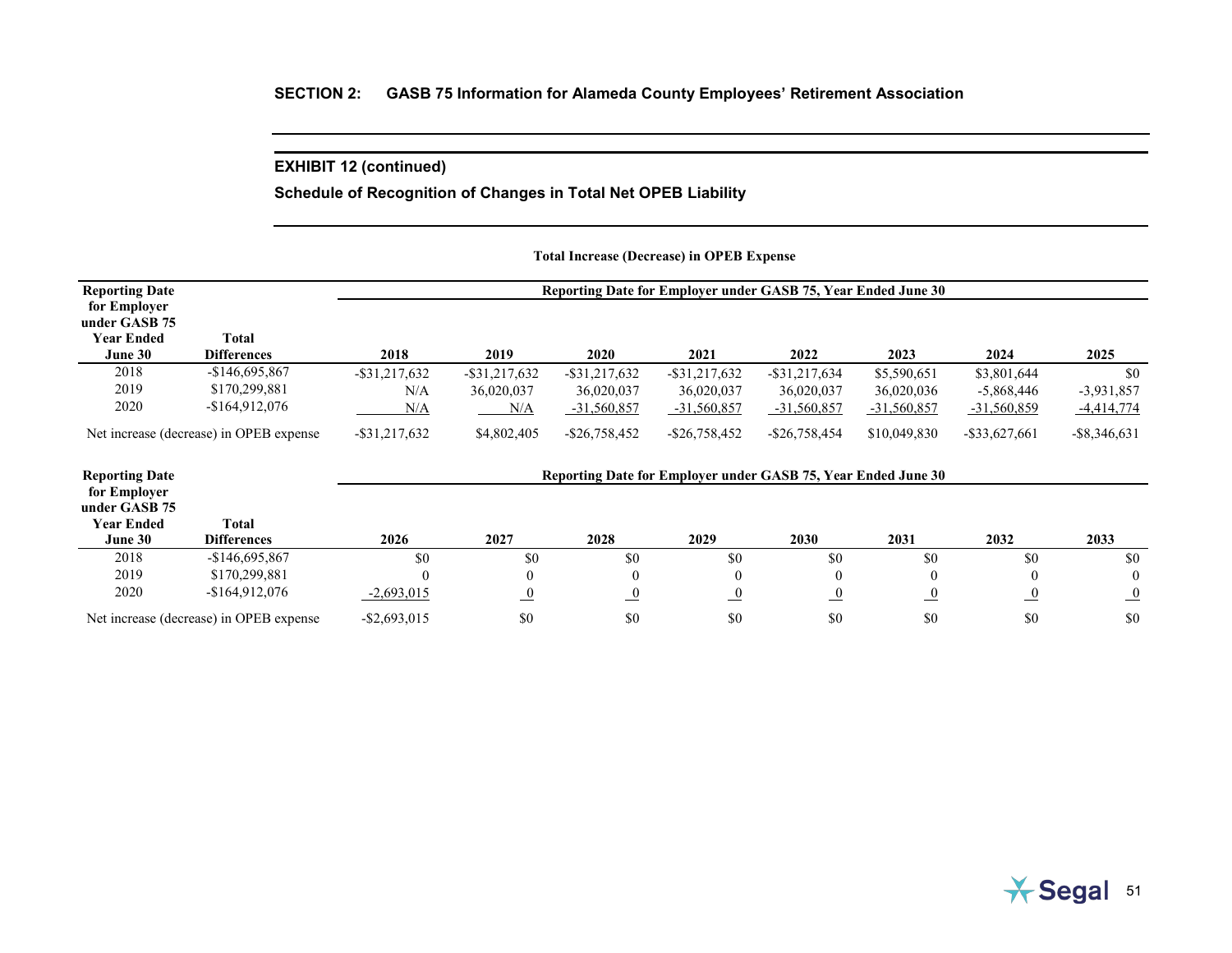#### **EXHIBIT 13**

### **Allocation of Changes in Total Net OPEB Liability**

In addition to the amounts shown in Exhibit 12, there are changes in each employer's proportionate share of the total Net OPEB Liability (NOL) during the measurement period ending on December 31, 2019. The net effect of the change on the employer's proportionate share of the collective NOL and collective deferred outflows of resources and deferred inflows of resources is also recognized over the average of the expected remaining service lives of all employees shown previously. These amounts are shown in the table, with the corresponding amounts for the measurement periods ending on December 31 beginning in 2018 shown on the following pages. While these amounts are different for each employer, they sum to zero for ACERA.

#### **Increase (Decrease) in OPEB Expense Arising from the Recognition of the Effects of the Change in Proportion and Change in Employer Contributions for the Reporting Year Ended June 30, 2020**

|                                | <b>Total</b>    |                       |            |            | Reporting Date for Employer under GASB 75, Year Ended June 30 |            |            |            |           |
|--------------------------------|-----------------|-----------------------|------------|------------|---------------------------------------------------------------|------------|------------|------------|-----------|
|                                | Change<br>to be | Recognition<br>Period |            |            |                                                               |            |            |            |           |
|                                | Recognized      | (Years)               | 2020       | 2021       | 2022                                                          | 2023       | 2024       | 2025       | 2026      |
| Alameda County                 | \$530,616       | 6.61                  | \$80,275   | \$80,275   | \$80,275                                                      | \$80,275   | \$80,275   | \$80,275   | \$48,966  |
| Health System                  | $-1,052,567$    | 6.61                  | $-159,239$ | $-159,239$ | $-159,239$                                                    | $-159,239$ | $-159.239$ | $-159.239$ | $-97,133$ |
| Superior Court                 | 421,837         | 6.61                  | 63.818     | 63,818     | 63,818                                                        | 63,818     | 63,818     | 63,818     | 38,929    |
| First 5                        | 43,615          | 6.61                  | 6.598      | 6,598      | 6,598                                                         | 6,598      | 6,598      | 6,598      | 4.027     |
| <b>Housing Authority</b>       | $-81,051$       | 6.61                  | $-12,262$  | $-12,262$  | $-12,262$                                                     | $-12,262$  | $-12,262$  | $-12,262$  | $-7,479$  |
| LARPD                          | 55,977          | 6.61                  | 8.469      | 8,469      | 8,469                                                         | 8.469      | 8,469      | 8,469      | 5,163     |
| <b>ACOE</b>                    | 81,573          | 6.61                  | 12,341     | 12,341     | 12,341                                                        | 12,341     | 12,341     | 12,341     | 7,527     |
| <b>Total for all Employers</b> | \$0             |                       | \$0        | \$0        | \$0                                                           | \$0        | \$0        | \$0        | \$0       |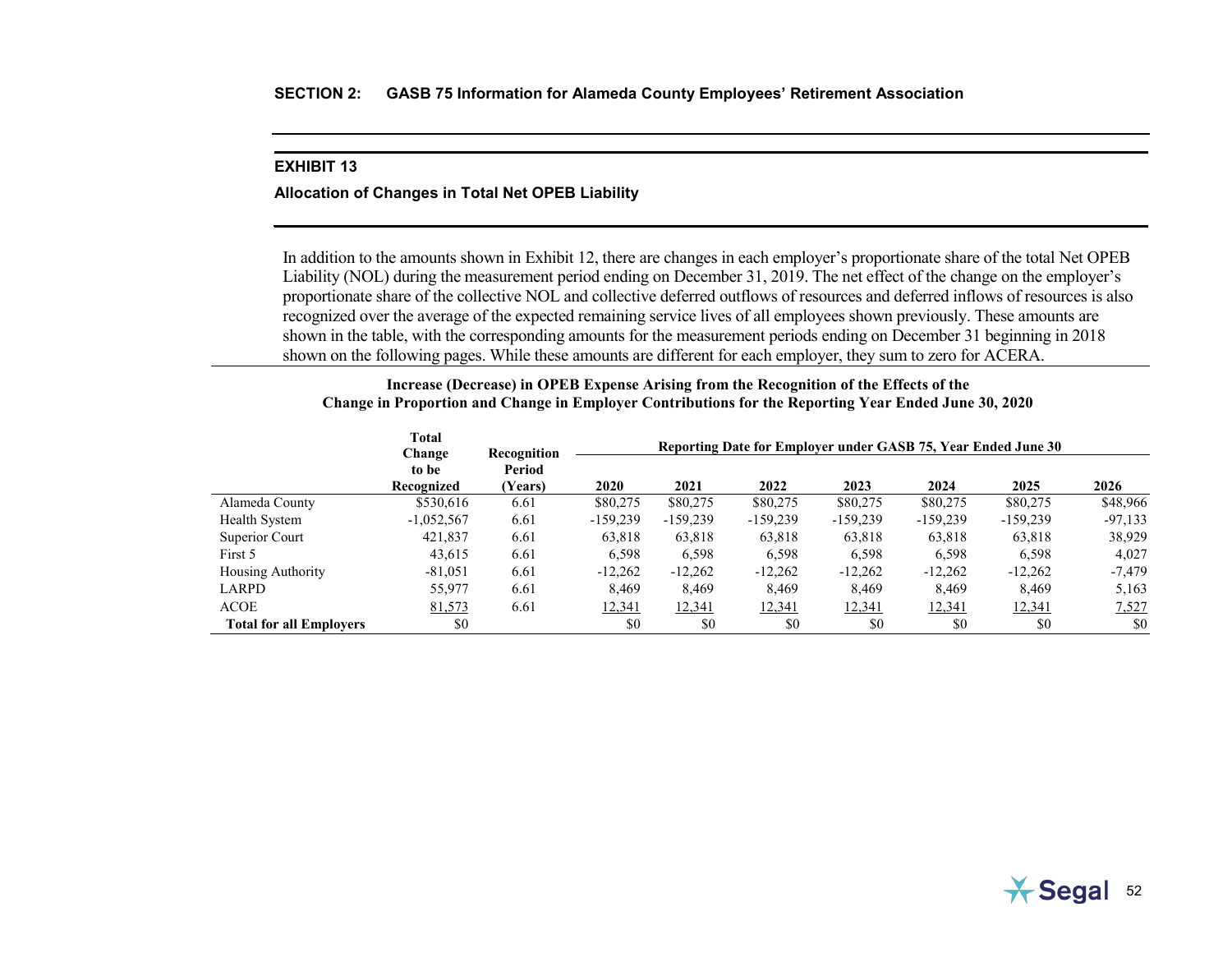**Allocation of Changes in Total Net OPEB Liability**

## **Increase (Decrease) in OPEB Expense Arising from the Recognition of the Effects of the Change in Proportion and Change in Employer Contributions for the Reporting Year Ended June 30, 2019**

|                                | <b>Total</b><br>Change | Recognition       |           |           |           |           | Reporting Date for Employer under GASB 75, Year Ended June 30 |           |           |
|--------------------------------|------------------------|-------------------|-----------|-----------|-----------|-----------|---------------------------------------------------------------|-----------|-----------|
|                                | to be<br>Recognized    | Period<br>(Years) | 2019      | 2020      | 2021      | 2022      | 2023                                                          | 2024      | 2025      |
| Alameda County                 | \$87,763               | 6.67              | \$13,157  | \$13,157  | \$13,157  | \$13,157  | \$13,157                                                      | \$13,157  | \$8,821   |
| Health System                  | 114,168                | 6.67              | 17.117    | 17,117    | 17,117    | 17,117    | 17.117                                                        | 17.117    | 11,466    |
| Superior Court                 | $-190,555$             | 6.67              | $-28,569$ | $-28,569$ | $-28,569$ | $-28,569$ | $-28,569$                                                     | $-28,569$ | $-19,141$ |
| First 5                        | 15.172                 | 6.67              | 2,275     | 2,275     | 2,275     | 2.275     | 2,275                                                         | 2,275     | 1,522     |
| <b>Housing Authority</b>       | $-2,306$               | 6.67              | $-346$    | $-346$    | $-346$    | $-346$    | $-346$                                                        | $-346$    | $-230$    |
| <b>LARPD</b>                   | $-24.242$              | 6.67              | $-3,634$  | $-3,634$  | $-3,634$  | $-3,634$  | $-3,634$                                                      | $-3,634$  | $-2,438$  |
| <b>ACOE</b>                    |                        | 6.67              |           |           |           |           |                                                               |           |           |
| <b>Total for all Employers</b> | \$0                    |                   | \$0       | \$0       | \$0       | \$0       | \$0                                                           | \$0       | \$0       |

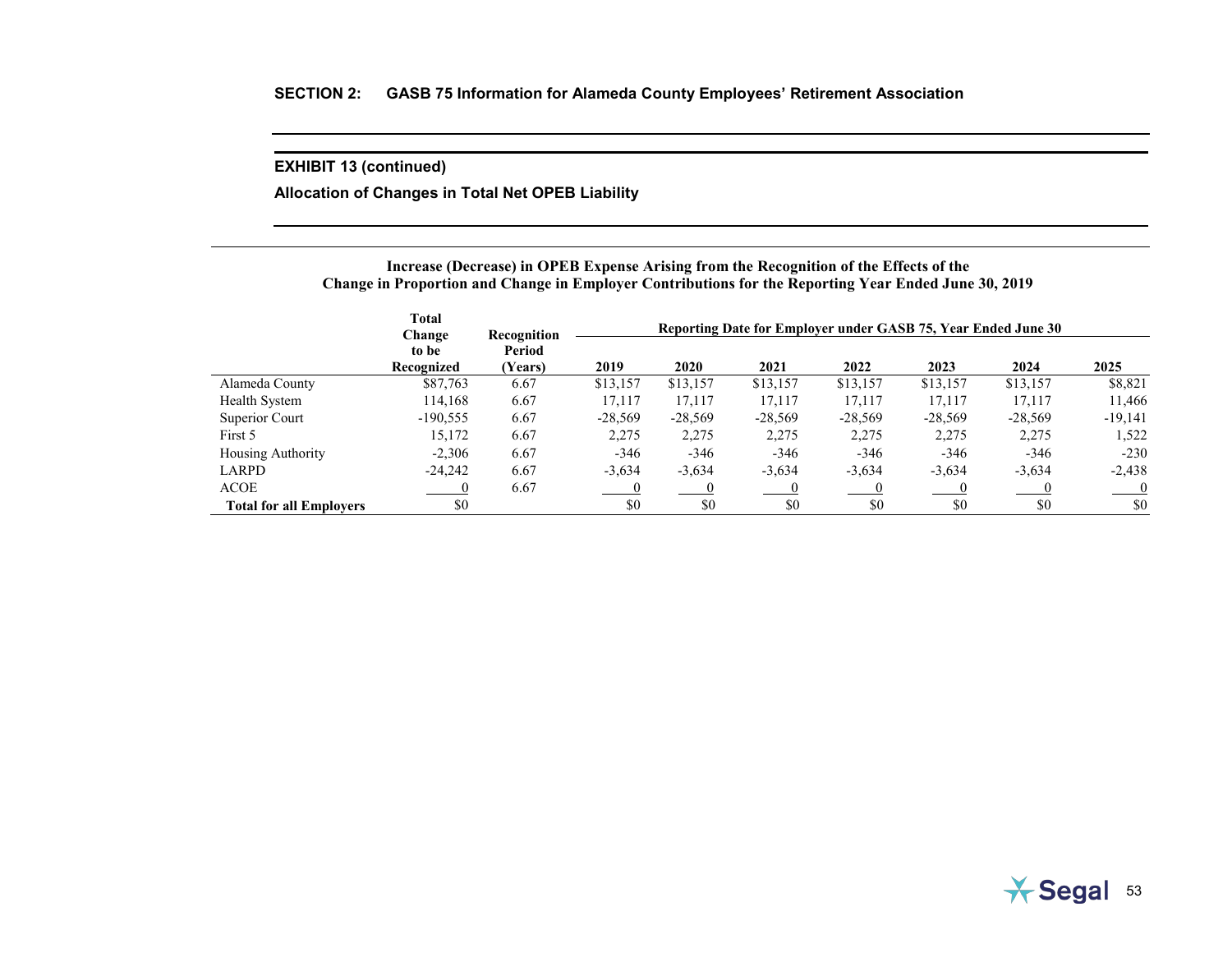**Allocation of Changes in Total Net OPEB Liability**

# **Increase (Decrease) in OPEB Expense Arising from the Recognition of the Effects of the Change in Proportion and Change in Employer Contributions for the Reporting Year Ended June 30, 2018**

|                                | <b>Total</b><br>Change | Recognition       | Reporting Date for Employer under GASB 75, Year Ended June 30 |             |             |             |             |             |              |
|--------------------------------|------------------------|-------------------|---------------------------------------------------------------|-------------|-------------|-------------|-------------|-------------|--------------|
|                                | to be<br>Recognized    | Period<br>(Years) | 2018                                                          | 2019        | 2020        | 2021        | 2022        | 2023        | 2024         |
| Alameda County                 | $-$ \$671,011          | 6.68              | $-$100.451$                                                   | $-$100,451$ | $-$100,451$ | $-$100,451$ | $-$100,451$ | $-$100,451$ | $-$ \$68,305 |
| Health System                  | 1,058,312              | 6.68              | 158,430                                                       | 158,430     | 158,430     | 158,430     | 158,430     | 158,430     | 107,732      |
| Superior Court                 | $-246.481$             | 6.68              | $-36,898$                                                     | $-36,898$   | $-36,898$   | $-36,898$   | $-36,898$   | $-36,898$   | $-25,093$    |
| First 5                        | $-3.662$               | 6.68              | $-548$                                                        | $-548$      | $-548$      | $-548$      | $-548$      | $-548$      | $-374$       |
| <b>Housing Authority</b>       | $-34.099$              | 6.68              | $-5.105$                                                      | $-5,105$    | $-5,105$    | $-5.105$    | $-5,105$    | $-5.105$    | $-3,469$     |
| LARPD                          | $-90.904$              | 6.68              | $-13,608$                                                     | $-13,608$   | $-13,608$   | $-13,608$   | $-13,608$   | $-13,608$   | $-9,256$     |
| <b>ACOE</b>                    | $-12,155$              | 6.68              | $-1,820$                                                      | $-1,820$    | $-1,820$    | $-1,820$    | $-1,820$    | $-1,820$    | $-1,235$     |
| <b>Total for all Employers</b> | \$0                    |                   | \$0                                                           | \$0         | \$0         | \$0         | \$0         | \$0         | \$0          |

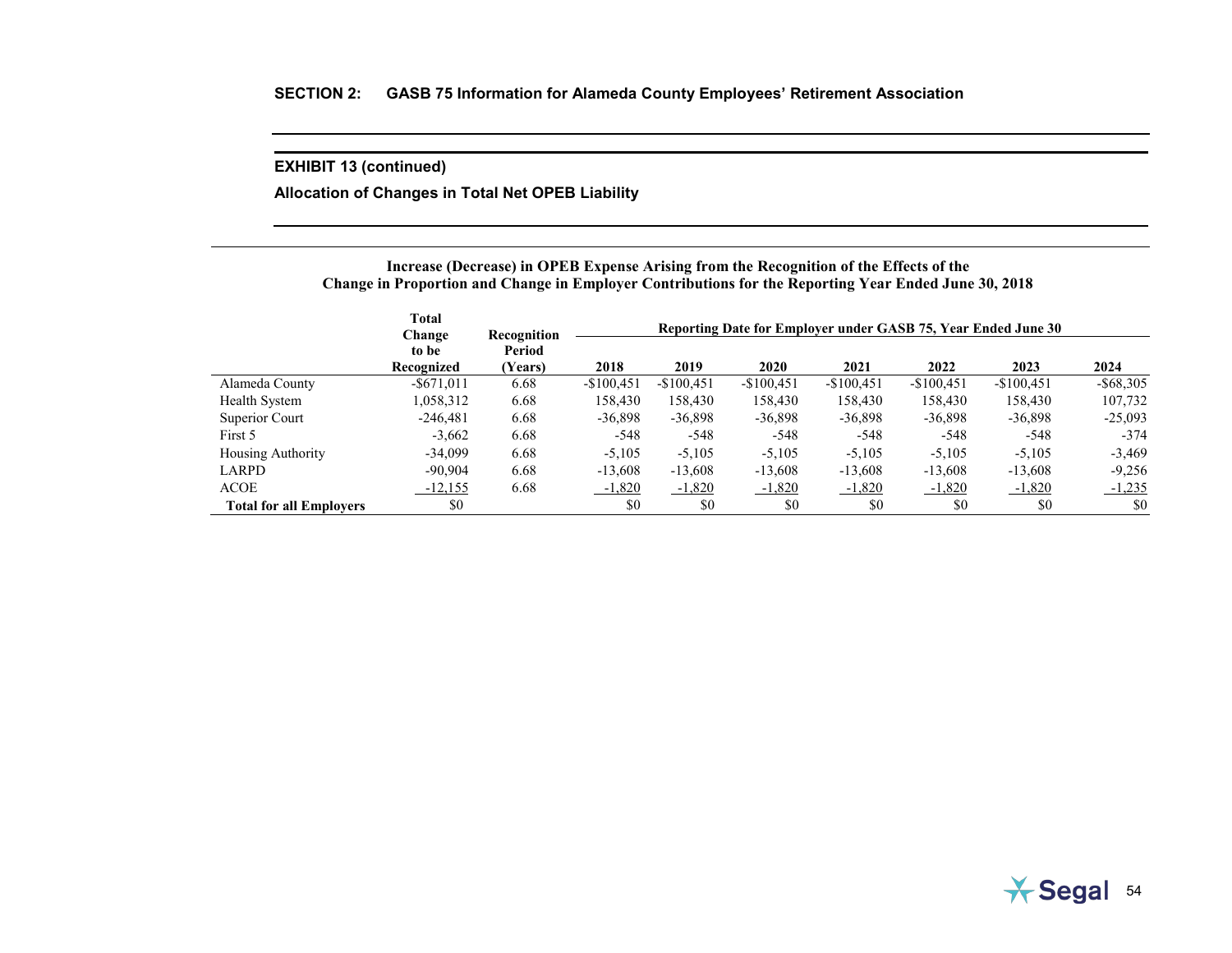# **SECTION 3: Actuarial Assumptions and Methods for Alameda County Employees' Retirement Association**

# **Actuarial Assumptions and Actuarial Cost Method For December 31, 2019 Measurement Date and Employer Reporting as of June 30, 2020**

| Data:                             | Detailed census data and summary plan descriptions for postretirement benefits were<br>provided by ACERA.                                                                                                                                                                                                                                                                                                                                                                                                                                                 |
|-----------------------------------|-----------------------------------------------------------------------------------------------------------------------------------------------------------------------------------------------------------------------------------------------------------------------------------------------------------------------------------------------------------------------------------------------------------------------------------------------------------------------------------------------------------------------------------------------------------|
| <b>Rationale for Assumptions:</b> | The information and analysis used in selecting each assumption that has a significant<br>effect on this actuarial valuation is shown in the December 1, 2013 through<br>November 30, 2016 Actuarial Experience Study report dated September 6, 2017, and<br>in our letter dated May 6, 2020 regarding the health trend assumptions for the<br>December 31, 2019 SRBR retiree health actuarial valuation. Unless otherwise noted,<br>all actuarial assumptions and methods shown below apply to all tiers. These<br>assumptions were adopted by the Board. |

# **Post-Retirement Mortality Rates - Healthy**

| General Members and<br>All Beneficiaries: | Headcount-Weighted RP-2014 (RPH-2014) Healthy Annuitant Mortality Tables, with<br>no setback for males and females, projected generationally with the two-dimensional<br>MP-2016 projection scale. |
|-------------------------------------------|----------------------------------------------------------------------------------------------------------------------------------------------------------------------------------------------------|
| Safety Members:                           | Headcount-Weighted RP-2014 (RPH-2014) Healthy Annuitant Mortality Tables, with<br>no setback for males and females, projected generationally with the two-dimensional<br>MP-2016 projection scale. |

# **Post-Retirement Mortality Rates - Disabled**

| General Members: | Headcount-Weighted RP-2014 (RPH-2014) Healthy Annuitant Mortality Tables, set<br>forward seven years for males and set forward four years for females, projected<br>generationally with the two-dimensional MP-2016 projection scale. |
|------------------|---------------------------------------------------------------------------------------------------------------------------------------------------------------------------------------------------------------------------------------|
| Safety Members:  | Headcount-Weighted RP-2014 (RPH-2014) Healthy Annuitant Mortality Tables, set<br>forward two years for males and with no set forward for females, projected<br>generationally with the two-dimensional MP-2016 projection scale.      |

The RPH-2014 mortality tables and adjustments as shown above reasonably reflect the mortality experience as of the measurement date. These mortality tables were adjusted to future years using the generational projection to reflect future mortality improvement between the measurement date and those years.

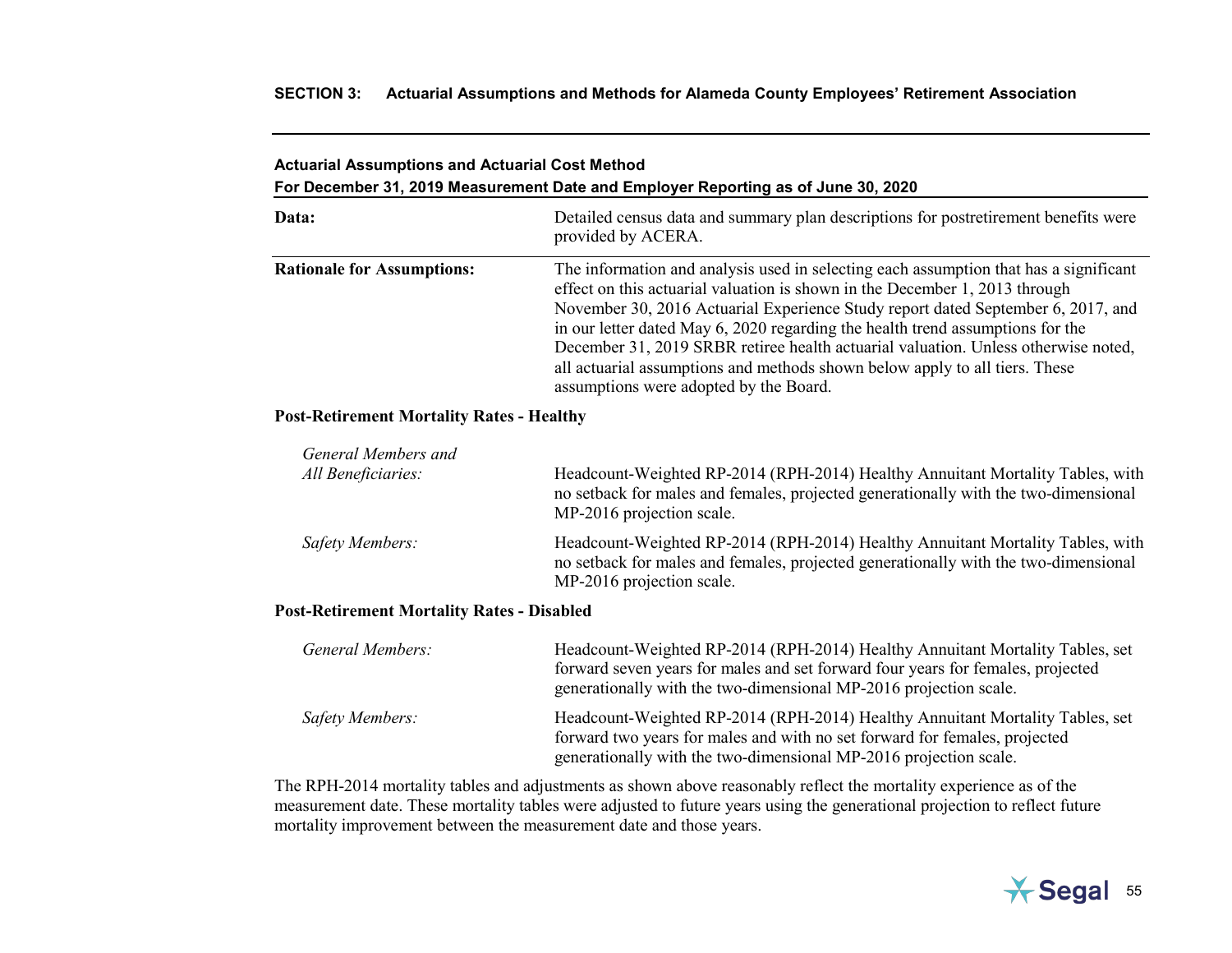# **SECTION 3: Actuarial Assumptions and Methods for Alameda County Employees' Retirement Association**

# **Pre-Retirement Mortality Rates**

| General and Safety Members: | Headcount-Weighted RP-2014 (RPH-2014) Employee Mortality Tables times 80%,  |
|-----------------------------|-----------------------------------------------------------------------------|
|                             | projected generationally with the two-dimensional MP-2016 projection scale. |

## **Termination Rates Before Retirement<sup>(1)</sup>:**

|     |      | Rate $(\% )$                         |      |              |
|-----|------|--------------------------------------|------|--------------|
|     |      | <b>Mortality</b><br>General $^{(2)}$ |      | Safety $(2)$ |
| Age | Male | Female                               | Male | Female       |
| 25  | 0.05 | 0.02                                 | 0.05 | 0.02         |
| 30  | 0.05 | 0.02                                 | 0.05 | 0.02         |
| 35  | 0.05 | 0.03                                 | 0.05 | 0.03         |
| 40  | 0.06 | 0.04                                 | 0.06 | 0.04         |
| 45  | 0.10 | 0.07                                 | 0.10 | 0.07         |
| 50  | 0.17 | 0.11                                 | 0.17 | 0.11         |
| 55  | 0.27 | 0.17                                 | 0.27 | 0.17         |
| 60  | 0.48 | 0.24                                 | 0.45 | 0.24         |
| 65  | 0.78 | 0.36                                 | 0.78 | 0.36         |

(1) Note that generational projections beyond the base year (2014) are not reflected in the above mortality rates. All pre-retirement deaths are assumed to be non-service connected.

 $(2)$  Based on the Headcount-Weighted RP-2014 (RPH-2014) Employee Mortality Tables times 80%, projected generationally with the two-dimensional MP-2016 projection scale.

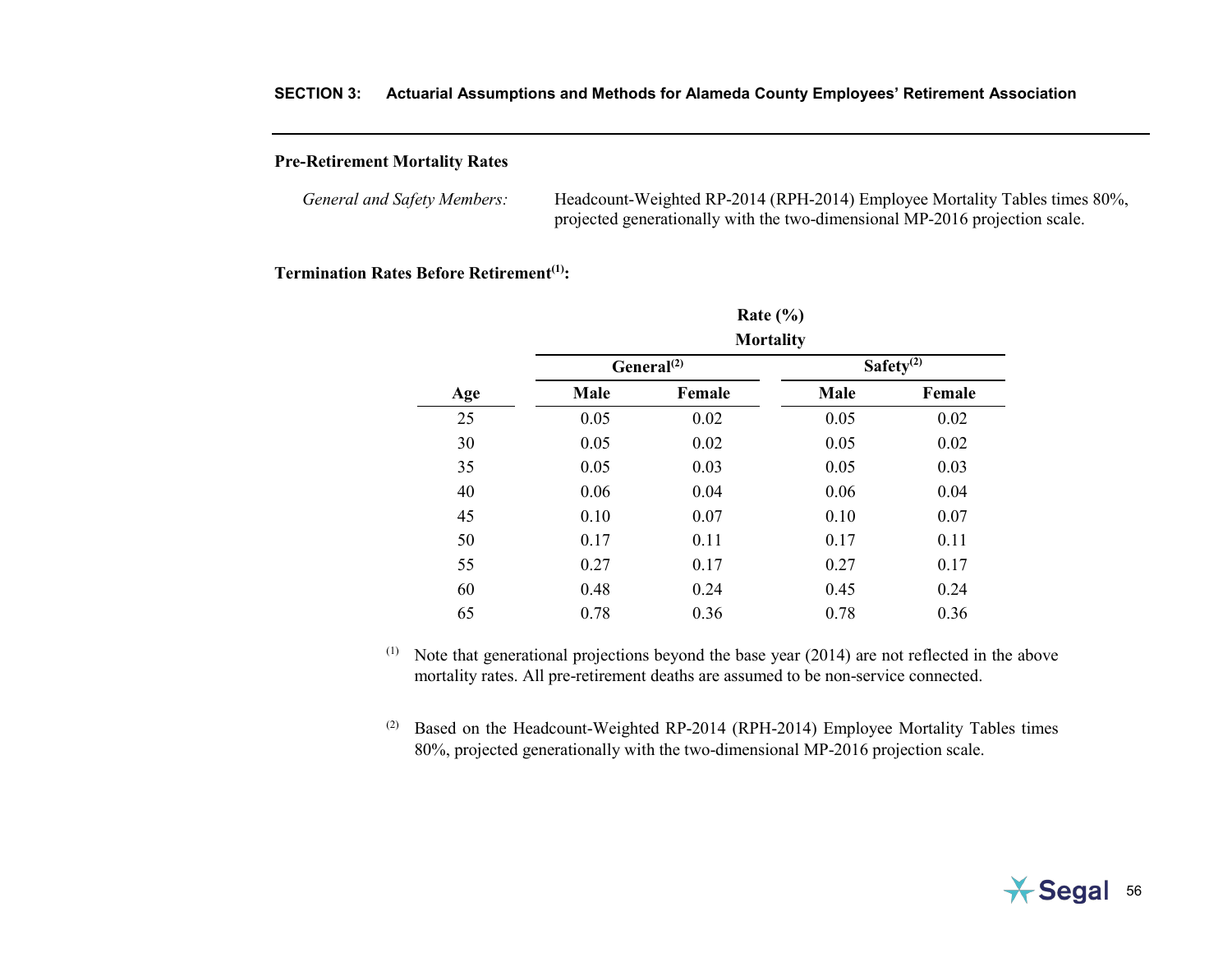**Termination Rates Before Retirement (continued):**

|     | Rate $(\% )$           |              |
|-----|------------------------|--------------|
|     | <b>Disability</b>      |              |
| Age | General <sup>(1)</sup> | Safety $(2)$ |
| 20  | 0.00                   | 0.00         |
| 25  | 0.01                   | 0.03         |
| 30  | 0.03                   | 0.26         |
| 35  | 0.05                   | 0.58         |
| 40  | 0.08                   | 0.73         |
| 45  | 0.19                   | 0.78         |
| 50  | 0.31                   | 1.52         |
| 55  | 0.38                   | 2.00         |
| 60  | 0.43                   | 2.60         |

- $(1)$  60% of General disabilities are assumed to be service connected disabilities. The other 40% are assumed to be nonservice connected disabilities.
- $(2)$  100% of Safety disabilities are assumed to be service connected disabilities.

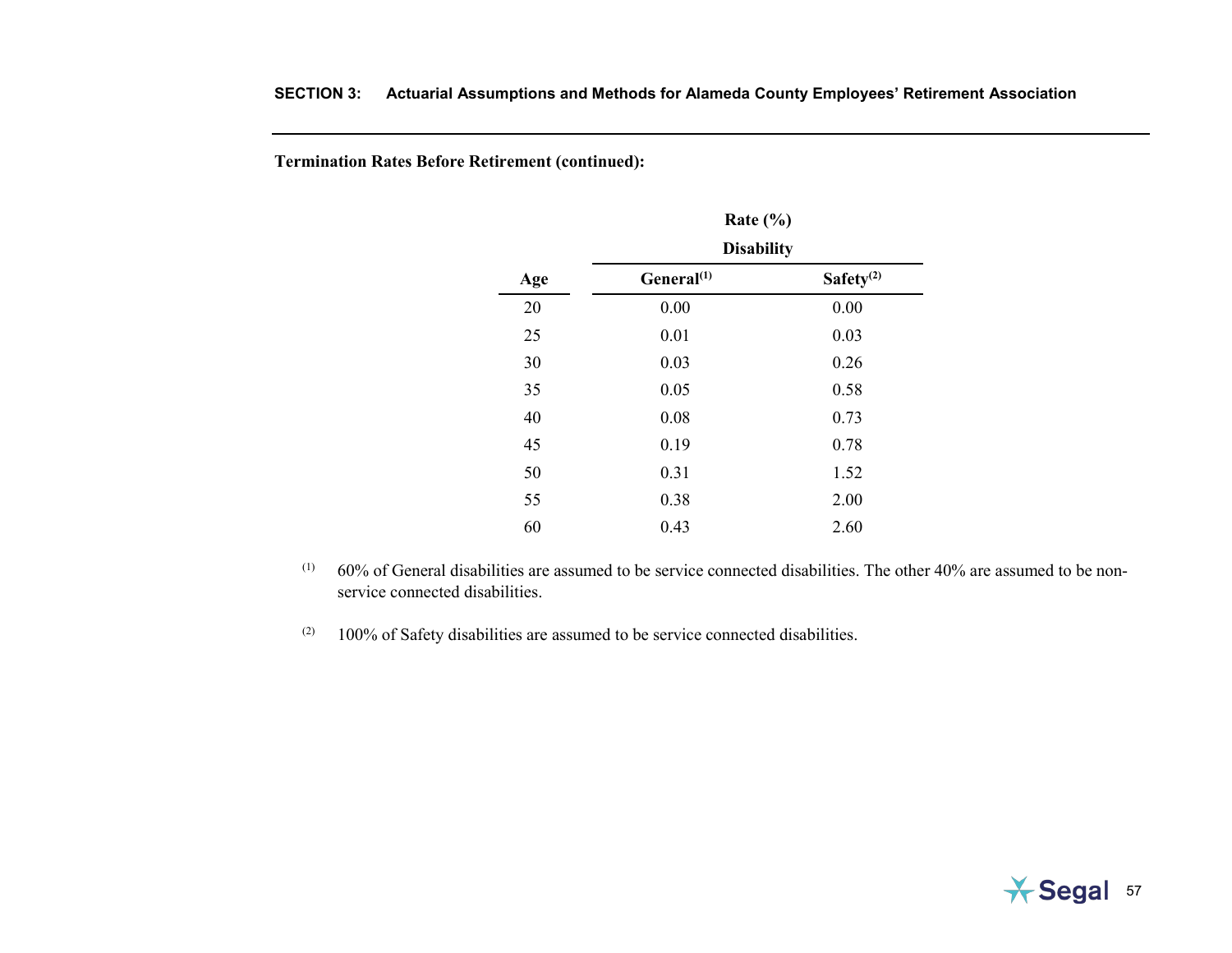**Termination Rates Before Retirement (continued):**

|                                   | <b>Termination (&lt; 5 Years of Service)</b> <sup>(1)</sup> |               |  |  |
|-----------------------------------|-------------------------------------------------------------|---------------|--|--|
| <b>Years of</b><br><b>Service</b> | General                                                     | <b>Safety</b> |  |  |
| $_{0}$                            | 11.00                                                       | 4.00          |  |  |
|                                   | 9.00                                                        | 3.50          |  |  |
| 2                                 | 8.00                                                        | 3.50          |  |  |
| 3                                 | 6.00                                                        | 2.50          |  |  |
|                                   | 6.00                                                        | 2.00          |  |  |

**Rate (%)**

|     | <b>Termination (5+ Years of Service)</b> <sup>(2)</sup> |               |  |  |  |
|-----|---------------------------------------------------------|---------------|--|--|--|
| Age | <b>General</b>                                          | <b>Safety</b> |  |  |  |
| 20  | 6.00                                                    | 2.00          |  |  |  |
| 25  | 6.00                                                    | 2.00          |  |  |  |
| 30  | 5.40                                                    | 2.00          |  |  |  |
| 35  | 4.40                                                    | 1.70          |  |  |  |
| 40  | 3.40                                                    | 1.20          |  |  |  |
| 45  | 3.00                                                    | 1.00          |  |  |  |
| 50  | 3.00                                                    | 1.00          |  |  |  |
| 55  | 3.00                                                    | 1.00          |  |  |  |
| 60  | 3.00                                                    | 0.40          |  |  |  |

- $(1)$  60% of all terminated members are assumed to choose a refund of contributions. The other 40% are assumed to choose a deferred vested benefit.
- (2) 35% of all terminated members are assumed to choose a refund of contributions. The other 65% are assumed to choose a deferred vested benefit. No termination is assumed after a member is eligible for retirement (as long as a retirement rate is present).

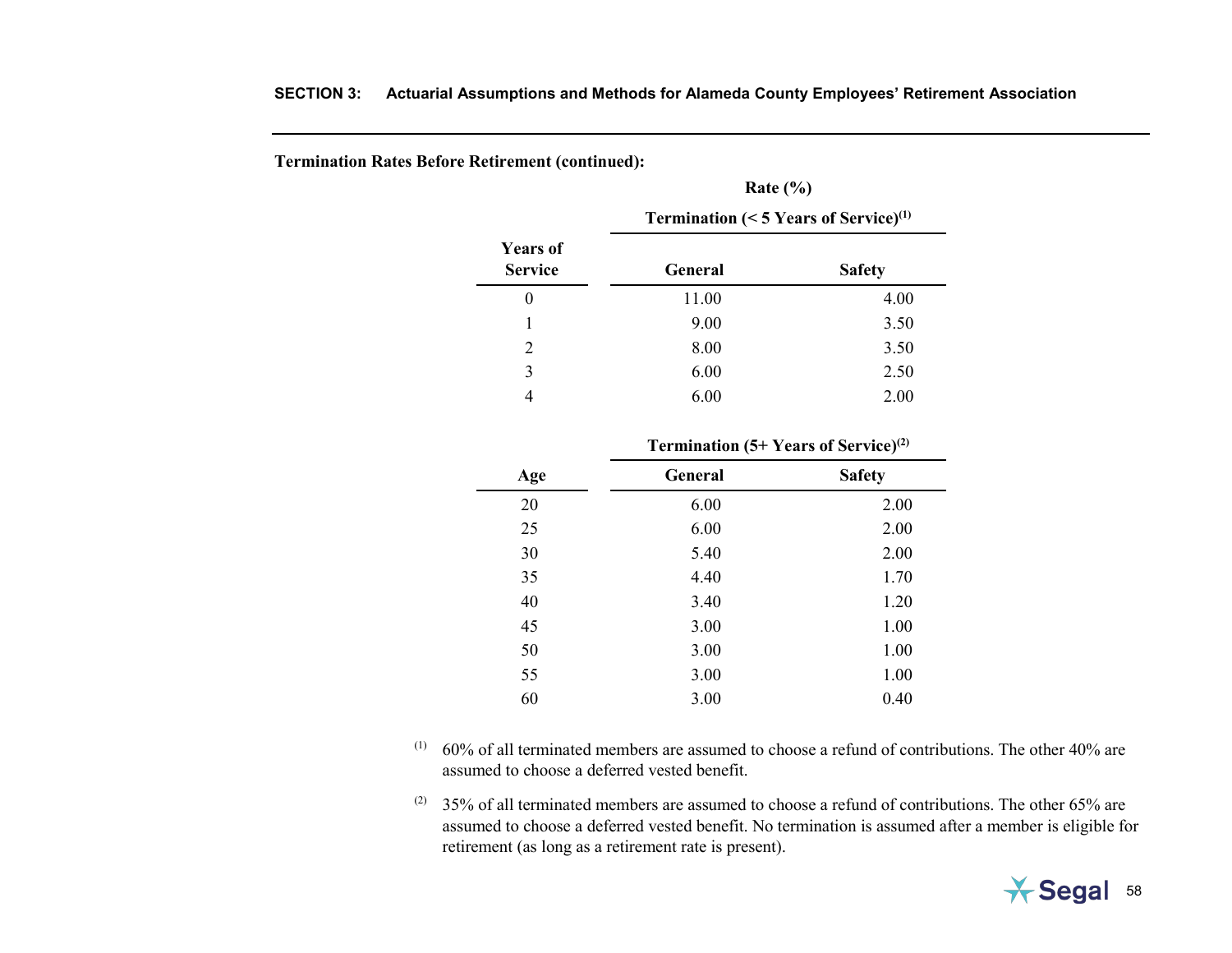|     | Rate $(1)$ (%) |         |         |         |                |                    |                 |               |
|-----|----------------|---------|---------|---------|----------------|--------------------|-----------------|---------------|
|     | General        | General | General | General | <b>Safety</b>  | <b>Safety</b>      | <b>Safety</b>   | <b>Safety</b> |
| Age | Tier 1         | Tier 2  | Tier 3  | Tier 4  | Tier $1^{(2)}$ | Tier 2, $2D^{(2)}$ | Tier $2C^{(2)}$ | Tier 4        |
| 49  | 0.00           | 0.00    | 0.00    | 0.00    | 0.00           | 10.00              | 0.00            | 0.00          |
| 50  | 4.00           | 2.00    | 6.00    | 0.00    | 35.00          | 15.00              | 4.00            | 4.00          |
| 51  | 4.00           | 2.00    | 3.00    | 0.00    | 30.00          | 15.00              | 2.00            | 2.00          |
| 52  | 4.00           | 2.00    | 5.00    | 4.00    | 25.00          | 15.00              | 2.00            | 2.00          |
| 53  | 4.00           | 2.00    | 6.00    | 1.50    | 35.00          | 15.00              | 3.00            | 3.00          |
| 54  | 4.00           | 2.00    | 6.00    | 1.50    | 45.00          | 15.00              | 6.00            | 6.00          |
| 55  | 6.00           | 2.00    | 12.00   | 2.00    | 45.00          | 15.00              | 10.00           | 10.00         |
| 56  | 8.00           | 3.00    | 13.00   | 2.50    | 45.00          | 15.00              | 12.00           | 12.00         |
| 57  | 10.00          | 4.00    | 13.00   | 3.50    | 45.00          | 15.00              | 20.00           | 20.00         |
| 58  | 12.00          | 4.00    | 14.00   | 3.50    | 45.00          | 20.00              | 10.00           | 10.00         |
| 59  | 14.00          | 5.00    | 16.00   | 4.50    | 45.00          | 20.00              | 15.00           | 15.00         |
| 60  | 20.00          | 7.00    | 21.00   | 6.00    | 45.00          | 30.00              | 60.00           | 60.00         |
| 61  | 20.00          | 9.00    | 20.00   | 8.00    | 45.00          | 30.00              | 60.00           | 60.00         |
| 62  | 35.00          | 15.00   | 30.00   | 18.00   | 45.00          | 30.00              | 60.00           | 60.00         |
| 63  | 30.00          | 16.00   | 25.00   | 15.00   | 45.00          | 30.00              | 60.00           | 60.00         |
| 64  | 30.00          | 18.00   | 25.00   | 17.00   | 45.00          | 50.00              | 60.00           | 60.00         |
| 65  | 35.00          | 25.00   | 30.00   | 22.00   | 100.00         | 100.00             | 100.00          | 100.00        |
| 66  | 35.00          | 25.00   | 25.00   | 25.00   | 100.00         | 100.00             | 100.00          | 100.00        |
| 67  | 30.00          | 25.00   | 25.00   | 25.00   | 100.00         | 100.00             | 100.00          | 100.00        |
| 68  | 30.00          | 30.00   | 25.00   | 30.00   | 100.00         | 100.00             | 100.00          | 100.00        |
| 69  | 35.00          | 35.00   | 50.00   | 35.00   | 100.00         | 100.00             | 100.00          | 100.00        |
| 70  | 65.00          | 50.00   | 65.00   | 50.00   | 100.00         | 100.00             | 100.00          | 100.00        |
| 71  | 65.00          | 50.00   | 65.00   | 50.00   | 100.00         | 100.00             | 100.00          | 100.00        |
| 72  | 65.00          | 50.00   | 65.00   | 50.00   | 100.00         | 100.00             | 100.00          | 100.00        |
| 73  | 65.00          | 50.00   | 65.00   | 50.00   | 100.00         | 100.00             | 100.00          | 100.00        |
| 74  | 65.00          | 50.00   | 65.00   | 50.00   | 100.00         | 100.00             | 100.00          | 100.00        |
| 75  | 100.00         | 100.00  | 100.00  | 100.00  | 100.00         | 100.00             | 100.00          | 100.00        |

# **SECTION 3: Actuarial Assumptions and Methods for Alameda County Employees' Retirement Association**

**Retirement Rates:** 

 $<sup>(1)</sup>$  The retirement rates only apply to members that are eligible to retire at the age shown.</sup>

<sup>(2)</sup> Retirement rate is 100% after a member accrues a benefit of 100% of final average earnings.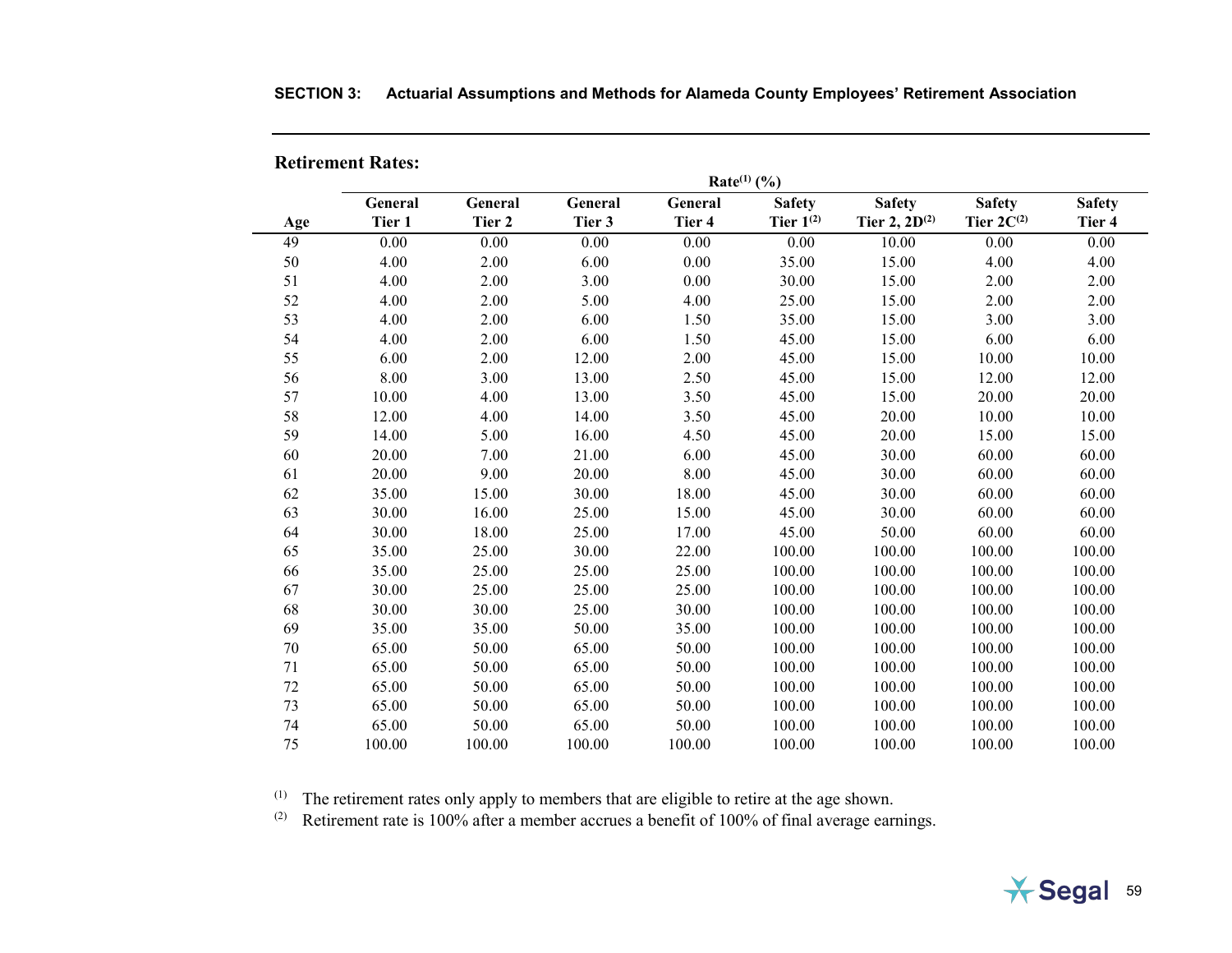| <b>Retirement Age and Benefit for</b><br><b>Deferred Vested Members:</b>                | General Retirement Age:<br>61<br>56<br>Safety Retirement Age:                                                                                                                                                                                                                                             |
|-----------------------------------------------------------------------------------------|-----------------------------------------------------------------------------------------------------------------------------------------------------------------------------------------------------------------------------------------------------------------------------------------------------------|
|                                                                                         | Future deferred vested members who terminate with less than five years of service and<br>who are not vested are assumed to retire at age 70 for both General and Safety if they<br>decide to leave their contributions on deposit.                                                                        |
|                                                                                         | 30% of future General and 60% of future Safety deferred vested members are<br>assumed to continue to work for a reciprocal employer. For reciprocals, 3.90% and<br>4.30% compensation increases are assumed per annum for General and Safety,<br>respectively.                                            |
| <b>Measurement Date:</b>                                                                | December 31, 2019                                                                                                                                                                                                                                                                                         |
| <b>Discount Rate:</b>                                                                   | 7.25%                                                                                                                                                                                                                                                                                                     |
| <b>Future Benefit Accruals:</b>                                                         | 1.0 year of service per year of employment plus 0.003 year of additional service for<br>General members and 0.006 year of additional service for Safety members, to<br>anticipate conversion of unused sick leave for each year of employment.                                                            |
| <b>Unknown Data for Members:</b>                                                        | Same as those exhibited by members with similar known characteristics. If not<br>specified, members are assumed to be male.                                                                                                                                                                               |
| <b>Inclusion of Deferred Vested</b><br><b>Members:</b>                                  | All deferred vested members are included in the valuation.                                                                                                                                                                                                                                                |
| Data Adjustments:                                                                       | Data as of November 30 has been adjusted to December 31 by adding one month of<br>age and, for active members, one month of service.                                                                                                                                                                      |
| <b>Consumer Price Index:</b>                                                            | Increase of 3.00% per year, retiree COLA increases due to CPI subject to a 3%<br>maximum change per year for General Tier 1, General Tier 3, and Safety Tier 1 and<br>2% maximum change per year for General Tier 2, General Tier 4, Safety Tier 2,<br>Safety Tier 2C, Safety Tier 2D, and Safety Tier 4. |
| <b>Increase in Internal Revenue Code</b><br>Section $401(a)(17)$ Compensation<br>Limit: | Increase of 3.00% per year from the valuation date.                                                                                                                                                                                                                                                       |
| <b>Increase in Section 7522.10</b><br><b>Compensation Limit:</b>                        | Increase of 3.00% per year from the valuation date.                                                                                                                                                                                                                                                       |

# **SECTION 3: Actuarial Assumptions and Methods for Alameda County Employees' Retirement Association**

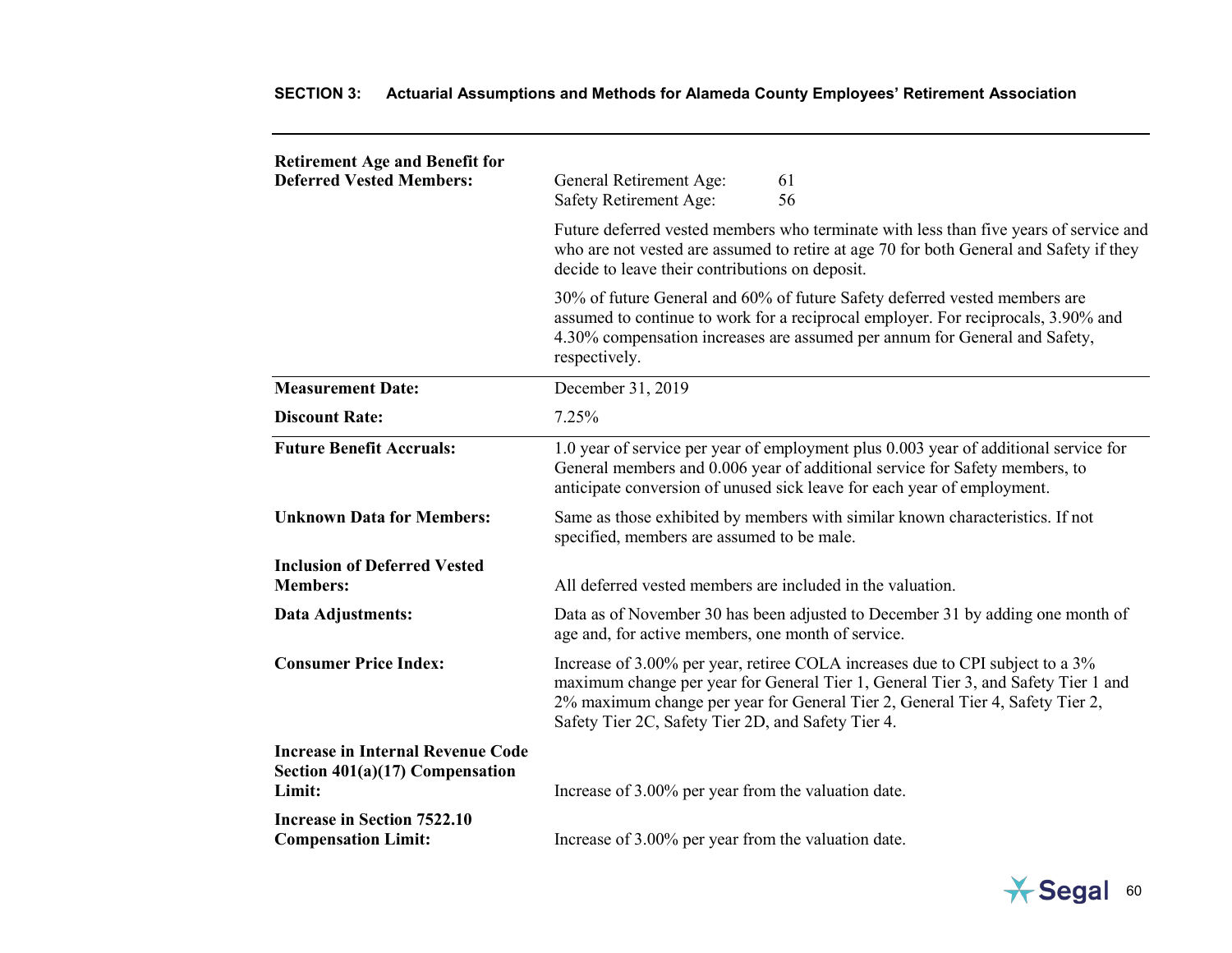| <b>Actuarial Cost Method:</b>    | Entry Age Cost Method.                                                                                                                                                                      |                    |                                                                                                                                                                                 |  |  |
|----------------------------------|---------------------------------------------------------------------------------------------------------------------------------------------------------------------------------------------|--------------------|---------------------------------------------------------------------------------------------------------------------------------------------------------------------------------|--|--|
| <b>Salary Increases:</b>         | The annual rate of compensation increase includes: inflation at 3.00%, plus "across"<br>the board" salary increases of 0.50% per year, plus the following merit and promotion<br>increases: |                    |                                                                                                                                                                                 |  |  |
|                                  | Years of Service                                                                                                                                                                            | General            | Safety                                                                                                                                                                          |  |  |
|                                  | $0 - 1$                                                                                                                                                                                     | 4.80%              | 7.80%                                                                                                                                                                           |  |  |
|                                  | $1 - 2$                                                                                                                                                                                     | 4.80               | 7.80                                                                                                                                                                            |  |  |
|                                  | $2 - 3$                                                                                                                                                                                     | 3.90               | 7.00                                                                                                                                                                            |  |  |
|                                  | $3 - 4$                                                                                                                                                                                     | 2.40               | 4.40                                                                                                                                                                            |  |  |
|                                  | $4 - 5$                                                                                                                                                                                     | 1.90               | 3.50                                                                                                                                                                            |  |  |
|                                  | $5 - 6$                                                                                                                                                                                     | 1.60               | 2.30                                                                                                                                                                            |  |  |
|                                  | $6 - 7$                                                                                                                                                                                     | 1.50               | 1.60                                                                                                                                                                            |  |  |
|                                  | $7 - 8$                                                                                                                                                                                     | 1.10               | 1.00                                                                                                                                                                            |  |  |
|                                  | $8 - 9$                                                                                                                                                                                     | 0.80               | 1.00                                                                                                                                                                            |  |  |
|                                  | $9 - 10$                                                                                                                                                                                    | 0.80               | 0.90                                                                                                                                                                            |  |  |
|                                  | $10 - 11$                                                                                                                                                                                   | 0.50               | 0.80                                                                                                                                                                            |  |  |
|                                  | 11 & Over                                                                                                                                                                                   | 0.40               | 0.80                                                                                                                                                                            |  |  |
| <b>Terminal Pay Assumptions:</b> | are:                                                                                                                                                                                        |                    | Additional pay elements are expected to be received during a member's final average<br>earnings period. The percentages, added to the final year salary, used in this valuation |  |  |
|                                  |                                                                                                                                                                                             | Service Retirement | <b>Disability Retirement</b>                                                                                                                                                    |  |  |
|                                  | General Tier 1                                                                                                                                                                              | 8.0%               | 6.5%                                                                                                                                                                            |  |  |
|                                  | General Tier 2                                                                                                                                                                              | 3.0%               | 1.4%                                                                                                                                                                            |  |  |
|                                  | General Tier 3                                                                                                                                                                              | 8.0%               | 6.5%                                                                                                                                                                            |  |  |
|                                  | General Tier 4                                                                                                                                                                              | N/A                | N/A                                                                                                                                                                             |  |  |
|                                  | Safety Tier 1                                                                                                                                                                               | 8.5%               | 6.4%                                                                                                                                                                            |  |  |
|                                  | Safety Tier 2                                                                                                                                                                               | 3.5%               | 2.1%                                                                                                                                                                            |  |  |
|                                  | Safety Tier 2C                                                                                                                                                                              | 3.5%               | 2.1%                                                                                                                                                                            |  |  |
|                                  | Safety Tier 2D                                                                                                                                                                              | 3.5%               | 2.1%                                                                                                                                                                            |  |  |
|                                  | Safety Tier 4                                                                                                                                                                               | N/A                | N/A                                                                                                                                                                             |  |  |

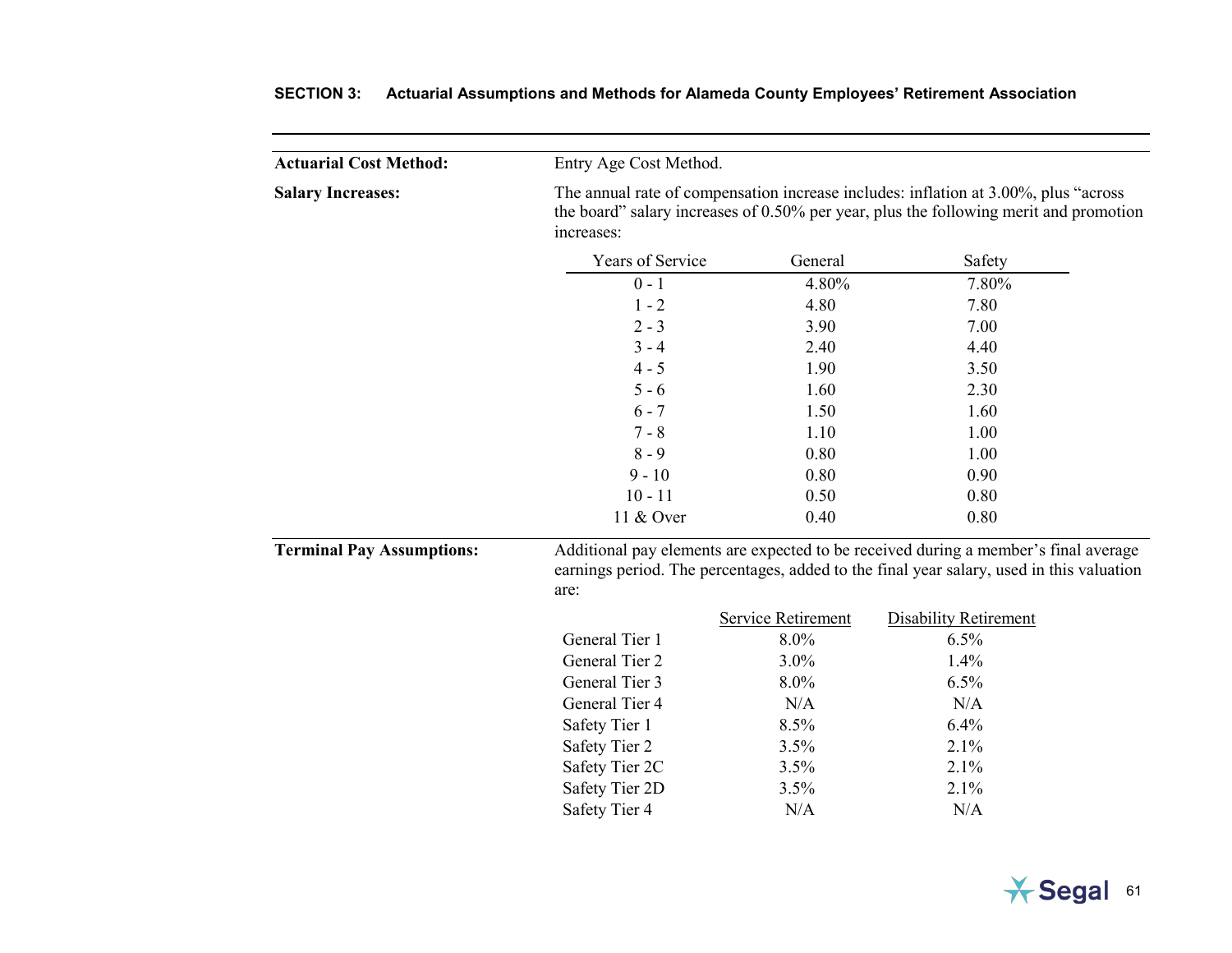| <b>Per Capita Health Costs:</b> | The combined monthly per capita dental and vision claims cost for plan year 2019<br>was assumed to be \$48.39. The monthly Medicare Part B premium reimbursement for<br>2019 is \$135.50. For calendar year 2019, medical costs for a retiree were assumed to<br>be as follows:                                                                                                                                                                                              |                                      |                              |                                                                   |  |  |
|---------------------------------|------------------------------------------------------------------------------------------------------------------------------------------------------------------------------------------------------------------------------------------------------------------------------------------------------------------------------------------------------------------------------------------------------------------------------------------------------------------------------|--------------------------------------|------------------------------|-------------------------------------------------------------------|--|--|
|                                 | <b>Medical Plan</b> <sup>(1)</sup>                                                                                                                                                                                                                                                                                                                                                                                                                                           | <b>Election</b><br><b>Assumption</b> | <b>Monthly</b><br>Premium    | <b>Maximum Monthly</b><br><b>Medical Allowance</b> <sup>(2)</sup> |  |  |
|                                 |                                                                                                                                                                                                                                                                                                                                                                                                                                                                              | Under Age $65^{(3)}$                 |                              |                                                                   |  |  |
|                                 | Kaiser HMO                                                                                                                                                                                                                                                                                                                                                                                                                                                                   | 80%                                  | \$765.06                     | \$558.00                                                          |  |  |
|                                 | United Healthcare HMO<br><b>Current Network</b>                                                                                                                                                                                                                                                                                                                                                                                                                              | 10%                                  | \$1,047.16                   | \$558.00                                                          |  |  |
|                                 | Via Benefits Individual<br>Insurance Exchange $(4)$                                                                                                                                                                                                                                                                                                                                                                                                                          | 10%                                  | N/A <sup>(4)</sup>           | \$558.00                                                          |  |  |
|                                 |                                                                                                                                                                                                                                                                                                                                                                                                                                                                              | Age 65 and Older                     |                              |                                                                   |  |  |
|                                 | Kaiser Senior Advantage<br>Via Benefits Individual                                                                                                                                                                                                                                                                                                                                                                                                                           | 75%                                  | \$394.07                     | \$558.00                                                          |  |  |
|                                 | Insurance Exchange                                                                                                                                                                                                                                                                                                                                                                                                                                                           | 25%                                  | $$314.19^{(5)}$              | \$427.46                                                          |  |  |
|                                 | $(1)$ There are other plans available to retirees under age 65, and age 65 and older, that have a<br>range of premiums. We have assumed the same costs as Kaiser HMO and Kaiser Senior<br>Advantage for current non-Medicare and Medicare retirees, respectively.<br><sup>(2)</sup> The Maximum Monthly Medical Allowance of \$558.00 (\$427.46 for retirees purchasing<br>individual insurance from the Medicare exchange) is subject to the following subsidy<br>schedule: |                                      |                              |                                                                   |  |  |
|                                 | <b>Completed Years of Service</b>                                                                                                                                                                                                                                                                                                                                                                                                                                            |                                      | <b>Percentage Subsidized</b> |                                                                   |  |  |
|                                 | $10 - 14$<br>$15-19$<br>$20+$                                                                                                                                                                                                                                                                                                                                                                                                                                                |                                      | 50%<br>75%<br>100%           |                                                                   |  |  |
|                                 | $^{(3)}$ Current retirees under 65 are assumed to elect medical plans in the same proportion as future<br>retirees upon age 65.                                                                                                                                                                                                                                                                                                                                              |                                      |                              |                                                                   |  |  |
|                                 | $^{(4)}$ Via Benefits individual insurance coverage is available to retirees under age 65 residing<br>outside of ACERA medical plans' coverage area. We have assumed that these current<br>retirees under 65 will draw the Maximum Monthly Subsidy (\$558.00).                                                                                                                                                                                                               |                                      |                              |                                                                   |  |  |
|                                 | (5)<br>The derivation of amount expected to be paid in 2019 from the Health Reimbursement<br>Account for members with 20 plus years of service is shown in the table on the following<br>page. We have also derived the amount expected to be paid for members with 10-14 and 15-<br>19 years of service.                                                                                                                                                                    |                                      |                              |                                                                   |  |  |

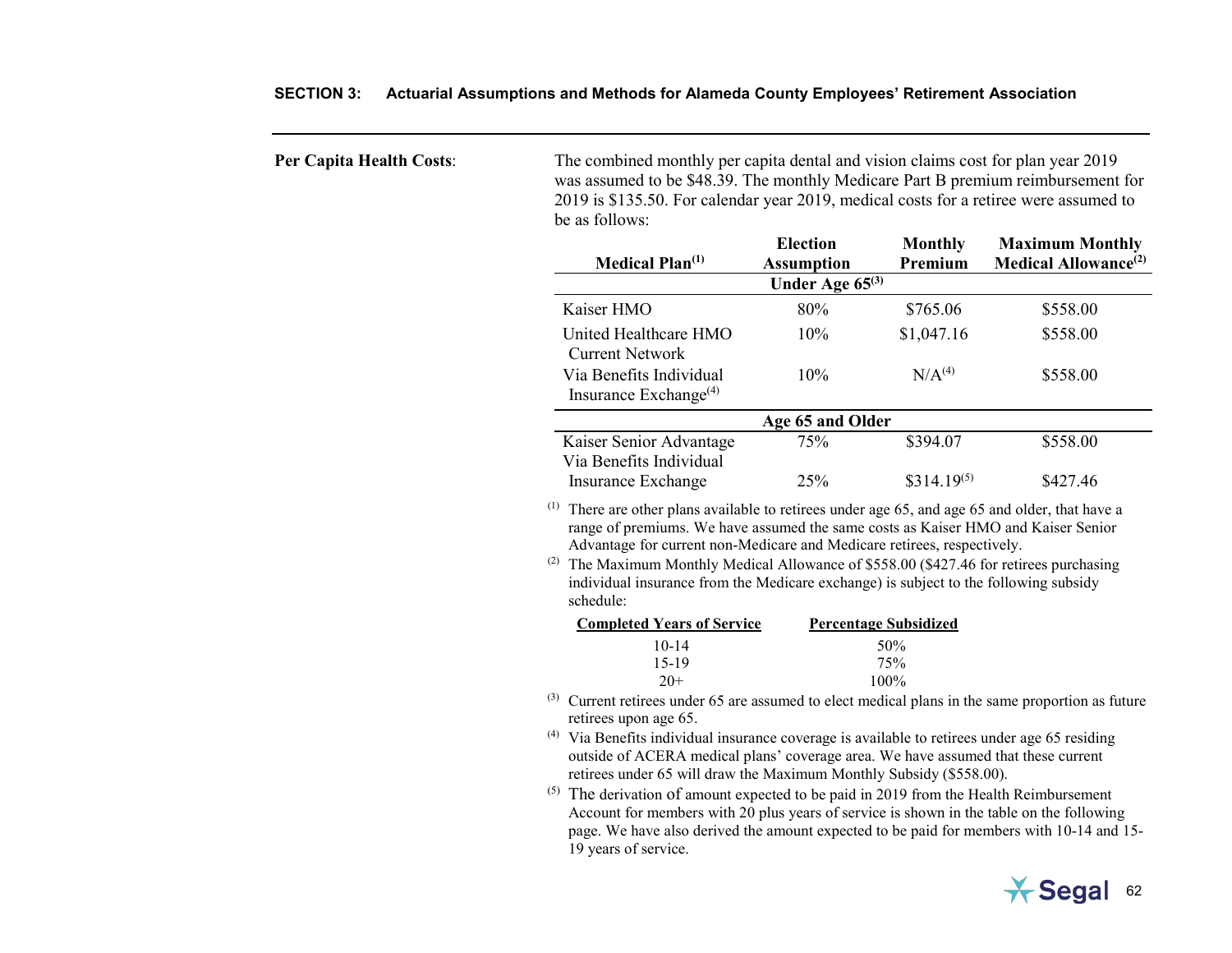| Per Capita<br><b>Health Costs (continued):</b> | Derivation of Via Benefits Monthly Per Capita Costs |                                                                                                                                       |           |           |             |
|------------------------------------------------|-----------------------------------------------------|---------------------------------------------------------------------------------------------------------------------------------------|-----------|-----------|-------------|
|                                                |                                                     | (Years of Service Category)                                                                                                           | $10-14$   | $15-19$   | $20+$       |
|                                                | 1.                                                  | Maximum MMA for 2018                                                                                                                  | \$207.00  | \$310.50  | \$414.00    |
|                                                | 2.                                                  | Total of Maximum MMA<br>(From Jan. 2018 to Dec. 2018)                                                                                 | \$428,904 | \$721,688 | \$4,497,500 |
|                                                | 3.                                                  | <b>Total of Actual Reimbursement</b><br>(From Jan. 2018 to Dec. 2018)                                                                 | \$325,204 | \$525,411 | \$2,821,789 |
|                                                | 4.                                                  | Ratio of Actual Reimbursement to<br>Maximum 2018 MMA [(3) / (2)]                                                                      | 75.82%    | 72.80%    | 62.74%      |
|                                                | 5.                                                  | Average Monthly Per Capita Cost for<br>2018 [(1) $x(4)$ ]                                                                             | \$156.95  | \$226.05  | \$259.75    |
|                                                | 6.                                                  | Maximum MMA for 2019                                                                                                                  | \$213.73  | \$320.59  | \$427.46    |
|                                                | 7.                                                  | Increase in Average Monthly per<br>Capita Cost due to the Change in<br>Maximum MMA from 2018 to 2019<br>$[(6)/(1)] \times (5)$        | \$162.05  | \$233.40  | \$268.19    |
|                                                | 8.                                                  | Increased for Expected Medical Trend<br>$(6.50\%)$ from 2018 to 2019<br>$[(7) \times 1.065]$                                          | \$172.59  | \$248.57  | \$285.63    |
|                                                | 9.                                                  | Increase for Additional 10% Margin<br>for 2018 Expenses Incurred in 2018<br>but Reimbursed after December 2018<br>$[(8) \times 1.10]$ | \$189.85  | \$273.43  | \$314.19    |

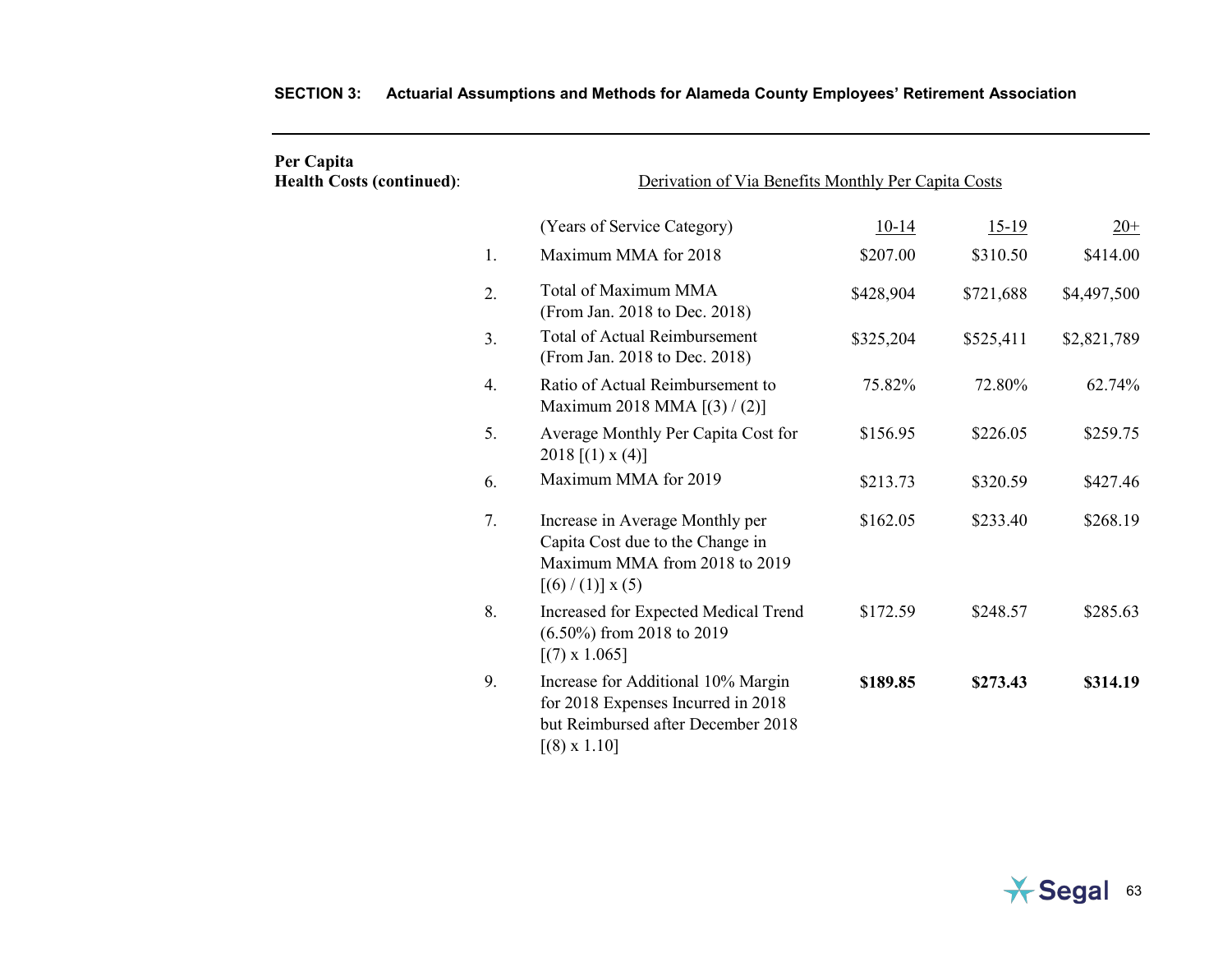### **Per Capita Health Costs (continued)**: Implicit Subsidy

We have estimated the average per capita premium for retirees under age 65 to be \$9,557 per year. Because premiums for retirees under age 65 include active participants for purposes of underwriting, the retirees receive an implicit subsidy from the actives. Had the retirees under age 65 been underwritten as a separate group, their age-based premiums would be higher for most individuals. The excess of the agebased premium over the per capita premium charged makes up the subsidy. Below is a sample of the age-based costs for the retirees under age 65.

## **Average Medical**

|     |             | <b>Retiree</b> |             | <b>Spouse</b> |
|-----|-------------|----------------|-------------|---------------|
| Age | <b>Male</b> | Female         | <b>Male</b> | Female        |
| 50  | \$10,222    | \$11,643       | \$7,140     | \$9,349       |
| 55  | 12,140      | 12,533         | 9,554       | 10,821        |
| 60  | 14,417      | 13,509         | 12,790      | 12,551        |
| 64  | 16,540      | 14,331         | 16,146      | 14,126        |

Not all ACERA employers are receiving an implicit subsidy reimbursement from the Association. For SRBR sufficiency purposes, we have adjusted (by about a 2% reduction of the costs shown above) our projected implicit subsidy payments to account for this fact, based on data provided by the County of Alameda's health consultant.

For calculating the Actuarial Present Value of Projected Benefits and Actuarial Accrued Liability, we have not applied the adjustment.

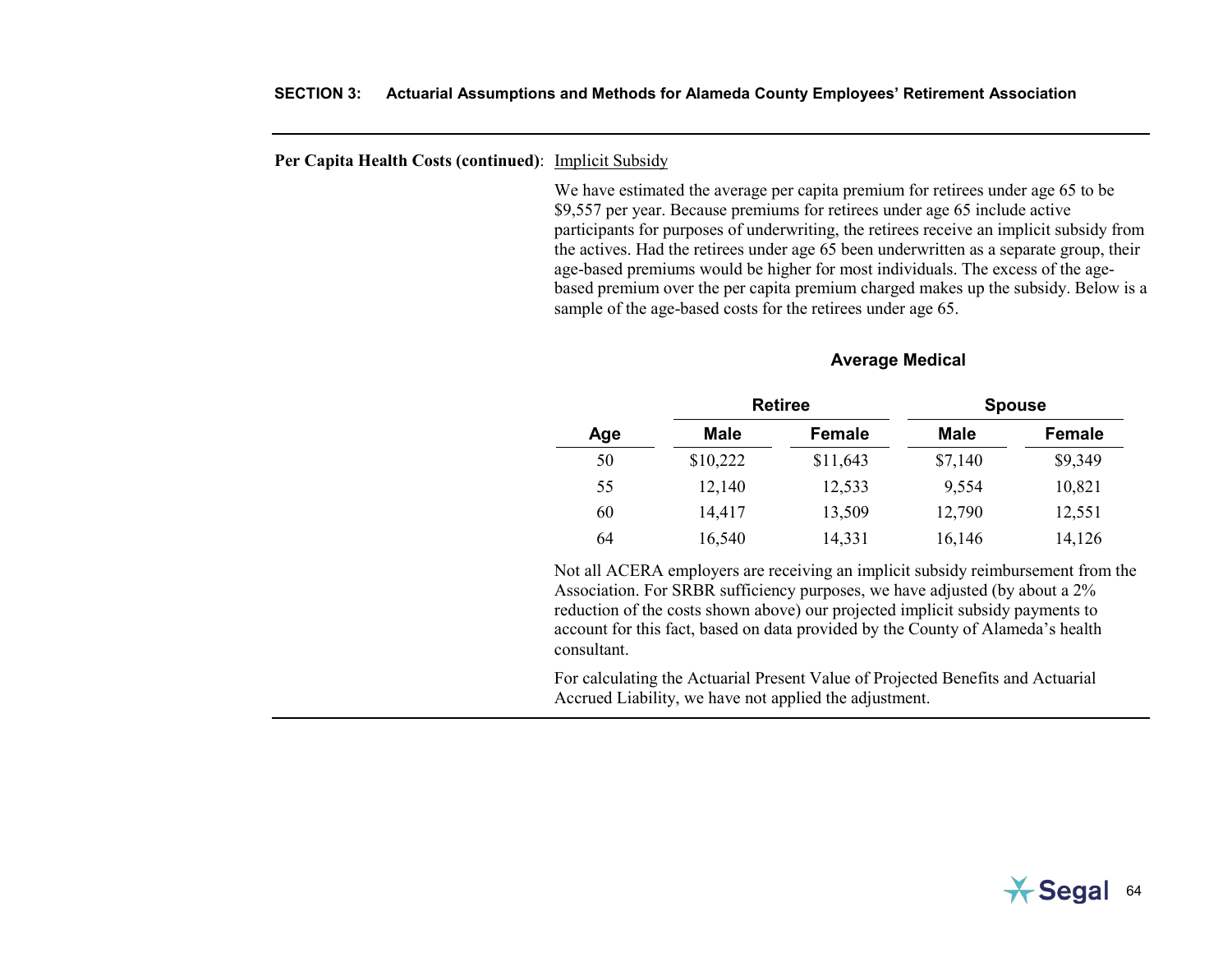# **Participation and Coverage Election**:

Retired members and beneficiaries as of valuation date:

| <b>MMA</b>                                     | <b>Under Age 65</b> | <b>Upon Attaining Age 65</b>                                                                                  |
|------------------------------------------------|---------------------|---------------------------------------------------------------------------------------------------------------|
| MMA on Record                                  |                     |                                                                                                               |
| Current Retirees Under 65 on Valuation Date    | 100%                | 100\% and assumed to choose carrier<br>in same proportion as future retirees                                  |
| Current Retirees 65 and Over on Valuation Date | N/A                 | 100%                                                                                                          |
| No MMA on Record                               |                     |                                                                                                               |
| Less than 10 Years of Service                  | $0\%$               | $0\%$                                                                                                         |
| $10+$ Years of Service                         |                     |                                                                                                               |
| Current Retirees Under 65 on Valuation Date    | $0\%$               | 50%                                                                                                           |
| Current Retirees 65 and Over on Valuation Date | N/A                 | 0%                                                                                                            |
| <b>Medicare Part B Premium Subsidy</b>         | Under Age 65        | <b>Upon Attaining Age 65</b>                                                                                  |
| MMA on Record                                  |                     |                                                                                                               |
| Current Retirees Under 65 on Valuation Date    | N/A                 | $100\%$                                                                                                       |
| Current Retirees 65 and Over on Valuation Date | N/A                 | 100% if Part B reimbursement on<br>record or purchasing individual<br>insurance from the Medicare<br>exchange |
| No MMA on Record                               |                     |                                                                                                               |
| Less than 10 Years of Service                  | N/A                 | $0\%$                                                                                                         |
| $10+$ Years of Service                         |                     |                                                                                                               |
| Current Retirees Under 65 on Valuation Date    | N/A                 | 50%                                                                                                           |
| Current Retirees 65 and Over on Valuation Date | N/A                 | $0\%$                                                                                                         |

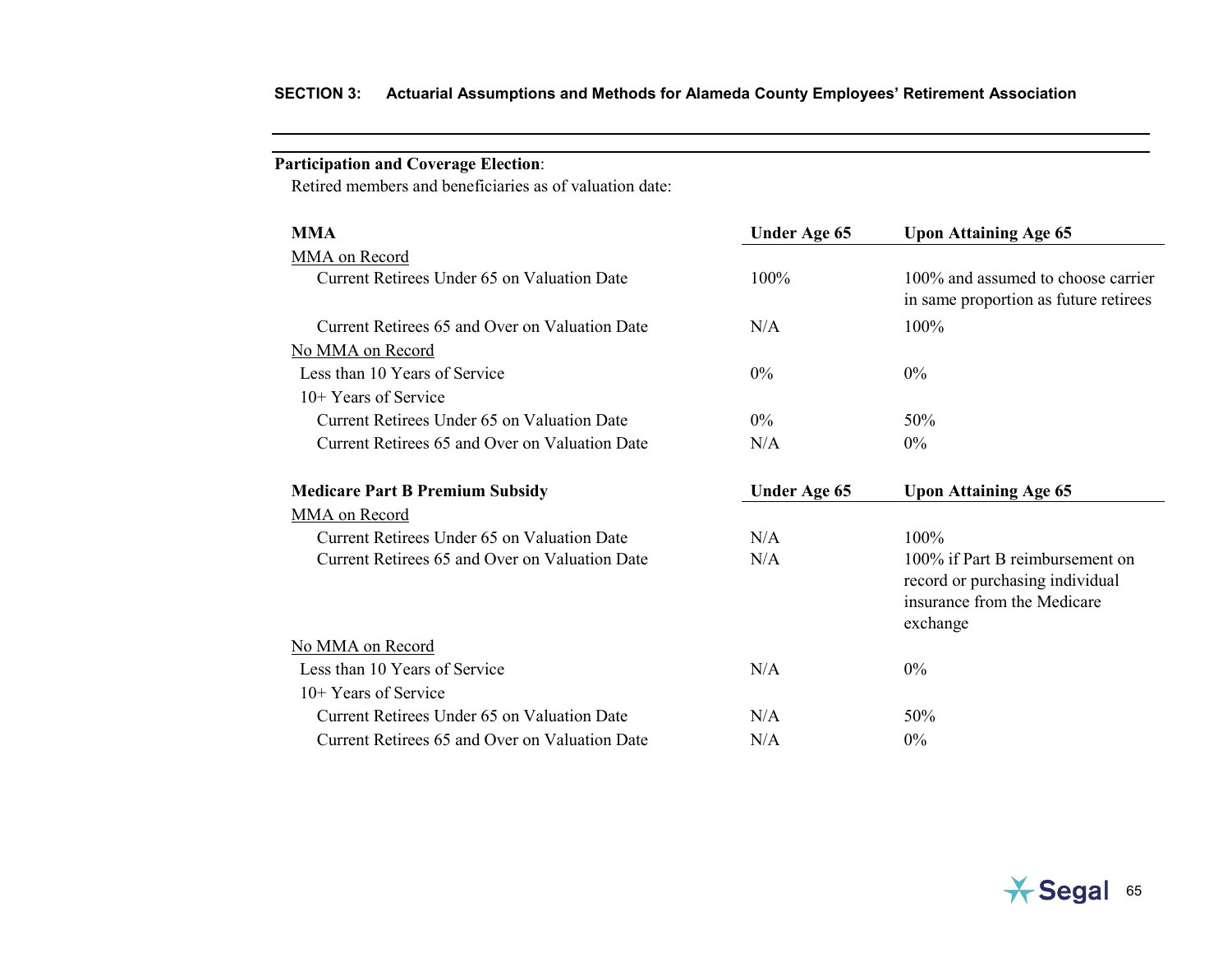| <b>Implicit Subsidy</b>                                      | Current retirees, married dependents and surviving<br>beneficiaries under age 65 and enrolled in an ACERA non-<br>Medicare plan are assumed to have an implicit subsidy<br>liability. |                              |  |
|--------------------------------------------------------------|---------------------------------------------------------------------------------------------------------------------------------------------------------------------------------------|------------------------------|--|
| <b>Dental and Vision Subsidy</b>                             | Current retirees not self-paying ("Voluntary" or "Under 10<br>YOS" dental or vision code).                                                                                            |                              |  |
| Active and inactive vested members as of the valuation date: |                                                                                                                                                                                       |                              |  |
|                                                              | Under Age 65                                                                                                                                                                          | <b>Upon Attaining Age 65</b> |  |
| <b>Medical Plan Subsidy (i.e., MMA)</b>                      | 80% of eligible members.                                                                                                                                                              | 90% of eligible members.     |  |
|                                                              | Under Age 65                                                                                                                                                                          | <b>Upon Attaining Age 65</b> |  |
| <b>Part B Subsidy</b>                                        | 80% of eligible members.                                                                                                                                                              | 90% of eligible members.     |  |
|                                                              | (disabled only)                                                                                                                                                                       |                              |  |
| <b>Implicit Subsidy</b>                                      | 80% of eligible members under age 65 are assumed to                                                                                                                                   |                              |  |
|                                                              | have an implicit subsidy liability.                                                                                                                                                   |                              |  |
| <b>Dental and Vision Subsidy</b>                             | 100% of eligible members.                                                                                                                                                             |                              |  |

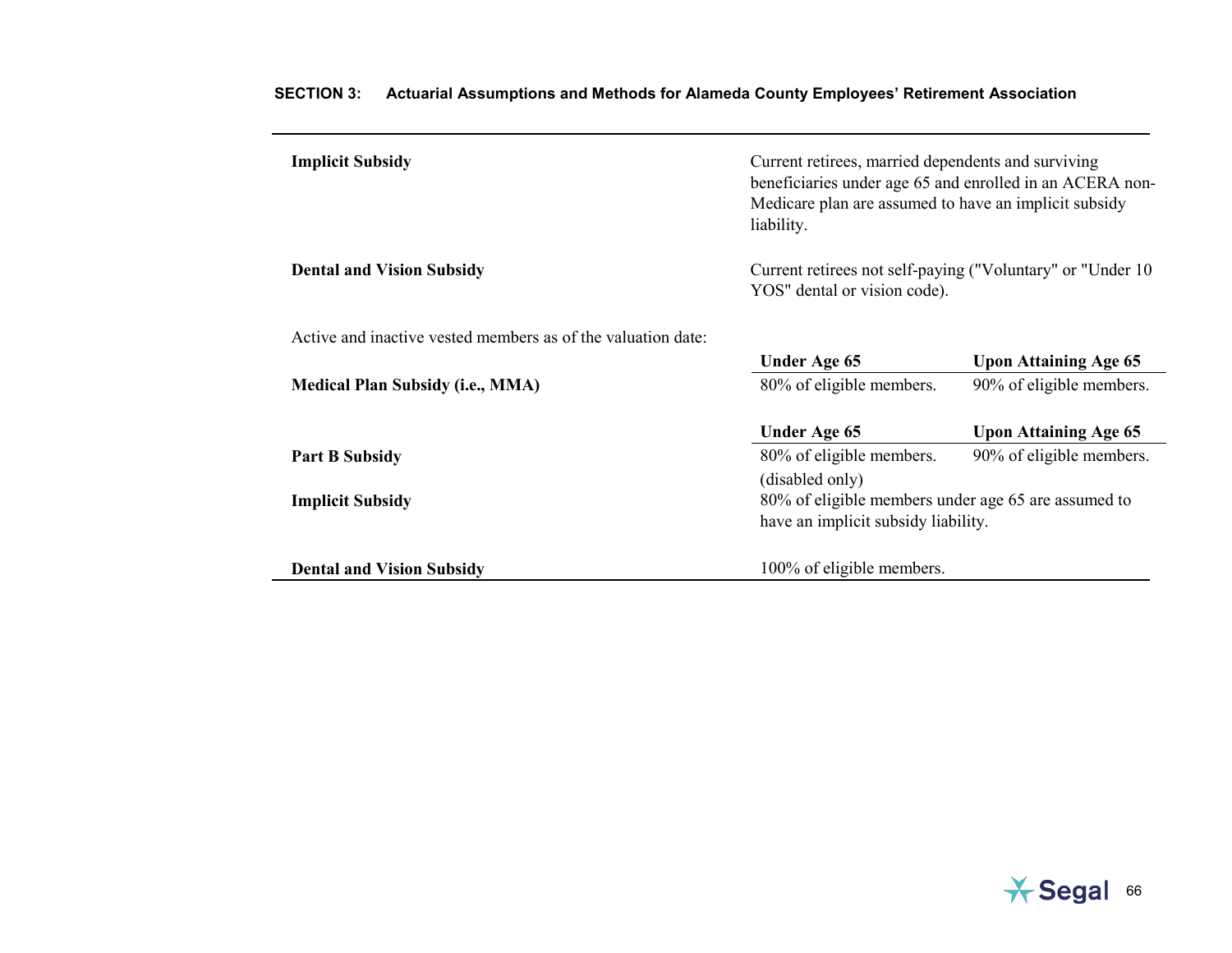|  | SECTION 3: Actuarial Assumptions and Methods for Alameda County Employees' Retirement Association |  |  |
|--|---------------------------------------------------------------------------------------------------|--|--|
|--|---------------------------------------------------------------------------------------------------|--|--|

**Health Care Cost Trend Rates**: Health care trend measures the anticipated overall rate at which health plan costs are expected to increase in future years. The rates shown below are "net" and are applied to the net per capita costs shown above. The trend shown for a particular plan year is the rate that is to be applied to the premium for the shown calendar year to calculate the next calendar year's projected premium. For example, the projected 2020 calendar year premium for Kaiser (under age 65) is \$785.44 per month (\$765.06 increased by  $2.66\%$ ).

| <b>Calendar Year</b> | United<br>Healthcare HMO $\&$<br>Kaiser HMO<br>Early Retiree <sup>(4)</sup> | Via Benefits &<br>Kaiser Senior<br>Advantage $(5)$ | Dental and<br>Vision | Medicare<br>Part B |
|----------------------|-----------------------------------------------------------------------------|----------------------------------------------------|----------------------|--------------------|
| 2019                 | $7.00\%^{(1)}$                                                              | $6.50\%^{(1)}$                                     | $4.00\%^{(1)}$       | $6.72\%^{(3)}$     |
| 2020                 | $6.75^{(2)}$                                                                | $6.25^{(2)}$                                       | 4.00                 | 4.50               |
| 2021                 | 6.50                                                                        | 6.00                                               | 4.00                 | 4.50               |
| 2022                 | 6.25                                                                        | 5.75                                               | 4.00                 | 4.50               |
| 2023                 | 6.00                                                                        | 5.50                                               | 4.00                 | 4.50               |
| 2024                 | 5.75                                                                        | 5.25                                               | 4.00                 | 4.50               |
| 2025                 | 5.50                                                                        | 5.00                                               | 4.00                 | 4.50               |
| 2026                 | 5.25                                                                        | 4.75                                               | 4.00                 | 4.50               |
| 2027                 | 5.00                                                                        | 4.50                                               | 4.00                 | 4.50               |
| 2028                 | 4.75                                                                        | 4.50                                               | 4.00                 | 4.50               |
| 2029 & Later         | 4.50                                                                        | 4.50                                               | 4.00                 | 4.50               |

(1) The actual trends are shown below, based on premium renewals for 2020 as reported by ACERA.

| Kaiser HMO    | United Healthcare HMO |                         |                   |
|---------------|-----------------------|-------------------------|-------------------|
| Early Retiree | Early Retiree         | Kaiser Senior Advantage | Dental and Vision |
| $2.66\%$      | 3.88%                 | 4.43%                   | $-4.36\%$         |

(2) In addition, we reduced the first-year non-Medicare trend by 1.20% and the first-year Medicare trend by 0.90% to reflect the repeal of the Health Insurance Tax (HIT).

(3) The actual calendar year 2019 trend of 6.72% reflecting the standard 2020 calendar year premium of \$144.60 per month, consistent with Segal's Medicare Part B memo dated November 26, 2019 was reflected.

(4) Non-Medicare plans.

(5) Medicare plans.

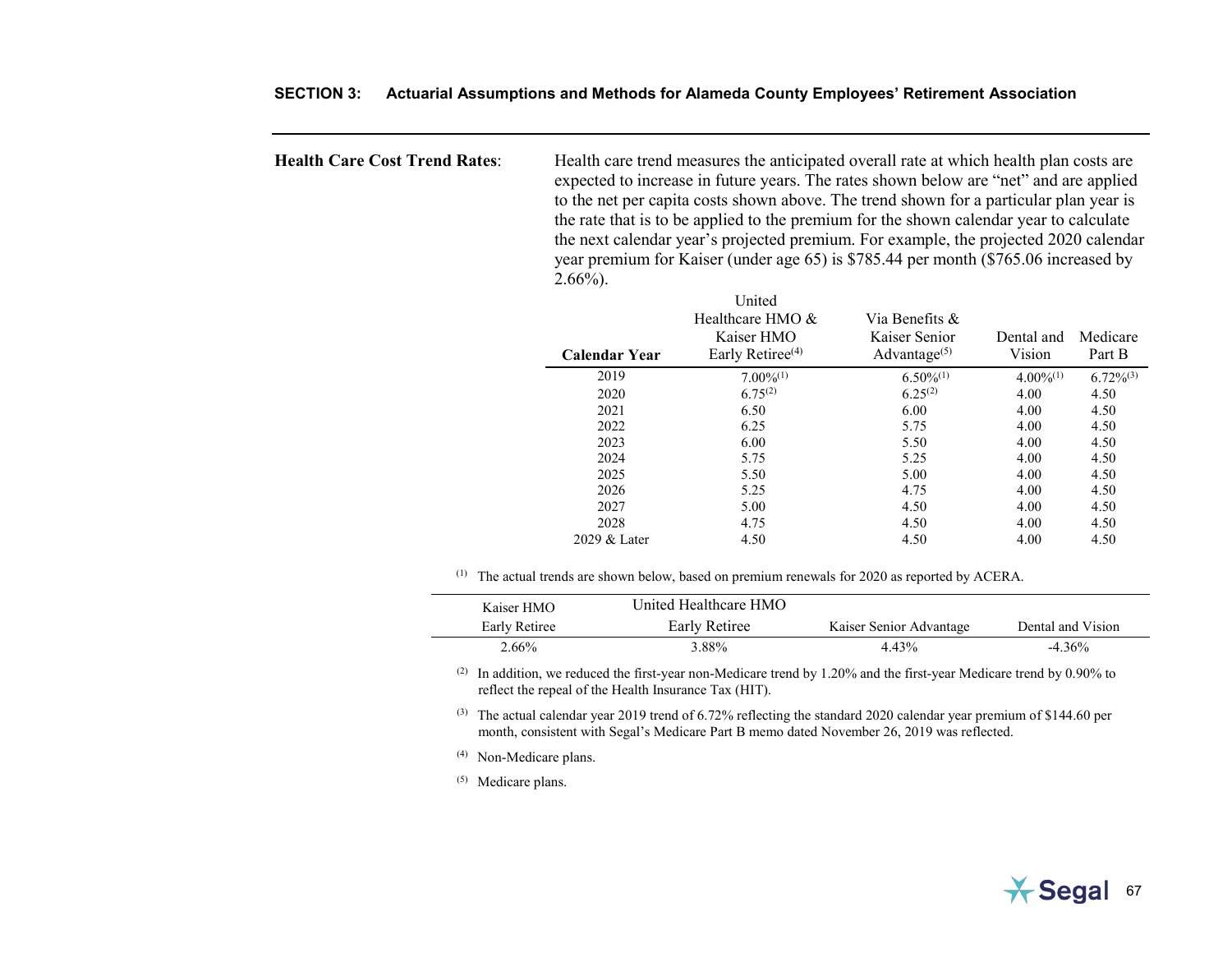| <b>Assumed Increase in</b><br><b>Annual Maximum Benefits:</b> | For the "substantive plan design" shown in this report, we have assumed:                                                                                                                                                                                                                                                                                                                                                                                  |
|---------------------------------------------------------------|-----------------------------------------------------------------------------------------------------------------------------------------------------------------------------------------------------------------------------------------------------------------------------------------------------------------------------------------------------------------------------------------------------------------------------------------------------------|
|                                                               | Maximum medical allowance for 2020 will increase to \$578.65 per month, then<br>a)<br>increase with 50% of trend for medical plans, or 3.125%, graded down to the<br>ultimate rate of 2.25% over 7 years.                                                                                                                                                                                                                                                 |
|                                                               | Dental and vision premium reimbursement will increase with full trend.<br>b)                                                                                                                                                                                                                                                                                                                                                                              |
|                                                               | Medicare B premium reimbursement will increase with full trend.<br>c)                                                                                                                                                                                                                                                                                                                                                                                     |
| Dependents:                                                   | Demographic data was available for spouses of current retirees. For future retirees,<br>male members were assumed to be three years older than their wives, and female<br>members were assumed to be two years younger than their husbands. Of the future<br>retirees who elect to continue their medical coverage at retirement, 35% males and<br>20% females were assumed to have an eligible spouse who also opts for health<br>coverage at that time. |
|                                                               | Please note that these assumptions are only used to determine the cost of the implicit<br>subsidy.                                                                                                                                                                                                                                                                                                                                                        |
| <b>Plan Design:</b>                                           | Development of plan liabilities was based on the plan of benefits in effect as described<br>in Exhibit 1.                                                                                                                                                                                                                                                                                                                                                 |
| <b>Administrative Expenses:</b>                               | An administrative expense load was not added to projected incurred claim costs in<br>developing per capita health costs.                                                                                                                                                                                                                                                                                                                                  |
| <b>Missing Participant Data:</b>                              | Any missing census items for a given participant was set to equal to the average value<br>of that item over all other participants of the same membership status for whom the<br>item is known.                                                                                                                                                                                                                                                           |

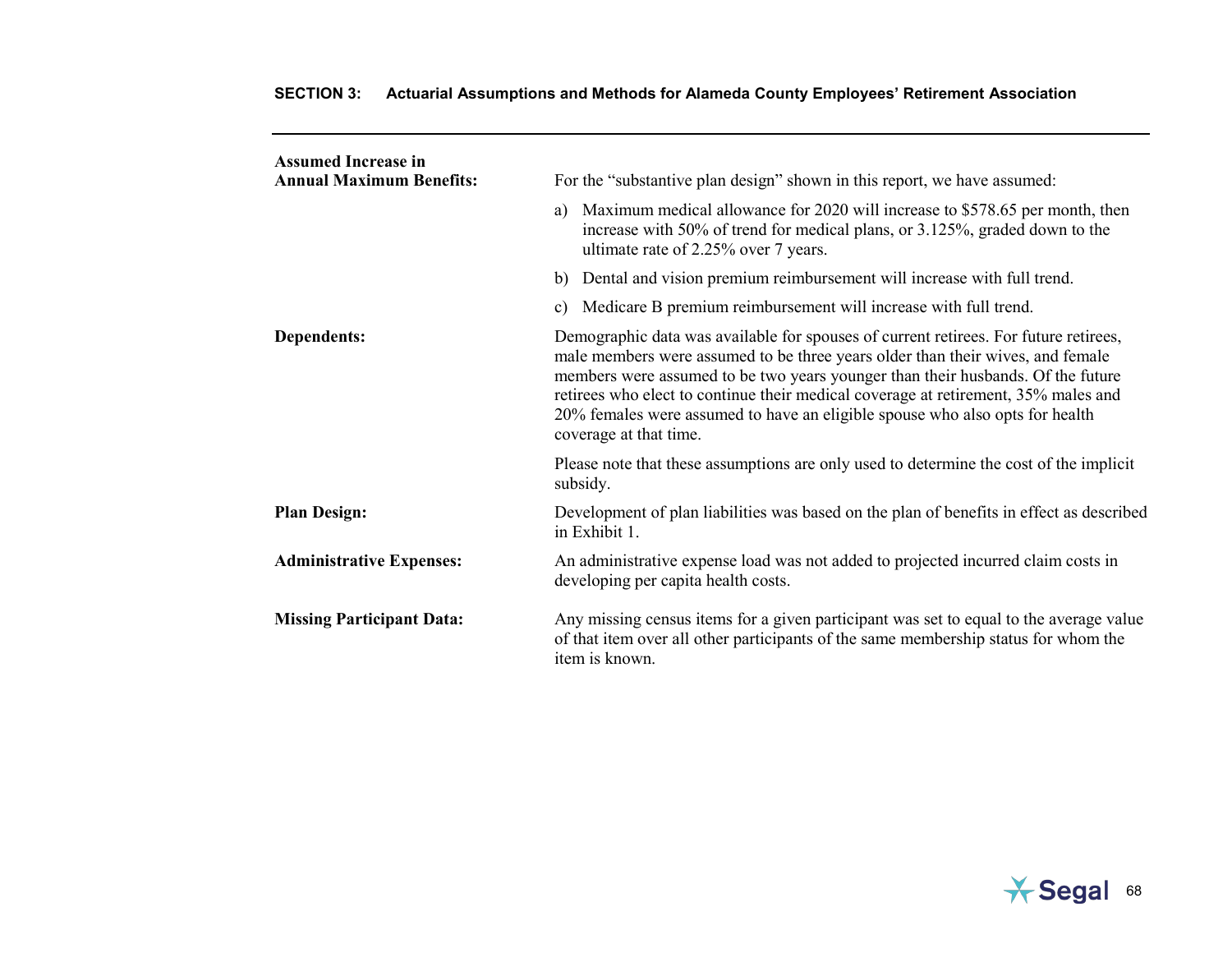## **APPENDIX A**

**Projection of OPEB Plan's Fiduciary Net Position for Use in Calculation of Discount Rate as of December 31, 2019 (\$ in millions)**

| Year<br><b>Beginning</b><br>January 1, | <b>Projected Beginning</b><br><b>OPEB Plan's Fiduciary</b><br><b>Net Position</b><br>(a) | Projected<br>Total<br><b>Contributions</b><br>(b) | Projected<br><b>Benefit</b><br><b>Payments</b><br>(c) | Projected<br>Administrative<br><b>Expenses</b><br>(d) | Projected<br>Investment<br>Earnings<br>(e) | <b>Projected Ending</b><br><b>OPEB Plan's Fiduciary</b><br><b>Net Position</b><br>$(f) = (a) + (b) - (c) - (d) + (e)$ |
|----------------------------------------|------------------------------------------------------------------------------------------|---------------------------------------------------|-------------------------------------------------------|-------------------------------------------------------|--------------------------------------------|-----------------------------------------------------------------------------------------------------------------------|
| 2019                                   | \$821                                                                                    | \$0                                               | \$44                                                  | \$1                                                   | \$194                                      | \$970                                                                                                                 |
| 2020                                   | 970                                                                                      | $\pmb{0}$                                         | 54                                                    | 2                                                     | 68                                         | 983                                                                                                                   |
| 2021                                   | 983                                                                                      | $\mathbf 0$                                       | 57                                                    | $\overline{\mathbf{c}}$                               | 69                                         | 994                                                                                                                   |
| 2022                                   | 994                                                                                      | $\mathbf 0$                                       | 61                                                    | $\overline{2}$                                        | 70                                         | 1,001                                                                                                                 |
| 2023                                   | 1,001                                                                                    | $\mathbf 0$                                       | 65                                                    | $\overline{2}$                                        | 70                                         | 1,004                                                                                                                 |
| 2024                                   | 1,004                                                                                    | $\mathbf 0$                                       | 69                                                    | $\overline{2}$                                        | 70                                         | 1,004                                                                                                                 |
| 2025                                   | 1,004                                                                                    | $\Omega$                                          | 73                                                    | $\overline{\mathbf{c}}$                               | 70                                         | 999                                                                                                                   |
| 2026                                   | 999                                                                                      | $\Omega$                                          | 77                                                    | $\overline{\mathbf{c}}$                               | 70                                         | 989                                                                                                                   |
| 2027                                   | 989                                                                                      | $\Omega$                                          | 81                                                    | 2                                                     | 69                                         | 975                                                                                                                   |
| 2028                                   | 975                                                                                      | $\Omega$                                          | 85                                                    | $\overline{2}$                                        | 68                                         | 956                                                                                                                   |
| 2029                                   | 956                                                                                      | 0                                                 | 89                                                    | $\overline{2}$                                        | 66                                         | 931                                                                                                                   |
| 2030                                   | 931                                                                                      | $\Omega$                                          | 93                                                    | $\overline{2}$                                        | 64                                         | 901                                                                                                                   |
| 2031                                   | 901                                                                                      | $\mathbf{0}$                                      | 97                                                    |                                                       | 62                                         | 864                                                                                                                   |
| 2032                                   | 864                                                                                      | $\Omega$                                          | 101                                                   |                                                       | 59                                         | 821                                                                                                                   |
| 2033                                   | 821                                                                                      | $\mathbf 0$                                       | 105                                                   |                                                       | 56                                         | 771                                                                                                                   |
| 2034                                   | 771                                                                                      | $\mathbf 0$                                       | 108                                                   |                                                       | 52                                         | 714                                                                                                                   |
| 2035                                   | 714                                                                                      | $\mathbf 0$                                       | 111                                                   |                                                       | 48                                         | 649                                                                                                                   |
| 2036                                   | 649                                                                                      | $\mathbf 0$                                       | 114                                                   |                                                       | 43                                         | 576                                                                                                                   |
| 2037                                   | 576                                                                                      | $\mathbf 0$                                       | 117                                                   |                                                       | 38                                         | 496                                                                                                                   |
| 2038                                   | 496                                                                                      | $\mathbf 0$                                       | 120                                                   |                                                       | 32                                         | 407                                                                                                                   |
| 2039                                   | 407                                                                                      | $\mathbf 0$                                       | 122                                                   |                                                       | 25                                         | 309                                                                                                                   |
| 2040                                   | 309                                                                                      | $\mathbf 0$                                       | 125                                                   |                                                       | 18                                         | 201                                                                                                                   |
| 2041                                   | 201                                                                                      | $\mathbf 0$                                       | 127                                                   | $0^*$                                                 | 10                                         | 84                                                                                                                    |
| 2042                                   | 84                                                                                       | $\mathbf 0$                                       | 87                                                    | $0 *$                                                 | 3                                          | $\mathbf 0$                                                                                                           |
| 2043                                   | $\mathbf 0$                                                                              | 0                                                 | 0                                                     | 0                                                     | 0                                          | 0                                                                                                                     |
| 2044                                   | $\Omega$                                                                                 | $\mathbf 0$                                       | 0                                                     | 0                                                     | $\mathbf 0$                                | $\mathbf 0$                                                                                                           |
| 2045                                   | $\Omega$                                                                                 | $\mathbf 0$                                       | 0                                                     | 0                                                     | $\mathbf 0$                                | $\mathbf 0$                                                                                                           |
| 2046                                   | $\Omega$                                                                                 | $\mathbf 0$                                       | $\Omega$                                              | O                                                     | $\Omega$                                   | $\mathbf 0$                                                                                                           |
| 2133                                   | $\mathbf 0$                                                                              | 0                                                 | 0                                                     | 0                                                     | 0                                          | 0                                                                                                                     |
| 2134                                   | $\Omega$                                                                                 | $\pmb{0}$                                         | $\mathbf 0$                                           | $\mathbf 0$                                           | $\pmb{0}$                                  | $\mathbf 0$                                                                                                           |
| 2134                                   | $\mathbf 0$<br>Discounted Value:                                                         |                                                   |                                                       |                                                       |                                            |                                                                                                                       |

*\* Less than \$1 M, when rounded.*